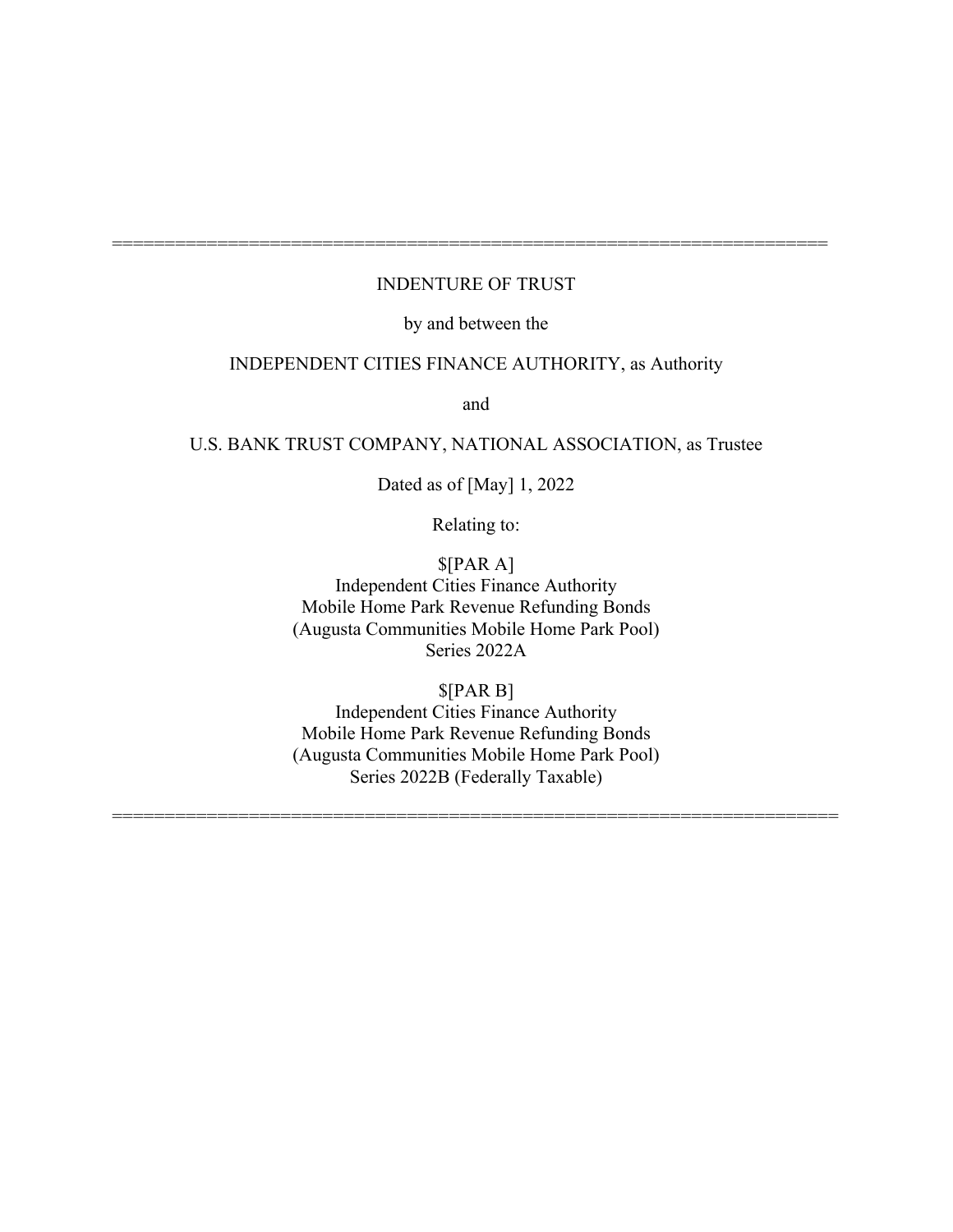# TABLE OF CONTENTS

| ARTICLE I.          |                                                                           |  |
|---------------------|---------------------------------------------------------------------------|--|
| Section 1.1         |                                                                           |  |
| <b>ARTICLE II.</b>  |                                                                           |  |
| Section 2.1         |                                                                           |  |
| Section 2.2         |                                                                           |  |
| <b>ARTICLE III.</b> |                                                                           |  |
| Section 3.1         |                                                                           |  |
| Section 3.2         |                                                                           |  |
| Section 3.3         | Registration, Transfer and Exchange of Bonds; Persons Deemed Owners<br>19 |  |
| Section 3.4         |                                                                           |  |
| Section 3.5         |                                                                           |  |
| Section 3.6         |                                                                           |  |
| Section 3.7         |                                                                           |  |
| Section 3.8         |                                                                           |  |
| Section 3.9         |                                                                           |  |
| Section 3.10        |                                                                           |  |
| <b>ARTICLE IV.</b>  |                                                                           |  |
| Section 4.1         |                                                                           |  |
| Section 4.2         |                                                                           |  |
| Section 4.3         | Redemption Other Than at the Authority's or Borrower's Election or        |  |
|                     |                                                                           |  |
| Section 4.4         |                                                                           |  |
| Section 4.5         |                                                                           |  |
| Section 4.6         |                                                                           |  |
| Section 4.7         | Redeemed Bonds as Satisfaction of Sinking Fund Installments 28            |  |
| Section 4.8         |                                                                           |  |
| <b>ARTICLE V.</b>   | PLEDGES; ESTABLISHMENT OF FUNDS AND ACCOUNTS AND                          |  |
|                     |                                                                           |  |
| Section 5.1         |                                                                           |  |
| Section 5.2         |                                                                           |  |
| Section 5.3         |                                                                           |  |
| Section 5.4         |                                                                           |  |
| Section 5.5         |                                                                           |  |
| Section 5.6         |                                                                           |  |
| Section 5.7         |                                                                           |  |
| Section 5.8         |                                                                           |  |
| Section 5.9         |                                                                           |  |
| Section 5.10        |                                                                           |  |
| Section 5.11        |                                                                           |  |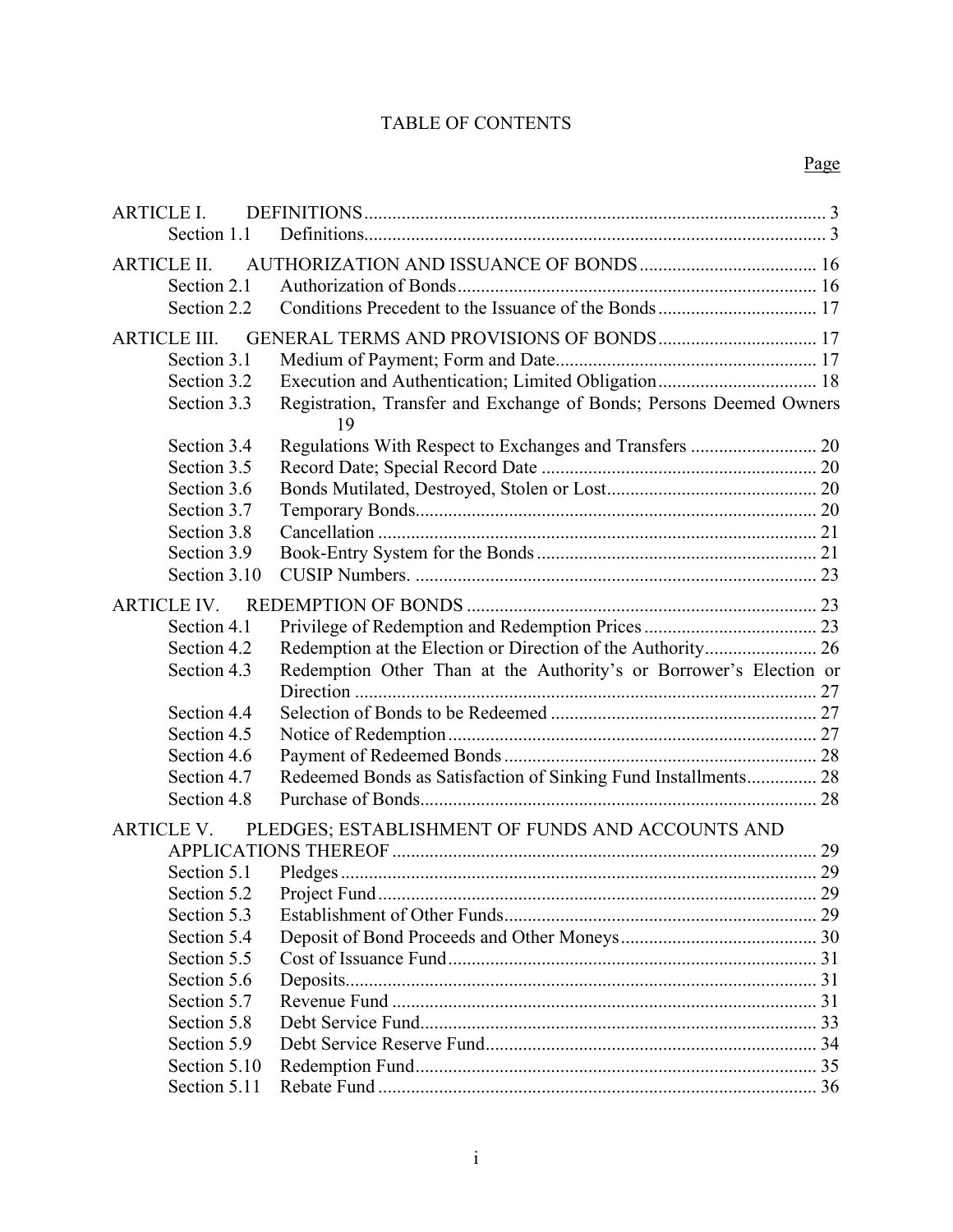| Section 5.13               |                                                                                                                                             |  |
|----------------------------|---------------------------------------------------------------------------------------------------------------------------------------------|--|
| Section 5.14               |                                                                                                                                             |  |
| <b>ARTICLE VI.</b>         | SECURITY FOR DEPOSITS AND INVESTMENT OF FUNDS  38                                                                                           |  |
| Section 6.1                |                                                                                                                                             |  |
| Section 6.2                |                                                                                                                                             |  |
| Section 6.3                |                                                                                                                                             |  |
| <b>ARTICLE VII.</b>        |                                                                                                                                             |  |
| Section 7.1                |                                                                                                                                             |  |
| Section 7.2                |                                                                                                                                             |  |
| Section 7.3                |                                                                                                                                             |  |
| Section 7.4                |                                                                                                                                             |  |
| Section 7.5                |                                                                                                                                             |  |
| Section 7.6                |                                                                                                                                             |  |
| Section 7.7                |                                                                                                                                             |  |
| Section 7.8                |                                                                                                                                             |  |
| Section 7.9                |                                                                                                                                             |  |
| Section 7.10               |                                                                                                                                             |  |
| Section 7.11               |                                                                                                                                             |  |
| Section 7.12               |                                                                                                                                             |  |
| Section 7.13               | Tax Covenants. The Authority covenants that it shall at all times do and                                                                    |  |
|                            | perform all acts and things permitted by law and necessary or desirable in                                                                  |  |
|                            | order to assure that interest paid on the Series A Bonds be and remain                                                                      |  |
|                            |                                                                                                                                             |  |
|                            |                                                                                                                                             |  |
|                            | excluded from gross income for federal income tax purposes.  45                                                                             |  |
| Section 7.14               |                                                                                                                                             |  |
| <b>ARTICLE VIII.</b>       |                                                                                                                                             |  |
| Section 8.1                |                                                                                                                                             |  |
| Section 8.2                | Paying Agents; Appointment and Acceptance of Duties 48                                                                                      |  |
| Section 8.3                |                                                                                                                                             |  |
| Section 8.4                |                                                                                                                                             |  |
| Section 8.5                |                                                                                                                                             |  |
| Section 8.6                |                                                                                                                                             |  |
| Section 8.7                |                                                                                                                                             |  |
| Section 8.8                |                                                                                                                                             |  |
| Section 8.9                |                                                                                                                                             |  |
| Section 8.10               | Resignation or Removal of Paying Agents and Appointment of Successors<br>52                                                                 |  |
| Section 8.11               |                                                                                                                                             |  |
| Section 8.12               |                                                                                                                                             |  |
| Section 8.13               | Representations of Trustee in Connection With Bond Closing 53                                                                               |  |
| <b>ARTICLE IX.</b>         |                                                                                                                                             |  |
| Section 9.1                | Supplemental Indentures Effective Without Consent of Bondowners  54                                                                         |  |
| Section 9.2<br>Section 9.3 | Supplemental Indenture Effective with Consent of Bondowners 55<br>General Provisions Relating to Indenture and Supplemental Indentures . 55 |  |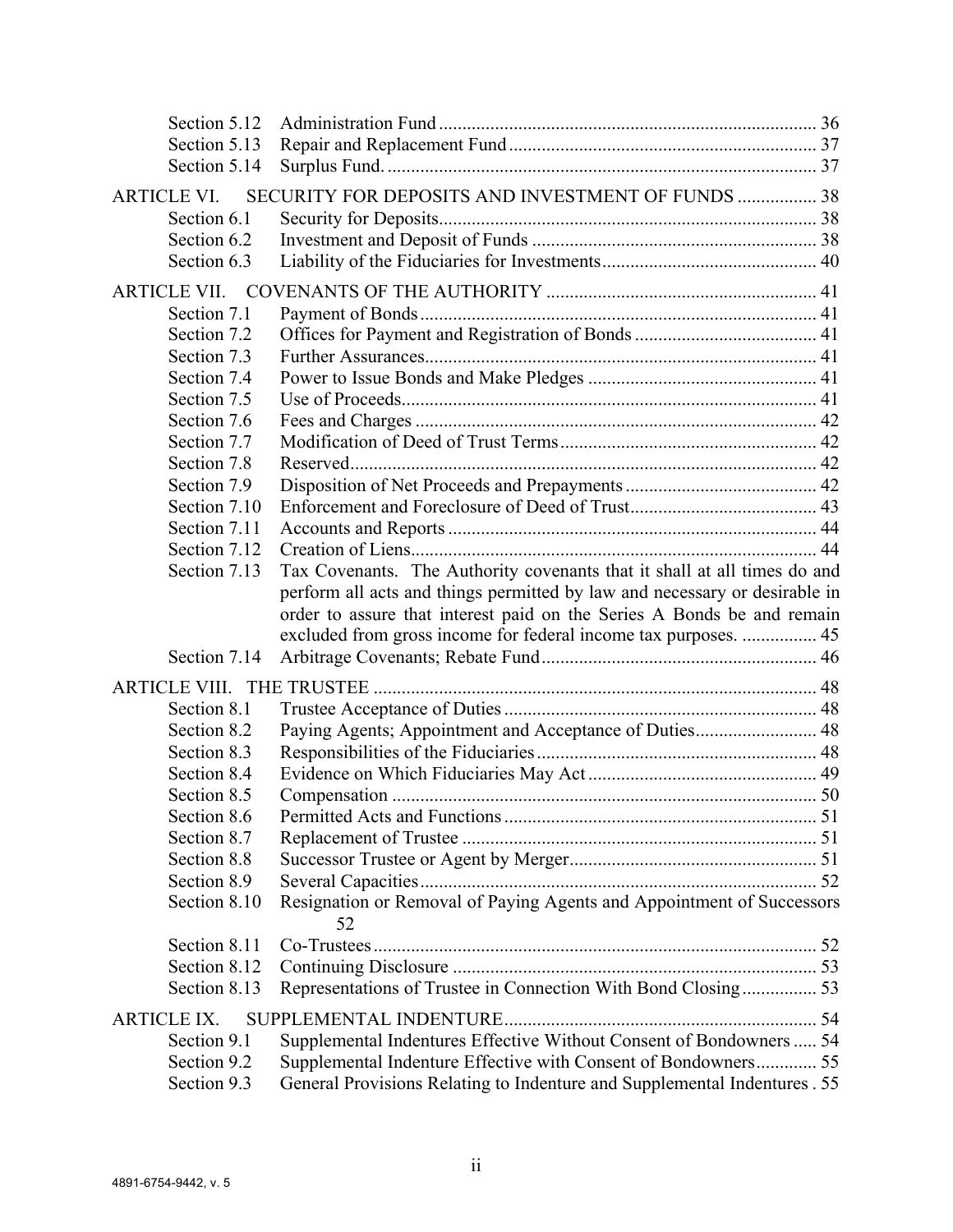| <b>ARTICLE X.</b>            |                                                                             |  |
|------------------------------|-----------------------------------------------------------------------------|--|
| Section 10.1                 |                                                                             |  |
| Section 10.2                 |                                                                             |  |
| Section 10.3                 |                                                                             |  |
| Section 10.4                 |                                                                             |  |
| Section 10.5                 |                                                                             |  |
| Section 10.6                 |                                                                             |  |
| <b>ARTICLE XI.</b>           |                                                                             |  |
| Section 11.1                 |                                                                             |  |
| Section 11.2                 |                                                                             |  |
| Section 11.2                 |                                                                             |  |
| Section 11.3                 |                                                                             |  |
| Section 11.4                 |                                                                             |  |
| Section 11.5                 |                                                                             |  |
| Section 11.6                 |                                                                             |  |
| Section 11.7                 |                                                                             |  |
| Section 11.8                 |                                                                             |  |
| Section 11.9                 |                                                                             |  |
|                              |                                                                             |  |
|                              | ARTICLE XII. EXECUTION OF INSTRUMENTS BY BONDOWNERS AND                     |  |
|                              |                                                                             |  |
|                              | Section 12.1 Evidence of Signatures of Bondowners and Ownership of Bonds 62 |  |
|                              |                                                                             |  |
|                              |                                                                             |  |
|                              |                                                                             |  |
|                              |                                                                             |  |
|                              |                                                                             |  |
| Section 14.2<br>Section 14.3 |                                                                             |  |
| Section 14.4                 |                                                                             |  |
| Section 14.5                 |                                                                             |  |
| Section 14.6                 |                                                                             |  |
|                              |                                                                             |  |
|                              |                                                                             |  |
|                              |                                                                             |  |
|                              |                                                                             |  |
|                              |                                                                             |  |
|                              |                                                                             |  |
| Exhibit A                    |                                                                             |  |
| Exhibit B                    |                                                                             |  |

Exhibit B Form of Series B Bond ....................................................................................... B-1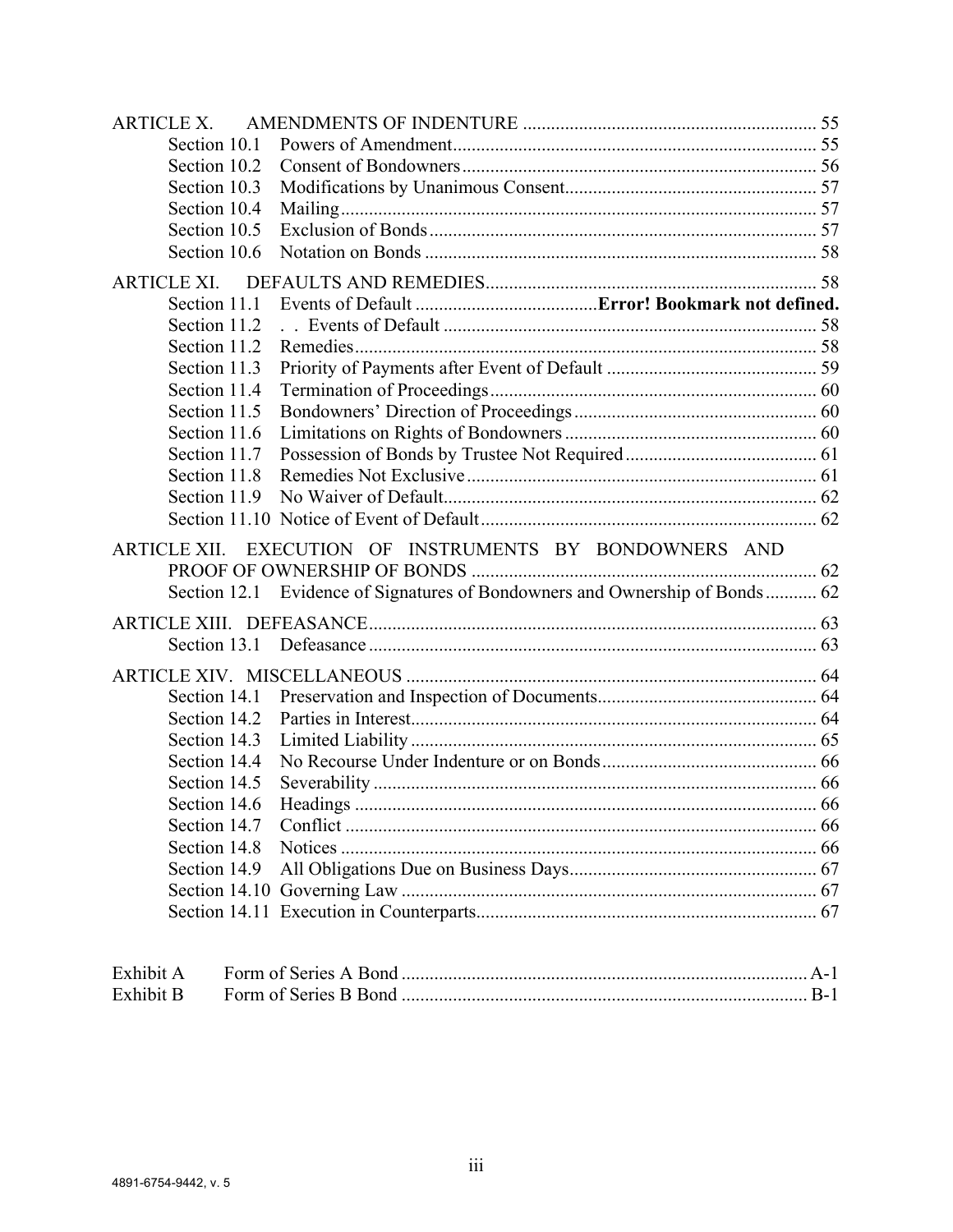#### INDENTURE OF TRUST

THIS INDENTURE OF TRUST, dated as of [May] 1, 2022, is by and between the Independent Cities Finance Authority, a joint powers authority organized and existing under the laws of the State of California (the "Authority"), and U.S. Bank Trust Company, National Association, a national banking association duly authorized to accept and execute trusts of the character herein set forth, as trustee (the "Trustee").

#### RECITALS:

WHEREAS, the Authority is authorized pursuant to Chapter 8 of Part 5 of Division 31 of the Health and Safety Code of the State of California (the "Act") to issue bonds for the purpose of making a loan to a nonprofit organization exempt from federal income taxation under Section 501(c)(3) of the Internal Revenue Code of 1986, as amended (the "Code"), for use by such organization to finance the acquisition of, among other things, mobile home parks to provide housing within the territorial jurisdiction of the Authority; and

WHEREAS, the Authority previously issued its Mobile Home Park Revenue Refunding Bonds (Augusta Communities Mobile Home Park Pool) Series 2012A (the "Prior Series A Bonds") and its Mobile Home Park Subordinate Revenue Refunding Bonds (Augusta Communities Mobile Home Park Pool) Series 2012B (Federally Taxable) (the "Prior Series B Bonds" and together with the Prior Series A Bonds, the "Prior Bonds") pursuant to an Indenture of Trust, dated as of August 1, 2012 (the "Prior Indenture"), between the Authority and U.S. Bank Trust Company, National Association, in such capacity (the "Prior Trustee"), and loaned the proceeds of the Prior Bonds to (the "Prior Loan") to Augusta Communities LLC, a California limited liability company (the "Borrower") in order to provide financing with respect to the acquisition and improvement of Hacienda Mobile Home Park, Villa Montclair Mobile Home Park and the Monterey Manor Mobile Home Estates (together, the "Project"), each located in the City of Montclair, California (the "City"); and

WHEREAS, the Borrower has requested that the Authority issue its Mobile Home Park Revenue Refunding Bonds (Augusta Communities Mobile Home Park Pool) Series 2022A in the initial principal amount of \$[PAR A] (the "Series A Bonds") and its Mobile Home Park Revenue Refunding Bonds (Augusta Communities Mobile Home Park Pool) Series 2022B (Federally Taxable) in the initial principal amount of \$[PAR B] (the "Series B Bonds" and together with the Series A Bonds, the "Bonds") and loan the proceeds from the sale thereof (the "Loan") to the Borrower to (i) refund in full certain Prior Bonds issued to finance the Project; (ii) refinance the Prior Loan and loans from the Montclair RDA (as defined herein) to the Borrower, (iii) finance additional renovations to be made to the Project; (iv) fund the Debt Service Reserve Fund; (v) fund the Repair and Replacement Fund; and (vi) pay the costs of issuing the Bonds, all under and in accordance with the Constitution and laws of the State of California; and.

WHEREAS, the City is a member of the Authority and has authorized the Authority's financing of the Project; and

WHEREAS, the Authority has expressly determined and hereby confirms that the issuance of the Bonds (described below) and the making of the Loan will accomplish a valid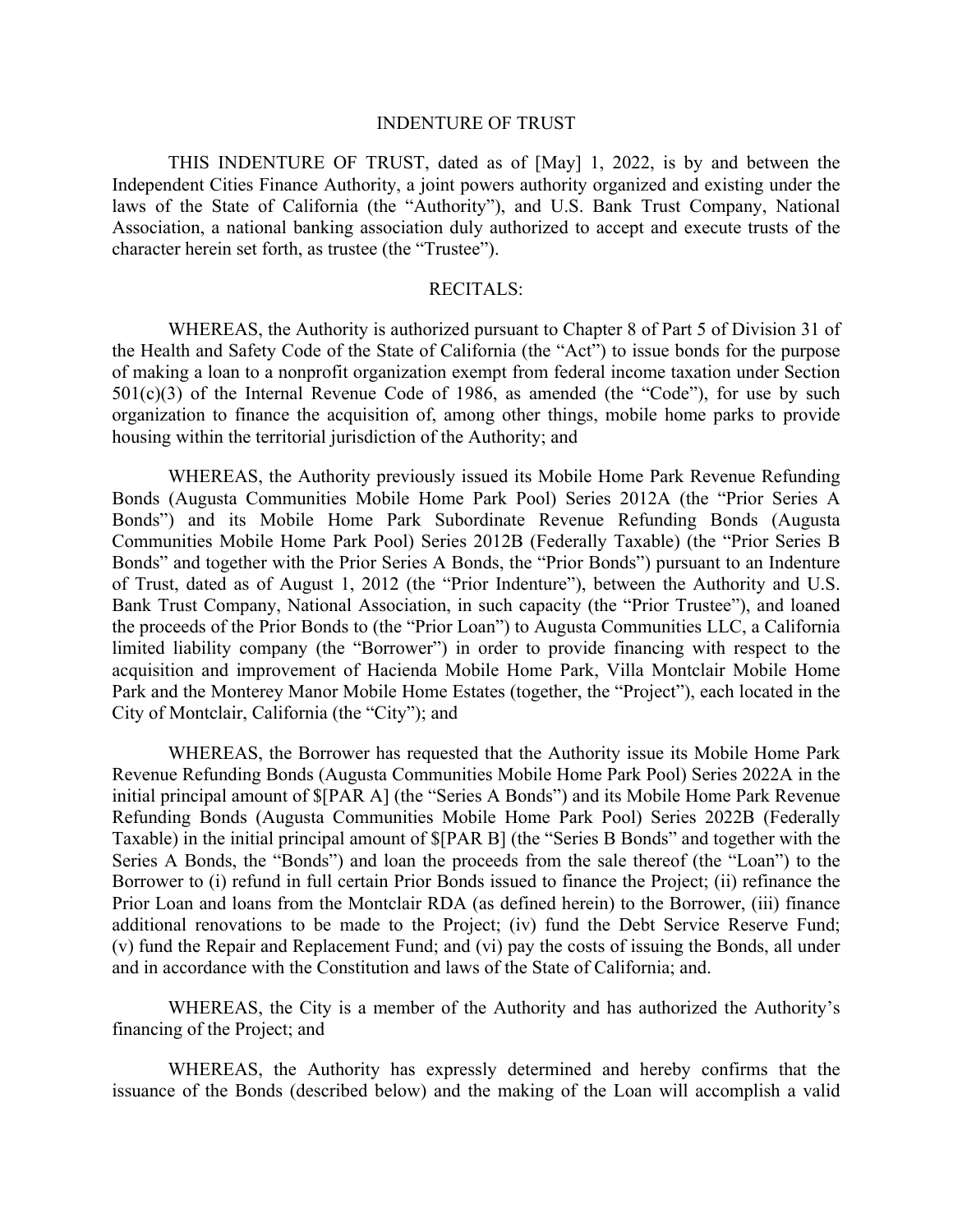public purpose of the Authority by assisting persons of very low and low income in the City in obtaining decent, safe and sanitary housing; and

WHEREAS, in order to implement the making of the Loan, the Authority has concurrently herewith entered into the Loan Agreement with the Borrower and the Trustee pursuant to which the Authority has agreed to make, and the Borrower has agreed to accept, a loan to enable the Borrower to finance the Project; and

WHEREAS, the execution and delivery of this Indenture and the issuance and sale of the Bonds have been in all respects duly and validly authorized by a written resolution duly adopted by the Authority; and

WHEREAS, the Bonds, the Trustee's certificate of authentication to be endorsed thereon and the form of assignment to be endorsed on such Bonds are to be in substantially the forms attached hereto as Exhibit A or Exhibit B, as applicable, with necessary and appropriate variations, omissions and insertions as permitted or required by this Indenture; and

WHEREAS, the Authority has determined that the execution and delivery of the Bonds and of this Indenture have been duly authorized and all things necessary to make the Bonds, when executed by the Authority and authenticated by the Trustee, valid and binding limited obligations of the Authority and to make this Indenture a valid and binding instrument for the security of the Bonds, have been done.

NOW, THEREFORE, THIS INDENTURE OF TRUST WITNESSETH:

That the Authority, in consideration of the premises, the acceptance by the Trustee of the trusts hereby created, the purchase and acceptance of the Bonds by the purchasers thereof, and of other good and valuable consideration the receipt and sufficiency of which is hereby acknowledged, and in order to secure the payment of the principal of, premium, if any, and interest on all Bonds Outstanding hereunder from time to time, according to their tenor and effect, and to secure the observance and performance by the Authority of all the covenants expressed or implied herein and in the Bonds, does hereby convey, pledge and assign unto the Trustee, and unto its successors and assigns forever and does hereby grant to it and them a security interest, together with all right, title and interest of the Authority, in:

#### GRANTING CLAUSE FIRST

For the benefit of the Bonds, the Trust Estate (as such terms are defined herein), together with all right, title and interest of the Authority therein including, but without limiting the generality of the foregoing, the present and continuing right to receive, receipt for, collect or make claim for any of the moneys, income, revenues, issues, profits and other amounts payable or receivable thereunder, to bring actions and proceedings thereunder or for the enforcement thereof, and to do any and all things which the Authority or any other person is or may become entitled to do under said documents;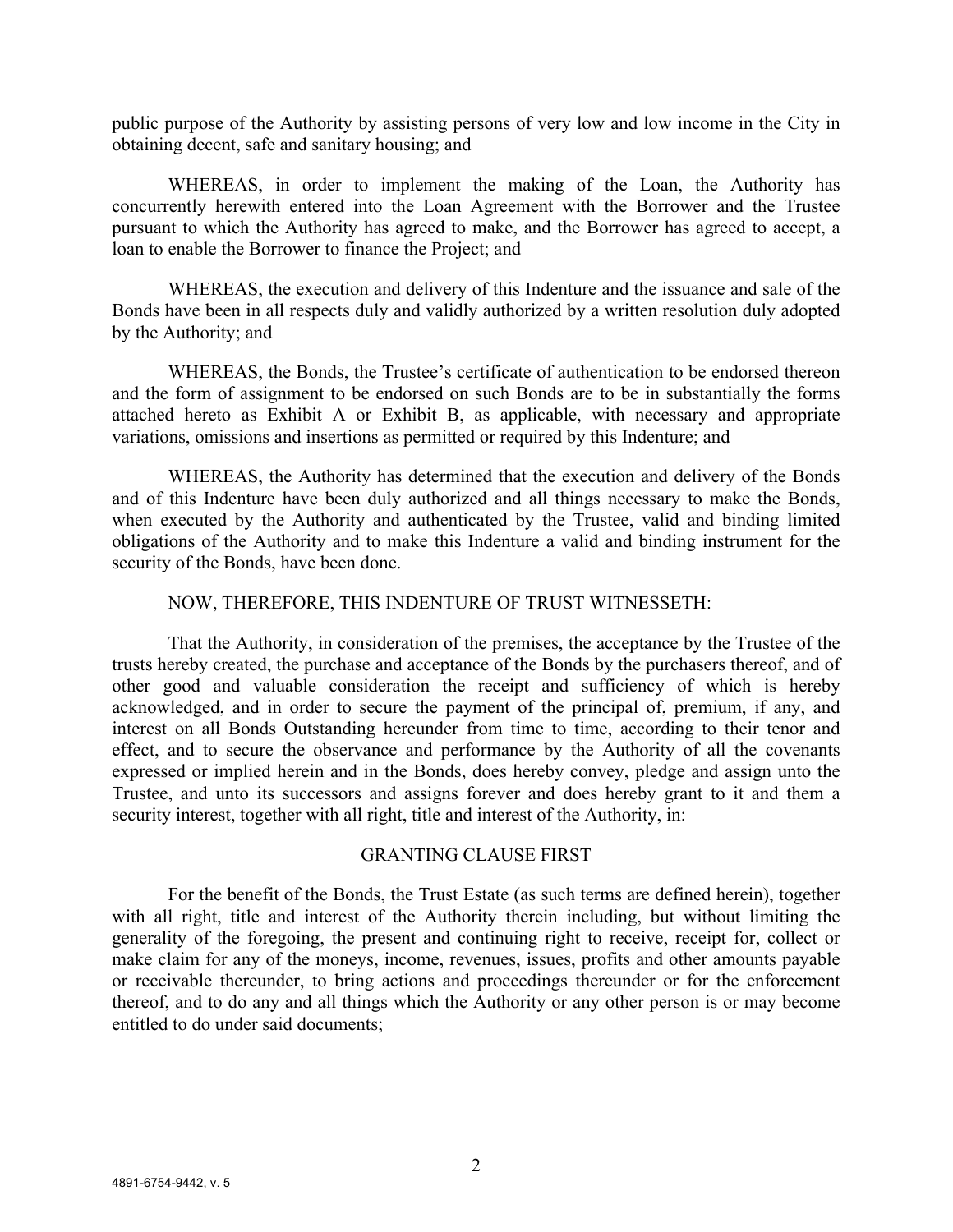#### GRANTING CLAUSE SECOND

Any and all other property of each name and nature from time to time hereafter by delivery or by writing of any kind pledged or assigned as and for additional security for the Bonds, hereunder, by anyone, to the Trustee, which is hereby authorized to receive any and all such property at any and all times and to hold and apply the same subject to the terms hereof.

TO HAVE AND TO HOLD all and singular the Trust Estate, whether now owned or hereafter acquired, unto the Trustee and its respective successors in said trusts and assigns forever.

IN TRUST NEVERTHELESS, upon the terms and trusts herein set forth for the equal and proportionate benefit, security and protection of all present and future Owners of the Bonds as to the Trust Estate, from time to time issued under and secured by this Indenture without privilege, priority or distinction as to the lien or otherwise of any of the Bonds over any of the other Bonds.

PROVIDED, HOWEVER, that if the Authority, its successors or assigns, shall well and truly pay, or cause to be paid, the principal of the Bonds and the interest and premium, if any, due or to become due thereon, at the times and in the manner mentioned in the Bonds, according to the true intent and meaning thereof, and shall cause the payments to be made into the Funds and Accounts as required hereunder or shall provide, as permitted by Article XIII hereof, for the generality of the foregoing, the present and continuing right to receive, receipt for, collect or make claim for any of the moneys, income, revenues, issues, profits and other amounts payable or receivable thereunder, to bring actions and proceedings thereunder or for the enforcement thereof, and to do any and all things which the Authority or any other person is or may become entitled to do under said documents;

THIS INDENTURE OF TRUST FURTHER WITNESSETH, and it is expressly declared, that all Bonds issued and secured hereunder are to be issued, authenticated and delivered and the Revenues hereby assigned and pledged are to be dealt with and disposed of under, upon and subject to the terms, conditions, stipulations, covenants, agreements, trusts, uses and purposes as hereinafter expressed, and the Authority has agreed and covenanted, and does hereby agree and covenant, with the Trustee and with the respective Owners from time to time of the Bonds, as follows:

#### ARTICLE I. DEFINITIONS

Section 1.1 Definitions. The following terms shall, for all purposes of this Indenture, have the following meanings. In addition, the capitalized terms used but not defined in this Indenture shall have the meanings specified in the Loan Agreement and the Regulatory Agreements, as they may from time to time be supplemented or amended as provided herein.

"Account" shall mean an Account created and established by Article V of this Indenture.

"Accountant's Certificate" shall mean a certificate or opinion signed by an independent certified public accountant of recognized national standing or a firm of accountants of recognized national standing, selected by the Authority upon consultation with the Borrower,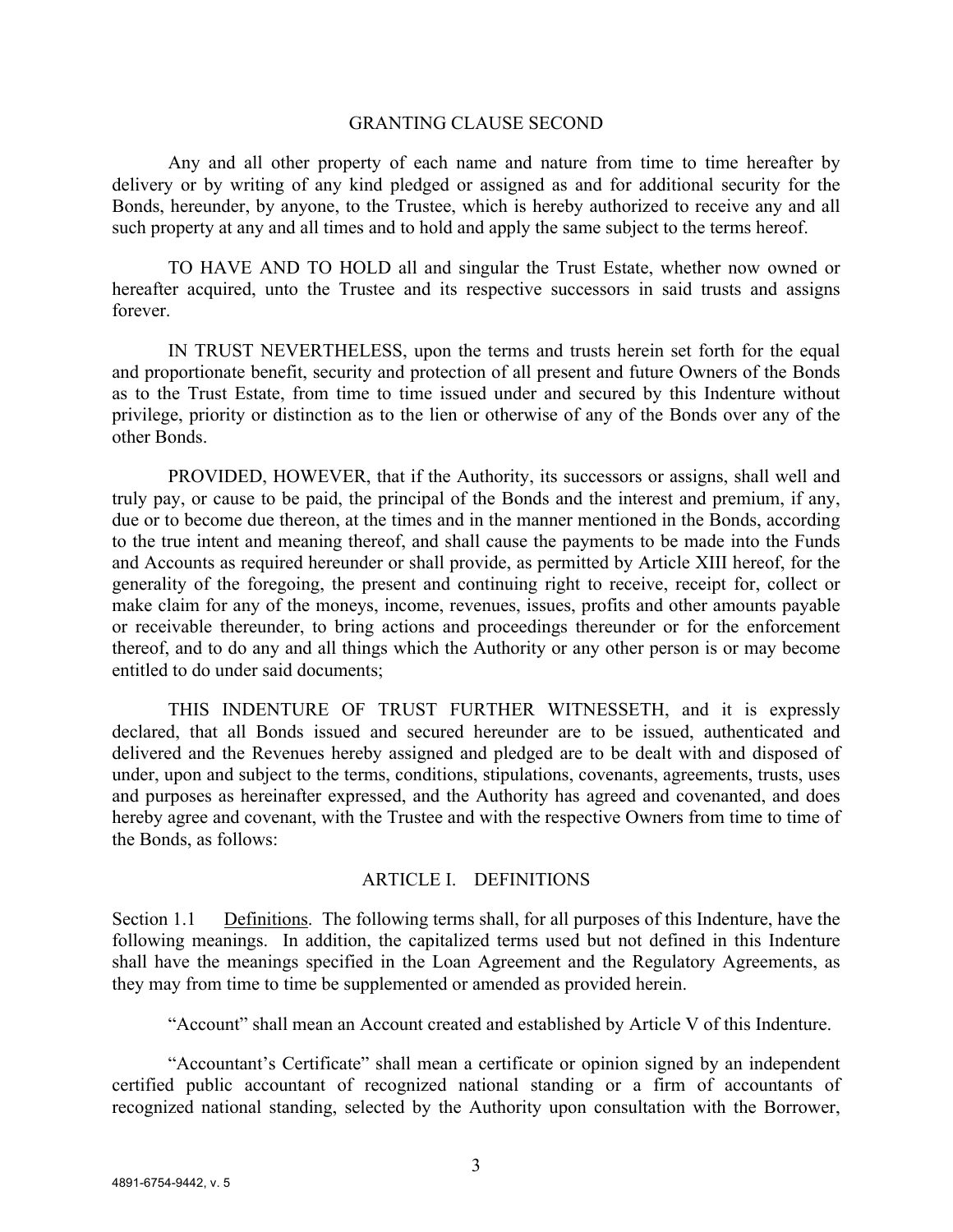who may be the accountant or firm of accountants who regularly audit the books of the Authority.

"Act" shall mean Chapter 8 of Part 5 of Division 31 of the Health and Safety Code of the State of California (commencing with Section 52100), as amended and supplemented from time to time.

"Administration Fund" shall mean the Administration Fund created and established by Section 5.3.

"Authority" shall mean the Independent Cities Finance Authority, a joint powers authority organized and existing under the laws of the State.

"Authority Annual Fee" shall have the meaning set forth in the Regulatory Agreements.

"Authorized Denominations" shall mean, with respect to the Bonds, \$5,000 or any integral multiple thereof.

"Authorized Officer" shall mean the Executive Director of the Authority or any person designated in writing by the Executive Director of the Authority to act as an Authorized Officer hereunder.

"Bond" or "Bonds" shall mean the Series A Bonds and the Series B Bonds, authorized and issued pursuant to this Indenture.

"Bond Counsel" shall mean (i) Gilmore & Bell, P.C., or (ii) any nationally recognized law firm specializing in the area of tax-exempt municipal finance acceptable to the Authority.

"Bondowner" or "Owner" or "Owner of Bonds" or "Holder" or "Bondholder" or any similar term (when used with respect to Bonds) shall mean the registered owner of any Outstanding Bond or Bonds.

"Bond Register" shall mean the registration books of the Trustee with respect to the Bonds.

"Bond Year" shall mean a twelve-month period ending on January 1, except that the first Bond Year shall begin on the date on which the Bonds are initially delivered and end on January 1, 2023.

"Borrower" shall mean Augusta Communities LLC, a California limited liability company, and permitted successors and assigns.

"Borrower Administration Fee" shall mean an amount equal to \$[\_\_\_\_\_\_\_] per month, such amount to be adjusted annually on December 31, commencing December 31, [2022], to reflect 100% of any increase in the Consumer Price Index All Urban Consumers for the California CMSA in which the Project is located (base year 1982-1984=100), published by the United States Department of Labor, Bureau of Labor Statistics ("BLS"). If the base is changed, the CPI used shall be converted according to the conversion factor provided by the BLS.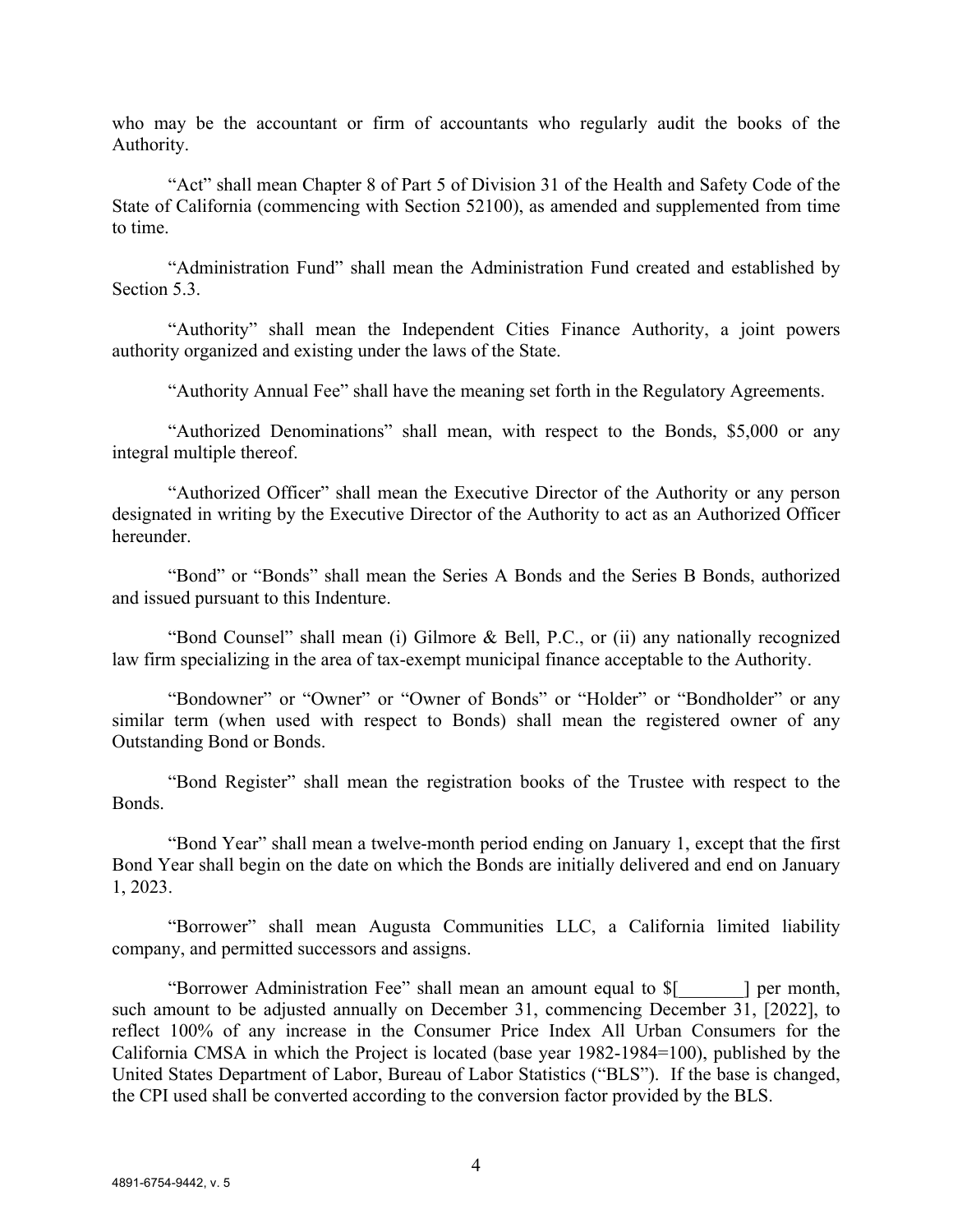"Borrower Representative" shall mean the person or persons at the time designated by the Borrower to act on the behalf of the Borrower by written certificate furnished to the Oversight Agent, the Authority and the Trustee containing the specimen signatures of such person or persons and signed by the Borrower Representative. Such certificate may designate an alternate or alternates.

"Business Day" shall mean a day, other than a Saturday, Sunday, legal holiday or day on which the New York Stock Exchange is closed, on which banking institutions are not closed in the State of California, or in any state in which the Principal Office of the Trustee is located.

"City" shall mean the City of Montclair, California.

"City RDA Loans" shall mean, collectively, the loans previously made by the City of Montclair Redevelopment Agency to Augusta Homes and Augusta Communities, as applicable, to finance the Hacienda Project, the Monterey Manor Project and the Villa Montclair Project, as subsequently assumed by the Borrower.

"Closing Date" shall mean [May] [\_\_], 2022, being the date when the Bonds are delivered to the Underwriter.

"Code" shall mean the Internal Revenue Code of 1986, as amended, and the regulations in effect thereunder.

"Continuing Disclosure Agreement" shall mean that certain Continuing Disclosure Agreement between the Borrower and the Dissemination Agent named therein dated the Closing Date as originally executed and as it may be amended from time to time in accordance with the terms thereof.

"Cost of Issuance" shall mean items of expense payable or reimbursable directly or indirectly by the Authority and related to the authorization, issuance and sale of Bonds, which expenses shall include, but not be limited to, printing costs, costs of reproducing documents, filing and recording fees, initial fees and charges of the Trustee and other Fiduciaries, legal fees and disbursements, professional consultants fees and disbursements, reimbursements to the Authority and its agents for administrative, travel and overhead expenses, bond discount, underwriting fees and other financing costs (if not otherwise provided for), fees and charges for execution, transportation and safekeeping of Bonds and all other costs, charges, fees and expenses in connection with the foregoing.

"Cost of Issuance Fund" shall mean the Cost of Issuance Fund established pursuant to Section 5.3.

"Cost of Project" shall mean, to the extent authorized by the Code, the Regulations and the Act, any and all costs incurred by the Borrower with respect to the acquisition and rehabilitation of the Project, including, without limitation, costs for the acquisition, repair and rehabilitation of property and all costs of financing, including, without limitation, the cost of consultant, accounting and legal services, other expenses necessary or incident to determining the feasibility of the Project, contractors' overhead and supervisors' fees and costs directly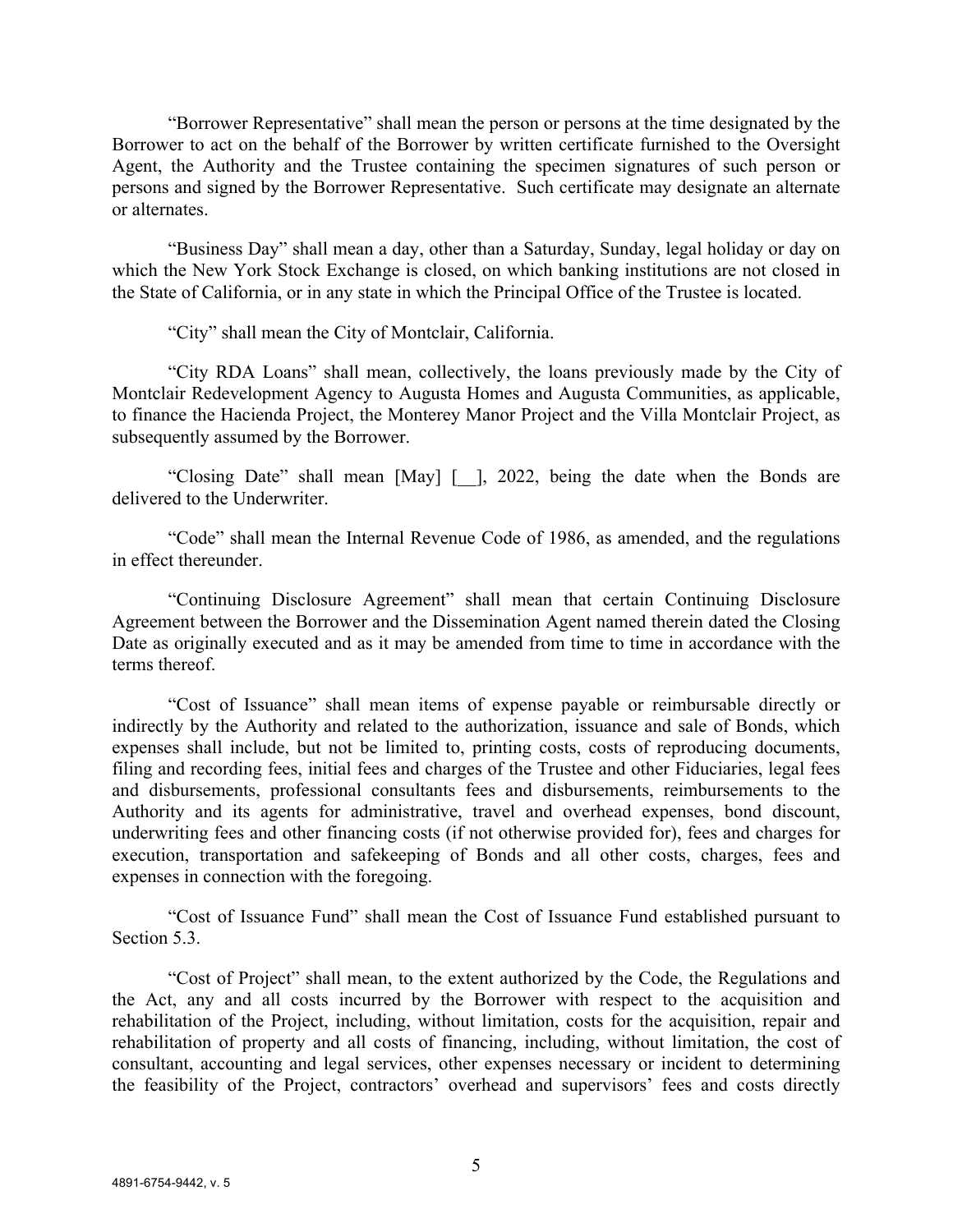allocable to the Project, administrative and other expenses necessary or incident to the Project and the financing thereof.

"Coverage Ratio" shall mean, for any period of time, with respect to the Bonds, the ratio derived by dividing the sum of the Net Operating Revenues received by the Borrower plus the earnings accruing to the Debt Service Reserve Fund by the annual debt service payable on the Bonds in the applicable fiscal year.

"Coverage Requirement Certificate" shall have the meaning set forth in the Loan Agreement.

"Counsel's Opinion" shall mean an opinion signed by an attorney or firm of attorneys acceptable to the Authority. Any such attorney may be in the regular employment of the Authority.

"Debt Service Fund" shall mean the Debt Service Fund created and established by Section 5.3.

"Debt Service Requirement" shall mean, as of any date of calculation with respect to the Bonds, the sum of (i) all interest due or to become due on such date on all Outstanding Bonds plus (ii) all Principal Installments due or to become due on such date on all Outstanding Bonds or, if no Principal Installment is due and payable on such date on any Outstanding Bonds, onehalf of the Principal Installments, if any, due and payable on all Outstanding Bonds on the next succeeding Interest Payment Date.

"Debt Service Reserve Fund" shall mean the Debt Service Reserve Fund created and established by Section 5.3.

"Debt Service Reserve Fund Requirement" shall mean, as of any date of determination, an amount equal to the least of: (a) Maximum Annual Debt Service with respect to the Bonds, (b) ten percent (10%) of the initial principal amount of the Bonds, or (c) one hundred twenty five percent (125%) of the average annual debt service on the Bonds in each remaining Bond Year. As of the Closing Date, the Debt Service Reserve Fund Requirement is \$[

"Deed of Trust" shall mean, together, the Deed of Trust with Absolute Assignment of Leases and Rents, Security Agreement and Fixture Filing pertaining to Hacienda Mobile Home Park, the Deed of Trust with Absolute Assignment of Leases and Rents, Security Agreement and Fixture Filing pertaining to Villa Montclair Mobile Home Park and the Deed of Trust with Absolute Assignment of Leases and Rents, Security Agreement and Fixture Filing pertaining to Monterey Manor Mobile Home Estates, each executed as of [May] 1, 2022 by the Borrower, which secure the Borrower's obligation to repay the Loan and constitutes a lien on real property referenced therein.

"Depository" shall mean (a) initially, DTC, and (b) any other Securities Depository acting as Depository under this Indenture.

"Depository System Participant" shall mean any participant in the Depository's book entry system.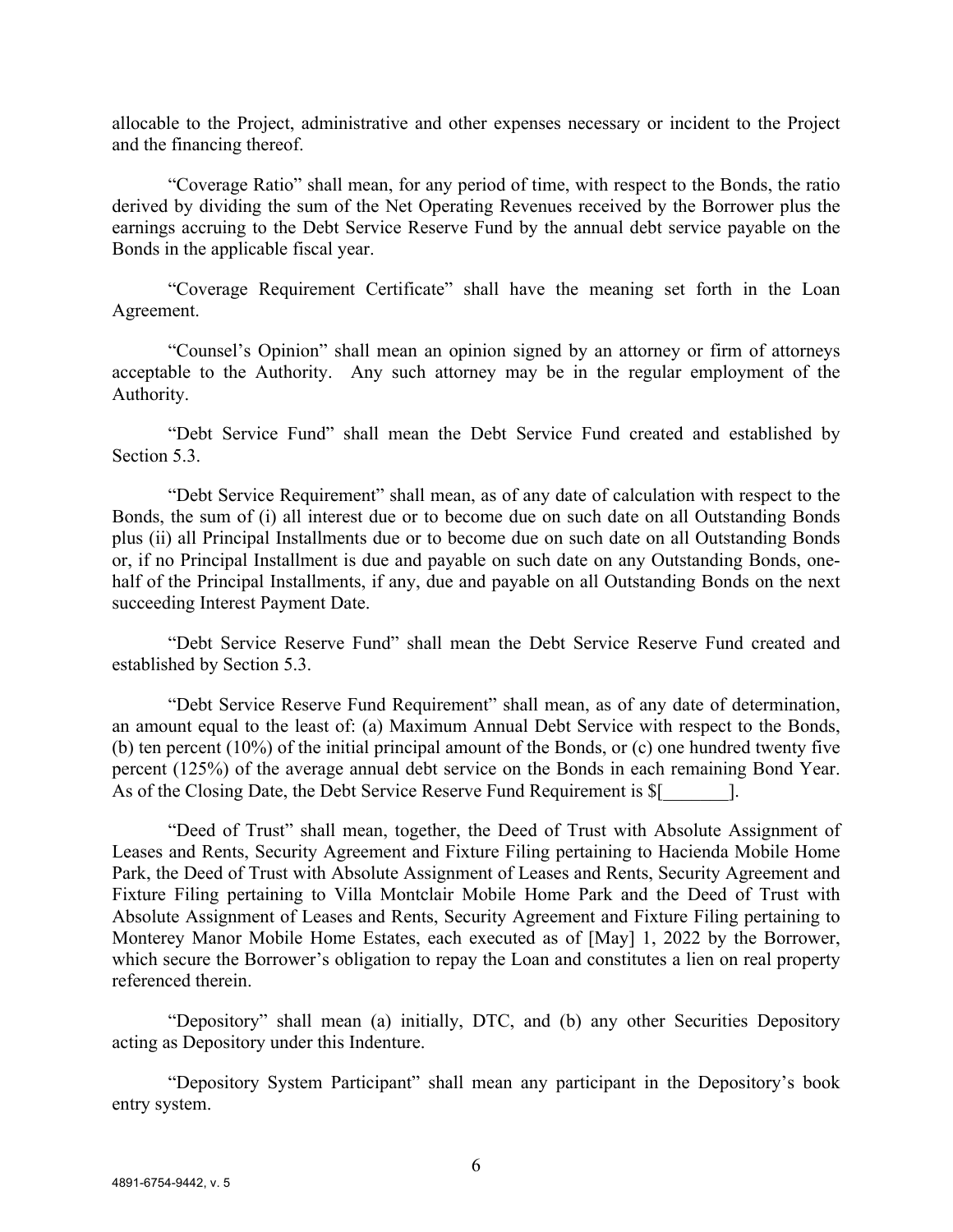"DTC" shall mean The Depository Trust Company, New York, New York, and its successors and assigns.

"Escrow Agent" means U.S. Bank Trust Company, National Association, as escrow agent under an Escrow Deposit Agreement dated as of [May] [\_\_], 2022 between U.S. Bank Trust Company, National Association and the Borrower.

"Event of Default" shall mean have the meaning set forth in Section 11.1 hereof.

"Fees and Charges" shall mean all fees and charges authorized to be received by the Trustee from the Borrower pursuant to the terms and provisions of the Loan Agreement for the purpose of paying the Authority Annual Fee and the fees and expense of the Fiduciaries.

"Fiduciary" shall mean the Trustee, each Paying Agent, the Rebate Analyst and the Oversight Agent.

"Fiscal Year" or "fiscal year" shall mean (a) with respect to the Authority, each twelvemonth period ending June 30 or such other fiscal year of the Authority which may be adopted and (b) with respect to the Borrower, each twelve-month period ending December 31 or such other fiscal year of the Borrower which may be adopted.

"Fund" shall mean a fund created and established by Article V hereof.

"Generally Accepted Accounting Principles" or "GAAP" shall mean the uniform accounting and reporting procedures set forth in publications of the American Institute of Certified Public Accountants or its successor and the Governmental Accounting Standards Board or its successor, or by any other generally accepted authority on such procedures, and includes, as applicable, the standards set forth by the Financial Accounting Standards Board or its successor.

"Government Obligations" shall mean bonds or other obligations which as to principal and interest constitute direct obligations of the United States of America and which are not subject to redemption prior to their maturity at the option of any person other than the holder thereof.

"ICFA Loan" means the loan previously made by the Authority to [Augusta Homes][Augusta Communities], to finance the [ ] Project.

"Improvements" shall mean, as of the Closing Date or at any time thereafter, any structures (other than mobile homes not owned by the Borrower), site improvements, facilities and fixtures located on the Property.

"Indenture" shall mean this Indenture of Trust as from time to time amended or supplemented by Supplemental Indentures in accordance with the terms and provisions hereof.

"Interest Payment Date" shall mean June 15 and December 15 of each year, commencing December 15, 2022.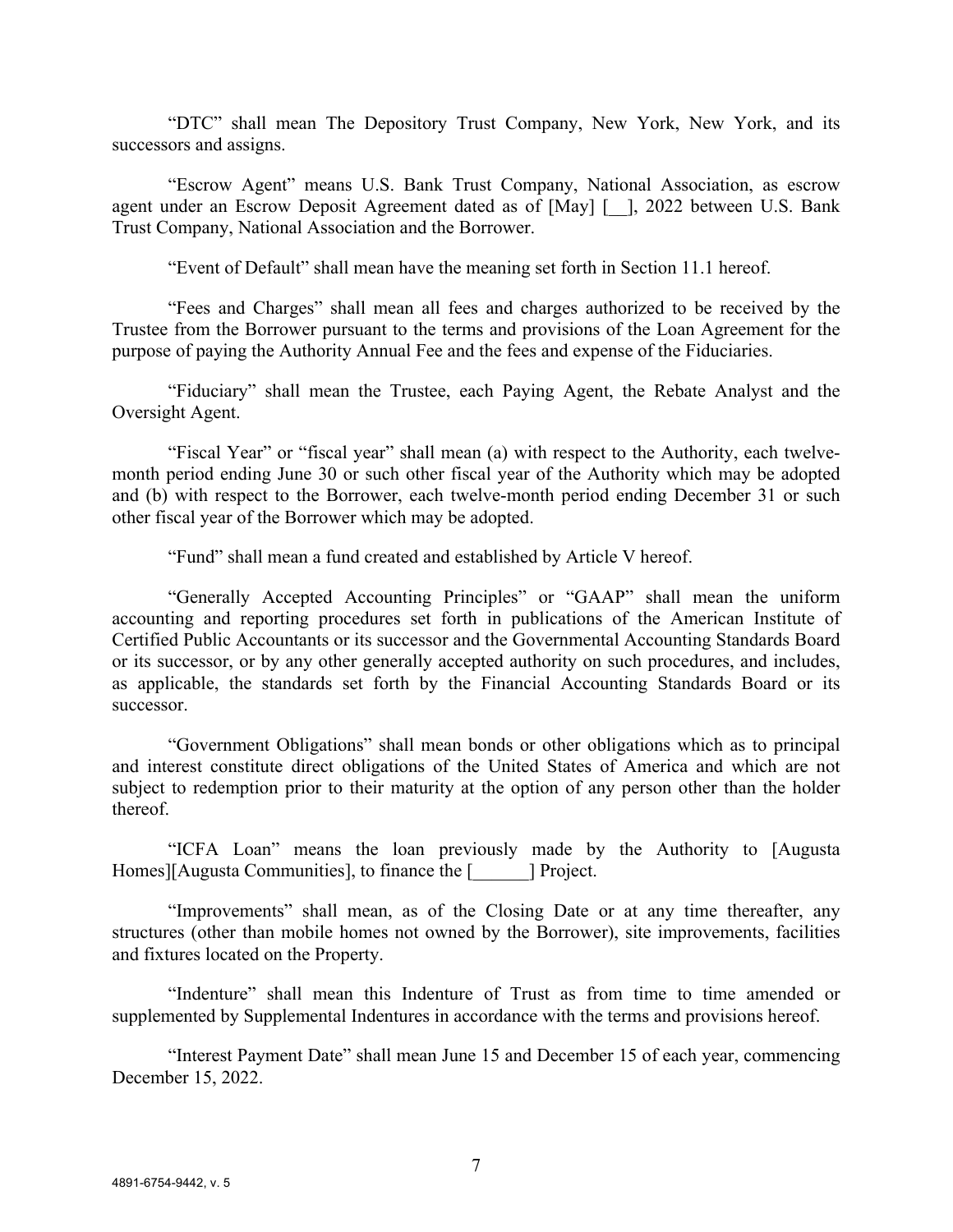"Loan" shall mean the loan made by the Authority, pursuant to the Loan Agreement, to the Borrower to finance the Project.

"Loan Agreement" shall mean the Loan Agreement dated as of [May] 1, 2022, by and among the Borrower, the Authority and the Trustee.

"Loan Documents" shall mean the Loan Agreement, the Note and the Deed of Trust, as each item may be amended and supplemented from time to time.

"Maximum Annual Debt Service" shall mean at any point in time, with respect to the applicable Bonds then Outstanding, the maximum amount of principal (assuming sinking fund payments) and interest becoming due in the then current or any future Bond Year on such Bonds.

"Members of the Authority" shall mean members and associate members of the Authority.

"Net Operating Revenues" shall have the meaning attributable to such term in the Loan Agreement.

"Net Proceeds" shall mean any proceeds resulting from the Authority's enforcement of its rights under the Deed of Trust, insurance or condemnation proceeds paid with respect to the Project which are available after payment therefrom of all expenses incurred in the collection thereof.

"Note" shall mean the two promissory notes executed by the Borrower in accordance with the Loan Agreement.

"Officer's Certificate" shall mean a certificate executed by an Authorized Officer.

"Operating Revenues" shall have the meaning attributable to such term in the Loan Agreement.

"Outstanding" when used with reference to an applicable series of Bonds, shall mean, as of any date, Bonds of such series theretofore or then being delivered under the provisions of this Indenture, except: (i) any Bonds of such series cancelled by the Trustee or any Paying Agent at or prior to such date, (ii) Bonds of such series for the payment or redemption of which moneys equal to the Principal Amount or Redemption Price thereof, as the case may be, with interest to the date of maturity or redemption date, shall be held by the Trustee or the Paying Agent in trust (whether at or prior to the date of maturity or redemption date), provided that if such Bonds are to be redeemed, notice of such redemption shall have been given as in Article IV provided or provision satisfactory to the Trustee shall have been made for the giving of such notice, (iii) Bonds of such series in lieu of or in substitution for which other Bonds shall have been delivered pursuant to Article III or Section 4.6, and (iv) Bonds deemed to have been paid as provided in Section 13.1.

"Oversight Agent" shall mean Wolf & Company Inc., and any successor thereto appointed by the Authority, which entity shall act as the initial Oversight Agent under the Oversight Agreement.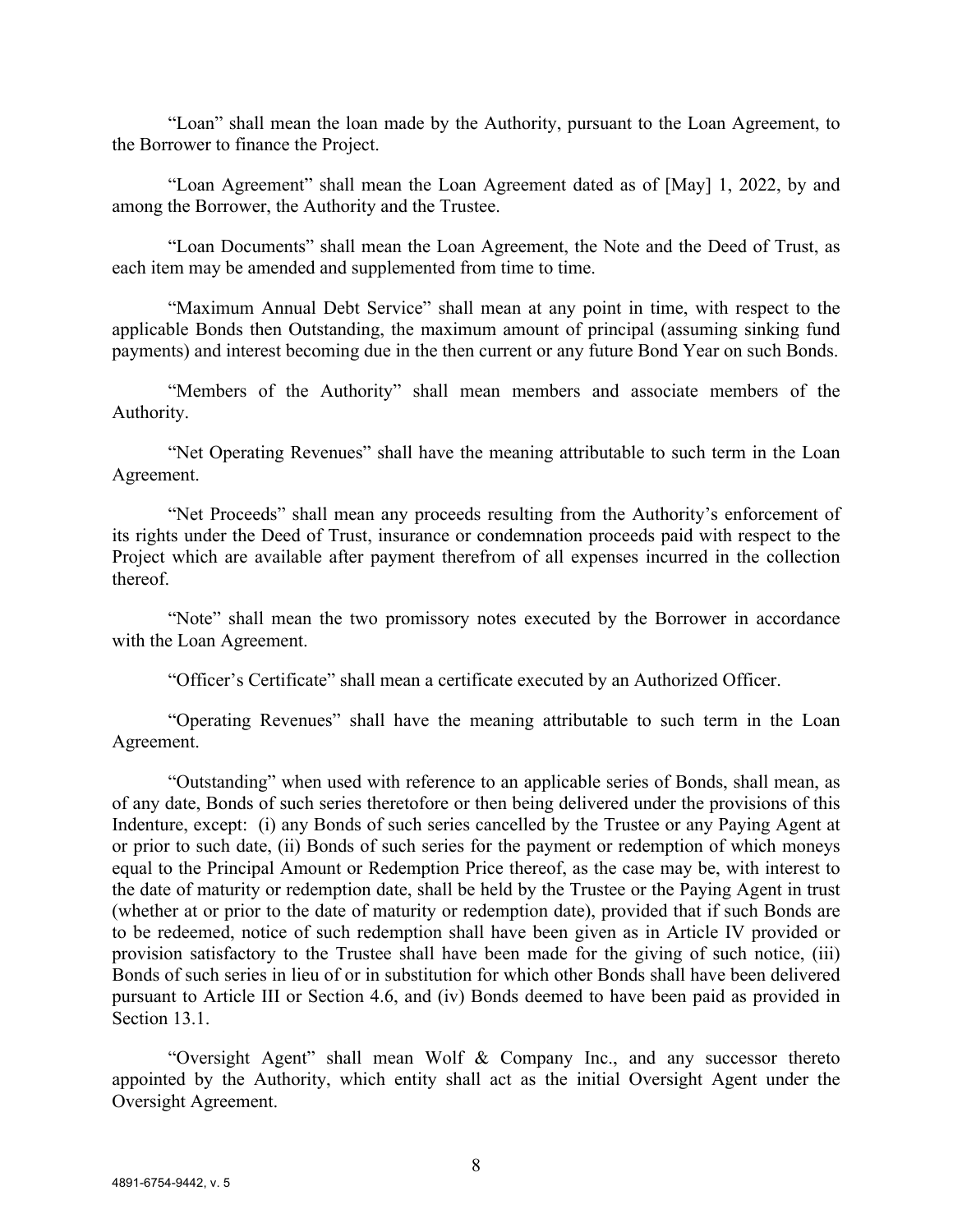"Oversight Agent Fee" shall mean an amount equal to \$[\_\_\_\_\_\_] per year.

"Oversight Agreement" shall mean the Administration and Oversight Agreement, dated as of [May] 1, 2022, among the Authority, the Borrower and the Oversight Agent.

"Participants" shall mean those broker-dealers, banks and other financial institutions from time to time for which DTC holds Bonds as securities depository.

"Participating Underwriter" shall have the meaning ascribed thereto in the Continuing Disclosure Agreement.

"Paying Agent" shall mean the Trustee, acting as paying agent, or any other bank, trust company or national banking association designated or appointed pursuant to Sections 7.2 and 8.2 to act as a paying agent for the Bonds, and each successor or successors and any other bank, trust company or national banking association at any time substituted in its place pursuant to this Indenture.

"Permitted Encumbrances" shall mean, as of any particular time: (i) liens for general ad valorem taxes and assessments, if any, not then delinquent; (ii) the Regulatory Agreements; (iii) the Deed of Trust; (iv) any right or claim of any mechanic, laborer, materialman, supplier or vendor filed or perfected in the manner prescribed by law after the Closing Date; (v) easements, rights of way, mineral rights, drilling rights and other rights, reservations, covenants, conditions or restrictions which exist of record as of the Closing Date and which, in the opinion of the Oversight Agent, will not materially impair the use of the Project as contemplated in the Regulatory Agreements; and (vi) easements, rights of way, mineral rights, drilling rights and other rights, reservations, covenants, conditions or restrictions established following the date of recordation of the Deed of Trust and to which the Authority consents in writing.

"Pledged Revenues" shall mean the Revenues but excluding therefrom, amounts on deposit in the Unrestricted Account of the Repair and Replacement Fund, the Administration Fund and the Rebate Fund.

"Prepayment" shall mean any moneys received or recovered by the Authority representing any voluntary payment of principal of or interest (including any penalty, fee, premium, or other additional charge for Prepayment which may be provided by the terms of the Deed of Trust) on the Loan prior to the scheduled payments of principal and interest called for by such Loan.

"Principal Amount" shall mean, with respect to any Bond and at any date of computation, the stated principal amount thereof.

"Principal Installment" shall mean, as of any date of computation, the amount payable in any Bond Year on account of: (i) the Principal Amount of Bonds of a particular series maturing in such Bond Year net of the aggregate of Sinking Fund Installments, if any, established and paid for in the prior Bond Years with respect to the Bonds of such series; plus (ii) the amount of any Sinking Fund Installments due in such Bond Year with respect to Bonds of such series.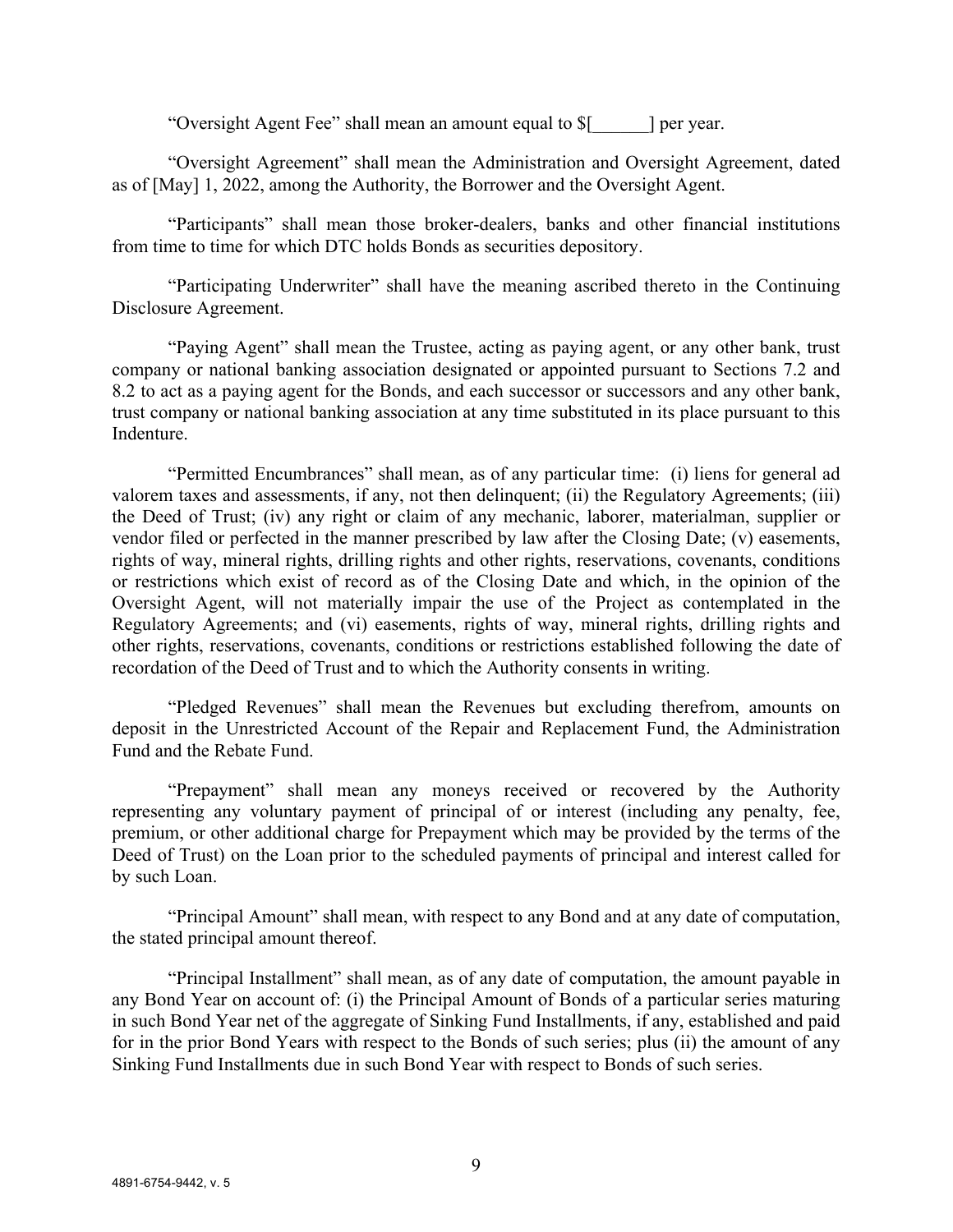"Principal Office" shall mean with respect to the Trustee, its corporate trust office in Los Angeles, California, or such other office hereafter so designated by the Trustee.

"Principal Payment Date" shall mean (i) with respect to the Series A Bonds, June 15 in each year commencing 2023 to and until June 15, [2056] and (ii) with respect to the Series B Bonds, June 15 in each year commencing June 15, 2023 to and until June 15, [2032].

"Prior Bonds" means, together, the Authority's previously issued Mobile Home Park Revenue Refunding Bonds (Augusta Communities Mobile Home Park Pool) Series 2012A (the "Prior Series A Bonds") and its Mobile Home Park Subordinate Revenue Refunding Bonds (Augusta Communities Mobile Home Park Pool) Series 2012B (Federally Taxable) (the "Prior Series B Bonds").

"Prior Deed of Trust" means, together, the Deed of Trust with Absolute Assignment of Leases and Rents, Security Agreement and Fixture Filing pertaining to Hacienda Mobile Home Park, the Deed of Trust with Absolute Assignment of Leases and Rents, Security Agreement and Fixture Filing pertaining to Villa Montclair Mobile Home Park and the Deed of Trust with Absolute Assignment of Leases and Rents, Security Agreement and Fixture Filing pertaining to Monterey Manor Mobile Home Estates, each executed as of the closing date of the Prior Bonds, which secures the Borrower's obligation to repay the Prior Loan.

"Prior Indenture" means the Indenture of Trust dated as of August 1, 2012 between the Authority and the Prior Trustee.

"Prior Loan" means the loan of the proceeds of the Prior Bonds to the Borrower.

"Prior Trustee" means U.S. Bank Trust Company, National Association, as trustee under the Prior Indenture.

"Project" shall consist of the Property and the Improvements.

"Project Fund" shall mean the Project Fund established pursuant to Section 5.2 hereunder.

"Property" shall mean, together, the real properties commonly known as the Hacienda Mobile Home Park, Villa Montclair Mobile Home Park and the Monterey Manor Mobile Home Estates, each located in the City of Montclair, California, all as more particularly described in the Regulatory Agreements.

"Qualified Investments" shall mean and include any of the following (including any funds comprised of the following, which may be funds maintained or managed by the Trustee and its affiliates):

(a) Cash deposits (insured at all times by the Federal Deposit Insurance Corporation or otherwise collateralized with obligations described in the next paragraph).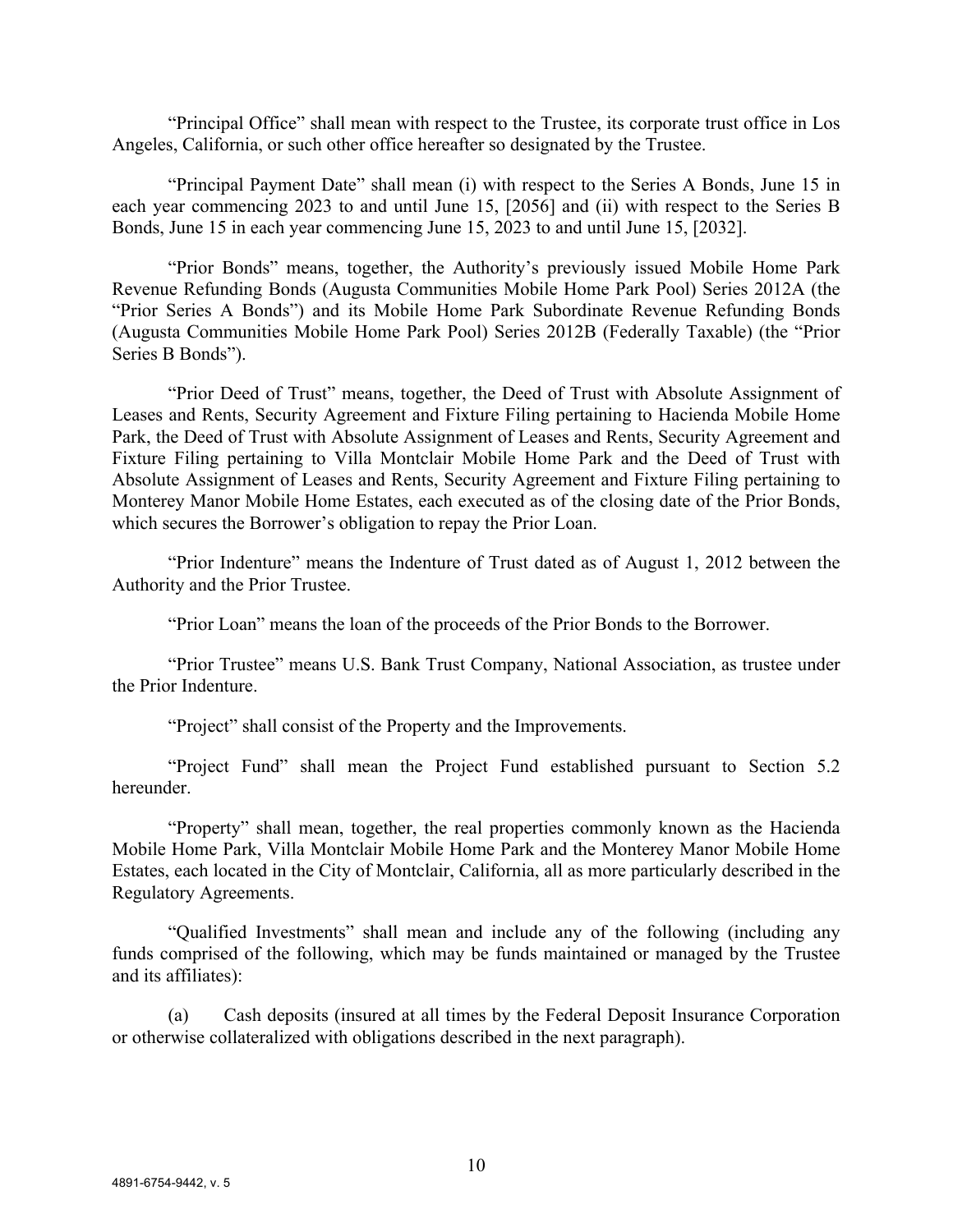(b) Direct obligations of (including obligations issued or held in book entry form on the books of the Department of Treasury) the United States of America. In the event these securities are used for defeasance, they shall be noncallable and nonprepayable.

(c) Obligations of the following federal agencies so long as such obligations are backed by the full faith and credit of the United States of America:

(i) Resolution Funding Corporation.

(ii) U.S. Department of Housing and Urban Development (PHAs).

(iii) Small Business Administration.

(iv) Government National Mortgage Association (GNMA).

(v) Federal Housing Administration.

(vi) Farm Credit System Financial Assistance Corporation.

(d) Direct obligations of any of the following federal agencies which obligations are not fully guaranteed by the full faith and credit of the United States of America:

(i) Senior debt obligations rated no lower than the current rating on the Bonds by S&P issued by the Federal National Mortgage Association (FNMA) or Federal Home Loan Mortgage Corporation (FHLMC).

(ii) Senior debt obligations of the Federal Home Loan Bank System.

(iii) Senior debt obligations of other Government Sponsored Agencies.

(e) U.S. dollar denominated deposit accounts, certificates of deposit, time deposits, federal funds and bankers' acceptances with domestic commercial banks which either (i) have a rating on their short-term certificates of deposit on the date of purchase by S&P that is no lower than the correlating long-term current rating on the Bonds, (ii) are insured at all times by the Federal Deposit Insurance Corporation, or (iii) are collateralized by investments described in clause (b) above. (Ratings on holding companies are not considered as the rating of the bank).

(f) Commercial paper which is rated at the time of purchase no lower than the correlating long-term current rating on the Bonds by S&P and which matures not more than 270 days after the date of purchase.

(g) Investments in (i) money market funds rated in the highest rating category by S&P (including any such funds for which the Trustee or an affiliate may be acting as an investment advisor or providing other services but excluding such funds with a floating net asset value) and (ii) public sector investment pools operated pursuant to SEC Rule 2a7 in which the issuer's deposit shall not exceed 5% of the aggregate pool balance at any time and such pool is rated no lower than the current rating on the Bonds by S&P.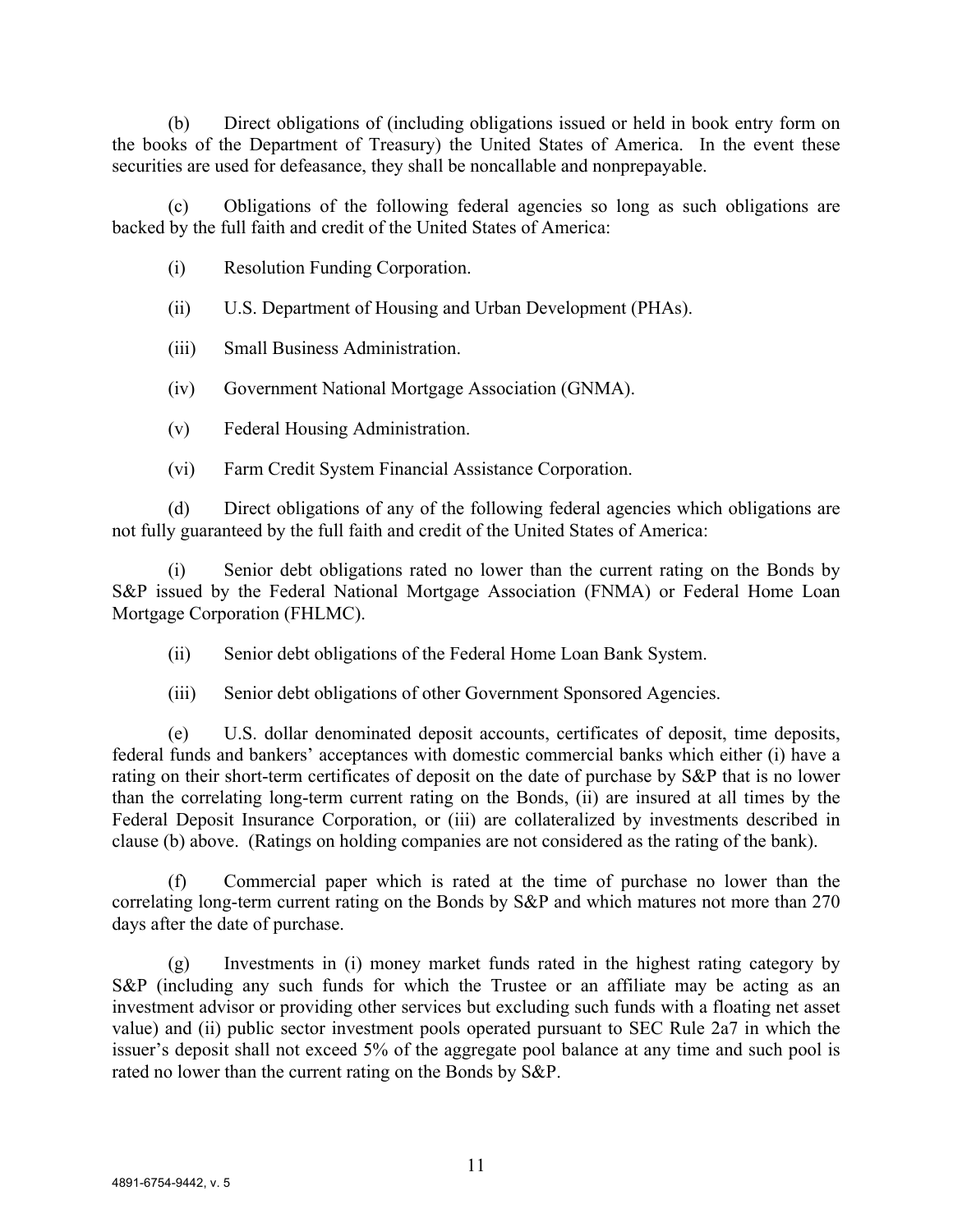(h) Prerefunded municipal obligations defined as follows: Any bonds or other obligations of any state of the United States of America or of any agency, instrumentality or local governmental unit of any such state which are not callable at the option of the obligor prior to maturity or as to which irrevocable instructions have been given by the obligor to call on the date specified in the notice; and,

(i) which are rated, based on an irrevocable escrow account or fund (the "escrow"), no lower than the current rating on the Bonds by S&P; or

(ii) (A) which are fully secured as to principal and interest and redemption premium, if any, by an escrow consisting only of cash or direct obligations of the United States of America, which escrow may be applied only to the payment of such principal of and interest and redemption premium, if any, on such bonds or other obligations on the maturity date or dates thereof or the specified redemption date or dates pursuant to such irrevocable instructions, as appropriate, and

(B) which escrow is sufficient, as verified by a nationally recognized independent certified public accountant, to pay principal of and interest and redemption premium, if any, on the bonds or other obligations described in this paragraph on the maturity date or dates specified in the irrevocable instructions referred to above, as appropriate, and

(C) which escrow is held by an escrow agent or trustee that maintains a rating by S&P that is no lower than the current rating on the Bonds.

(i) General obligations of states with a rating no lower than the current rating on the Bonds by S&P. In the event such obligations are variable rate obligations, the interest rate on such obligations must be reset not less frequently than annually.

(j) Investment agreements with a domestic or foreign bank or corporation or insurance company the long-term debt of which, or claims paying ability, or, in the case of a guaranteed corporation the long-term debt, or, in the case of monoline financial guaranty insurance company, claims paying ability, of the guarantor is rated at least "BBB+" by S&P (provided that the investment of moneys deposited in the Debt Service Fund shall require a rating by S&P that is no lower than one category below the then current rating on the Bonds).

(k) Repurchase agreements with financial institutions, banks or broker dealers the long-term debt of which, or, in the case of a guaranteed corporation the long-term debt, or, in the case of a monoline financial guaranty insurance company, claims paying ability, of the guarantor is rated no lower than the current rating on the Bonds by S&P; provided, that (a) the overcollateralization is at least one hundred two percent (102%), computed weekly, consisting of such securities as described in this section, items (a) through (d); (b) a third-party custodian, the Trustee or the Federal Reserve Bank shall have possession of such obligations; (c) the Trustee shall have perfected a first priority security interest in such obligations; and (d) failure to maintain the requisite collateral percentage will require the Trustee to liquidate the collateral.

(l) Forward delivery or forward purchase agreements, provided by financial institutions, banks or broker dealers the long-term debt of which, or, in the case of a guaranteed corporation the long-term debt, or, in the case of a monoline financial guaranty insurance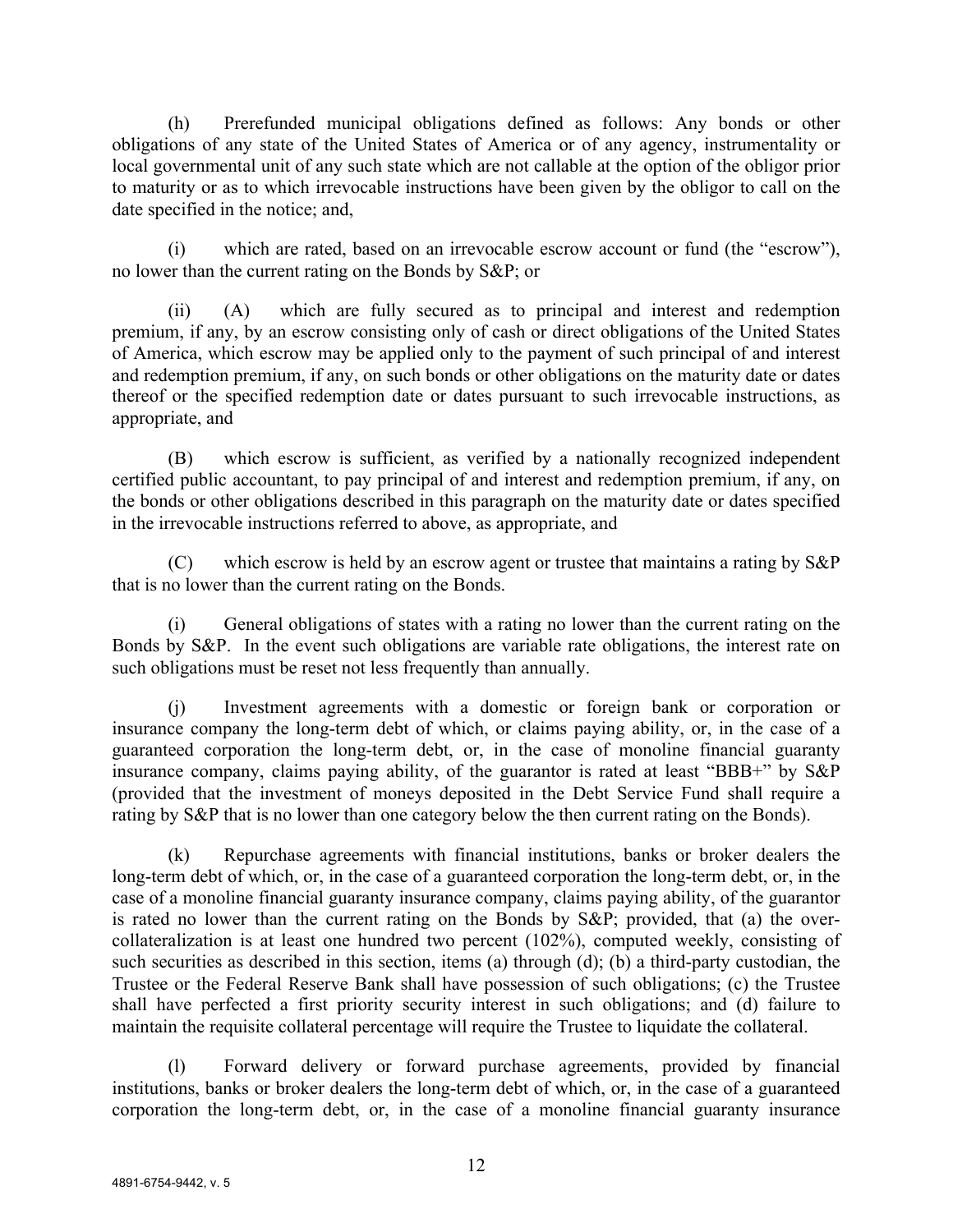company, claims paying ability, of the guarantor is rated no lower than the current rating on the Bonds by S&P, with underlying securities of the types outlined in (a), (b), (c), (d) and (f) above.

"Rating Agencies" shall mean any of Fitch, Inc., S&P Global Ratings, a business unit within Standard & Poor's Financial Services LLC or Moody's Investors Service, Inc., and such others as may be designated by the Authority from time to time.

"Rebatable Arbitrage" shall mean the amount (determinable as of the last day of each fifth Bond Year and upon retirement of the last Bond Outstanding) of arbitrage profits payable to the United States at all times and in the amounts specified in Section 148(f) of the Code and any applicable Regulations.

"Rebate Analyst" shall mean the entity engaged by the Borrower or the Authority to compute the Rebatable Arbitrage annually pursuant to Section 7.14 hereof.

"Rebate Fund" shall mean the Rebate Fund created and established by Section 5.3.

"Rebate Regulations" shall mean those final, temporary, and proposed Treasury Regulations promulgated under Section 148(f) of the Code.

"Record Date" shall have the meaning set forth in Section 3.5 hereof.

"Redemption Fund" shall mean the Redemption Fund created and established by Section 5.3.

"Redemption Price" shall have the meaning attributable to such term in Article IV of this Indenture.

"Regulations" shall mean the Income Tax Regulations promulgated or proposed under the Code by the Department of the Treasury, as the same may hereafter be amended, including regulations promulgated by the Department of the Treasury to implement the requirements of Section 148 of the Code.

"Regulatory Agreements" shall mean, together or separately as the context may require, the Regulatory Agreement and Declaration of Restrictive Covenants, dated as of [May] 1, 2022, by and among the Authority, the Trustee and the Borrower relating to the Hacienda Mobile Home Park, the Regulatory Agreement and Declaration of Restrictive Covenants, dated as of [May] 1, 2022, by and among the Authority, the Trustee and the Borrower relating to the Villa Montclair Mobile Home Park and the Regulatory Agreement and Declaration of Restrictive Covenants, dated as of [May] 1, 2022, by and among the Authority, the Trustee and the Borrower relating to the Monterey Manor Mobile Home Estates.

"Repair and Replacement Fund" shall mean the Repair and Replacement Fund established pursuant to Section 5.3 hereunder.

"Representation Letter" shall mean the representation letter from the Authority to DTC.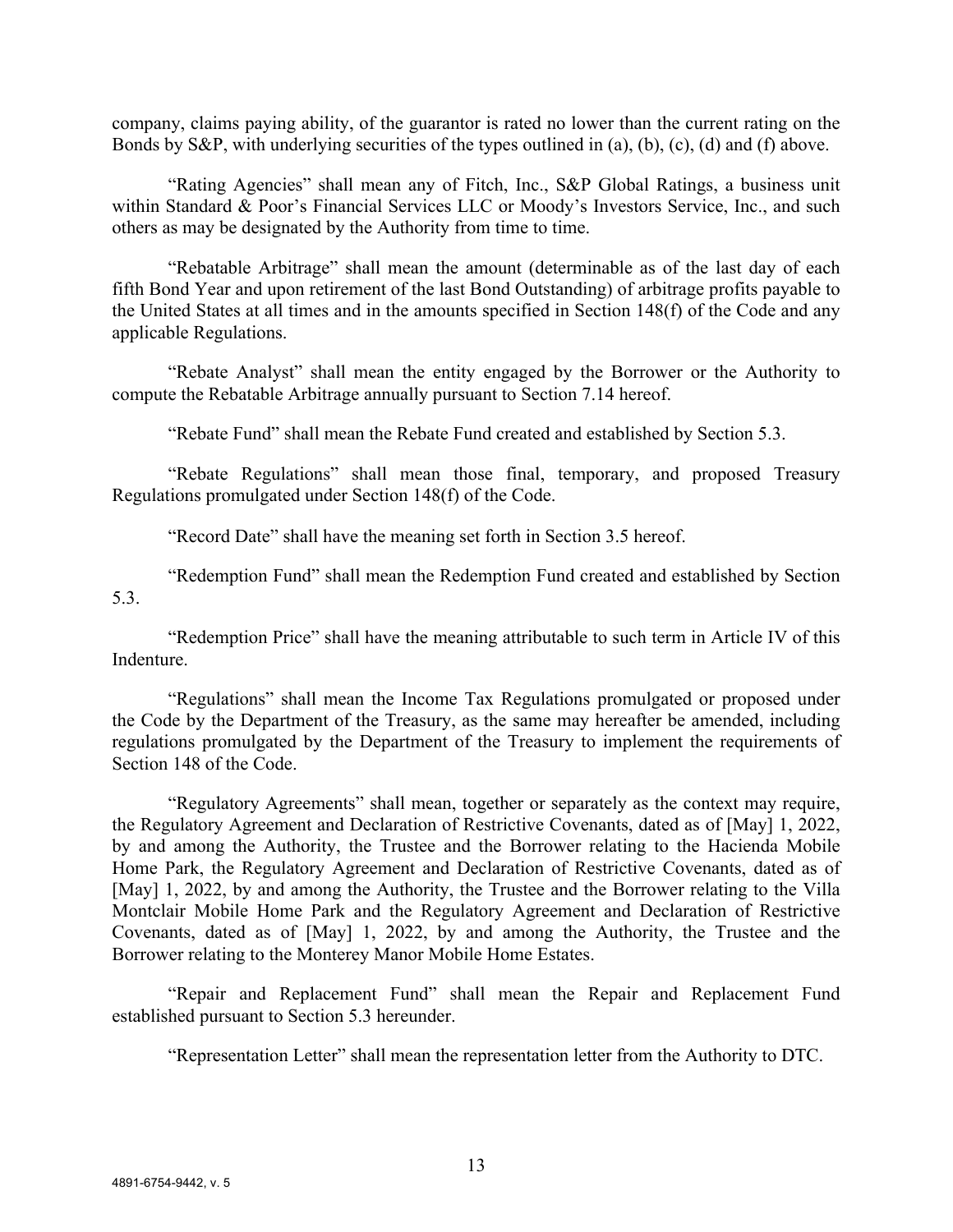"Required Rebate Deposit" shall mean an amount determinable as of the end of each fifth Bond Year and as of the date of retirement of the last Bond, which when added to amounts then on deposit in the Rebate Fund, if any, equals the aggregate amount of Rebatable Arbitrage for the Bonds less the amount of Rebatable Arbitrage theretofore paid to the United States with respect to the Bonds, if any.

"Restricted Account of the Repair and Replacement Fund" shall mean the Restricted Account established within the Repair and Replacement Fund hereunder. On the Closing Date, \$[150,000] of the proceeds of the Bonds shall be deposited into the Restricted Account of the Repair and Replacement Fund.

"Revenue Fund" shall mean the Revenue Fund created and established by Section 5.3.

"Revenues" shall mean (i) Operating Revenues; (ii) Prepayments; (iii) the proceeds of any insurance, including the proceeds of any self-insurance covering the loss relating to the Project; provided, however, that the Net Proceeds of any public liability insurance, casualty insurance or title insurance required to be maintained pursuant to the Loan Agreement shall be applied as specified in the Loan Agreement and this Indenture; (iv) all amounts on hand from time to time in the funds and accounts established by the Trustee under this Indenture; (v) all proceeds of rental interruption insurance policies, if any, carried with respect to the Project pursuant to the Loan Agreement; (vi) any proceeds derived from the exercise of remedies under the Deed of Trust; and (vii) any additional property that may from time to time, by delivery or by writing of any kind, be subjected to the lien of this Indenture by the Authority or by anyone on its behalf, subject only to the provisions of the Indenture.

"S&P" shall mean S&P Global Ratings, a business unit within Standard & Poor's Financial Services LLC.

"Securities Depositories" shall mean The Depository Trust Company, 711 Stewart Avenue, Garden City, New York 11530, Fax (516) 2274039 or 4190; and, in accordance with then current guidelines of the Securities and Exchange Commission, such other addresses and/or such other securities depositories as the Authority may designate in a written request of the Authority delivered to the Trustee.

"Series A Bonds" shall mean the Independent Cities Finance Authority Mobile Home Park Revenue Refunding Bonds (Augusta Communities Mobile Home Park Pool) Series 2022A, originally issued in the principal amount of \$[PAR A].

"Series B Bonds" shall mean the Independent Cities Finance Authority Mobile Home Park Revenue Refunding Bonds (Augusta Communities Mobile Home Park Pool) Series 2022B (Federally Taxable), originally issued in the principal amount of \$[PAR B].

"Sinking Fund Installment" shall mean the amount required to be applied by the Authority to the payment of the principal portion of the Redemption Price of Term Bonds (other than at the option or election of the Authority) on any one date as specified herein.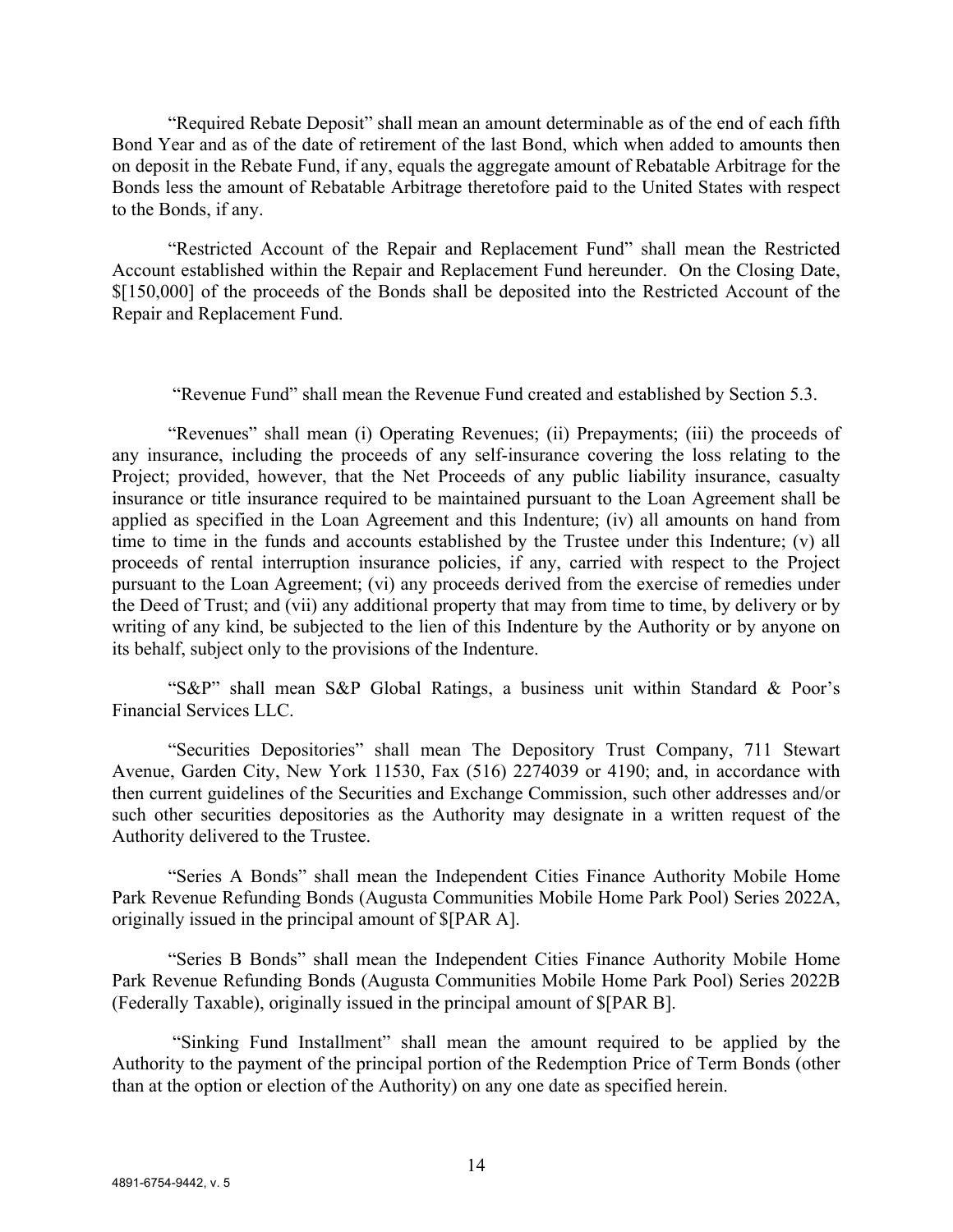"State" shall mean the State of California.

"Supplemental Indenture" shall mean an indenture supplemental to or amendatory of this Indenture adopted by the Authority in accordance with Article IX.

"Surplus Fund" shall mean the Surplus Fund created and established by Section 5.3.

"Tax Certificate" shall mean that certain Tax Certificate and Agreement executed on the Closing Date with respect to the Bonds.

"Term Bonds" shall mean the Series A Bonds maturing on June in the years 20[\_\_], 20 $[$ ], 20 $[$   $]$  and 20 $[$   $]$  and the Series B Bonds.

"Trustee" shall mean the bank or trust company or national banking association appointed pursuant to Section 8.1 to act as trustee hereunder, and its successor or successors and any other bank or trust company or national banking association at any time substituted in its place pursuant to this Indenture.

"Trustee Fee" shall mean the amount payable to the Trustee in accordance with the written agreement in effect from time to time between the Trustee and the Borrower or such other amount as may be approved by the Authority.

"Trust Estate" shall mean all proceeds, Funds, Accounts, Revenues, Prepayments, the Loan, the Loan Agreement (other than the rights of the Authority under Sections 6.6, 6.8 and 7.4 thereof, which are reserved by the Authority as set forth in Section 5.1(c)), the Deed of Trust, rights, interests, collections, and other property pledged to the payment of any Bonds pursuant to Section 5.1(a) hereof and in the granting clauses hereof.

"Underwriter" shall mean Newcomb Williams Financial Group, securities offered through Stinson Securities, LLC.

"Unrestricted Account of the Repair and Replacement Fund" shall mean the Unrestricted Account established within the Repair and Replacement Fund hereunder.

Words of the masculine gender shall be deemed and construed to include correlative words of the feminine and neuter genders. Unless the context shall otherwise indicate, words importing the singular number shall include the plural number and vice versa, and words importing persons shall include corporations and associations, including public bodies, as well as natural persons.

Unless the context shall clearly indicate otherwise, the words "moneys," "funds," "amounts," "proceeds," and any other words of like import, when used in relation to any Fund or Account created or maintained under this Indenture, shall be deemed to include both cash and any investments, securities or other obligations, and the earnings thereon, held as a part of the Fund or Account to which such words relate.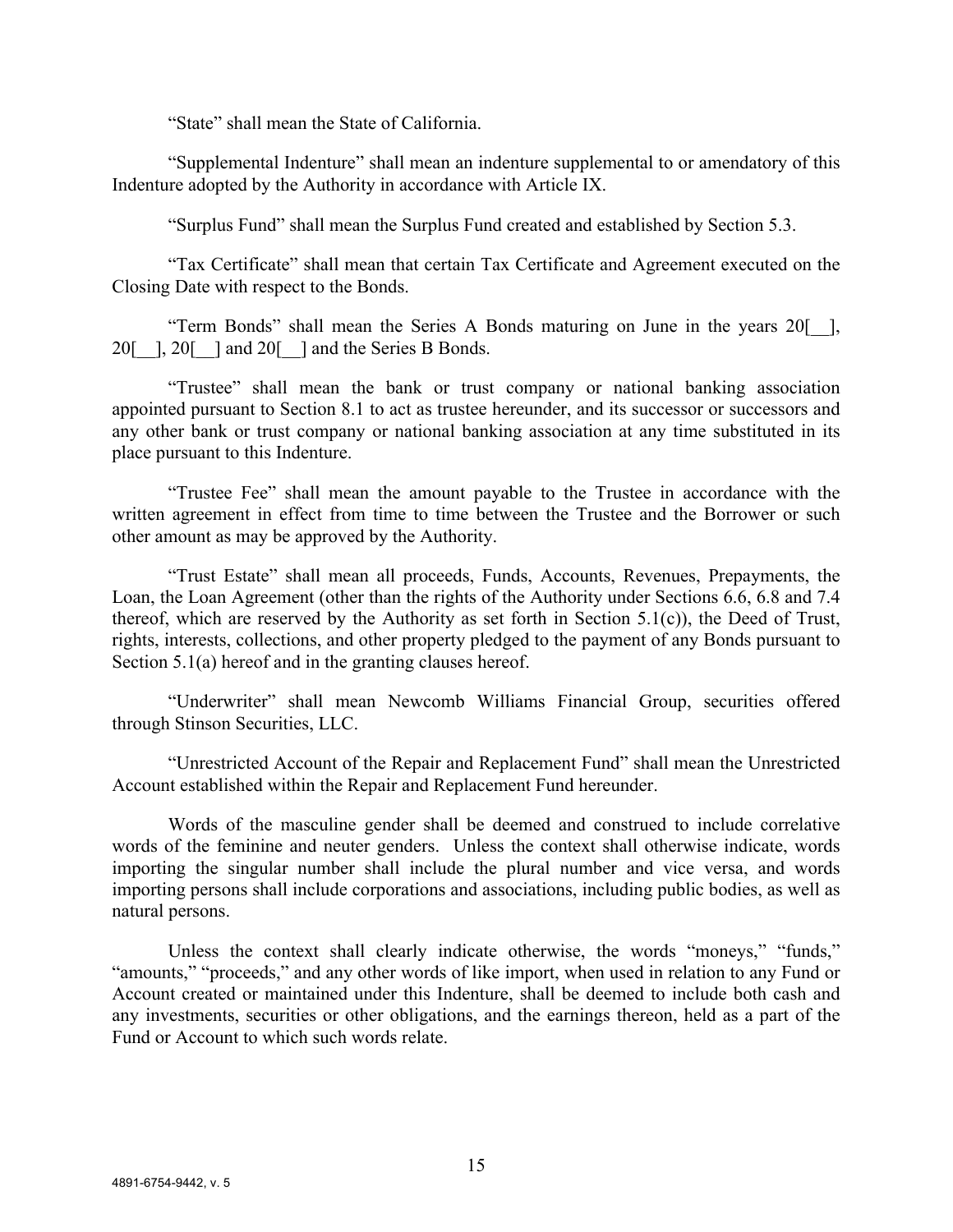Unless the context shall clearly indicate otherwise, references to Articles, Sections and other subdivisions, whether by letter, number or otherwise, are to the respective Articles, Sections and subdivisions of this Indenture.

### ARTICLE II. AUTHORIZATION AND ISSUANCE OF BONDS

#### Section 2.1 Authorization of Bonds.

(a) In order to provide funds for the Loan, Bonds of the Authority in the series designated "Independent Cities Finance Authority Mobile Home Park Revenue Refunding Bonds (Augusta Communities Mobile Home Park Pool), Series 2022A" to be issued in the initial principal amount of \$[PAR A] and "Independent Cities Finance Authority Mobile Home Park Revenue Refunding Bonds (Augusta Communities Mobile Home Park Pool), Series 2022B (Federally Taxable)" to be issued in the initial principal amount of \$[PAR B], are hereby authorized. The Bonds are payable on a parity basis from the Trust Estate. There is hereby created by this Indenture, in the manner and to the extent provided herein, a continuing pledge and lien to secure the full and final payment of the principal and Redemption Price of and interest on all of the Bonds issued pursuant to this Indenture. The Bonds shall be special obligations of the Authority payable solely from the Trust Estate. No additional Bonds either on a senior, a parity or subordinate basis to either series of the Bonds shall be issued under this Indenture.

(b) (1) The Bonds shall be dated as of the Closing Date. The Bonds shall bear interest at the rates set forth herein, shall be numbered in such manner as the Trustee may deem appropriate so long as each Bond of each series receives a distinctive number and shall mature, subject to the right of prior redemption as described herein, and become payable as provided herein.

(i) Interest on the Bonds shall be computed on the basis of a 360-day year consisting of twelve 30-day months, payable on June 15 and December 15 of each year, commencing December 15, 2022.

The Series A Bonds shall be issued in the principal amounts, shall bear interest at the rates per annum, and shall mature on the dates set forth below:

| Principal | Maturity | Interest |
|-----------|----------|----------|
| Amount    | Date     | Rate     |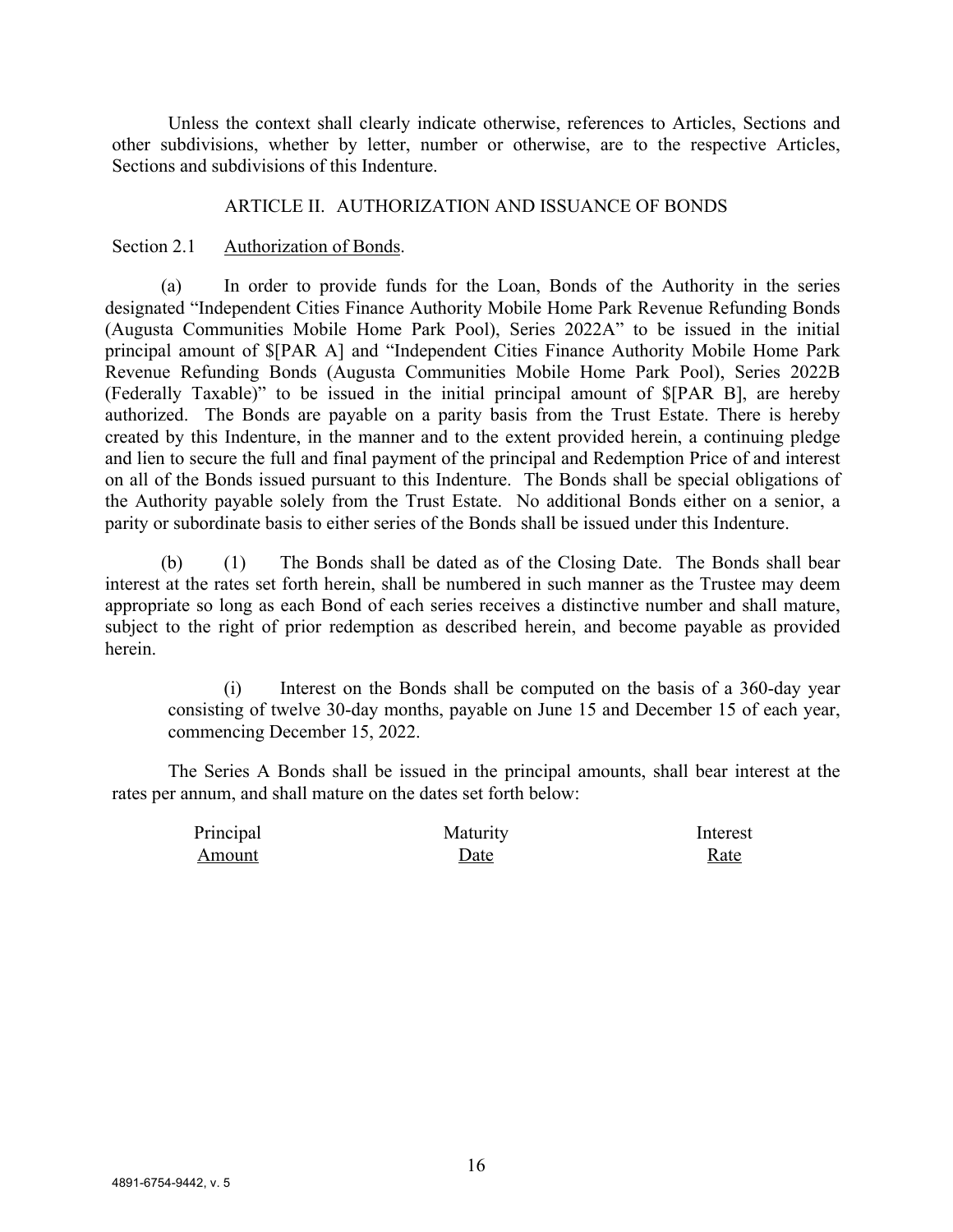The Series B Bonds shall be issued in the principal amounts, shall bear interest at the rates per annum, and shall mature on the dates set forth below:

| Principal | Maturity | Interest |
|-----------|----------|----------|
| Amount    | Date     | Rate     |

Section 2.2 Conditions Precedent to the Issuance of the Bonds. The Bonds shall be executed on behalf of the Authority, authenticated by the Trustee, and delivered to the purchasers thereof, but only upon receipt of the following:

(a) A copy of this Indenture executed by an Authorized Officer;

(b) A written order of the Authority as to the authentication and delivery of the Bonds signed by an Authorized Officer describing the Bonds to be authenticated and delivered, designating the purchaser or purchasers to whom the Bonds are to be delivered, and stating the purchase price of the Bonds; and

(c) Counsels' Opinions to the effect that this Indenture has been duly executed and delivered by the Authority; that this Indenture is valid and binding upon the Authority and enforceable in accordance with its terms, except as to enforcement of remedies which may be limited by bankruptcy, insolvency, fraudulent conveyance or other laws or equitable principles affecting the enforcement of creditors' rights generally; and that the interest on the Series A Bonds is excludable from gross income for federal tax purposes subject to customary exceptions and qualifications.

# ARTICLE III. GENERAL TERMS AND PROVISIONS OF BONDS

Section 3.1 Medium of Payment; Form and Date. The Bonds shall be issuable only as fully registered Bonds without coupons in Authorized Denominations. Unless the Authority shall otherwise direct, the Bonds shall be numbered as determined by the Trustee.

The Bonds, the designation of such Bonds, the forms of Bonds, the certificate of authentication to be endorsed on the Bonds and the form of assignment to be endorsed on the Bonds are to be in substantially the forms set forth in Exhibit A and Exhibit B, respectively, attached hereto and hereby made a part of this Indenture, with necessary and appropriate variations, omissions and insertions as permitted or required by this Indenture.

The Bonds shall initially be dated as of the Closing Date. Regularly scheduled interest on the Bonds shall be payable on the applicable Interest Payment Date.

Each Bond will bear interest from the Interest Payment Date next preceding the date of authentication thereof to which interest has been duly paid or provided for, unless a Bond is authenticated on or before the first Record Date, in which case interest will accrue from the Closing Date, or unless authenticated as of a date during the period from the Record Date to and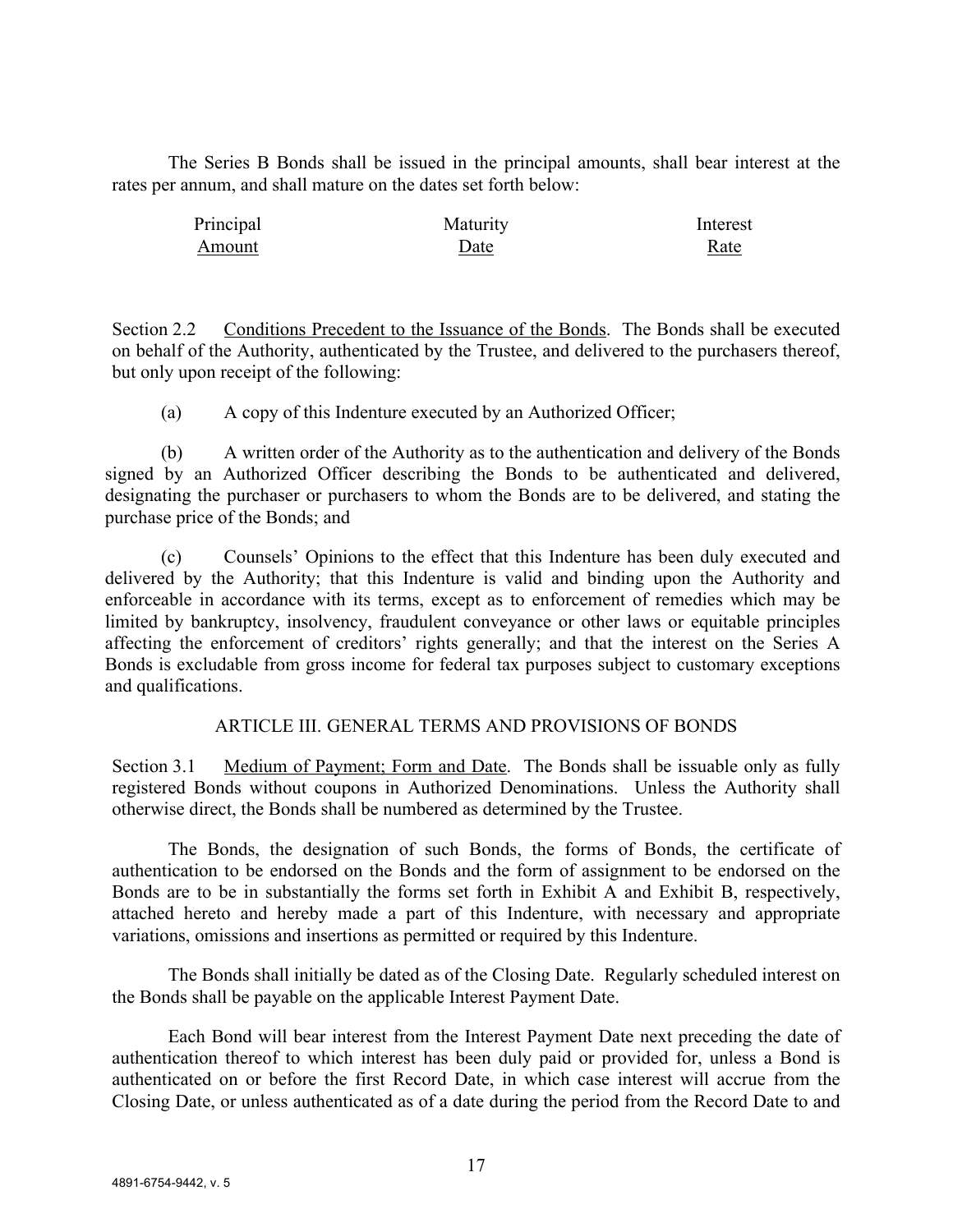including the next Interest Payment Date, in which case it shall bear interest from such Interest Payment Date.

The Trustee shall insert the date of authentication of each Bond in the place provided for such purpose in the form of certificate of authentication to be printed on each Bond. Each Bond shall bear interest on overdue principal at the rate then in effect on such Bond.

The principal of, premium, if any, and interest on the Bonds shall be payable in lawful money of the United States of America, being any coin or currency of the United States of America which, at the respective dates of payment thereof, is legal tender for the payment of public and private debts. Interest on each Bond shall be paid on each Interest Payment Date to the Bondowner of such Bond at the close of business on the Record Date with respect to such interest payment and shall be paid by check or draft mailed on such Interest Payment Date to such Bondowner at his address as it appears on the registration books of the Trustee or, upon the written request of a Bondowner of at least \$1,000,000 in principal amount of Bonds received by the Trustee not later than fifteen days prior to the Record Date for such payment, by wire transfer to an account in the United States designated by such Bondowner, irrespective of the cancellation of such Bond upon any transfer or exchange thereof subsequent to such Record Date and prior to such Interest Payment Date, unless the Authority shall default in the payment of interest due on such Interest Payment Date. Payment of principal and premium, if any, due on any Bond shall be paid only upon surrender of such Bond at the office designated by the Trustee in writing, or its successor in interest. In the event of any default in the payment of interest, such defaulted interest shall be payable to the Bondowner of such Bond on a special Record Date for the payment of such defaulted interest, which date shall be established by the Trustee by notice mailed by or on behalf of the Authority to the Owners of Bonds not less than fifteen (15) days preceding such special Record Date.

Section 3.2 Execution and Authentication; Limited Obligation. The Bonds shall be executed in the name of the Authority by the manual or facsimile signature of the President thereunto affixed, imprinted, engraved or otherwise reproduced, and attested by the manual or facsimile signature of an Authorized Officer or the Secretary of the Authority. In case any one or more of the officers or employees who shall have signed or sealed any of the Bonds shall cease to be such officer or employee before the Bonds so signed and sealed shall have been authenticated and delivered, such Bonds may, nevertheless, be authenticated and delivered as herein provided, and may be issued as if the persons who signed or sealed such Bonds had not ceased to hold such offices or be so employed. Any Bond may be signed and sealed on behalf of the Authority by such persons as at the actual time of the execution of such Bond shall be duly authorized or hold the proper office in or employment by the Authority although at the date of the Bonds such persons may not have been so authorized or have held such office or employment.

Each of the Bonds shall bear thereon a certificate of authentication, in the forms set forth in the forms of Bonds set forth in Exhibit A and B hereto, executed manually by the Trustee. Only such Bonds as shall bear thereon such certificate of authentication shall be entitled to any right or benefit under this Indenture and no Bond shall be valid or obligatory for any purpose until such certificate of authentication shall have been duly executed by the Trustee. Such certificate of the Trustee upon any Bond executed on behalf of the Authority shall be conclusive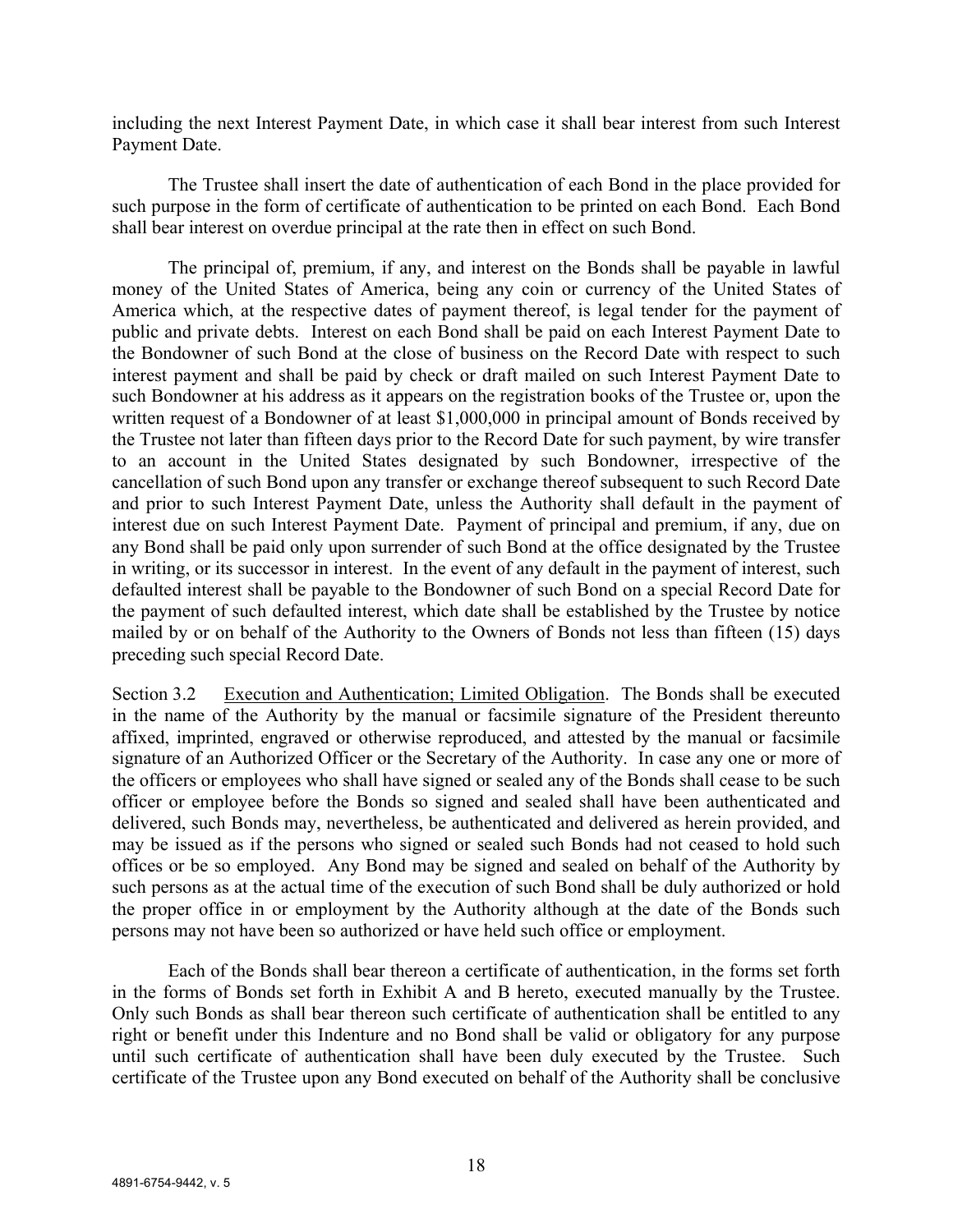evidence that the Bond so authenticated has been duly authenticated and delivered under this Indenture and that the Owner thereof is entitled to the benefits of this Indenture.

The Bonds, together with interest thereon, shall be limited obligations of the Authority, giving rise to no pecuniary liability of the Authority, members of the Authority, the State of California or any political subdivision thereof, nor any charge against its general credit, shall be payable solely from and shall be a valid claim of the respective Owners thereof only against the Trust Estate. The Bonds shall not constitute an indebtedness or loan of the credit of the Authority, members of the Authority or the State of California or any political subdivision thereof within the meaning of any constitutional or statutory provisions. Neither the faith and credit nor the taxing power of the Authority, members of the Authority or the State or any political subdivision thereof is pledged to the payment of the principal of, premium, if any, or interest on the Bonds or any other costs incident thereto.

No recourse shall be had for the payment of the principal of, or premium, if any, or interest on any of the Bonds or for any claim based thereon or upon any obligation, covenant or agreement contained herein, against any past, present or future member of the Board of Directors of the Authority, officer, employee or agent of the Authority, any member of the Authority or any officer, employee or agent of any member of the Authority, under any rule of law or equity, or statutory or constitutional provision or by the enforcement of any assessment or penalty or otherwise, and all such liability of any such member of the Board of Directors of the Authority, officer, employee, agent, member or officer, employee or agent of any member of the Authority, as such is hereby expressly waived and released as a condition of and in consideration for the execution of this Indenture and the issuance of the Bonds.

#### Section 3.3 Registration, Transfer and Exchange of Bonds; Persons Deemed Owners.

The Trustee shall cause to be maintained and kept, at the Principal Office of the Trustee, books for the registration and transfer of Bonds; and, upon presentation thereof for such purpose at such office, the Trustee shall register or cause to be registered therein, and permit to be transferred thereon, under such reasonable regulations as it or the Trustee may prescribe, any Bond entitled to registration of transfer.

Each Bond shall be transferable only upon the books of the Trustee, at the request of the Owner thereof in person or by his attorney duly authorized in writing, upon surrender thereof together with a written instrument of transfer satisfactory to the Trustee duly executed by the Owner or his duly authorized attorney. Upon the transfer of any such Bond, the Trustee shall issue in the name of the transferee a new registered Bond or Bonds of the same series, aggregate Principal Amount and maturity as the surrendered Bond.

Bonds may be exchanged at the Principal Office of the Trustee for an equal aggregate Principal Amount of Bonds of the same series and maturity of other authorized denominations. In each case in which Bonds are transferred or exchanged, the Authority shall execute and the Trustee shall authenticate, as required, and deliver Bonds to the transferee or the Bondowner making the exchange. The Authority and the Trustee may deem and treat the person in whose name any outstanding Bond shall be registered upon the books of the Trustee as the absolute Owner of such Bond, whether such Bonds shall be overdue or not, for the purpose of receiving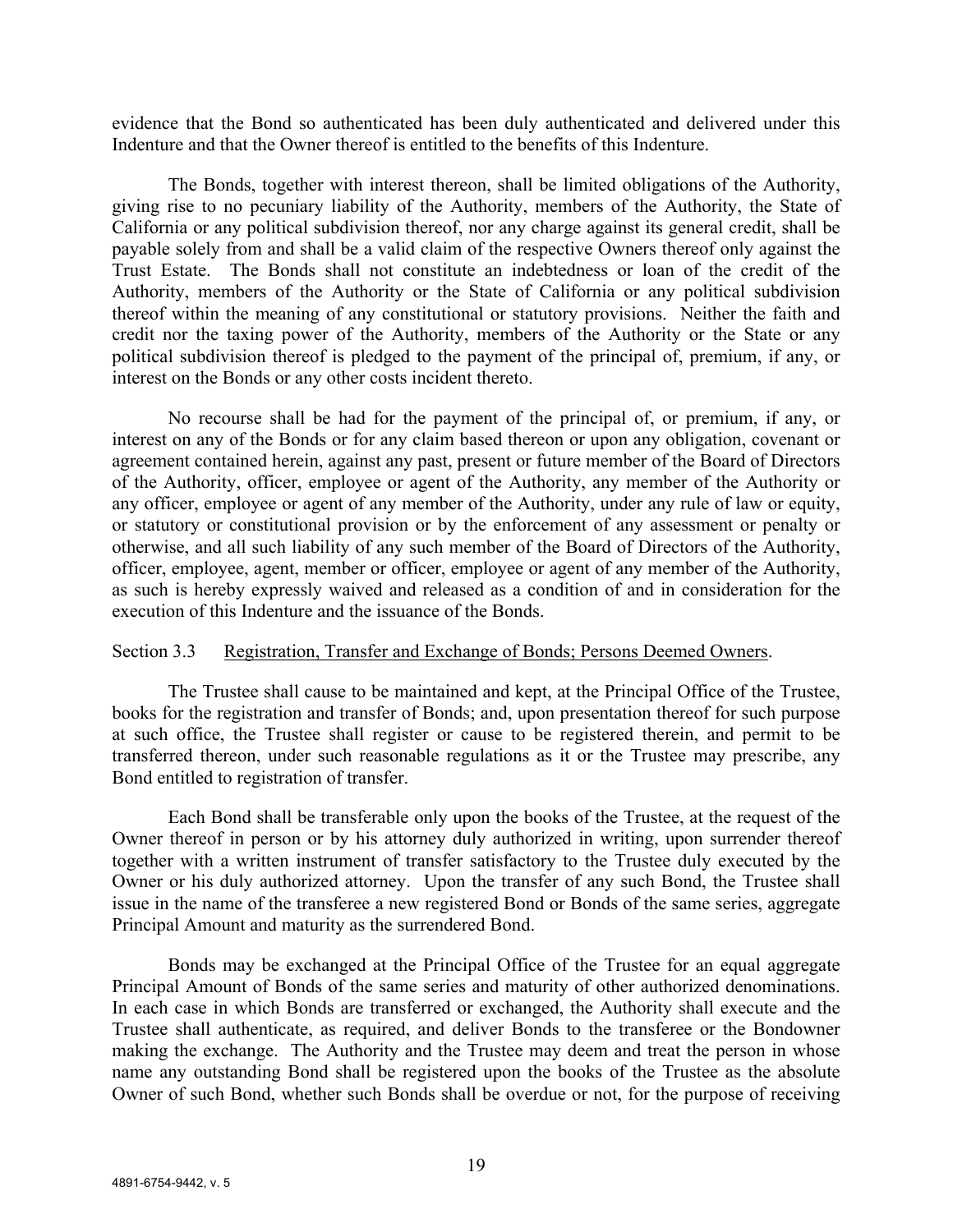payment of, or on account of, the principal or premium, if any, and interest on such Bond and for all other purposes, and all such payments so made to any such Owner or upon his written order or to his legal representative shall be valid and effectual to satisfy and discharge the liability upon such Bond to the extent of the sum or sums so paid, and neither the Authority nor the Trustee shall be affected by any notice to the contrary.

Section 3.4 Regulations With Respect to Exchanges and Transfers. In all cases in which the privilege of exchanging Bonds or transferring Bonds is exercised, the Authority shall execute and the Trustee shall authenticate and deliver Bonds in accordance with the provisions of this Indenture. All Bonds surrendered in any such exchanges or transfers shall forthwith be cancelled and destroyed by the Trustee. For every such exchange or transfer of Bonds, whether temporary or definitive, the Authority or the Trustee may make a charge sufficient to reimburse it for any tax, fee or other governmental charge, other than one imposed by the Authority, required to be paid with respect to such exchange or transfer, which sum or sums shall be paid by the person requesting such exchange or transfer as a condition precedent to the exercise of the privilege of making such exchange or transfer. The cost of printing the Bonds required for any such exchange or transfer shall be paid by the Authority subject to reimbursement from the Administration Fund or the Surplus Fund.

Section 3.5 Record Date; Special Record Date. Interest on each Bond shall be payable to the Owner in whose name such Bond is registered at the close of business on the first (1st) day (whether or not a Business Day) of the calendar month in which such Interest Payment Date occurs (the "Record Date"), without regard to any transfer or exchange of such Bond after such day, unless the Authority shall default in the payment of interest due on such Bond on such Interest Payment Date. If the Authority shall default in the payment of interest due on any Bond, such defaulted interest shall be payable to the Owner in whose name such Bond is registered at the close of business on a special record date for the payment of such defaulted interest established by notice mailed by the Trustee to the Owners of such Bonds not less than fifteen (15) days preceding such special record date. Such notice shall be mailed to the Owners in whose names such Bonds are registered at the close of business on the fifth day (whether or not a Business Day) preceding the date of mailing.

Section 3.6 Bonds Mutilated, Destroyed, Stolen or Lost. In case any Bond shall become mutilated or be destroyed, stolen or lost, the Authority shall execute, and the Trustee shall authenticate and deliver, a new Bond of like series, maturity and Principal Amount as the Bonds so mutilated, destroyed, stolen or lost, in exchange and substitution for such mutilated Bond, upon surrender and cancellation of such mutilated Bond or in lieu of and substitution for the Bond destroyed, stolen or lost, upon filing with the Trustee evidence satisfactory to the Trustee that such Bond has been destroyed, stolen or lost and proof of ownership thereof, and upon furnishing the Trustee with indemnity for the Authority and the Trustee satisfactory to the Trustee and complying with such other reasonable regulations as the Trustee may prescribe and paying such expenses as the Authority and the Trustee may incur and any expenses related to any such indemnification required to be provided herein.

Section 3.7 Temporary Bonds. Until the definitive Bonds are prepared, the Authority may execute, in the same manner as is provided in Section 3.2 and, upon the request of the Authority, the Trustee shall authenticate and deliver, in lieu of definitive Bonds, but subject to the same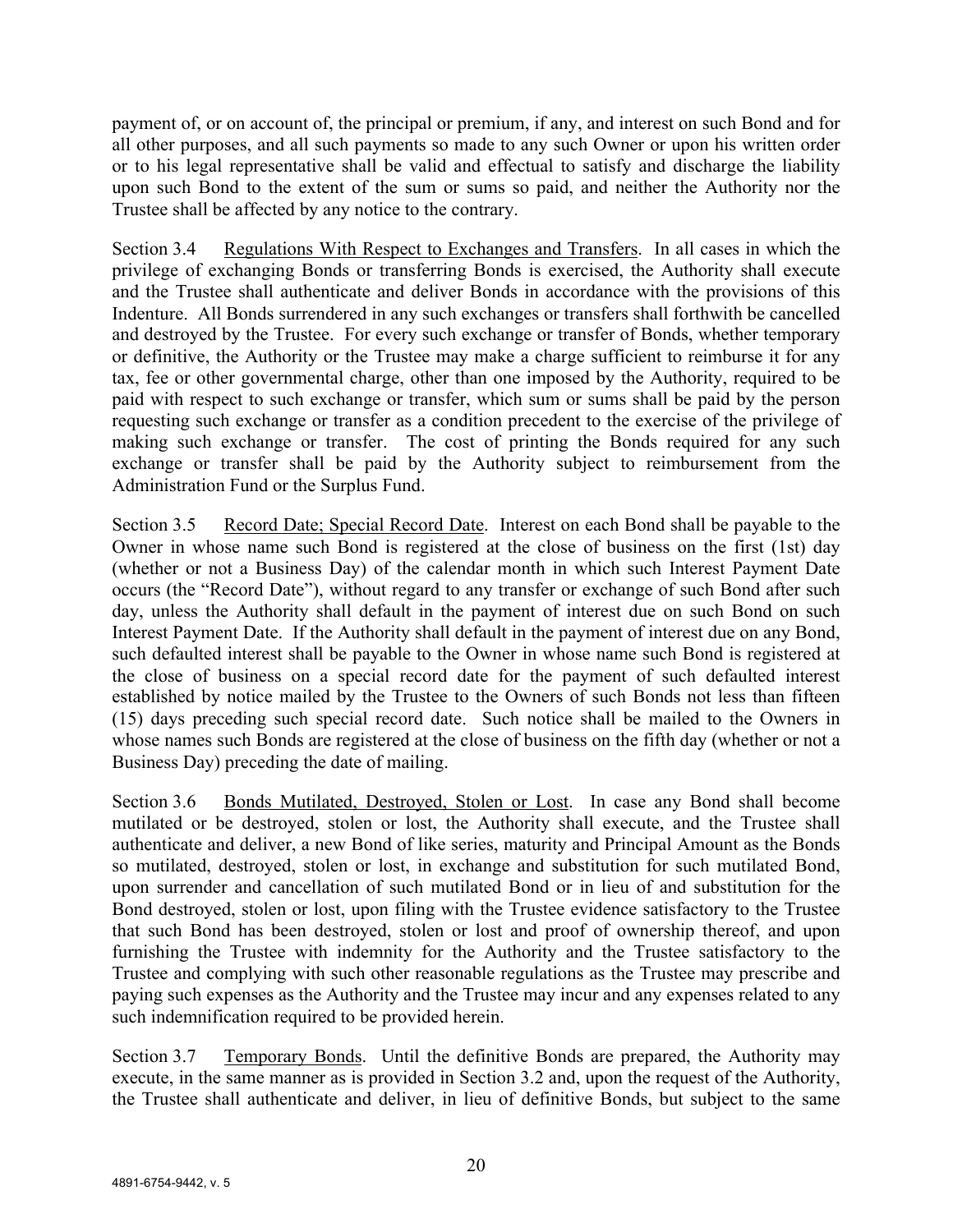provisions, limitations and conditions as the definitive Bonds, except as to the denominations thereof and as to exchangeability for Bonds, one or more temporary Bonds which shall be registered as to principal and interest. Such temporary Bonds shall be substantially of the tenor of the definitive Bonds in lieu of which such temporary Bond or Bonds are issued, in Authorized Denominations, and with such omissions, insertions and variations as may be appropriate to temporary Bonds. The installments of interest payable on such temporary Bonds shall be payable only upon presentation of such temporary Bonds for notation thereon of the payment of such interest. The Authority at its own expense shall prepare and execute and, upon the surrender of such temporary Bonds, for exchange and cancellation, the Trustee shall authenticate and, without charge to the Owner thereof, deliver in exchange therefor, at the principal or corporate trust office of the Trustee, definitive Bonds, of the same aggregate Principal Amount, series and maturity as the temporary Bonds surrendered. Until so exchanged, the temporary Bonds shall in all respects be entitled to the same benefits and security as definitive Bonds authenticated and issued pursuant to this Indenture.

All temporary Bonds surrendered in exchange for a definitive Bond or Bonds shall be forthwith canceled and destroyed by the Trustee.

Section 3.8 Cancellation. All Bonds surrendered for redemption, payment, replacement or exchange, if surrendered to the Trustee, shall be promptly canceled by it, and, if surrendered to any person other than the Trustee, shall be delivered to the Trustee and, if not already canceled, shall be promptly canceled by it. The Authority may at any time deliver to the Trustee for cancellation any Bonds previously authenticated and delivered hereunder, which Bonds so delivered shall be promptly canceled by the Trustee. All canceled Bonds held by the Trustee shall be destroyed by a method selected by the Trustee. The Trustee shall execute a certificate of destruction in duplicate by the signature of one of its authorized officers describing the Bonds so destroyed and one such executed certificate shall be filed with the Authority and the other such executed certificate shall be retained by the Trustee.

# Section 3.9 Book-Entry System for the Bonds.

(a) Unless the Authority otherwise directs the Trustee, the Bonds shall be initially issued in the form of a separate single certificate fully registered Bond for each maturity of each such series of the Bonds. Upon initial issuance, the ownership of the Bonds shall be registered in the Bond Register in the name of Cede  $& Co.,$  as nominee of DTC. Except as provided in Section 3.9(d) hereof, all Outstanding Bonds shall be registered in the Bond Register in the name of Cede & Co., as nominee of DTC.

(b) With respect to Bonds registered in the Bond Register in the name of Cede & Co., as nominee of DTC, the Authority and the Trustee shall have no responsibility or obligation with respect to (i) the accuracy of the records of DTC, Cede  $&$  Co. or any Participant with respect to any ownership interest in the Bonds, (ii) the delivery to any Participant or any other person, other than an Owner, as shown in the Bond Register, of any notice with respect to the Bonds, including any notice of redemption, (iii) the payment to any Participant or any other person, other than an Owner, as shown in the Bond Register, of any amount with respect to principal of and interest on the Bonds, or (iv) any consent given or other action taken by DTC as Bondholder. The Authority and the Trustee may treat and consider the person in whose name each Bond is registered in the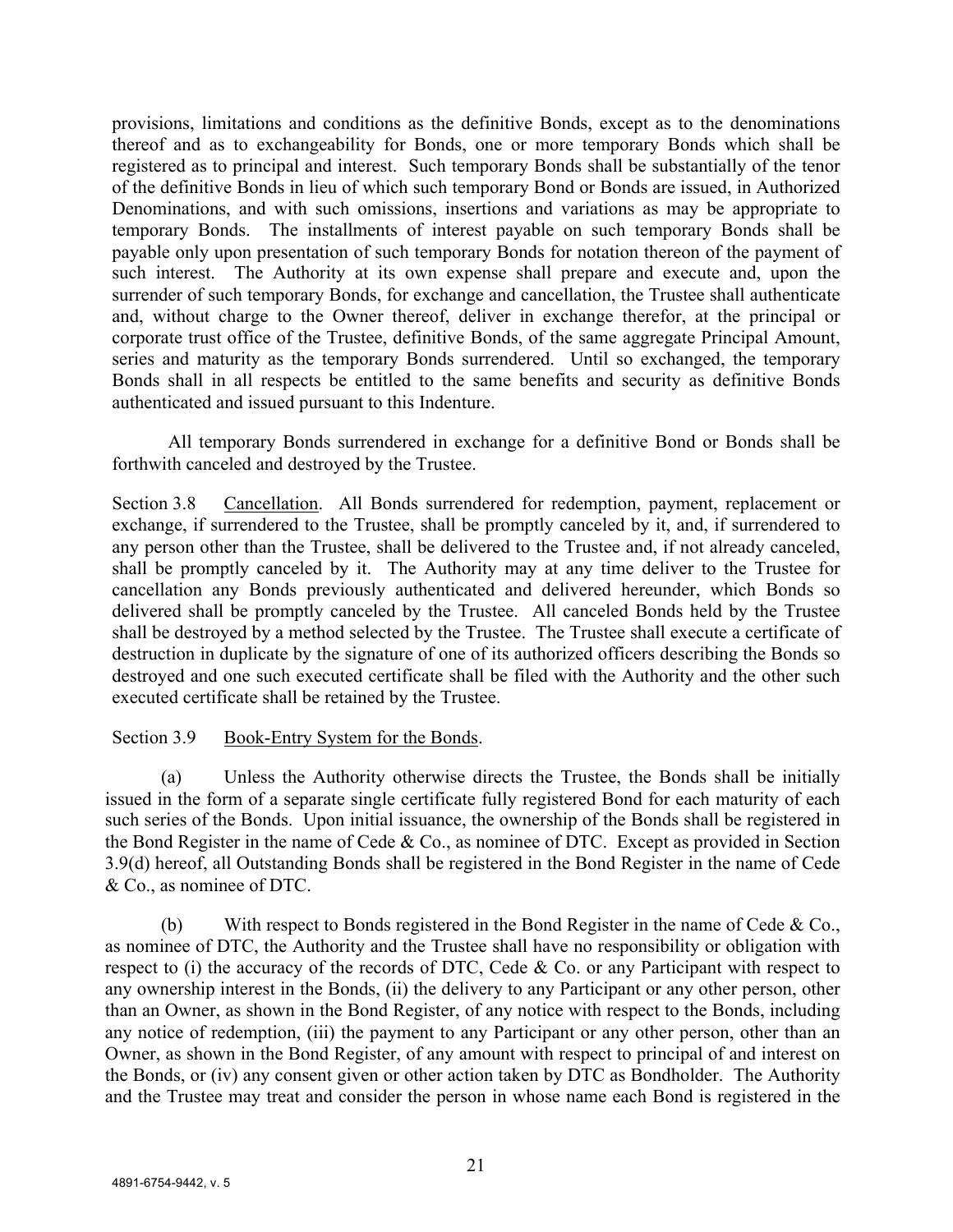Bond Register as the holder and absolute owner of such Bond for the purpose of payment of principal of and interest on such Bond, for the purpose of giving notices of redemption and other matters with respect to such Bond, for the purpose of registering transfers with respect to such Bond, and for all other purposes whatsoever. The Trustee shall pay all principal of and interest on the Bonds only to or upon the order of the respective Owners, as shown in the Bond Register, as provided in Section 3.3 hereof, or their respective attorneys duly authorized in writing, and all such payments shall be valid and effective to fully satisfy and discharge the Authority's obligations with respect to payment of principal of and interest on the Bonds to the extent of the sum or sums so paid. No person other than an Owner, as shown in the Bond Register, shall receive a certificated Bond evidencing the obligation of the Authority to make payments of principal of and interest on the Bonds, pursuant to this Indenture. Upon delivery by DTC to the Trustee of written notice to the effect that DTC has determined to substitute a new nominee in place of Cede & Co., and subject to the provisions herein with respect to record dates, the word "Cede & Co." in this Indenture shall refer to such new nominee of DTC.

(c) The delivery of the Representation Letter by the Authority shall not in any way limit the provisions of Section 3.9(b) hereof or in any other way impose upon the Authority or the Trustee any obligation whatsoever with respect to persons having interests in the Bonds other than the Owners, as shown on the Bond Register. The Trustee shall take all action necessary for all representations in the Representation Letter with respect to the Trustee to at all times be complied with.

(d) (2) DTC may determine to discontinue providing its services with respect to the Bonds at any time by giving written notice to the Authority and the Trustee and discharging its responsibilities with respect thereto under applicable law.

(i) The Authority, in its sole discretion and without the consent of any other person, may terminate the services of DTC with respect to the Bonds if the Authority determines that:

(A) DTC is unable to discharge its responsibilities with respect to the Bonds, or

(B) a continuation of the requirement that all Outstanding Bonds be registered in the Bond Register in the name of Cede & Co., or any other nominee of DTC, is not in the best interest of the beneficial owners of such Bonds.

(C) Upon the termination of the services of DTC with respect to the Bonds pursuant to subsection  $3.9(d)(ii)(B)$  hereof, or upon the discontinuance or termination of the services of DTC with respect to the Bonds pursuant to subsection 3.9(d)(i) or subsection 3.9(d)(ii)(A) hereof after which no substitute securities depository willing to undertake the functions of DTC hereunder can be found which, in the opinion of the Authority, is willing and able to undertake such functions upon reasonable and customary terms, the Authority is obligated to deliver bond certificates, as described in this Indenture and the Bonds shall no longer be restricted to being registered in the Bond Register in the name of Cede & Co. as nominee of DTC, but may be registered in whatever name or names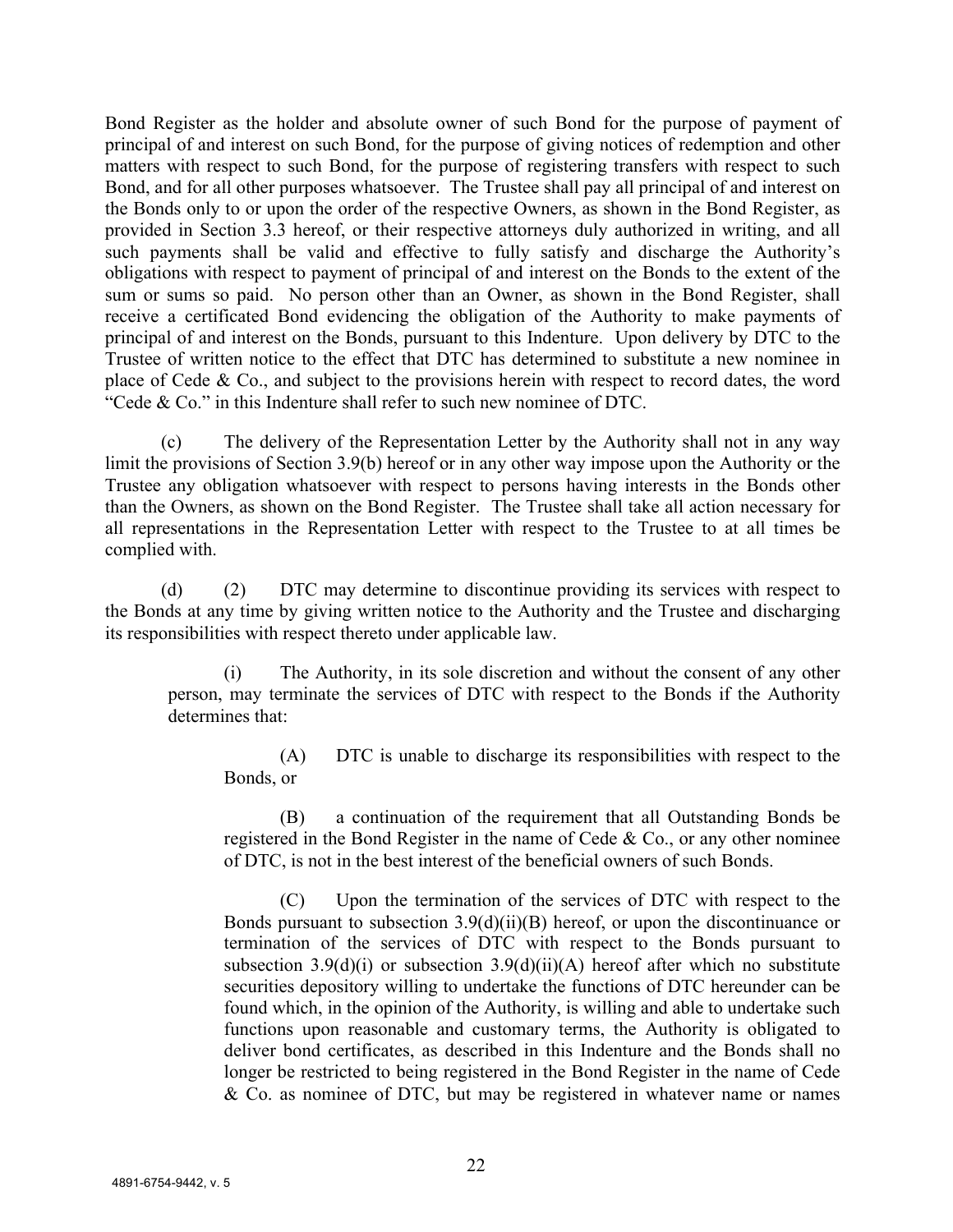Owners transferring or exchanging Bonds shall designate to the Trustee in writing, in accordance with the provisions of this Indenture.

(e) Notwithstanding any other provisions of this Indenture to the contrary, as long as any Bond is registered in the name of Cede  $& Co.,$  as nominee of DTC, all payments with respect to principal of and interest on such Bond and all notices with respect to such Bond shall be made and given, respectively, in the manner provided in the Representation Letter.

Section 3.10 CUSIP Numbers. The Authority in issuing the Bonds may use "CUSIP" numbers (if then generally in use), and, if so, the Trustee shall use "CUSIP" numbers in notices of redemption as a convenience to Owners; provided that the Trustee shall have no liability for any defect in the "CUSIP" numbers as they appear on any Bond, notice or elsewhere, and, provided further that any such notice may state that no representation is made as to the correctness of such numbers either as printed on the Bonds or as contained in any notice of a redemption and that reliance may be placed only on the other identification numbers printed on the Bonds, and any such redemption shall not be affected by any defect in or omission of such numbers. The Authority will promptly notify the Trustee in writing of any change in the "CUSIP" numbers.

# ARTICLE IV. REDEMPTION OF BONDS

Section 4.1 Privilege of Redemption and Redemption Prices. Bonds subject to redemption prior to maturity pursuant to the provisions of this Section shall be redeemable, upon notice as provided in this Article IV, at such times, at such Redemption Prices and upon such terms as are specified herein.

# (a) *Mandatory Sinking Fund Redemption*.

Series A Bonds. The Series A Bonds maturing on June 15 in each of the years 20[ $\parallel$ , 20 [ $\parallel$ ] and 20 [ $\parallel$ ], are subject to mandatory sinking fund redemption by application of the Sinking Fund Installments as provided herein, commencing on the respective dates set forth below, at a Redemption Price equal to 100% of the Principal Amount of each such Series A Bond or portion thereof to be redeemed, plus accrued interest to the date of redemption thereof, without premium, on the respective dates and in the amounts set forth in the following tables:

# **Series A Bonds Maturing on June 15, 20[\_\_]**

|                              | Principal Amount |
|------------------------------|------------------|
| Sinking Fund Redemption Date | To Be Redeemed   |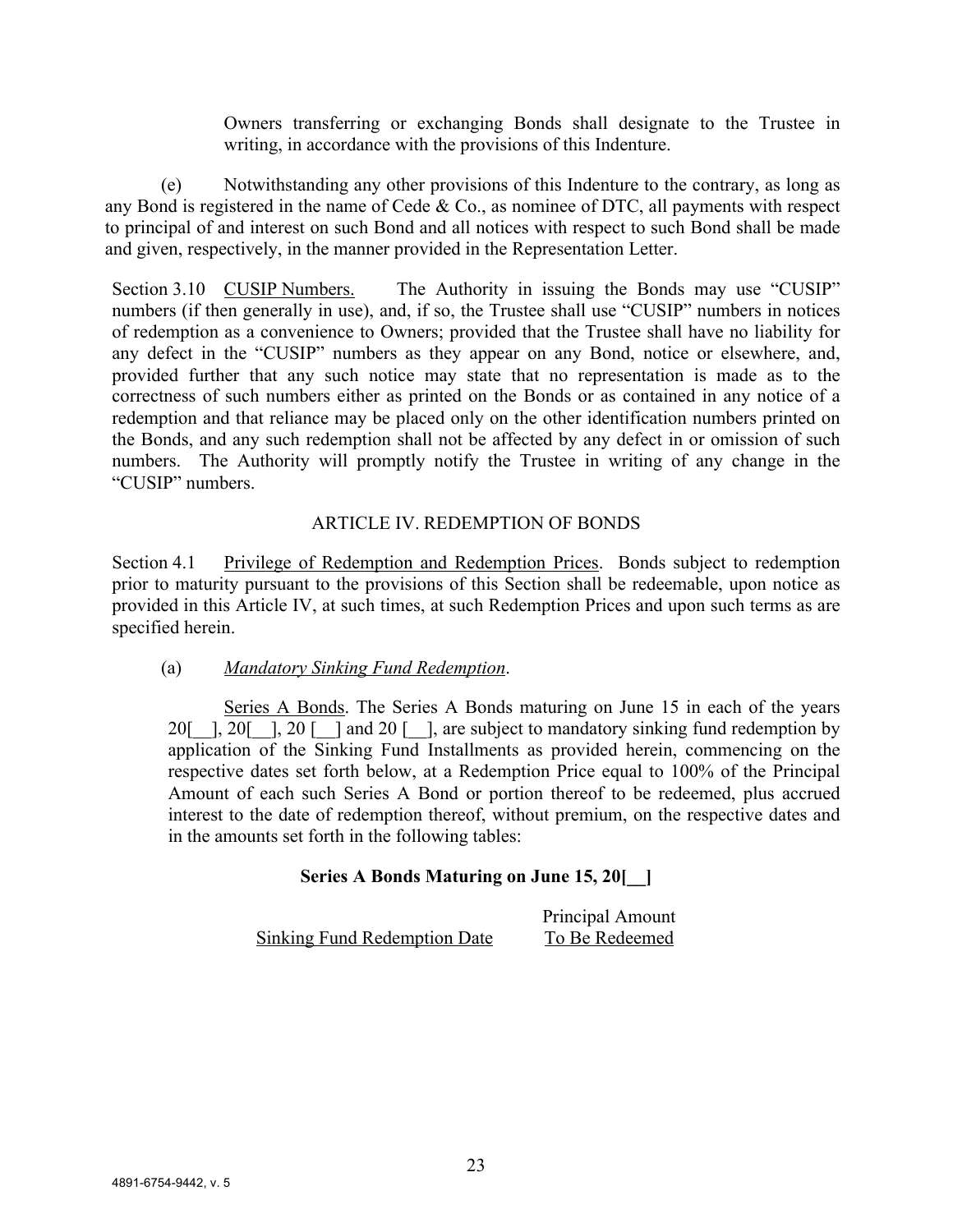# **Series A Bonds Maturing on June 15, 20[\_\_]**

Principal Amount Sinking Fund Redemption Date To Be Redeemed

# **Series A Bonds Maturing on June 15 15, 20[\_\_]**

Sinking Fund Redemption Date

Principal Amount<br>To Be Redeemed

**Series A Bonds Maturing on June 15, 20[\_\_]**

Principal Amount<br>To Be Redeemed Sinking Fund Redemption Date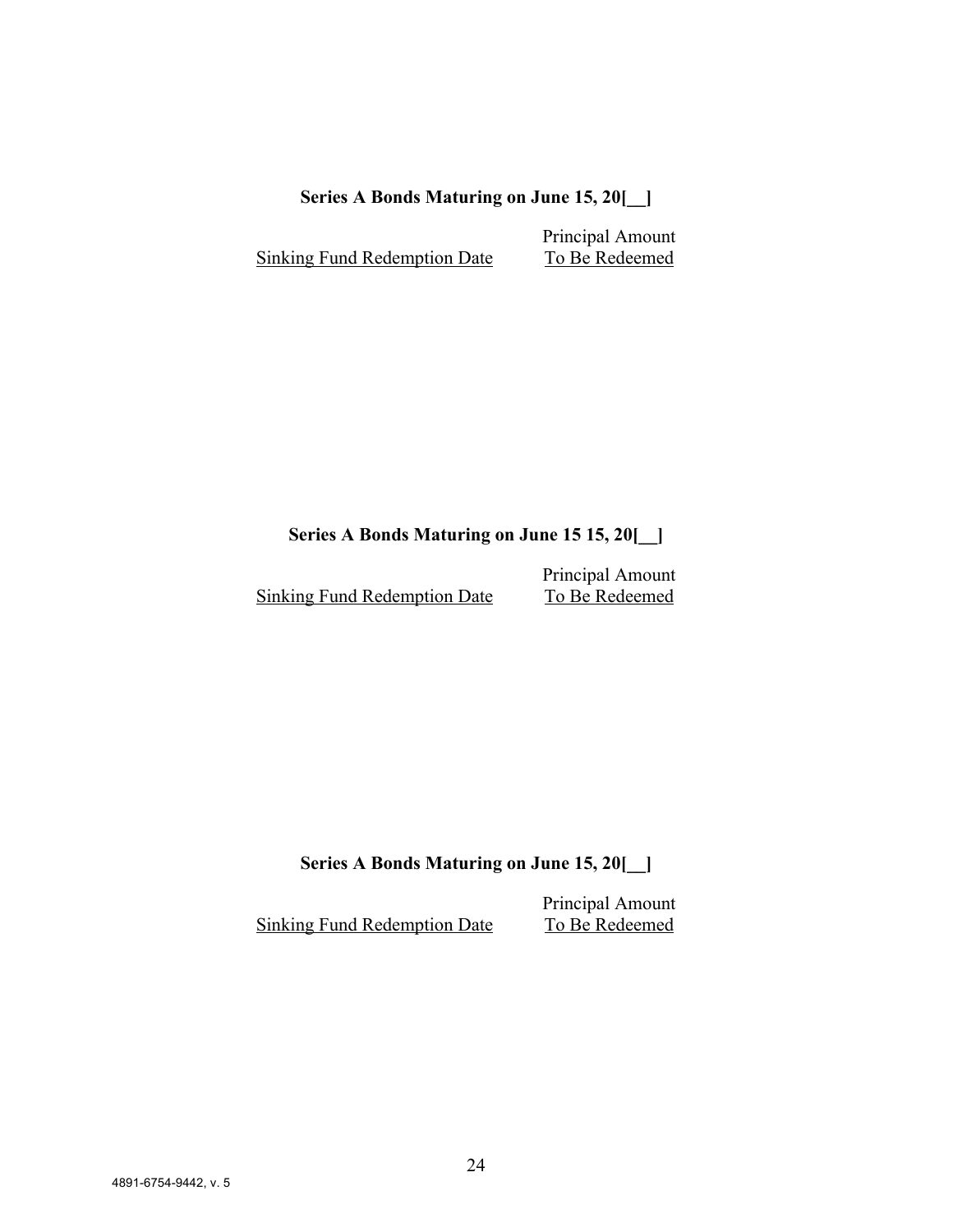Series B Bonds. The Series B Bonds maturing on June 15, 20<sup>[]</sup> are subject to mandatory sinking fund redemption by application of the Sinking Fund Installments as provided herein, commencing on the respective dates set forth below, at a Redemption Price equal to 100% of the Principal Amount of each such Series B Bond or portion thereof to be redeemed, plus accrued interest to the date of redemption thereof, without premium, on the respective dates and in the amounts set forth in the following tables:

## **Series B Bonds Maturing on June 15, 20[\_\_]**

Sinking Fund Redemption Date To Be Redeemed

# Principal Amount

# (b) *Optional Redemption.*

(i) Series A Bonds. The Series A Bonds maturing on or after [\_\_\_\_\_\_\_\_\_\_\_\_\_] are subject to optional redemption by the Authority, at the request of the Borrower, prior to the stated maturities thereof as may be directed by the Authority, in whole, or in part from among maturities as may be directed by the Authority, at the request of the Borrower, on any date on or after [\_\_\_\_\_\_\_\_\_\_\_] at a Redemption Price equal to the principal amount to be redeemed, subject to the availability of funds for such purpose on the redemption date, plus accrued interest thereon to the date fixed for redemption, without premium.

(ii) [Series B Bonds. The Series B Bonds are subject to optional redemption by the Authority, at the request of the Borrower, prior to the stated maturities thereof as may be directed by the Authority, in whole, or in part from among maturities as may be directed by the Authority, at the request of the Borrower, on any date on or after I at a Redemption Price equal to the principal amount to be redeemed, subject to the availability of funds for such purpose on the redemption date, plus accrued interest thereon to the date fixed for redemption, without premium.]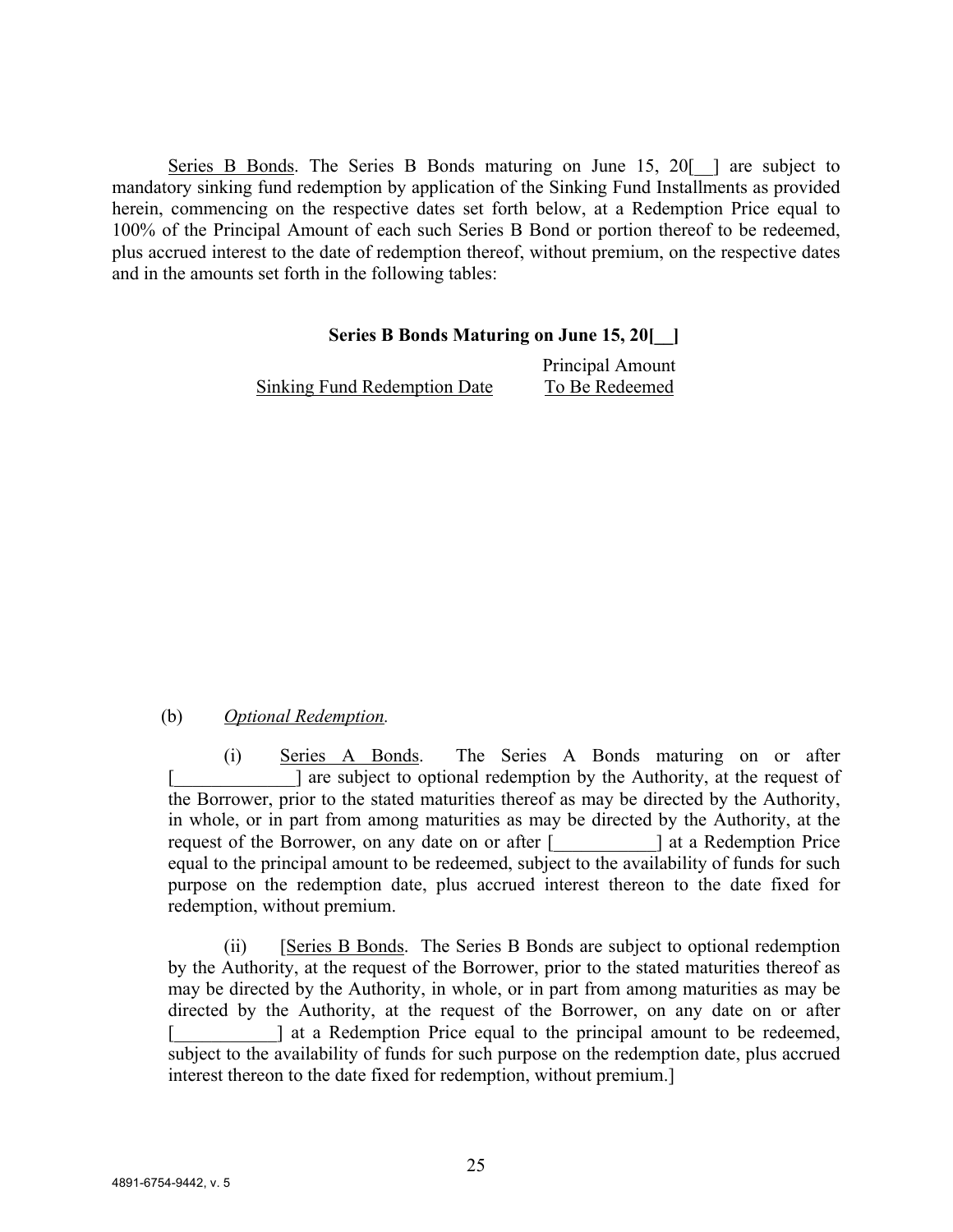## (c) *Mandatory Redemption of Bonds Based on the Occurrence of Certain Events.*

(i) Special Redemption Generally. In accordance with and for the purpose of Section 7.9 hereof, the Bonds shall be subject to mandatory redemption, at the option of the Authority, at the request of the Borrower, prior to the stated maturities thereof on a pro rata basis, in whole or in part at any time, on the earliest practicable date for which notice of redemption can be given as provided in Section 4.5 hereof at a Redemption Price equal to 100% of the Principal Amount of such Bonds or portions thereof to be redeemed, together with accrued interest thereon to the date of redemption, without premium, in a Principal Amount having an aggregate Redemption Price equal to the amount of moneys which are deposited in or transferred to the Redemption Fund, (x) from any Net Proceeds or any Prepayment made by the Borrower in order to fully retire the Loan in connection with a condemnation or casualty loss which results in Net Proceeds, and (y) from excess amounts in the Debt Service Reserve Fund resulting from a reduction in the Debt Service Reserve Fund Requirement after giving effect to any special redemption under this subsection (c). The Trustee shall apply any such amounts described above in accordance with applicable provisions hereof from time to time as directed by a certificate of a Borrower's Representative, with notice to the Authority; provided, however, that (i) such amount to be applied to such redemption shall be rounded to the next lower Authorized Denomination, and (ii) unless otherwise directed by a certificate of a Borrower's Representative, with notice to the Authority, no such redemption of the Bonds shall be effected unless the total amount to be applied to redeem Bonds on such date shall be at least \$25,000. Bonds to be redeemed pursuant to this Section 4.1 shall be redeemed or purchased in accordance with Section 7.8 hereof.

(ii) Selection of Bonds to be Redeemed. The Bonds to be redeemed in accordance with this subsection (c) shall be selected by the Borrower, with notice to the Authority and the Trustee pursuant to a certificate of a Borrower's Representative, with a copy to the Authority and the Trustee, in accordance with applicable provisions of the Indenture, including subsection (iii) of Section 4.1(c).

(iii) Mandatory Application of Certain Amounts in Redemption Fund to Redemption of Bonds. In accordance with and for purposes of subsection (ii) of this Section 4.1(c), if and to the extent that Bonds are redeemed pursuant to subsection  $(c)(i)$ hereof, the Bonds to be redeemed shall be selected from all maturities, including Sinking Fund Installments on the Term Bonds, on a pro rata basis.

Section 4.2 Redemption at the Election or Direction of the Authority. In the case of any redemption of Bonds other than as provided in Section 4.3, the Authority, at the request of the Borrower, shall give written notice to the Trustee of its election or direction so to redeem, of the redemption date, of the Principal Amounts of the Bonds of each maturity and series to be redeemed (which maturities, Principal Amounts thereof to be redeemed shall be determined by the Authority in its sole discretion, at the request of the Borrower, subject to any limitation with respect thereto contained in this Indenture) and of the moneys to be applied to the payment of the Redemption Price. Such notice shall be given at least forty-five (45) days prior to the redemption date or such shorter period as shall be acceptable to the Trustee in the sole determination of the Trustee. In the event notice of redemption shall have been given as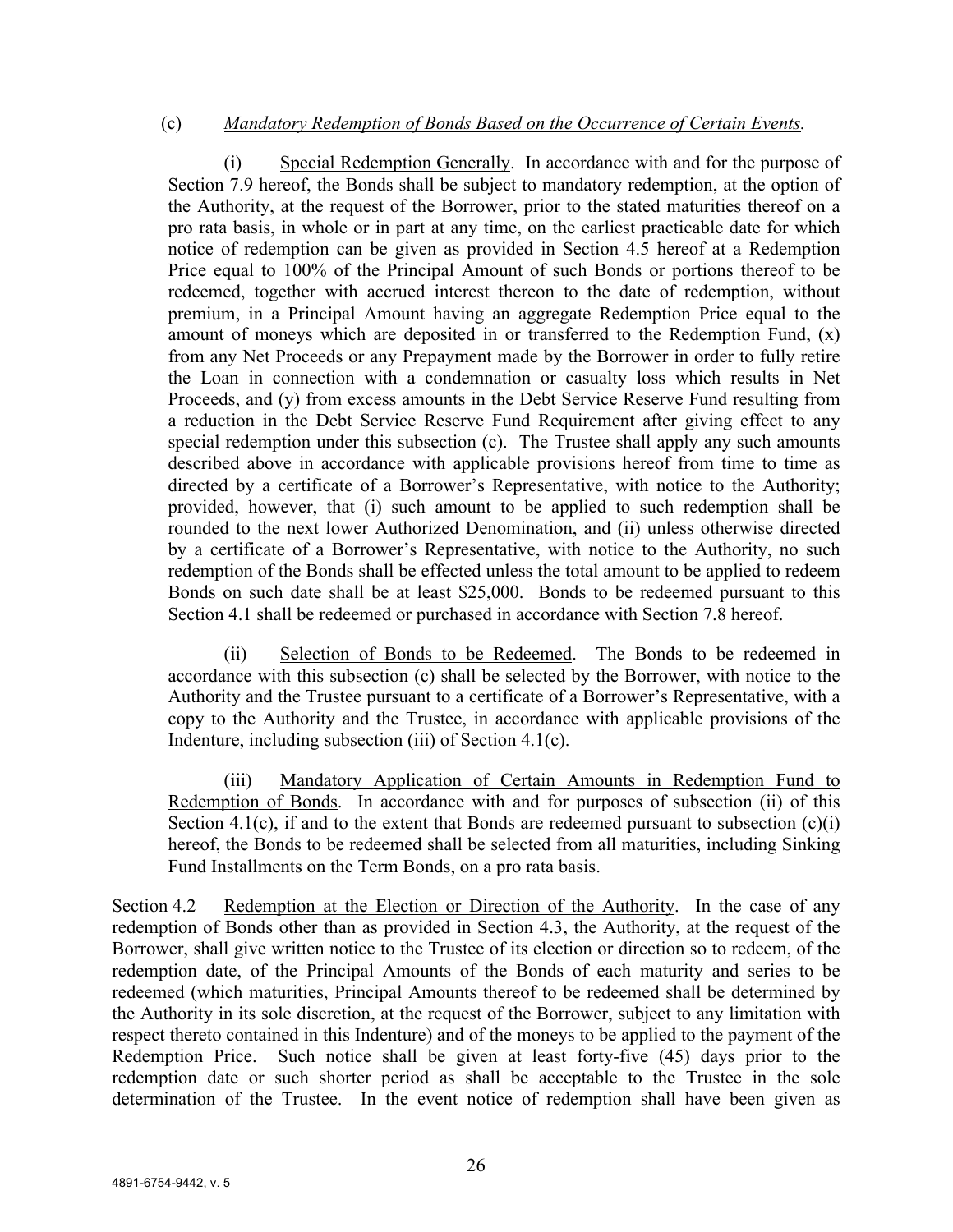provided in Section 4.5, such redemption shall be effective only if, on the date of redemption, the Trustee shall hold an amount in immediately available funds which, in addition to other moneys, if any, available therefor held by the Trustee, will be sufficient to redeem all of the Bonds to be redeemed and to pay the accrued interest on such Bonds to the redemption date.

Section 4.3 Redemption Other Than at the Authority's or Borrower's Election or Direction. Whenever by the terms of this Indenture the Trustee is required to redeem Bonds other than at the election or direction of the Authority or the Borrower, the Trustee shall select the Bonds to be redeemed and give the notice of such redemption in accordance with the terms of this Article IV.

Section 4.4 Selection of Bonds to be Redeemed. Except as may be otherwise provided in this Indenture, in the event of redemption of less than all of the Outstanding Bonds of a like maturity, the Trustee shall assign to each such Outstanding registered Bond of the maturity to be redeemed a distinctive number for each \$5,000 of the Principal Amount of such Bond and shall select by lot, using such method of selection as it shall deem proper in its discretion, from the numbers assigned to such Bonds as many numbers as, at \$5,000 for each number, shall equal the Principal Amount of such Bonds to be redeemed. The Bonds to be redeemed shall be the Bonds to which were assigned numbers so selected; provided, however, that only so much of the Principal Amount of each such registered Bond of a denomination of more than \$5,000 shall be redeemed as shall equal \$5,000 for each number assigned to it and so selected. For purposes of this Section, Bonds which have theretofore been selected by lot for redemption shall not be deemed Outstanding.

Section 4.5 Notice of Redemption. When the Trustee shall receive notice from the Authority of its election or direction to redeem Bonds pursuant to Section 4.2 (including redemption pursuant to Sections  $4.1(b)$  and  $4.1(c)$ ), and when redemption of Bonds is required pursuant to Section 4.3 (including redemption pursuant to Section 4.1(a)), the Trustee shall give notice, which notice shall specify the series and maturities of the Bonds to be redeemed, the redemption date and the place or places where amounts due upon such redemption will be payable, whether such redemption is conditioned upon the availability of funds for such purpose on the redemption date (in the case of redemption pursuant to Section 4.1(b) and  $4.1(c)(i)$  and, if less than all of the Bonds of any maturity are to be redeemed, the letters and numbers or other distinguishing marks of such Bonds so to be redeemed, and, in the case of Bonds to be redeemed in part only, such notice shall also specify the respective portions of the Principal Amount thereof to be redeemed. Such notice shall further state that on such date there shall become due and payable upon each Bond to be redeemed the Redemption Price thereof, or the Redemption Price of the specified portions of the Principal Amount thereof in the case of Bonds to be redeemed in part only, together with interest accrued on such Bonds to the redemption date, and that from and after such date interest on such Bonds shall cease to accrue and be payable; provided that, if the redemption is conditioned upon funds being available therefor no later than the opening of business on the Business Day prior to the redemption date, the notice shall so state. The Trustee shall mail a copy of such notice, by first class mail, postage prepaid, not less than thirty (30) days nor more than forty-five (45) days before the redemption date, to the Owners of any Bonds or portions of Bonds which are to be redeemed, at their last addresses, if any, appearing upon the registration book. Failure to give such notice with respect to any Bonds, or any defect therein, shall not affect the validity of the proceedings for redemption of any other Bonds.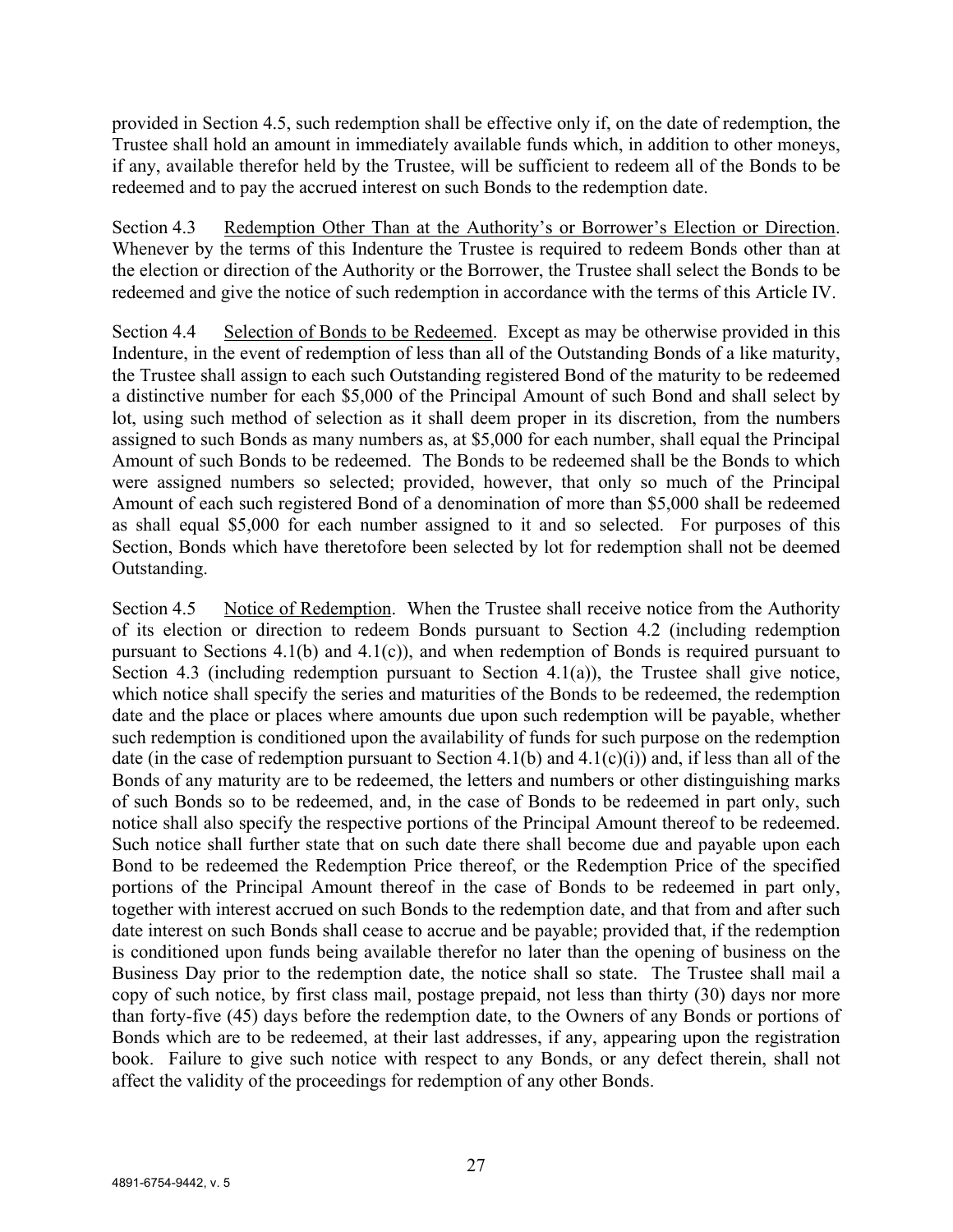Section 4.6 Payment of Redeemed Bonds. Notice having been given in the manner provided in Section 4.5 (and if said notice shall have been conditioned on the availability of funds on the redemption date, then to the extent such funds are so available), the Bonds or portions thereof so called for redemption shall become due and payable on the redemption date so designated at the Redemption Price, plus interest accrued and unpaid on such Bonds to the redemption date, and, upon presentation and surrender thereof at the offices specified in such notice, together with, in the case of Bonds presented by other than the Owner, a written instrument of transfer duly executed by the Owner or his attorney duly authorized in writing, such Bonds, or portions thereof, shall be paid at the Redemption Price plus interest accrued and unpaid on such Bonds to the redemption date. If there shall be called for redemption less than all of a registered Bond, the Authority shall execute and deliver, upon the surrender of such Bond, without charge to the Owner thereof, for the unredeemed balance of the Principal Amount of the registered Bond so surrendered, registered Bonds of like maturity in any of the authorized denominations. If, on the redemption date, moneys for the redemption of all the Bonds or portions thereof of any like maturity to be redeemed, together with interest to the redemption date, shall be held by the Trustee and Paying Agent so as to be available therefor on said date and if notice of redemption shall have been given as aforesaid, then, from and after the redemption date, interest on the Bonds or portions thereof of such maturity so called for redemption shall cease to accrue and become payable. If said moneys shall not be so available on the redemption date, such Bonds or portions thereof shall continue to bear interest until paid at the same rate they would have borne had they not been called for redemption.

Section 4.7 Redeemed Bonds as Satisfaction of Sinking Fund Installments. Upon any purchase or redemption of Term Bonds (other than by application of Sinking Fund Installments) an amount equal to the applicable Redemption Prices thereof (as specified below) shall be credited towards a part or all of any one or more of such Sinking Fund Installments, as directed by a certificate of a Borrower Representative, with a copy to the Authority or, failing such direction by January 1 of each year, toward such Sinking Fund Installments pro rata. Such applicable Redemption Prices shall be the respective Redemption Prices which would be applicable upon the redemption of such Bonds from the respective Sinking Fund Installments on the due dates thereof. The portion of any such Sinking Fund Installment remaining after the deduction of any such amounts credited toward the same (or the original amount of any such Sinking Fund Installment if no such amounts shall have been credited toward the same) shall constitute the unsatisfied balance of such Sinking Fund Installment for the purpose of the calculation of Principal Installments due on a future date.

Section 4.8 Purchase of Bonds. In lieu of redemption of Bonds of a series as provided in this Indenture, amounts held by the Trustee for such redemption will, at the written request of the Borrower set forth in a certificate of a Borrower Representative, with a copy to the Authority, received by the Trustee prior to the selection of Bonds of such series for redemption, be applied by the Trustee to the purchase of Bonds of such series at public or private sale as and when and at such prices (including brokerage, accrued interest and other charges) as the Borrower may in its discretion direct, but not to exceed the redemption price which would be payable if such Bonds of such series were redeemed. The aggregate principal amount of Bonds of such series of the same maturity purchased in lieu of redemption may not exceed the aggregate principal amount of Bonds of such series of such maturity which would otherwise be subject to such redemption.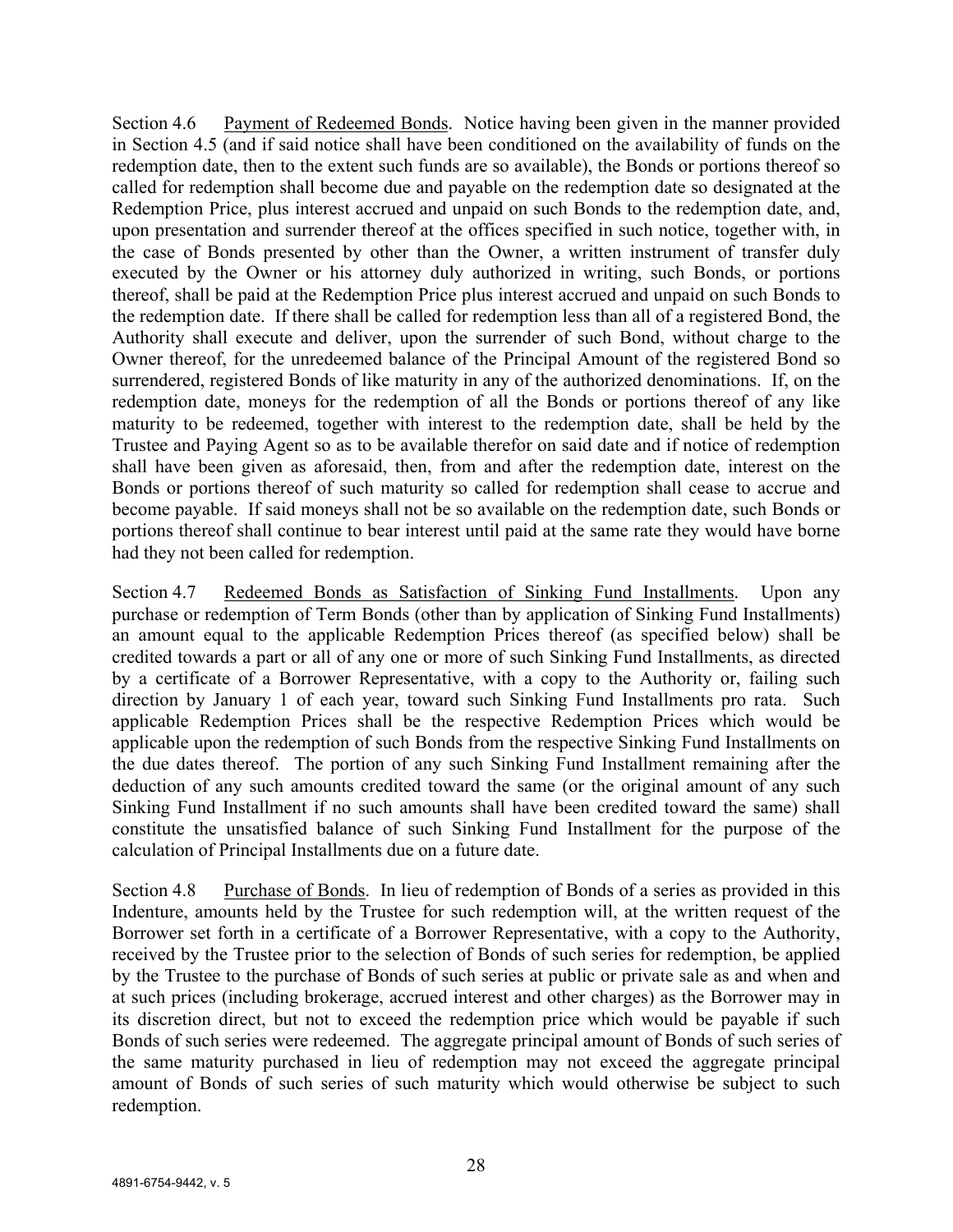# ARTICLE V. PLEDGES; ESTABLISHMENT OF FUNDS AND ACCOUNTS AND APPLICATIONS THEREOF

Section 5.1 Pledges.

(a) With respect to the Bonds, (i) the Pledged Revenues and (ii) all the rights, title and interest of the Authority in and to the Loan, the Loan Agreement and the Deed of Trust, the proceeds and collections of the Authority therefrom and all Funds and Accounts created or established by or maintained pursuant to this Indenture for the benefit of the Bonds and any other property pledged to the payment of any Bonds in the granting clauses hereof, are hereby pledged to the payment of the principal, Redemption Price, if any, and interest on the Bonds in accordance with the terms and provisions of this Indenture, and the Trustee is hereby granted a security interest therein, subject only to the provisions of this Indenture permitting the application thereof for the purposes and on the terms and conditions set forth in this Indenture.

(b) Notwithstanding the foregoing Section 5.1(a), there are hereby reserved to the Authority, and not in any way pledged to the Bondowners, the Authority's rights under Sections 5.2, 6.6, 6.8, 7.4 and 8.7 of the Loan Agreement.

(c) In the event that the Borrower acquires or has acquired additional assets not subject to the liens and pledges described in Section 5.1(a) above ("Other Assets"), such Other Assets shall not be pledged to the payment of the Bonds.

Section 5.2 Project Fund. The Authority hereby establishes and creates a special trust fund designated as the Independent Cities Finance Authority Augusta Communities Mobile Home Park Pool Project Fund (the "Project Fund"), which shall be held by the Trustee. Except as set forth in Section 5.4 hereof, amounts in the Project Fund shall be expended and applied only for making the Loan. On the Closing Date, the Trustee shall pay out moneys in the Project Fund for the purpose of making the Loan, upon receipt by the Trustee of a written direction of the Authority signed by an Authorized Officer.

Upon receipt of such written direction, the Trustee shall make the payments as directed by such direction from the Project Fund. When all monies in the Project Fund have been disbursed, the Trustee shall close the Project Fund.

Section 5.3 Establishment of Other Funds.

(a) The Authority hereby establishes and creates with the Trustee a series of special trust funds to be held as hereinafter set forth in this Article V and designated as follows:

- (1) Revenue Fund;
- (2) Debt Service Fund;
- (3) Debt Service Reserve Fund;
- (4) Redemption Fund (to be established by the Trustee when needed);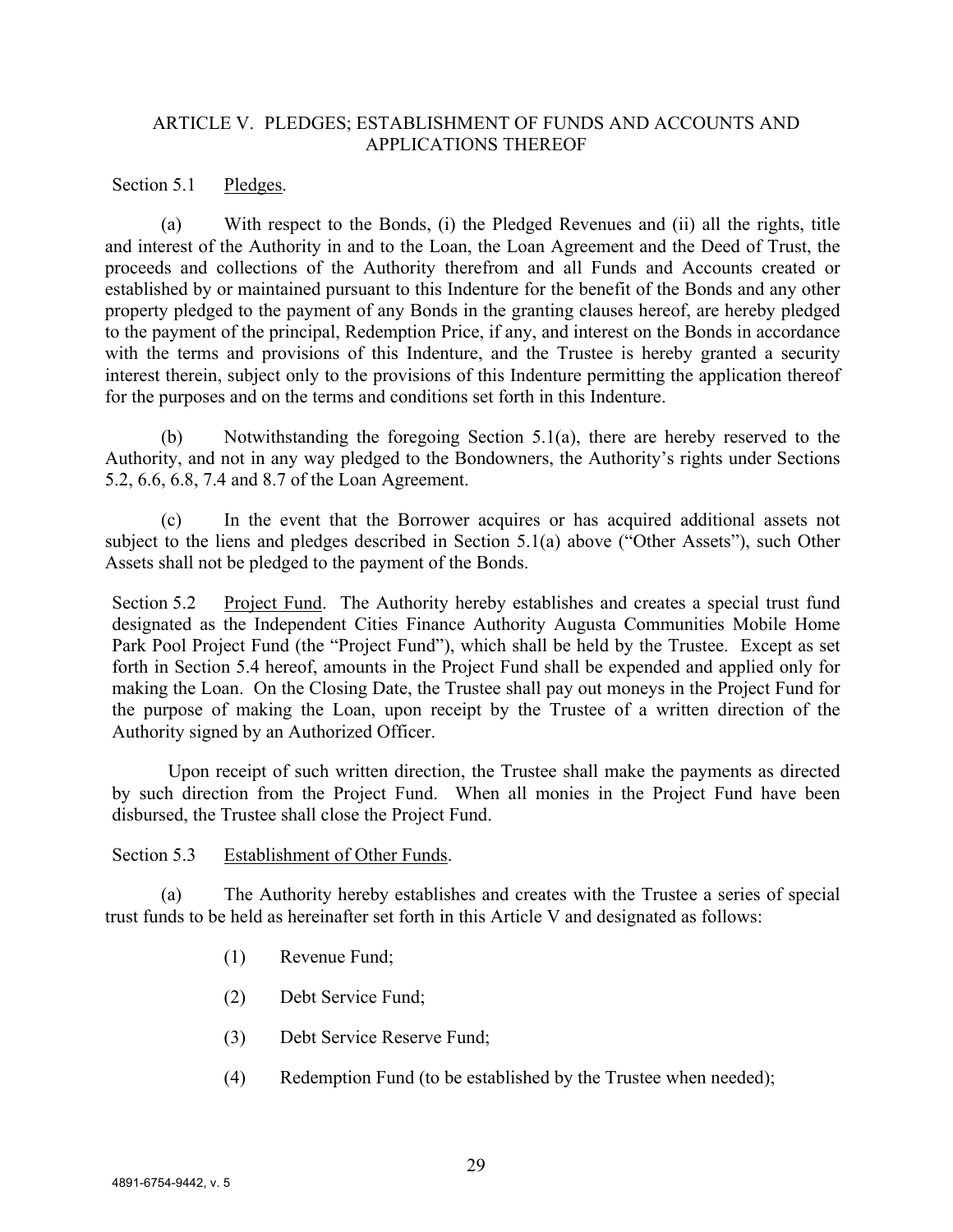(5) Rebate Fund (to be established by the Trustee when needed):

(6) Administration Fund with the General Account, and Borrower Administration Fee Account therein;

Repair and Replacement Fund (and within such Fund, the Restricted Account and Unrestricted Account);

- (8) Cost of Issuance Fund; and
- (9) Surplus Fund.

Section 5.4 Deposit of Bond Proceeds and Other Moneys.

(a) *Series A Bonds*. The proceeds of the sale of the Series A Bonds in the amount of \$[\_\_\_\_\_\_\_\_\_\_\_] (representing \$[\_\_\_\_\_\_\_\_\_\_\_\_\_\_\_\_] in aggregate principal amount, plus net original premium of  $\frac{1}{2}$  [10], less an Underwriter's discount of  $\frac{1}{2}$  [10] shall be deposited with the Trustee on the Closing Date and credited to the Project Fund. The proceeds of the Series A Bonds on deposit in the Project Fund shall be disbursed in accordance with the provisions of Section 5.2 hereof and the terms of the Loan Agreement as follows:

(1) on the Closing Date, to the Prior Trustee an amount equal to \$[\_\_\_\_\_\_\_\_\_\_\_] to prepay the Prior Bonds (\$[\_\_\_\_\_\_\_\_\_\_\_\_\_] to prepay the Prior Series A Bonds and  $\[\$]$  to prepay the Prior Series B Bonds);

(2) on the Closing Date, to the Debt Service Reserve Fund an amount equal to \$[\_\_\_\_\_\_\_\_\_\_\_] which is equal to the initial Debt Service Reserve Fund Requirement;

(3) on the Closing Date, to the Unrestricted Account of the Repair and Replacement Fund an amount equal to  $\mathcal{S}$ [  $\qquad \qquad$  ];

(4) on the Closing Date, to the Authority an amount equal to  $\[\$$ to payoff the ICFA Loan; and

(5) on the Closing Date, to the Authority an amount equal to  $$$ [ to payoff the City RDA Loans.

(b) *Series B Bonds*. The proceeds of the sale of the Series B Bonds in the amount of \$[\_\_\_\_\_\_\_\_\_\_\_] (representing \$[\_\_\_\_\_\_\_\_] in aggregate principal amount, less an Underwriter's discount of  $\{\S$  | less proceeds of the Series B Bonds in the amount of  $\[\S$  | being delivered by the Underwriter directly to the title company on the Closing Date) shall be deposited with the Trustee on the Closing Date and credited to the Project Fund. The proceeds of the Series B Bonds on deposit in the Project Fund shall be disbursed in accordance with the provisions of Section 5.2 hereof and the terms of the Loan Agreement as follows:

(6) on the Closing Date, to the Prior Trustee an amount equal to \$[\_\_\_\_\_\_\_\_\_\_\_] to prepay the Prior Bonds (\$[\_\_\_\_\_\_\_\_\_\_\_\_\_] to prepay the Prior Series A Bonds and  $[$   $]$  to prepay the Prior Series B Bonds);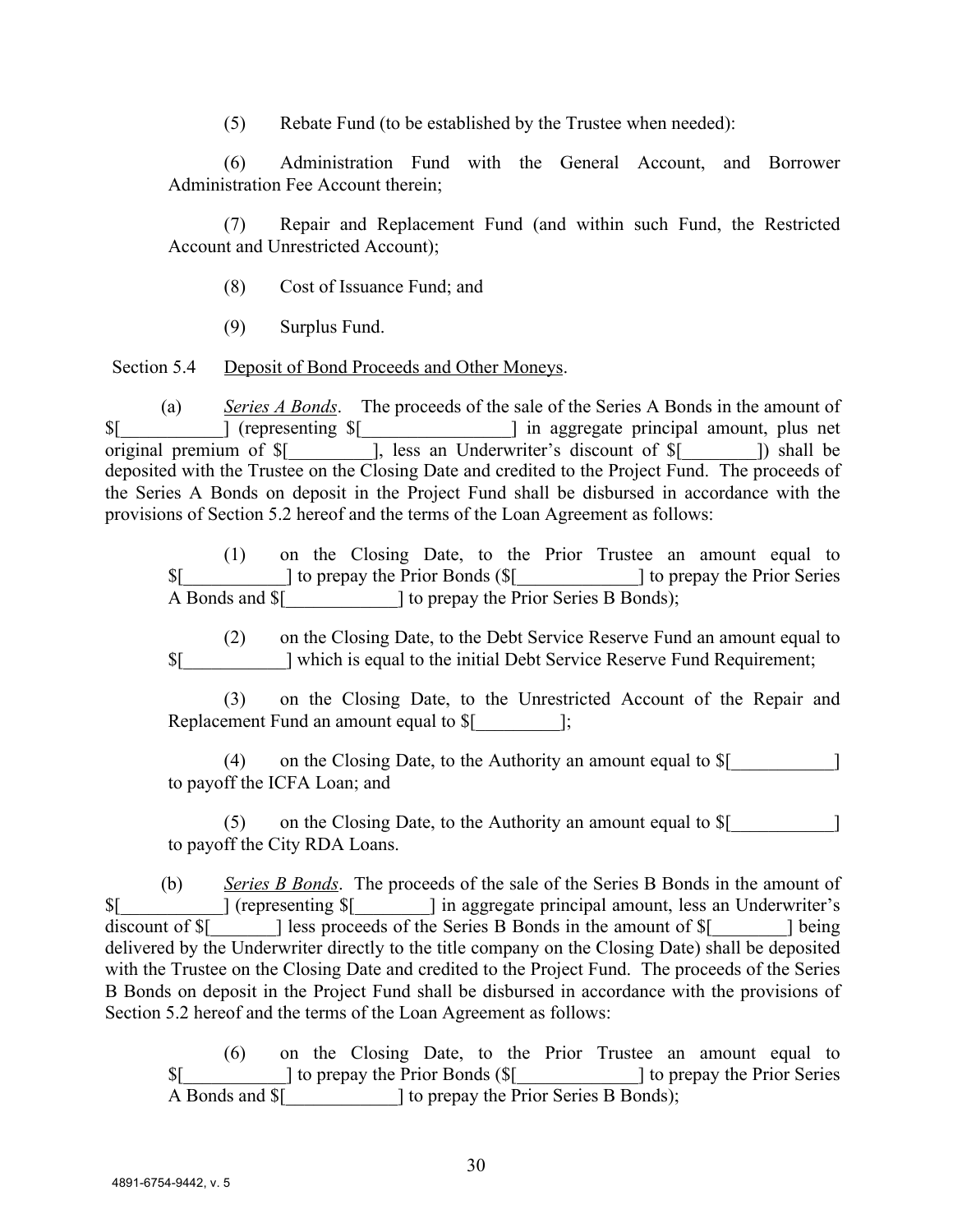(7) on the Closing Date, to the Debt Service Reserve Fund an amount equal to \$[\_\_\_\_\_\_\_\_\_\_\_] which is equal to the initial Debt Service Reserve Fund Requirement; and

(8) on the Closing Date, to the Cost of Issuance Fund an amount equal to  $\mathbb{S}$ [ ].

(c) *Borrower Funds*. As directed by the Borrower, funds available to the Borrower shall be transferred from the Prior Indenture and deposited with the Trustee on the Closing Date as follows:

(1) on the Closing Date, to the Repair and Replacement Fund (Unrestricted) an amount equal to  $$$ [  $\;$  ];

(2) on the Closing Date, to the Cost of Issuance Fund an amount equal to  $\mathbb{S}$ [  $\qquad$  ];

(3) on the Closing Date, to the Debt Service Reserve Fund an amount equal to  $\mathbb{S}$ [

Section 5.5 Cost of Issuance Fund. Moneys in the Cost of Issuance Fund shall be applied to the payment of Costs of Issuance, upon receipt of an Officer's Certificate stating the person to whom and the purpose for which each payment is to be made, and the amount of such payment. Upon receipt of an Officer's Certificate stating that the Costs of Issuance have been fully paid and in any event within six months of the Closing Date, the Trustee shall transfer any remaining balance to the Project Fund or to the Revenue Fund, as directed by such Officer's Certificate, and such Cost of Issuance Fund shall be closed.

Section 5.6 Deposits. . By its execution of the Loan Agreement, the Authority has caused the Borrower to collect and deposit or cause to be collected and deposited with the Trustee, on the date of receipt so far as practicable, all Net Operating Revenues, and to forward promptly to the Trustee statements of each amount deposited. The Trustee shall notify the Authority and the Oversight Agent in the event that Net Operating Revenues have not been deposited with the Trustee by the thirteenth (13th) day of each month. The Trustee shall be accountable only for moneys actually so deposited or held. All Net Operating Revenues shall be deposited for credit to the Revenue Fund to be held by the Trustee. All Prepayments and Net Proceeds with respect to the Loan shall be separately identified by the Borrower to the Trustee and shall be deposited in the Redemption Fund for the benefit of the Owners of Bonds.

Section 5.7 Revenue Fund. The Revenue Fund shall be held by the Trustee for the benefit of the Owners of the Bonds.

All interest and other income from time to time received from the deposit of moneys in the Revenue Fund shall be retained in such fund and applied pursuant to this Section 5.7. On or before the Business Day preceding the fifteenth (15th) day of each month, the Trustee shall provide a written notice or electronic notice to the Authority and the Oversight Agent of the amount deposited in the Revenue Fund. Except as otherwise set forth below, on the Business Day preceding the fifteenth (15th) day of each month, commencing  $\lceil \frac{12022}{12022} \rceil$ , the Trustee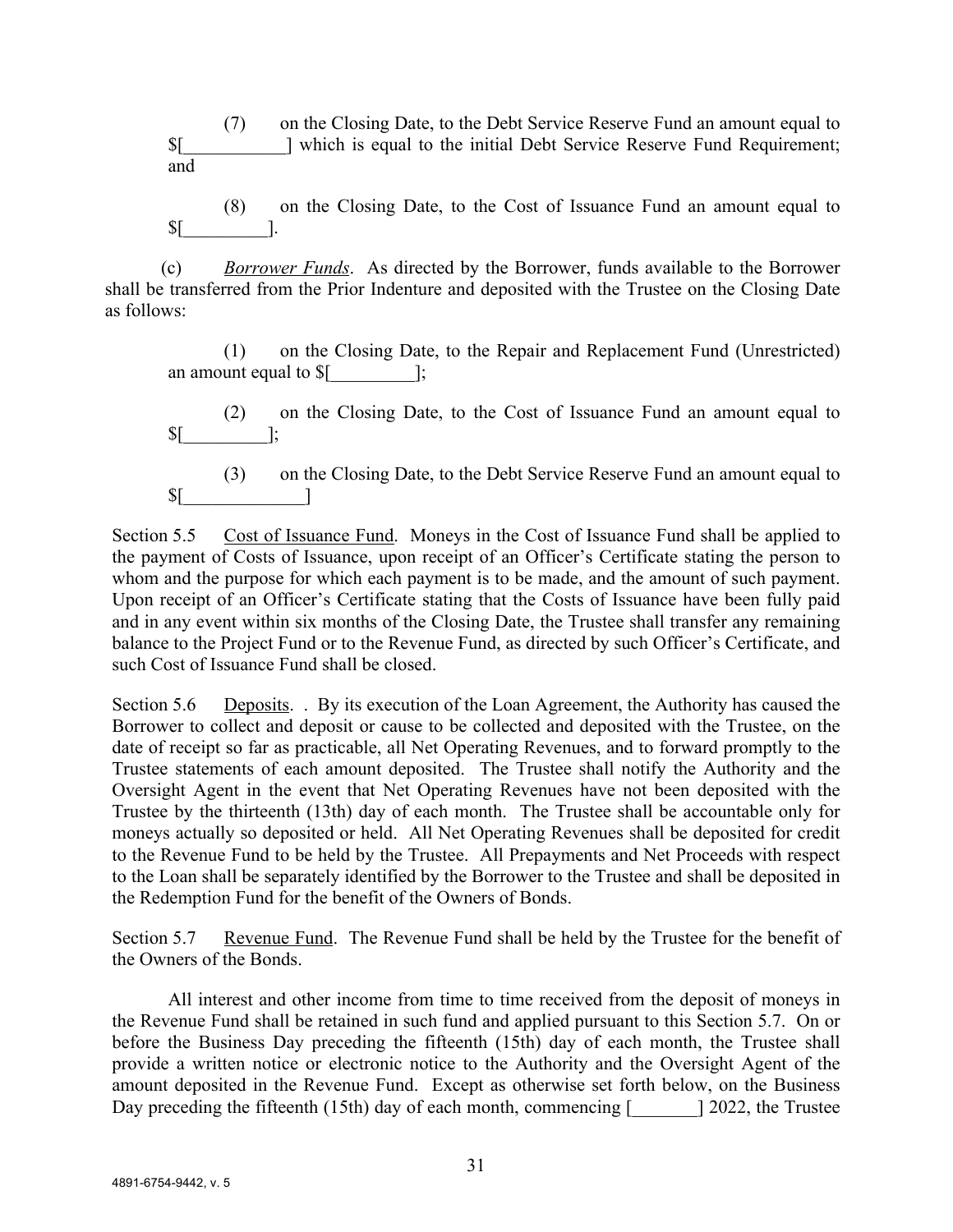shall withdraw from the Revenue Fund and transfer to the following funds the amounts indicated in the following tabulation, in the following order of priority, or so much thereof as remains after first making all prior transfers:

(a) into the Debt Service Fund, (i) commencing on the Business Day preceding [ $\geq$ ] 2022, an amount equal to one-sixth of the interest due on the Bonds on the next Interest Payment Date, (ii) commencing on the Business Day preceding [2022 to and including the Business Day preceding [\_\_\_\_\_\_\_\_\_], an amount equal to one-twelfth of the principal coming due, if any, on the Bonds on the next Principal Payment Date, (iii) commencing on the Business Day preceding [\_\_\_\_\_\_\_\_\_\_], an amount equal to one-sixth of the principal coming due, if any, on the Bonds on the next Principal Payment Date, and (iv) an amount due on the next redemption date on the Bonds to be redeemed (other than pursuant to mandatory sinking fund redemption), provided that such payments may be net of accrued interest on investments of funds held under this Indenture;

(b) into the Debt Service Reserve Fund, the amount, if any, required by Section 6.25 of the Loan Agreement;

(c) into the Rebate Fund, the amount, if any, required to be deposited therein pursuant to Section 5.11 hereof;

(d) commencing on the Business Day preceding [\_\_\_\_\_\_\_\_\_\_\_\_\_\_\_] 2022, into the General Account of the Administration Fund, (i) the amount, if any, necessary to pay or provide for one-twelfth of the Trustee Fee, including expenses in connection with the purchase or redemption of any Bonds, all as provided and contemplated in the annual budget filed by the Borrower pursuant to the Loan Agreement and specified by the Borrower in writing to the Trustee, (ii) the amount, if any, necessary to pay or provide for one-twelfth of the annual Oversight Agent Fee, and (iii) the amount, if any, necessary to pay or provide for one-twelfth of the other Fees and Charges, if any, all as provided and contemplated in the annual budget filed by the Borrower pursuant to the Loan Agreement and specified by the Borrower in writing to the Trustee (any fees and expenses of the Fiduciaries above and beyond the amount contemplated in the annual budget filed by the Borrower pursuant to the Loan Agreement shall be paid from the Surplus Fund);

(g) commencing on the Business Day preceding  $\lceil$  [, into the General Account of the Administration Fund, the amount, if any, necessary to pay or provide for one-twelfth of the Authority Annual Fee (not including amounts, if any, due to the Authority for certain audit costs as set forth in the Regulatory Agreement);

(h) into the Borrower Administration Fee Account of the Administration Fund an amount equal to the Borrower Administration Fee as such amount is set forth in writing from the Borrower to the Trustee, which Borrower Administration Fee is authorized hereunder, plus any amounts for previous periods not paid to the Borrower. Any such amounts so deposited to be paid to the Borrower on the last day of each month;

(i) on or after the 60th day following the end of a Bond Year, to the extent of available budgeted Net Operating Revenues from such prior Bond Year, into the Unrestricted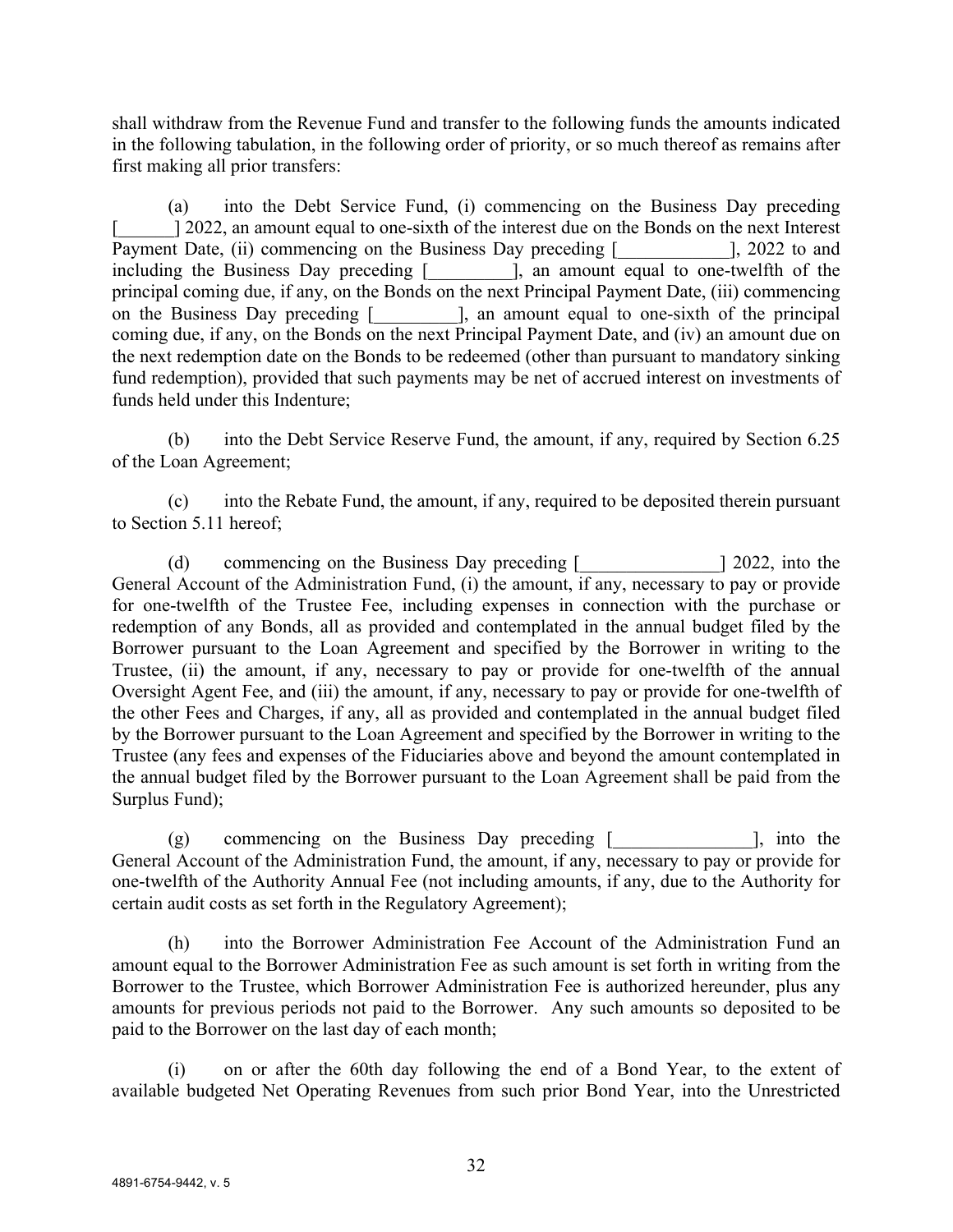Account of the Repair and Replacement Fund, the amount, if any, necessary to bring the aggregate amount on deposit in the Repair and Replacement Fund to at least \$150,000; and

(j) on or after the 60th day following the end of a Bond Year, after making all of the foregoing transfers, to the Borrower to be used for any lawful purpose.

Notwithstanding the foregoing, so long as the Borrower has monthly Net Operating Revenues that are at least equal to said month's portion of items (a) through (g) of this Section 5.7, then the Borrower may retain from Net Operating Revenues for such month the Borrower Administration Fee for such month, in accordance with the annual budget filed with the Trustee.

Notwithstanding the foregoing paragraphs (d) and (g) of this Section 5.7, the Borrower may at any time elect to deposit additional amounts, including, without limitation, transfers from the Surplus Fund, into the General Account of the Administration Fund. No additional deposits to the General Account of the Administration Fund shall be required under paragraphs (d) and (g) if, on the Business Day preceding the fifteenth (15th) day of any month, sufficient funds have previously been deposited into such accounts

## Section 5.8 Debt Service Fund.

(a) The Debt Service Fund shall be held by the Trustee for the benefit of the Owners of the Bonds. The Trustee shall withdraw from the Debt Service Fund, on or prior to each Interest Payment Date, an amount equal to the unpaid interest due on the Bonds on that date and shall cause it to be applied to the payment of such interest when due.

(b) If the withdrawals required under subsection (a) of this Section on the same and every prior Interest Payment Date have been made, the Trustee shall withdraw from the Debt Service Fund, on or prior to each Principal Payment Date, an amount equal to the Principal Amount of the Outstanding Bonds, if any, maturing on that date and shall cause it to be applied to the payment of the principal of the Bonds when due.

(c) Each withdrawal from the Debt Service Fund under subsections (a) and (b) of this Section shall be made on or immediately prior to the Interest Payment Date or Principal Payment Date to which it relates, and the amount so withdrawn shall be deemed to be part of the Debt Service Fund until such Interest Payment Date or Principal Payment Date. In the event that amounts on deposit in the Debt Service Fund are insufficient to make the transfers under subsections (a) and (b) when required thereunder, the Trustee shall transfer to the Debt Service Fund the amount of such insufficiency from the Debt Service Reserve Fund.

(d) The Trustee shall apply money in the Debt Service Fund to the purchase or the redemption of the Term Bonds in the manner provided in this Section and Article IV, provided that no such Bonds shall be so purchased in lieu of redemption during the period of 45 days next preceding each Sinking Fund Installment due date established for such Term Bonds. The price paid by the Trustee (including any brokerage and other charges) for any Term Bond purchased pursuant to this subsection (d) shall not exceed the Redemption Price applicable on the next date on which such Term Bond could be redeemed in accordance with its terms as part of a Sinking Fund Installment. Subject to the limitations set forth and referred to in this Section, the Trustee shall purchase Term Bonds at such times, for such prices, in such manner (whether after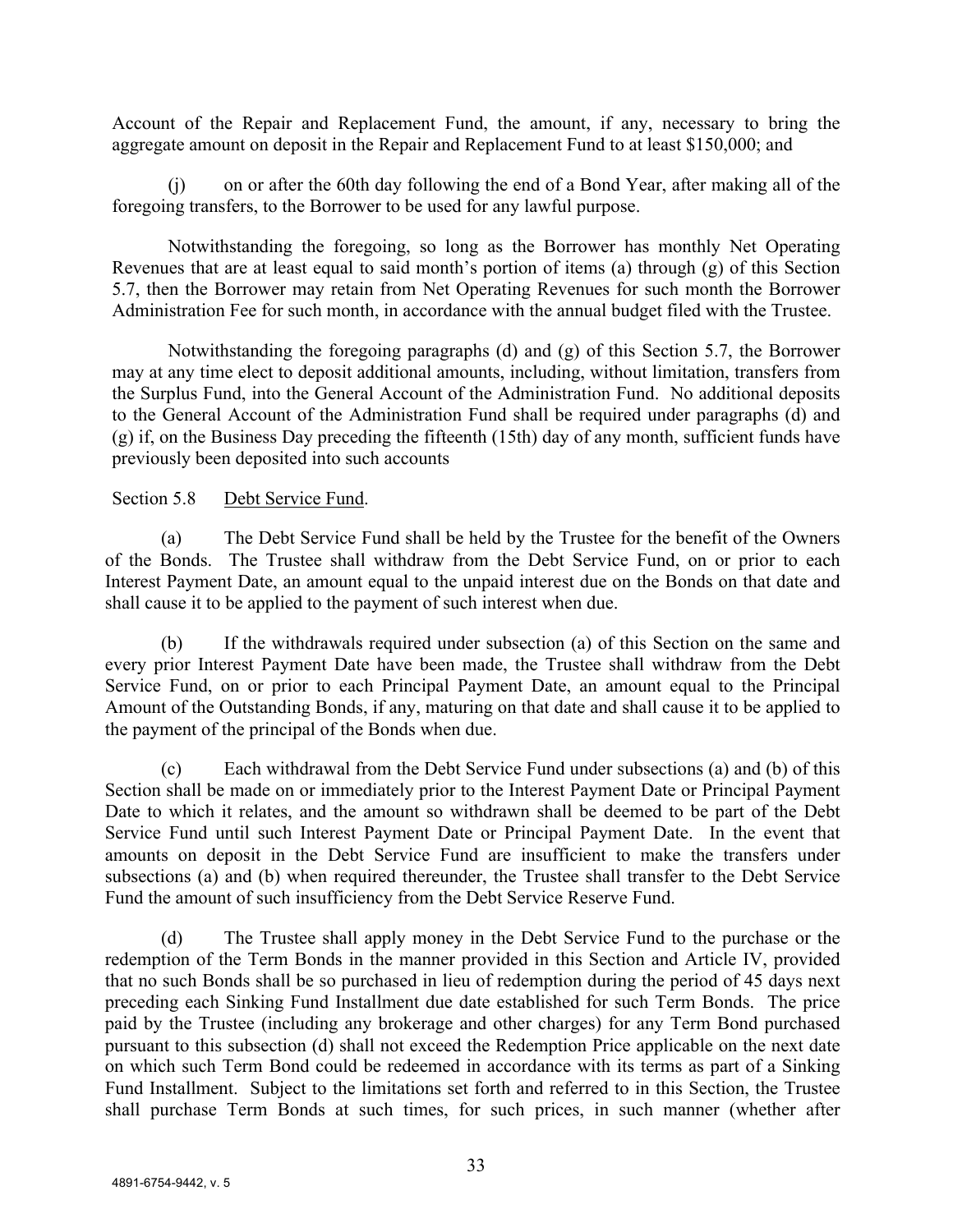advertisement for tenders or otherwise) as the Trustee shall be directed by a certificate of a Borrower Representative, with a copy to the Authority, and as may be possible with the amount of money available in the Debt Service Fund therefor.

(e) As soon as practicable after the  $45<sup>th</sup>$  day but not later than the  $30<sup>th</sup>$  day prior to the due date of any Sinking Fund Installment, the Trustee shall proceed pursuant to Section 4.3 to call for redemption on that date a Principal Amount of Term Bonds subject to such Sinking Fund Installment in such amount as shall be necessary to complete the retirement of the Principal Amount of the Term Bonds of such maturity specified for such Sinking Fund Installment. The Trustee shall withdraw from the Debt Service Fund, on or prior to the due date of the next Sinking Fund Installment, an amount equal to the Principal Amount of the Term Bonds called for redemption on such date pursuant to this subsection; and shall cause it to be applied to the payment of the Redemption Price thereof on such date.

If, by application of moneys in the Debt Service Fund, the Trustee shall purchase in any Bond Year Term Bonds subject to redemption from moneys in the Debt Service Fund in excess of the aggregate Sinking Fund Installment in respect of such Term Bonds for such Bond Year, the Trustee shall file with the Authority and the Borrower not later than the 20th day preceding the close of such Bond Year, a statement identifying such Term Bonds purchased and called for redemption during such Bond Year. The Borrower shall thereafter cause a certificate of a Borrower Representative, with a copy to the Authority, to be filed with the Trustee not later than the 10th day preceding the close of such Bond Year setting forth with respect to the amount of such excess the years in which Sinking Fund Installments are to be reduced and the respective amounts by which such Sinking Fund Installments are to be reduced; provided that such reduction shall be as nearly as practicable allocated pro rata among remaining Sinking Fund Installments so as to be in increments of \$5,000.

Upon the retirement of any Term Bonds by purchase or redemption pursuant to this Section, the Trustee shall file with the Authority and the Borrower a statement identifying such Bonds and setting forth the date of their purchase or redemption, the amount of the purchase price or the Redemption Price of such Term Bonds and the amount paid as interest thereon.

(f) All interest and other income from time to time received from the deposit and investment of moneys in the Debt Service Fund shall be transferred upon receipt to the Revenue Fund.

(g) No amount shall be withdrawn or transferred from or paid out of the Debt Service Fund except as provided in this Section.

# Section 5.9 Debt Service Reserve Fund.

(a) The Debt Service Reserve Fund shall be held by the Trustee for the benefit of the Owners of the Bonds. If available moneys in the Debt Service Fund and the Surplus Fund shall be insufficient to pay in full the interest on and principal of any Bonds becoming due on any Interest Payment Date, Principal Payment Date or any date on which Bonds have been called for redemption, the Trustee shall transfer an amount equal to the deficiency from the Debt Service Reserve Fund to the Debt Service Fund for such purpose unless the Authority shall, by an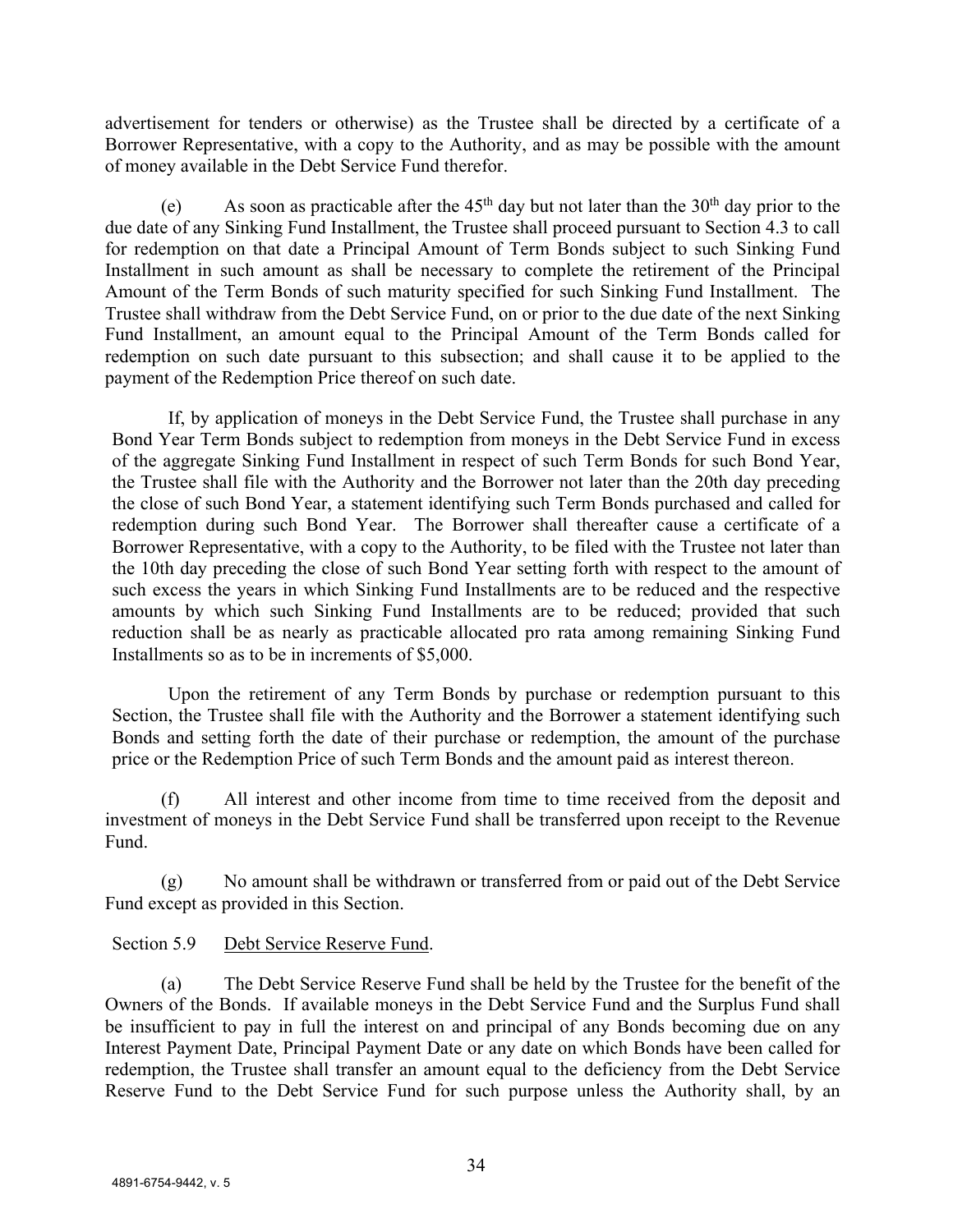Officer's Certificate delivered to the Trustee prior to the Interest Payment Date, designate one or more Funds or Accounts from which an amount equal to the deficiency in the Debt Service Fund is required to be transferred to the Debt Service Fund.

(b) All interest and other income from time to time received from the deposit and investment of moneys in the Debt Service Reserve Fund shall be transferred upon receipt to the Revenue Fund.

(c) If, on or before an Interest Payment Date, the amount in the Debt Service Reserve Fund exceeds the Debt Service Reserve Fund Requirement, the Trustee shall withdraw the amount therein in excess of the Debt Service Reserve Fund Requirement and transfer such amount to the Revenue Fund.

(d) Whenever the Authority shall receive a Prepayment or Net Proceeds and shall transfer the proceeds thereof to the Redemption Fund, which in any such case would result in the reduction of the Debt Service Reserve Fund Requirement upon application of the moneys so transferred to the purchase or redemption of Bonds, the Trustee shall, immediately prior to and in connection with each such purchase or redemption, withdraw from the Debt Service Reserve Fund and deposit in the Redemption Fund an amount of moneys equal to the reduction of the Debt Service Reserve Fund Requirement which would result upon the purchase or redemption of such Bonds (including the purchase or redemption of such Bonds utilizing the moneys being transferred from the Debt Service Reserve Fund and deposited in the Redemption Fund pursuant to the provisions of this paragraph), but only to the extent that any such withdrawal would not reduce the amount of the Debt Service Reserve Fund below the Debt Service Reserve Fund Requirement. The amount of moneys to be withdrawn from the Debt Service Reserve Fund in each instance pursuant to the provisions of this paragraph shall be as determined by a certificate of a Borrower Representative filed with the Trustee, with a copy to the Authority

Section 5.10 Redemption Fund.

(a) The Redemption Fund shall be held by the Trustee for the benefit of the Owners of the Bonds. The Trustee shall deposit into the Redemption Fund any Prepayments or Net Proceeds pursuant to Section 5.6. Any moneys on deposit in the Redemption Fund shall be used and applied, as soon as practicable following the receipt thereof, but not later than twelve months after such receipt, for either or both of the following purposes:

(i) to the redemption of Bonds as may be designated in an Officer's Certificate; or

(ii) to the purchase of Bonds at the price specified by the Borrower, but only upon receipt of a certificate of a Borrower Representative, with a copy to the Authority, stating the Principal Amounts and maturities of the Bonds to be purchased; provided that no such purchase shall be made at a price in excess of the Redemption Price applicable on the next ensuing redemption date, and that no such purchase shall be made during the period of 45 days next preceding a redemption date from moneys to be applied pursuant to paragraph (1) above to the redemption of Bonds on such date.

(b) Accrued interest on purchased Bonds shall be paid from the Debt Service Fund.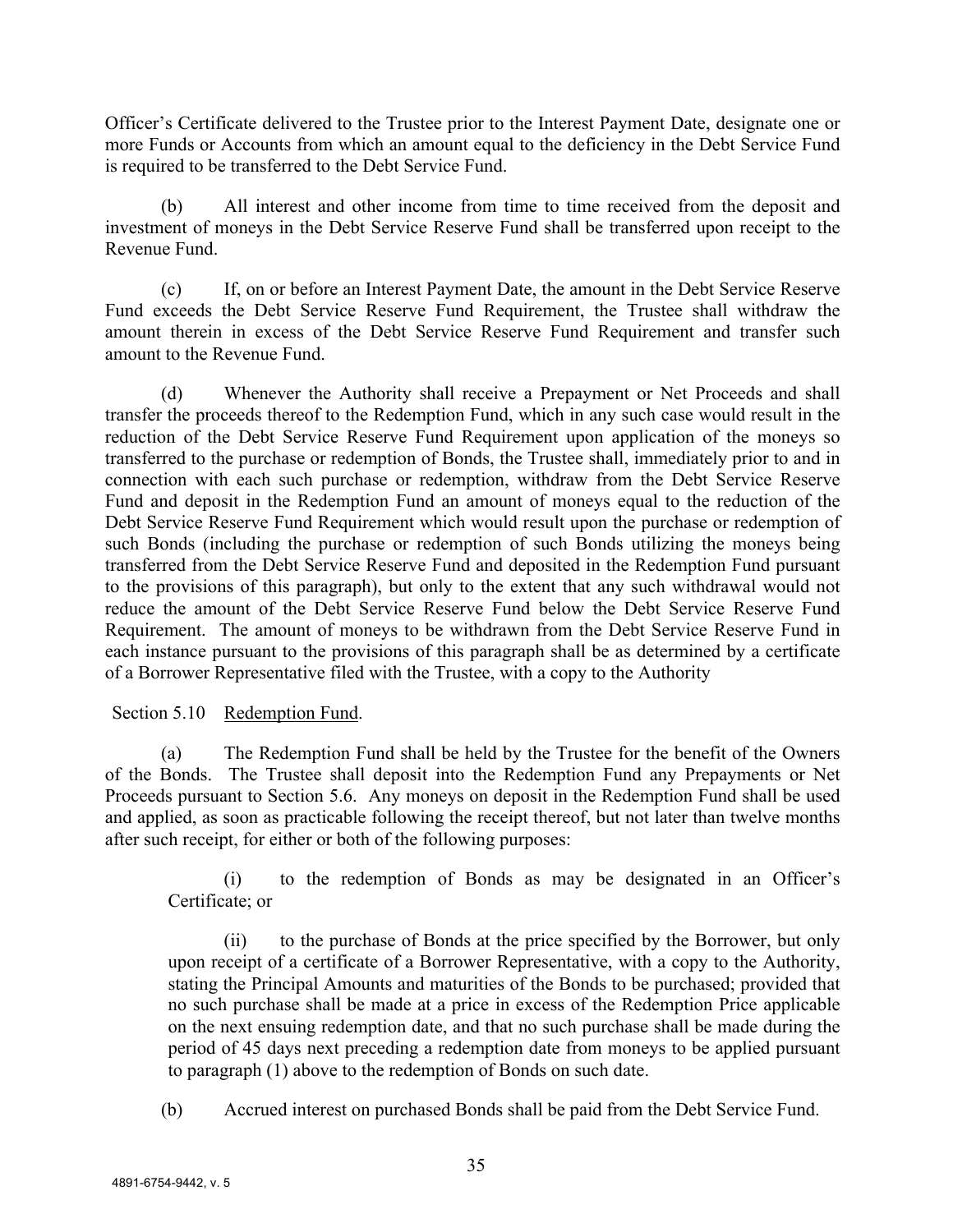(c) All interest and other income from time to time received from the deposit and investment of moneys in the Redemption Fund shall be transferred upon receipt to the Revenue Fund.

(d) No amount shall be withdrawn or transferred from or paid out of the Redemption Fund except as provided in this Section.

#### Section 5.11 Rebate Fund.

(a) The Rebate Fund shall be established when needed and administered in accordance with the provision of Section 7.14 hereof. The Rebate Fund shall not be subject to the lien or encumbrance of this Indenture and shall be held in trust by the Trustee for the benefit of the United States of America. The amounts deposited in the Rebate Fund shall be subject to the claim of no other person, including that of the Trustee and Bondowners. Moneys transferred to the Rebate Fund pursuant to Section 7.14 hereof shall be used for no other purpose than to make payments to the United States Treasury, at the time and manner and in the amount and as more fully provided in Section 7.14 hereof.

(b) The Trustee shall be deemed conclusively to have complied with the provisions of this Indenture and the Tax Certificate with respect to Rebatable Arbitrage if it follows the directions of the Borrower, and the Trustee shall have no independent responsibility to, or liability resulting from its failure to, enforce compliance by the Borrower or the Authority with the Tax Certificate or the provisions of this Indenture and the Tax Certificate with respect to Rebatable Arbitrage.

# Section 5.12 Administration Fund.

(a) The Trustee shall establish the Administration Fund and establish therein the General Account and the Borrower Administration Fee Account to be administered as provided in this Indenture. Moneys deposited in the Accounts of the Administration Fund pursuant to Section 5.7, shall be held therein in segregated Accounts as provided below until disbursed for the purposes hereafter provided.

(b) \$0 shall be deposited into the General Account of the Administration Fund on the Closing Date. Moneys deposited in the General Account of the Administration Fund shall be applied by the Trustee to the payment of the (i) Oversight Agent Fee which is payable on a quarterly basis in advance beginning [\_\_\_\_\_\_\_\_\_] 20[\_\_]and (ii) the Authority Annual Fee which is payable on a quarterly basis in advance beginning [\_\_\_\_\_\_\_\_\_\_], 20[\_\_]. Moneys deposited in the General Account of the Administration Fund shall be applied by the Trustee to the payment of the Trustee Fee which is payable annually in advance beginning [\_\_\_\_\_\_\_\_], 20<sup>[1]</sup>. Moneys deposited in the General Account of the Administration Fund shall be applied by the Trustee to the payment of ordinary fees and expenses of other Fiduciaries as directed by a certificate of a Borrower Representative, with a copy to the Authority. Any fees and expenses of the Fiduciaries and amounts payable to the Authority above and beyond the amount contemplated in the final annual budget prepared by the Borrower shall be paid from the Surplus Fund, or if the Surplus Fund is insufficient, shall be paid by the Borrower.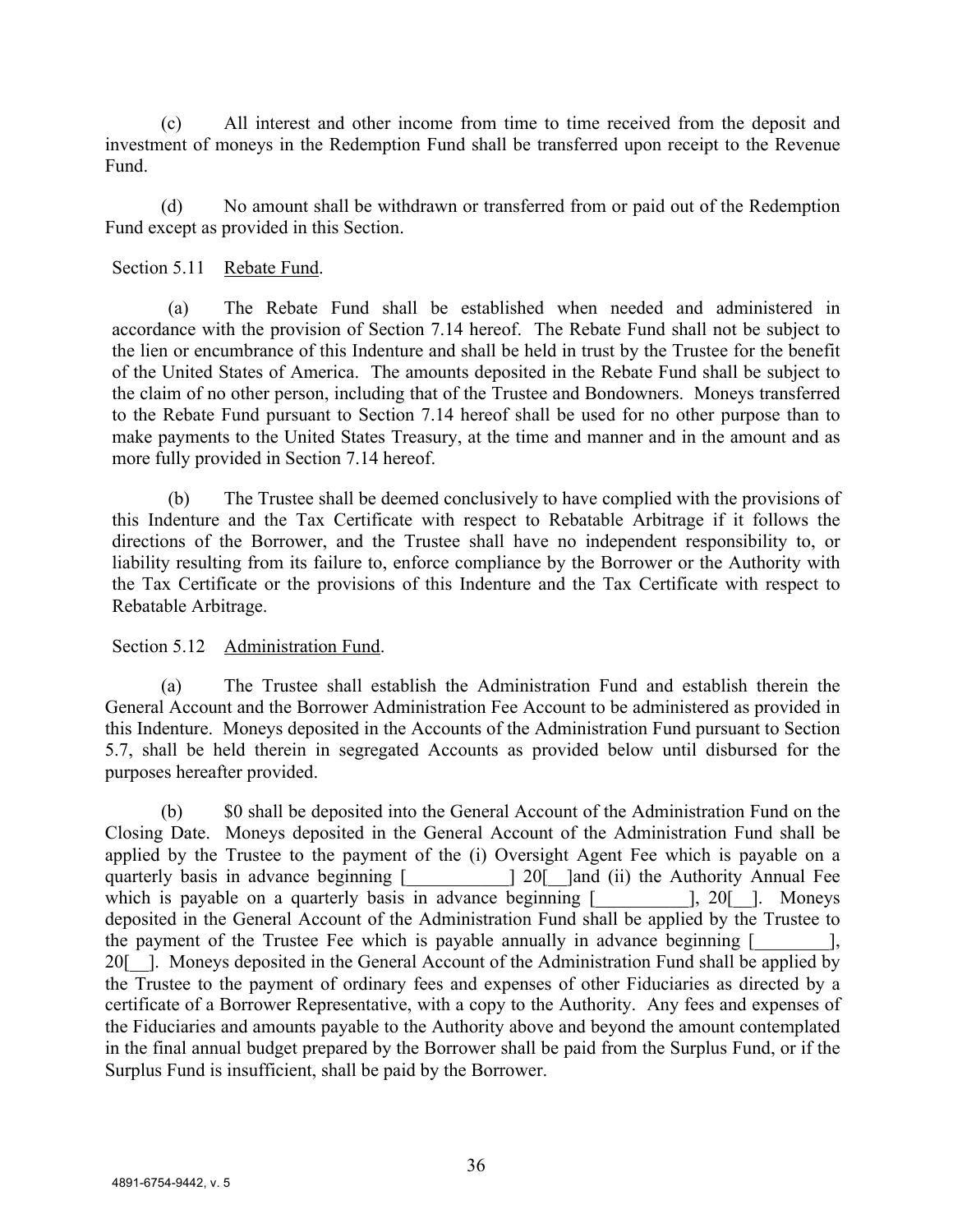(c) Moneys deposited in the Borrower Administration Fee Account of the Administration Fund shall be applied by the Trustee, on a monthly basis, to the payment of the Borrower Administration Fee.

(d) All interest and other income from time to time received from the deposit and investment of moneys in the Accounts of the Administration Fund shall be transferred upon receipt to the Revenue Fund.

(e) No amount shall be withdrawn or transferred from or paid out of the Administration Fund except as provided in this Section 5.12.

Section 5.13 Repair and Replacement Fund. The Trustee shall establish and hold the Repair and Replacement Fund for the financial benefit of the Project and shall deposit into the accounts therein such amounts as specified in Section 5.4 on the Closing Date. The Trustee shall deposit into the Repair and Replacement Fund the amounts specified in Section 5.7(g) hereof. The Trustee shall also accept for deposit into the Repair and Replacement Fund any other moneys delivered from time to time by the Borrower with directions for deposit to such account of the Repair and Replacement Fund.

Moneys deposited in the Repair and Replacement Fund shall be held therein segregated from other funds held by the Trustee until disbursed for the purposes hereafter provided. Moneys in the Repair and Replacement Fund shall be disbursed in accordance with the provisions of Section 6.22 of the Loan Agreement and in accordance with the terms of the Tax Certificate.

Disbursements from the Restricted Account of the Repair and Replacement Fund shall be made upon the written request of the Borrower and approved in writing by the Oversight Agent solely for the purpose of funding the design, approval, development, repair and construction of capital improvements to the Project, including certain of the items set forth in Exhibit C to the Loan Agreement and in the annual budget filed by the Borrower pursuant to the Loan Agreement, or to redeem Bonds.

Disbursements from the Unrestricted Account of the Repair and Replacement Fund shall be made upon the written request of the Borrower, with a copy of such request to the Oversight Agency, for the purpose of effecting the remaining items set forth in Exhibit C to the Loan Agreement or for any other purpose for the benefit of the Project in accordance with the annual budget filed by the Borrower pursuant to the Loan Agreement, or for such other similar purposes, including the design, approval, development repair and construction of capital improvements, maintenance costs, replacement of machinery and appliances and including, if necessary, making payments for debt service on the Bonds.

Interest earnings on moneys in the Repair and Replacement Fund shall be deposited to the Revenue Fund

#### Section 5.14 Surplus Fund.

(a) The Surplus Fund shall be held by the Trustee. Annually, following computation and deposit of the Rebatable Arbitrage for the preceding Bond Year (if required for such Bond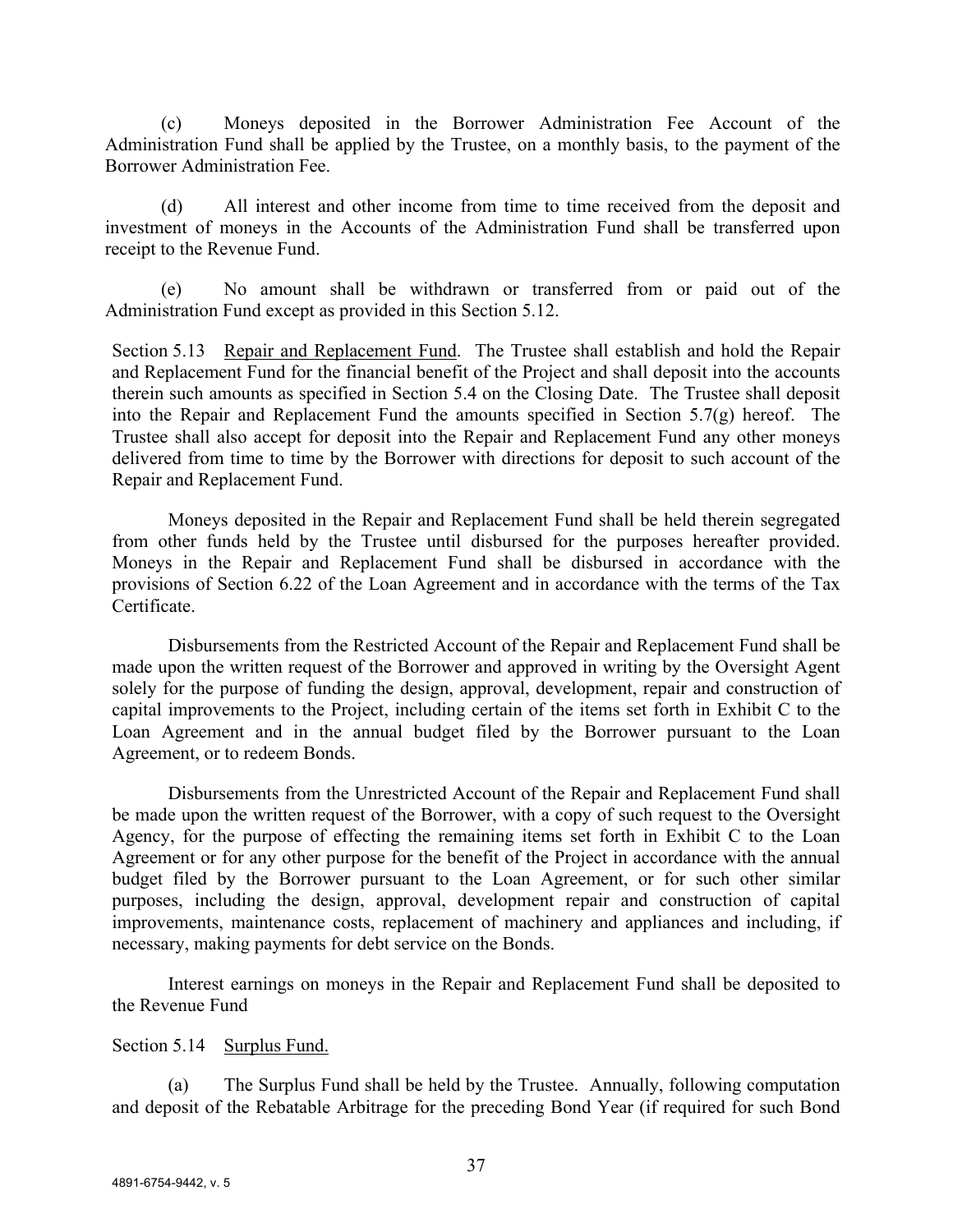Year by Section 7.14 hereof) in the Rebate Fund in accordance with Section 7.14 hereof and provided there is no deficiency in the Debt Service Fund, the Debt Service Reserve Fund, the Rebate Fund, the Administration Fund, or the Repair and Replacement Fund, any moneys in the Surplus Fund shall be released from the lien hereof, not less frequently than annually, upon delivery to the Trustee of the semi-annual Coverage Requirement Certificate and provided no Event of Default has been declared hereunder or pursuant to the Loan Agreement, the amounts on deposit in the Surplus Fund as of the conclusion of the immediately preceding Bond Year shall, at the written direction of a Borrower Representative, remain on deposit in the Surplus Fund, be transferred to the Borrower or be transferred to any other party at the direction of the Borrower for use for any lawful purpose.

(b) If at any time there is a deficiency in the Debt Service Fund, the Debt Service Reserve Fund, the Rebate Fund, the Administration Fund, or the Repair and Replacement Fund, the Trustee shall withdraw from the Surplus Fund, to the extent there are any moneys therein and deposit in such Fund in the order described in Section 5.7 hereof, the amount necessary to remedy such deficiency and shall give written notice to the Authority of such withdrawal.

(c) All interest and other income from time to time received from the deposit and investment of moneys in the Surplus Fund shall be transferred upon receipt to the Revenue Fund.

# ARTICLE VI. SECURITY FOR DEPOSITS AND INVESTMENT OF FUNDS

Section 6.1 Security for Deposits. All moneys held hereunder by any Fiduciary shall be held in trust and continuously and fully secured for the benefit of the Authority and the Owners of the Bonds in the manner required by this Article; provided, however, that it shall not be necessary for any Fiduciary to give security for the deposit of any moneys with them held in trust for the payment of the principal or Redemption Price of or interest on the Bonds, or for the Fiduciaries to give security for any moneys which shall be represented by obligations purchased under the provisions of this Indenture as an investment of such moneys.

# Section 6.2 Investment and Deposit of Funds.

(a) The Trustee shall keep all money held by it, as continuously as reasonably possible, invested and reinvested in Qualified Investments maturing at the times and in the amounts specified below for the Fund or Account to which it pertains, all as instructed in writing by a Borrower Representative. In determining the appropriate Qualified Investments, the Borrower Representative, with a copy to the Authority of any written directions given to the Trustee, shall review and comply with the following investment restrictions with respect to each Fund:

(1) for the Project Fund, at the times and in the amounts necessary to provide funds for the making or acquiring of the Loan and for the other purposes described in Section 5.2 pursuant to a certificate of a Borrower Representative, with a copy to the Authority;

(2) for the Revenue Fund, at the times and in the amounts necessary to provide funds for the disbursements therefrom pursuant to a certificate of a Borrower Representative, with a copy to the Authority;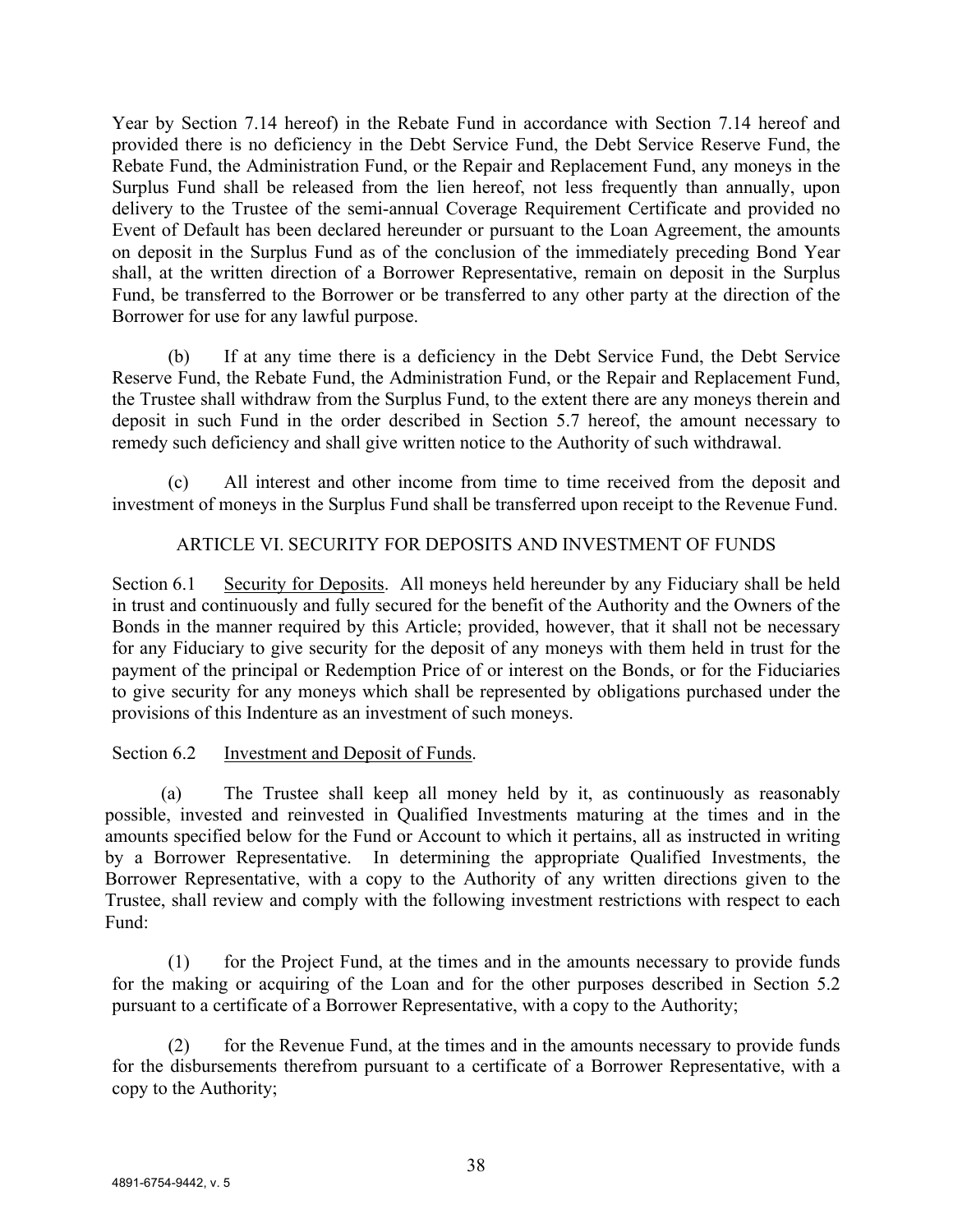(3) for the Debt Service Fund, at the times and in the amounts necessary to provide funds for payment when due of Interest and Principal Installments on the appropriate series of Bonds pursuant to a certificate of a Borrower Representative, with a copy to the Authority;

(4) for the Redemption Fund, at the times and in the amounts necessary to provide funds for the purposes described in Section 5.10, pursuant to a certificate of a Borrower Representative, with a copy to the Authority

(5) for the Debt Service Reserve Fund, at the times and in the amounts necessary to provide funds for the disbursements therefrom pursuant to a certificate of a Borrower Representative, with a copy to the Authority, provided that such Qualified Investments shall mature, or shall be subject to redemption by the holder thereof at the option of such holder, not later than the final scheduled maturity date of any Bonds Outstanding at the date of calculation;

(6) for the Rebate Fund, at the times and in the amounts necessary to provide funds for disbursements therefrom in accordance with the Indenture, pursuant to a certificate of a Borrower Representative, with a copy to the Authority;

(7) for the Administration Fund, at the times and in the amounts necessary to provide funds for the purposes described in Section 5.12 pursuant to a certificate of a Borrower Representative, with a copy to the Authority;

(8) for the Administration Fund, at the times and in the amounts necessary to provide funds for the purposes described in Section 5.12 pursuant to a certificate of a Borrower Representative, with a copy to the Authority;

(9) for the Surplus Fund, at the times and in the amounts necessary to provide funds for the purposes described in Section 5.14, pursuant to a certificate of a Borrower Representative, with a copy to the Authority;

(10) for the Cost of Issuance Fund, at the times and in the manner specified in a certificate of a Borrower Representative, with a copy to the Authority; and

(11) for the Repair and Replacement Fund, at the times and in the manner specified in a certificate of a Borrower Representative, with a copy to the Authority.

In the event that written instructions of a Borrower Representative are not received by the Trustee in a timely manner, the Trustee shall invest the amounts deposited in the Funds and Accounts in those investments defined in clause (g) of the definition of "Qualified Investments." Except for Qualified Investments described in clauses (e), (j), (k) and (l) of the definition of "Qualified Investments," all investments made by the Trustee shall provide for payment of principal and interest which will be payable no later than the earlier to occur of six (6) months from the date of investment or the date on which it is estimated that such moneys will be required by the Trustee.

(b) Moneys in any Fund or Account created and established by, or maintained pursuant to, this Indenture and held by a Fiduciary may be invested in common with moneys held in any other such Fund or Account; provided, however, that the common investments with such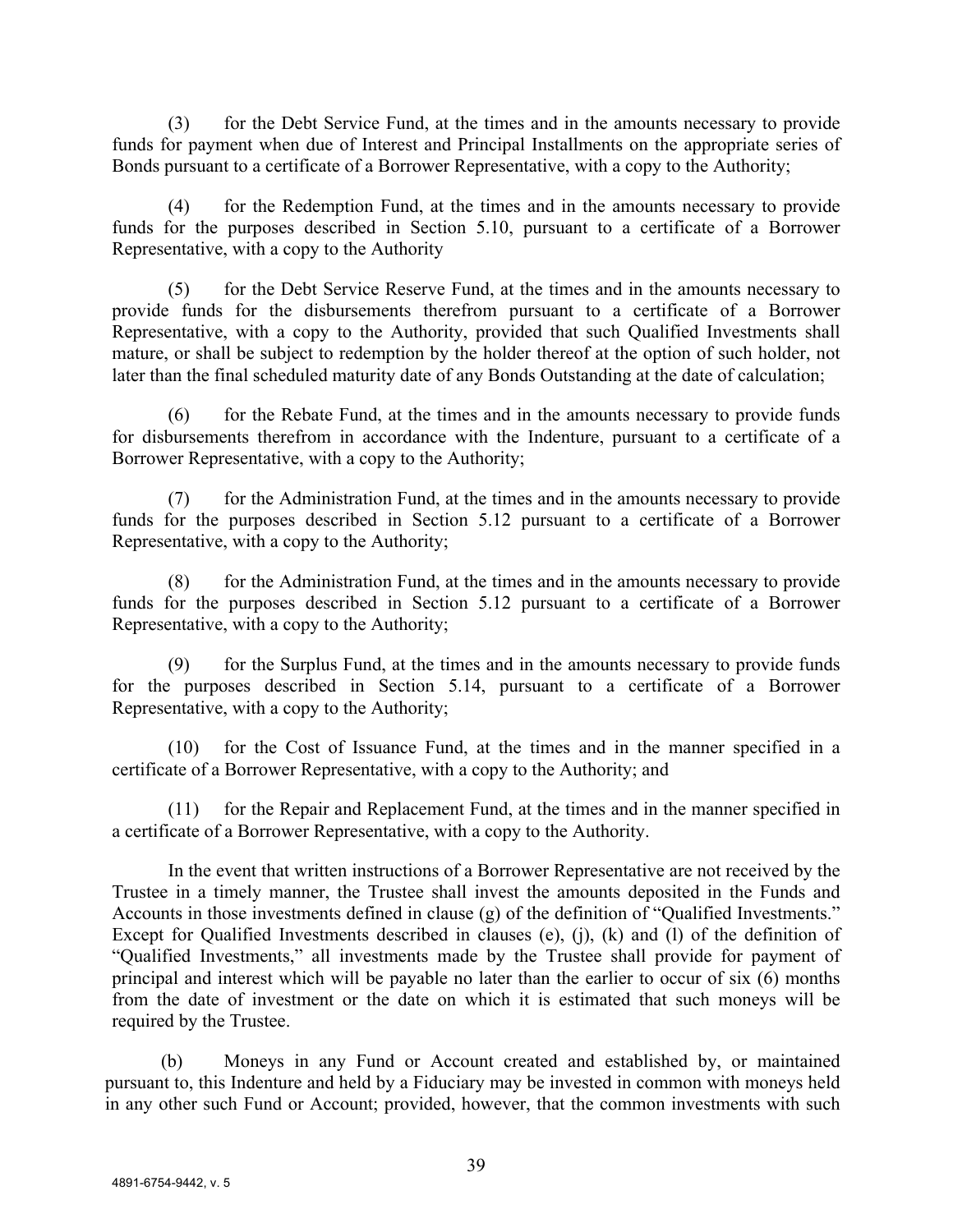other moneys constitute Qualified Investments and provided, further, that such investments are held by the same Fiduciary acting in the same capacity.

(c) Obligations purchased as an investment of moneys in any Fund or Account held by a Fiduciary hereunder shall be deemed at all times to be a part of such Fund or Account and the income or interest earned by, or incremented to, any such Fund or Account due to the investment and reinvestment thereof shall be retained in such Fund or Account as part thereof, except as otherwise provided in this Indenture and subject to the required transfer thereof from such Fund or Account pursuant to this Section. A Fiduciary shall sell in any commercially reasonable name, or present for redemption, any obligation purchased by it as an investment whenever it shall be necessary in order to provide moneys to meet any payment or transfer from the Fund or Account for which such investment was made; provided, however, that in lieu of liquidating any such investment obligations and transferring the proceeds thereof, the Trustee may transfer investment obligations which will mature and the proceeds of which will be available on or before the date such proceeds are required for the purposes of this Indenture. The Authority and the Borrower acknowledge that to the extent that regulations of the Comptroller of the Currency or other applicable regulatory agency grant the Authority or the Borrower the right to receive brokerage confirmations of security transactions, the Authority and the Borrower waive receipt of such confirmations. The Trustee shall furnish to the Authority, the Oversight Agent and the Borrower periodic statements which include detail of all investment transactions made by the Trustee. Each Fiduciary shall advise the Authority and the Borrower in writing, on or before the fifteenth (15th) day of each calendar month, of the details of all investments held for the credit of each Account in its custody under the provisions of this Indenture as of the end of the preceding month. The Trustee or an affiliate may act as principal or agent in the acquisition or disposition of investments and purchase and sell investments through its investment department or that of its affiliates, each of which shall be entitled to its customary fee therefor.

(d) In computing the amount in any Fund or Account held by a Fiduciary or the Trustee under the provisions of this Indenture, the Trustee shall value (or cause to be valued at the Borrower's expense) obligations purchased as an investment of moneys therein as of the end of each month. In making any valuations hereunder the Trustee may do so in the manner currently employed by the Trustee or any other manner consistent with industry standard, including, without limitation, use of any computer pricing serve selected by the Trustee, and may conclusively rely thereon. Notwithstanding the foregoing, the Trustee shall determine the value of the Debt Service Reserve Fund investments no less frequently than semiannually as of each March 15 and September 15 (and monthly from the date of any deficiency until such deficiency is cured).

Section 6.3 Liability of the Fiduciaries for Investments. No Fiduciary shall be liable or responsible for making or failing to make any investment authorized by the provisions of this Article, in the manner provided in this Article, or for any loss resulting from any such investment so made or failure to so make, except for its own negligence. The Trustee may deem investments directed by a Borrower Representative as Qualified Investments without independent investigation thereof.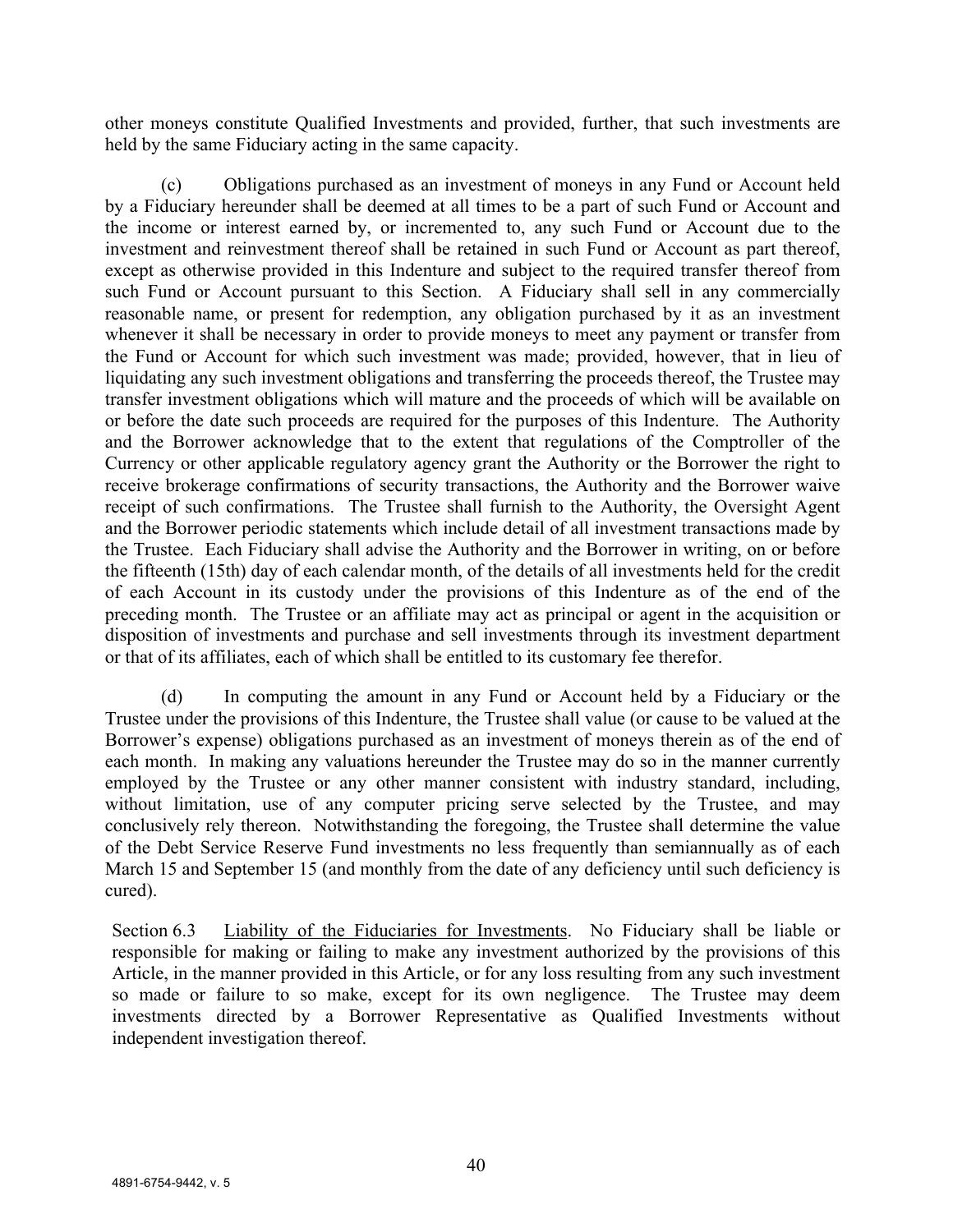# ARTICLE VII. COVENANTS OF THE AUTHORITY

The Authority covenants and agrees with the Owners of the Bonds as follows:

Section 7.1 Payment of Bonds. The Authority shall duly and punctually pay or cause to be paid, but solely from the Trust Estate, the principal or Redemption Price, if any, of every Bond and the interest thereon, at the dates and places and in the manner provided in the Bonds according to the true intent and meaning thereof.

Section 7.2 Offices for Payment and Registration of Bonds. The Authority may designate an additional Paying Agent located within or without the State where Bonds may be presented for payment.

Section 7.3 Further Assurances. At any and all times the Authority shall, so far as it may be authorized or permitted by law, pass, make, do, execute, acknowledge and deliver, all and every such further resolution, acts, deeds, conveyances, assignments, transfers and assurances as may be necessary or desirable for the better assuring, conveying, granting, assigning, confirming and effecting all and singular the proceeds, moneys, rights, interests and collections hereby pledged or assigned or intended so to be, or which the Authority may hereafter become bound to pledge or assign.

Section 7.4 Power to Issue Bonds and Make Pledges. The Authority is duly authorized pursuant to law to authorize and issue the Bonds and to adopt this Indenture and to pledge the Trust Estate in the manner and to the extent provided in this Indenture. The Trust Estate is and will remain free and clear of any pledge, lien, charge or encumbrance thereon or with respect thereto prior to, or of equal rank with, the pledge created by Section 5.1 hereof. The Bonds and the provisions of this Indenture are and will be the valid and legally enforceable obligations of the Authority in accordance with their terms and the terms of this Indenture. The Authority shall at all times, to the extent permitted by law, defend, preserve and protect the pledge of the Trust Estate, and all the rights of the Bondowners under this Indenture against all claims and demands of all persons whomsoever.

# Section 7.5 Use of Proceeds.

(a) The Authority shall use and apply the proceeds of Bonds, to the extent not otherwise required by this Indenture to make the Loan for the purposes specified in the Act and pursuant to this Indenture, and shall do all such acts and things necessary to receive and collect when due all Revenues, and shall diligently enforce, and take all steps, actions and proceedings reasonably necessary in the judgment of the Authority for the enforcement of all terms, covenants and conditions of the Loan.

(b) The Loan shall be made by the Authority from the proceeds of the Bonds concurrently with the issuance of the Bonds and the Deed of Trust securing the Loan shall have been executed and recorded either concurrently or prior to the issuance and delivery of the Bonds; provided that:

(1) the Deed of Trust shall constitute and create a mortgage lien on the Project subject only to Permitted Encumbrances, which further provides a valid security interest in the personal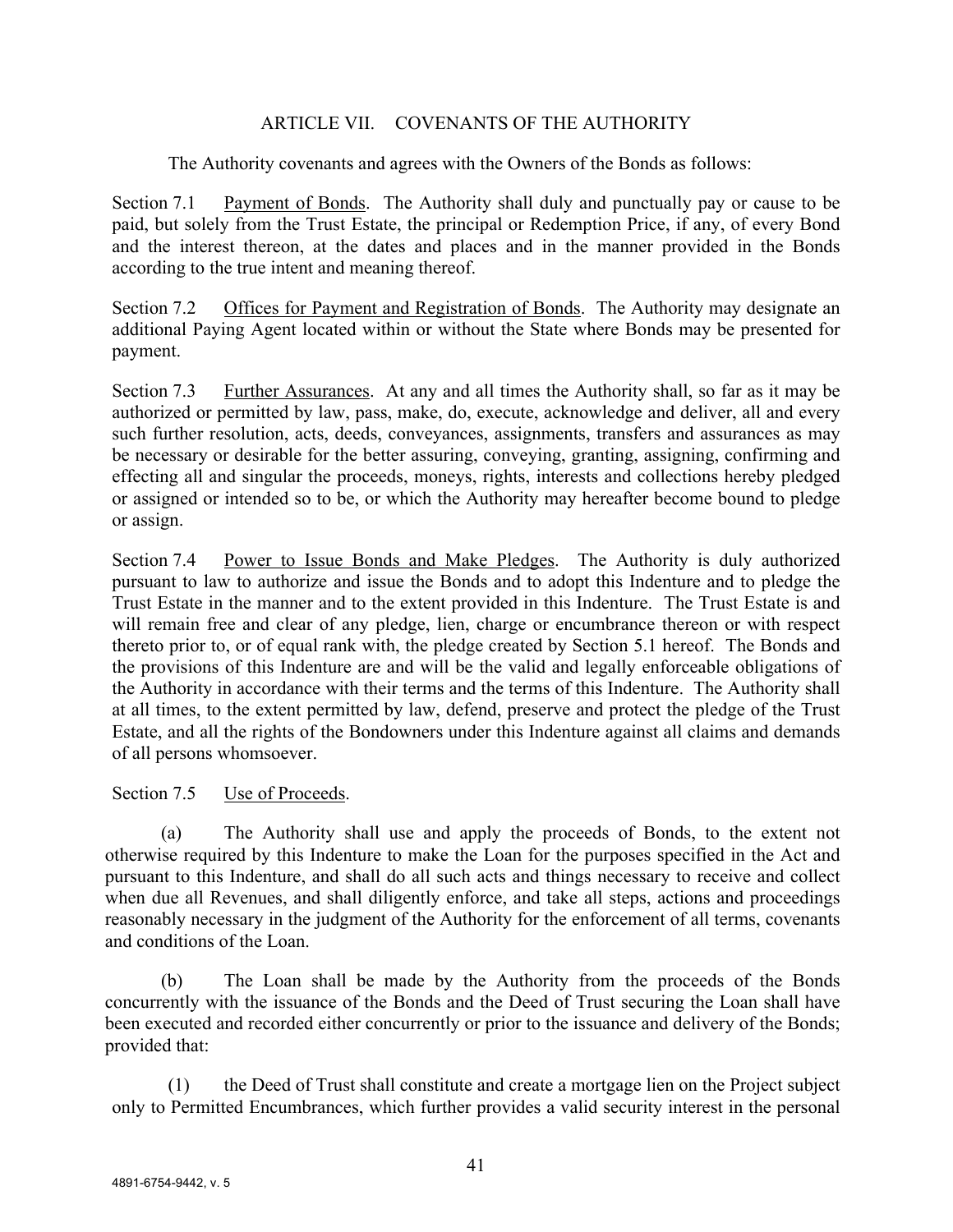property acquired with proceeds of the Loan and attached to or used or to be used in connection with the operation of the Project, and in all rents, revenues, receipts, income and other moneys received by or payable to the Borrower; and

(2) the Borrower shall have marketable title in fee simple to the Property, free and clear of all liens and encumbrances, other than Permitted Encumbrances, which would materially affect the value or usefulness of such Property, as set forth in the policy of title insurance delivered in connection therewith and in a form which is satisfactory to the Authority.

Section 7.6 Fees and Charges. The Authority shall review and approve such Fees and Charges as it shall deem appropriate to pay each Fiduciary acting in connection with this Indenture and the Bonds. Subject to prior review by the Authority or its Oversight Agent on the Authority's behalf, the Borrower shall provide the Trustee with a schedule of the Fees and Charges to be paid by the Borrower and of each revision of such schedule, and shall require the Borrower to make payment of such Fees and Charges directly to the Trustee. The Trustee shall promptly deposit all such Fees and Charges so collected in the Administration Fund. The Trustee shall promptly advise the Authority of each and every failure of the Borrower to make payment of Fees and Charges when due.

Section 7.7 Modification of Deed of Trust Terms. The Authority shall not consent to the modification of, or modify, the rate or rates of interest of, or the amount or time of payment of any installment of principal of or interest on the Loan on the Project, or the amount or time of payment of any Fees and Charges payable with respect to such Loan, or the security for or any terms or provisions of the Loan on the Project or the Deed of Trust securing the same in a manner detrimental to the Trustee or the Bondowners.

Section 7.8 Reserved.

Section 7.9 Disposition of Net Proceeds and Prepayments.

(a) *Net Proceeds*. Net Proceeds constituting proceeds of a condemnation award, sale of land, or casualty insurance claim with respect to the Project shall be deposited in a special restoration account to be established and held by the Trustee for the Project and the Trustee upon receipt of Net Proceeds shall give written notice to the Authority of such event. Such amounts shall either be applied to the redemption of Bonds or the repair, replacement, restoration or rebuilding of the Project or part thereof as determined in accordance with this Section. Prior to the receipt of Net Proceeds by the Trustee, the Trustee shall first receive a written direction from the Borrower as to whether such proceeds shall be used to redeem the Bonds or to rebuild the Project as set forth in Section 5.4 of the Loan Agreement. Upon receipt of such written direction from the Borrower that such Net Proceeds will be used to redeem the Bonds, the Trustee shall notify the Authority and the Borrower shall cause the Net Proceeds to be paid to the Trustee no more than 30 days from the date that such Net Proceeds will be used to redeem the Bonds.

(b) *Repair or Replacement*. Amounts in the special restoration account described in (a) above shall be applied to the repair, replacement, restoration or rebuilding of the Project if the Borrower shall deliver or cause to be delivered to the Trustee within ninety (90) days or such longer period as approved by the Authority of the event giving rise to the Net Proceeds written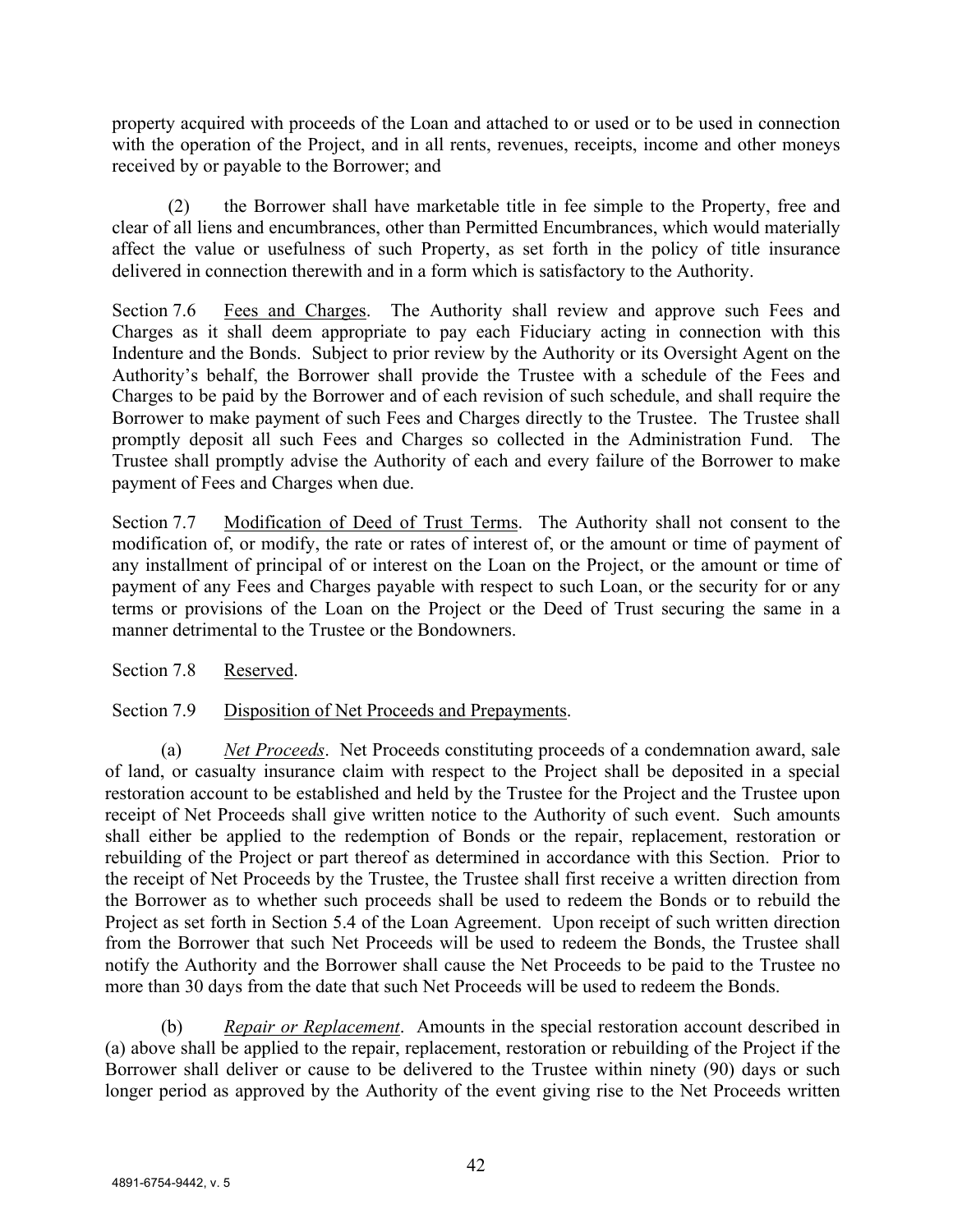notice of its determination that such proceeds may be applied to the repair, replacement, restoration or rebuilding of the Project or part thereof in an economical manner, and that such proceeds shall be sufficient, together with any other moneys deposited into such account for such purpose together with (1) evidence of the Authority's written consent thereto, and (2) a report of a management consultant to the effect that following such repair or restoration, the tests set forth in Section 6.16 of the Loan Agreement with respect to coverage levels in the Coverage Requirement Certificate will be met. Upon compliance with these conditions, the Trustee shall disburse the moneys so deposited for such repair, replacement, restoration or rebuilding, but not in an aggregate amount exceeding the cost thereof, upon receipt of a certificate of a Borrower Representative approved by the Oversight Agent, with copies to the Authority stating (i) the amount to be paid, (ii) the name of the person to which payment is to be made, and (iii) that such amount, together with all prior payments from such account, do not exceed the cost of such repair, replacement, restoration or rebuilding; provided that prior to making any such payments, the Trustee shall first have received a certificate of a Borrower Representative approved by the Oversight Agent with copies to the Authority stating (i) the estimated cost of such repair, replacement, restoration or rebuilding, (ii) that such repair, replacement, restoration or rebuilding is, in the signer's opinion, economically practicable with the proceeds of such condemnation award, sale of land or hazard insurance claim, and other moneys, if any, deposited in such account, and (iii) that the plans and specifications, if any, prepared for such repair, replacement, restoration and rebuilding have been approved by the Authority. All disbursements made by the Trustee pursuant to such Borrower's Certificates shall be presumed to be made properly, and the Trustee shall not be required to see to the application of any payments so made or inquire into the purposes for which such disbursements are made.

(c) *Redemption*. Net Proceeds constituting proceeds of a condemnation award, sale of land, or casualty insurance claim with respect to the Project shall be deposited in a special restoration account to be established and held by the Trustee for the Project and the Trustee upon receipt of Net Proceeds shall give written notice to the Authority of such event. Such amounts shall either be applied to the redemption of Bonds or the repair, replacement, restoration or rebuilding of the Project or part thereof as determined in accordance with this Section. Prior to the receipt of Net Proceeds by the Trustee, the Trustee shall first receive a written direction from the Borrower as to whether such proceeds shall be used to redeem the Bonds or to rebuild the Project as set forth in Section 5.4 of the Loan Agreement. Upon receipt of such written direction from the Borrower that such Net Proceeds will be used to redeem the Bonds, the Trustee shall notify the Authority and the Borrower shall cause the Net Proceeds to be paid to the Trustee no more than 30 days from the date that such Net Proceeds will be used to redeem the Bonds.

#### Section 7.10 Enforcement and Foreclosure of Deed of Trust.

(a) The Authority shall cooperate with the Trustee in connection with the enforcement, and take all reasonable action necessary for the enforcement of all terms, covenants and conditions of the Deed of Trust securing the Loan, including the prompt payment of Revenues.

(b) Whenever it shall be necessary in order to protect and enforce the rights of the Authority under the Deed of Trust securing the Loan and to protect and enforce the rights and interest of Bondowners under this Indenture, the Trustee, subject to the provisions of this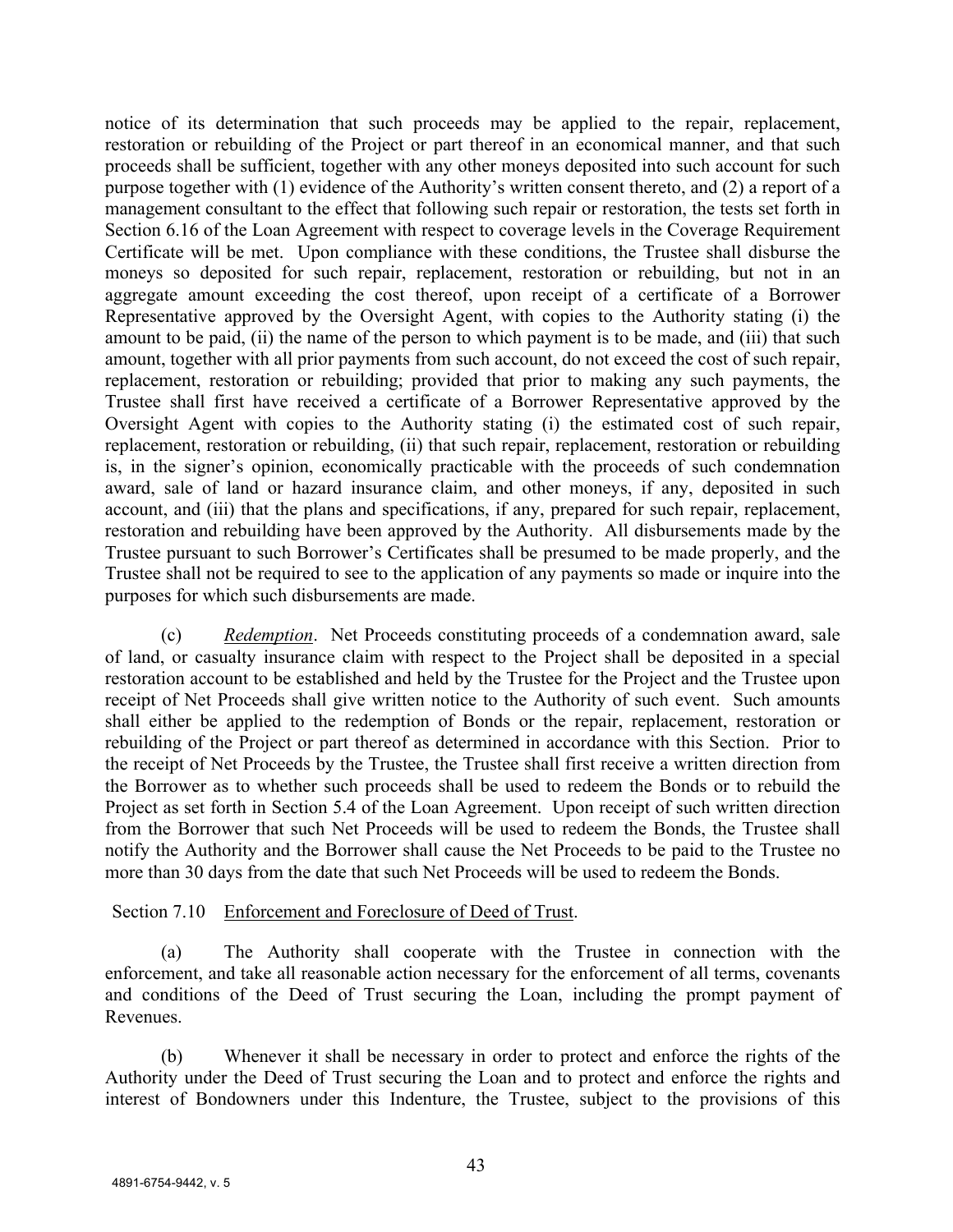Indenture, shall commence foreclosure proceedings or pursue other appropriate remedies against the Borrower in default under the provisions of the Deed of Trust and, in protection and enforcement of its rights under the Deed of Trust, may bid for and purchase the Project at any foreclosure or other sale thereof and pursuant thereto or otherwise acquire and take possession of such Project.

(c) The Authority (and the Trustee, if acting in enforcing the Deed of Trust) shall be entitled to payment of all of its costs incurred in connection with enforcement of the Deed of Trust, including, but not limited to, legal fees and expenses, from Revenues prior to the use of Revenues for any other purpose under this Indenture.

(d) It is expressly understood and acknowledged that, since the Note and Deed of Trust (while in the Authority's name as beneficiary) is assigned to the Trustee under this Indenture, it is not intended that the Authority have any responsibility for foreclosure proceedings. Rather, foreclosure proceedings will be conducted by the Trustee. Any and all liability of the Authority under this Indenture, including any actions (or inaction) under this Section 7.10, is expressly subject to the provisions of Section 14.3 of this Indenture.

# Section 7.11 Accounts and Reports.

(a) The Trustee shall keep, or cause to be kept, proper books of record and account in which complete and correct entries shall be made of its transactions and all Funds and Accounts established by or maintained by the Trustee pursuant to this Indenture, which shall at all times during normal business hours and upon reasonable notice, be subject to inspection by the Authority, the Trustee, the Borrower and the Owners of an aggregate of not less than five percent (5%) in Principal Amount of the Bonds then Outstanding or their agents or representatives duly authorized in writing.

(b) The Authority or the Oversight Agent on behalf of the Authority, shall, upon receipt from the Borrower of sufficient moneys to pay the costs to provide the same, furnish, without charge, upon written request of any Bondowner to such Bondowner, (i) a report showing, for the Fiscal Year, with respect to the Bonds, outstanding balances by maturity, redemption history including redemption dates, amount, source of funds, and distribution of the call to the maturities, (ii) a report showing the current status of insurance coverages with respect to the Project, and (iii) the most currently available annual report submitted by the Borrower. For the purposes of this Section, "Bondowner" shall mean, in addition to the registered owner of any Bond, any person or entity that claims in writing to the reasonable satisfaction of the Authority to be a beneficial holder of Bonds and specifically requests that reports be sent to it.

Section 7.12 Creation of Liens. The Authority shall not issue any bonds or other evidences of indebtedness, other than the Bonds, secured by a pledge of the proceeds, moneys, rights, interests and collections pledged or held aside by the Authority or by a Fiduciary under this Indenture and, except as expressly provided in this Indenture and as may be otherwise provided in a Supplemental Indenture with respect to any supplemental security, shall not create or cause to be created any lien or charge on proceeds, moneys, rights, interests and collections or such moneys on a subordinate, parity or senior basis to the lien created by Section 5.1 for the benefit of the Bonds; provided, however, that nothing in this Indenture shall prevent the Authority from issuing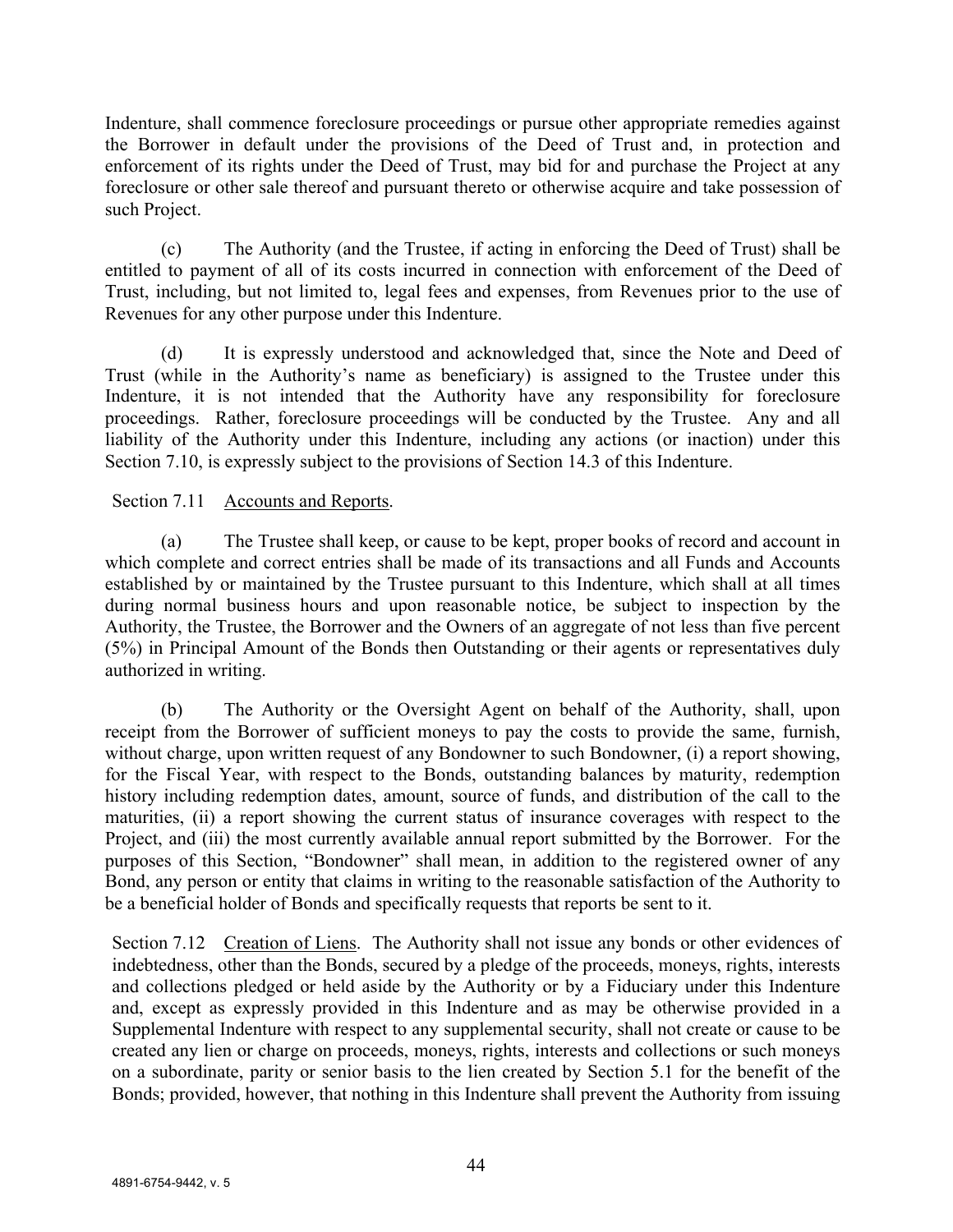evidences of indebtedness secured by a pledge of such proceeds, moneys, rights, interests and collections to be derived on and after such date as the Trust Estate shall be discharged and satisfied as provided in Section 13.1, or from issuing notes or bonds of the Authority secured by assets and revenues of the Authority other than the Trust Estate.

Section 7.13 Tax Covenants. The Authority covenants that it shall at all times do and perform all acts and things permitted by law and necessary or desirable in order to assure that interest paid on the Series A Bonds be and remain excluded from gross income for federal income tax purposes.

The Authority covenants and agrees that it will not make or permit any use of the proceeds of the Series A Bonds or other funds of the Authority which would cause the Series A Bonds to be "arbitrage bonds" within the meaning of Section 148(a) of the Code, and further covenants that it will observe and not violate the requirements of Sections 145 and 148 of the Code. The Trustee shall be entitled to receive and to rely upon a Counsel's Opinion as to the conformity of any use or proposed use of the proceeds of the Series A Bonds with the requirements of said Sections 145 and 148 of the Code.

Neither the Borrower nor any related person (as defined in Section 147(a) of the Code) of the Borrower shall, pursuant to an arrangement, formal or informal, purchase any Series A Bonds in an amount related to the amount of the Loan to be made to or acquired from such Borrower by the Authority.

The Authority shall assure that, from the aggregate proceeds of the Series A Bonds received from the Underwriter on the Closing Date and investment earnings thereon, an amount not in excess of two percent (2%) of the aggregate face amount of the shall be used to pay for, or provide for the payment of Cost of Issuance. For this purpose, if the fees of the Underwriter are retained as a discount on the purchase of the Series A Bonds, such retention shall be deemed to be an expenditure of proceeds of the Series A Bonds for said fees.

The Authority shall take no action nor permit nor suffer any action to be taken if the result of the same would be to cause the Bonds to be "federally guaranteed" within the meaning of section 149(b) of the Code.

No portion of the proceeds of the Bonds shall be used to provide any airplane, skybox or other private luxury box, health club facility, facility primarily used for gambling, or store the principal business of which is the sale of alcoholic beverages for consumption off premises. No portion of the proceeds of the Bonds shall be used for an office unless the office is located on the premises of the facilities constituting the Project and unless not more than a de minimis amount of the functions to be performed at such office is not related to the day-to-day operations of the Project.

The covenants of the Authority in this Section 7.13 are made in reliance on the representations and covenants of the Borrower set forth in the Loan Agreement, the Tax Certificate and the Regulatory Agreements and a default by the Borrower with respect thereto shall not be considered a default of the Authority hereunder.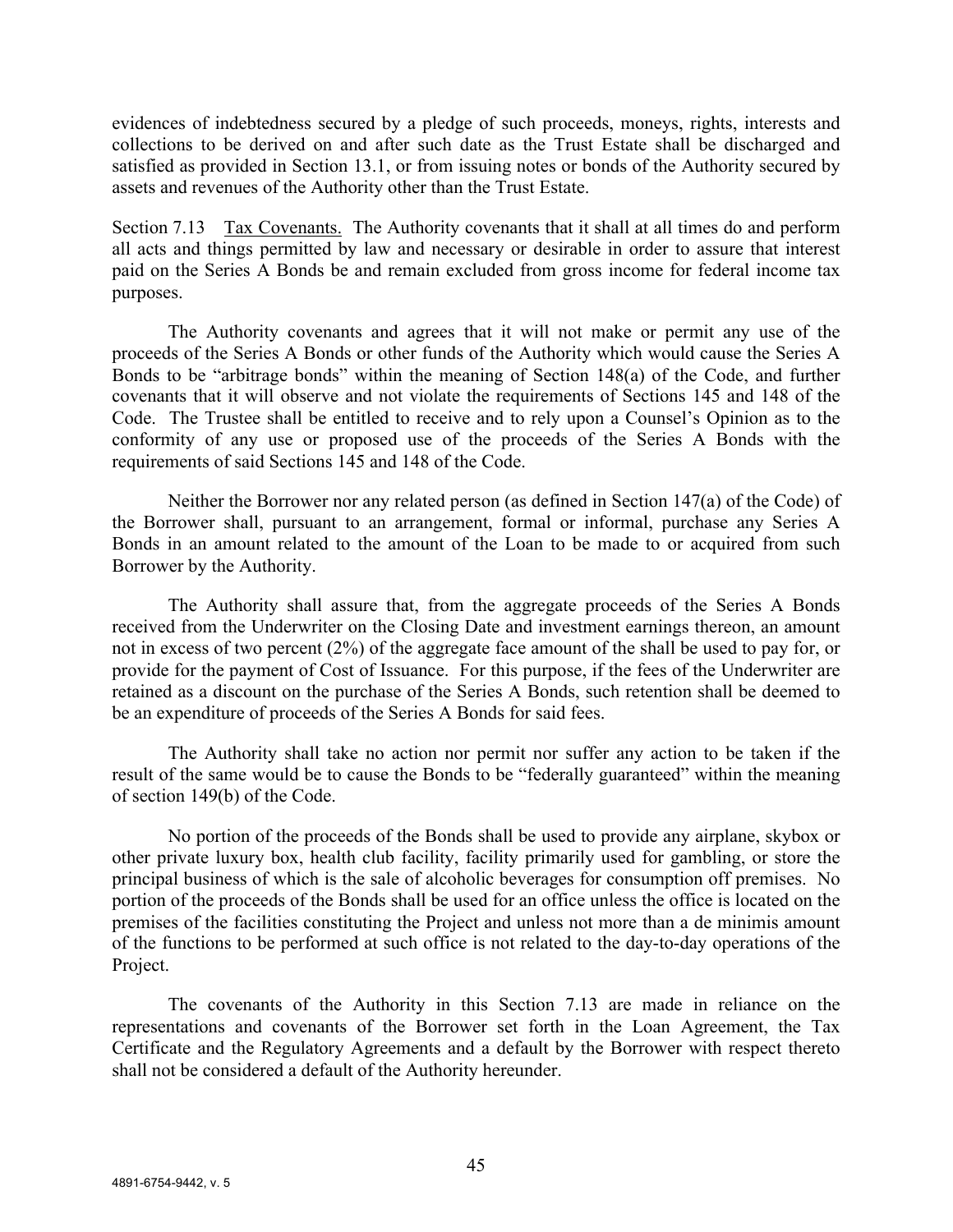Section 7.14 Arbitrage Covenants; Rebate Fund.

(a) Moneys and securities held by the Trustee in the Rebate Fund are not pledged or otherwise subject to any security interest in favor of the Trustee to secure the Bonds or any other payments required to be made hereunder or any other document executed and delivered in connection with the issuance of the Bonds.

(b) Moneys in the Rebate Fund shall be held separate and apart from all other Funds and Accounts established under this Indenture and shall be separately invested and reinvested by the Trustee, solely at the written direction of the Borrower, in Qualified Investments. The interest accruing thereon and any profit realized therefrom shall be credited to the Rebate Fund, and any loss resulting therefrom shall be charged to the Rebate Fund. The Trustee shall sell and reduce to cash a sufficient amount of such Qualified Investments whenever the cash balance in the Rebate Fund is insufficient for its purposes.

(c) Absent a Counsel's Opinion that the exclusion from gross income for federal income tax purposes of interest on the Series A Bonds will not be adversely affected, the Authority shall cause the Borrower to deposit in the Rebate Fund such amounts as are required to be deposited therein pursuant to this Section and the Tax Certificate. All money at any time deposited in the Rebate Fund shall be held by the Trustee in trust for payment to the United States Treasury.

(i) Computation. Within 55 days of the end of each fifth Bond Year, the Authority shall cause the Borrower to calculate or cause to be calculated the amount of Rebatable Arbitrage, in accordance with Section 148(f)(2) of the Code and Section 1.1483 of the Rebate Regulations (taking into account any applicable exceptions with respect to the computation of the rebatable arbitrage, described, if applicable, in the Tax Certificate (e.g., the temporary investments exceptions of Section  $148(f)(4)(B)$  and (C) of the Code), and taking into account whether the election pursuant to Section  $148(f)(4)(C)(vii)$  of the Code has been made), for this purpose treating the last day of the applicable Bond Year as a computation date, within the meaning of Section 1.1481(b) of the Rebate Regulations.

(ii) Transfer. Within 55 days of the end of each fifth Bond Year, the Authority shall cause the Borrower to transfer to the Trustee for deposit an amount in the Rebate Fund, if and to the extent required so that the balance in the Rebate Fund equals the amount of Rebatable Arbitrage so calculated in accordance with (i) of this Subsection (c). In the event that immediately following the transfer required by the previous sentence, the amount then on deposit to the credit of the Rebate Fund exceeds the amount required to be on deposit therein, the Borrower may direct the Trustee to withdraw the excess from the Rebate Fund and credit the excess to the Revenue Fund.

(iii) Payment to the Treasury. The Trustee shall pay, as directed by the Borrower, to the United States Treasury, out of amounts in the Rebate Fund,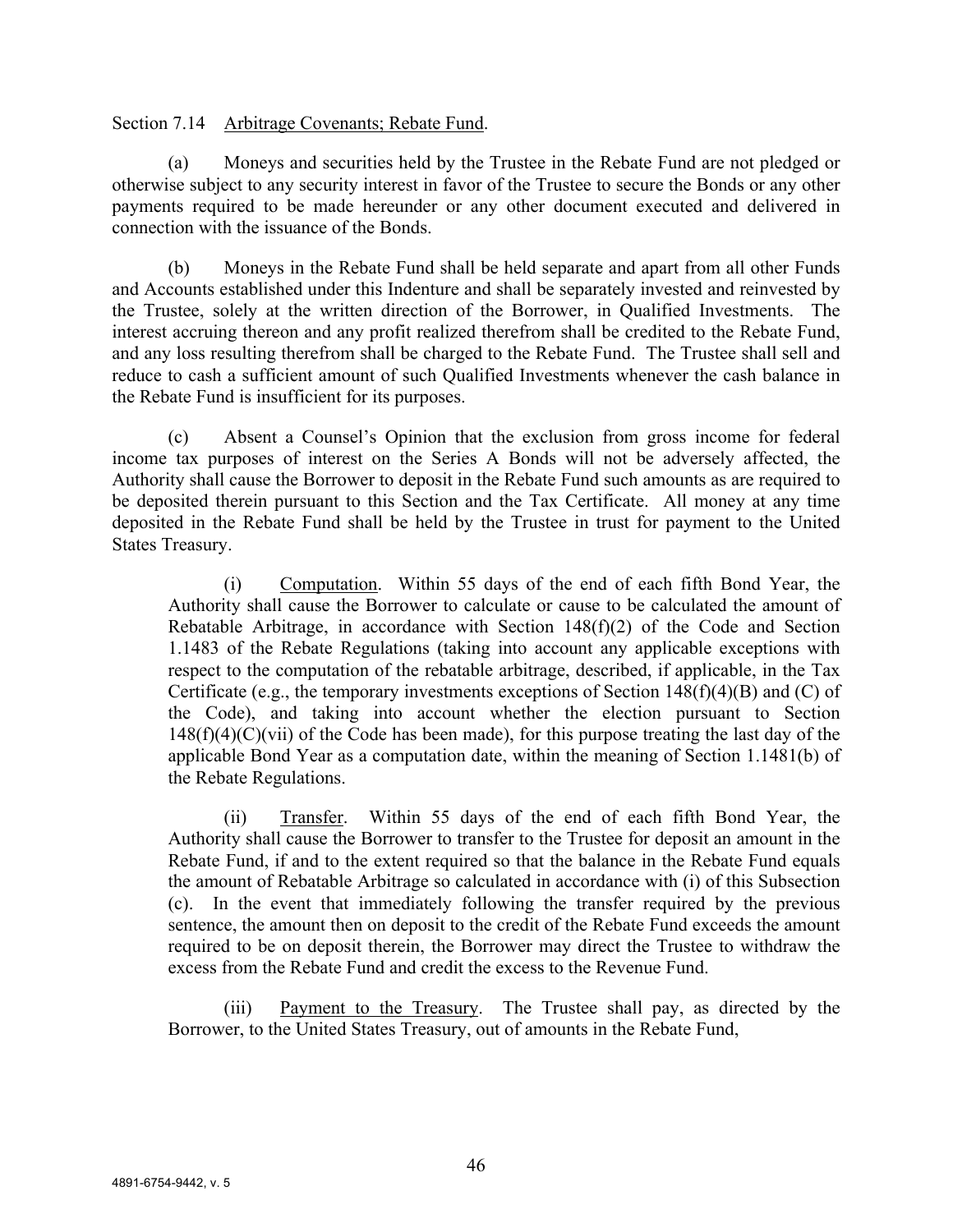$(X)$  Not later than 60 days after the end of  $(A)$  the fifth Bond Year, and (B) each applicable fifth Bond Year thereafter, an amount equal to at least 90% of the Rebatable Arbitrage calculated as of the end of such Bond Year; and

(Y) Not later than 60 days after the payment of all the Bonds, an amount equal to 100% of the Rebatable Arbitrage calculated as of the end of such applicable Bond Year, and any income attributable to the Rebatable Arbitrage, computed in accordance with Section 148(f) of the Code.

(iv) Deficiencies. In the event that, prior to the time of any payment required to be made from the Rebate Fund, the amount in the Rebate Fund is not sufficient to make such payment when such payment is due, the Authority shall direct the Borrower to calculate or cause to be calculated the amount of such deficiency and transfer to the Trustee for deposit an amount received from any legally available source equal to such deficiency prior to the time such payment is due. Each payment required to be made pursuant to this Subsection (iv) shall be made to the Internal Revenue Service Center, Philadelphia, Pennsylvania 19255 on or before the date on which such payment is due, and shall be accompanied by Internal Revenue Service Form 8038T, or shall be made in such other manner as provided under the Code.

(v) Excess Moneys. Any funds remaining in the Rebate Fund after redemption and payment of the Bonds, and the payments described in Subsection (c)(iii), may be withdrawn by the Borrower and utilized in any manner by the Borrower.

(vi) Survival of Defeasance. Notwithstanding anything in this Section 7.14 or this Indenture to the contrary, the obligation to comply with the requirements of this Section 7.14 shall survive the defeasance of the Bonds.

(d) In order to provide for the administration of this Section, the Borrower shall provide for the employment of independent attorneys, accountants and consultants (the "Rebate Analyst") compensated on such reasonable basis as the Borrower may deem appropriate and in addition and without limitation of the provisions of Section 8.1, the Trustee and the Authority may rely conclusively upon and be fully protected from all liability in relying upon the opinions, determinations, calculations and advice of such Rebate Analyst employed hereunder.

(e) As set forth in the Loan Agreement, the Borrower shall be responsible for any fees and expenses incurred by the Authority, the Trustee, and the Rebate Analyst under or pursuant to this Section.

The provisions of this Section may be amended or deleted from this Indenture upon receipt by the Authority and the Trustee of a Counsel's Opinion that such amendment or deletion will not adversely affect the exclusion of the interest on the Series A Bonds from gross income for federal income tax purposes. Any moneys on deposit in the Rebate Fund may be applied by the Trustee as permitted in such opinion. As set forth in the Loan Agreement, fees and expenses incurred in connection with the determination of Rebatable Arbitrage shall be paid by the Borrower pursuant to the provisions of the Loan Agreement.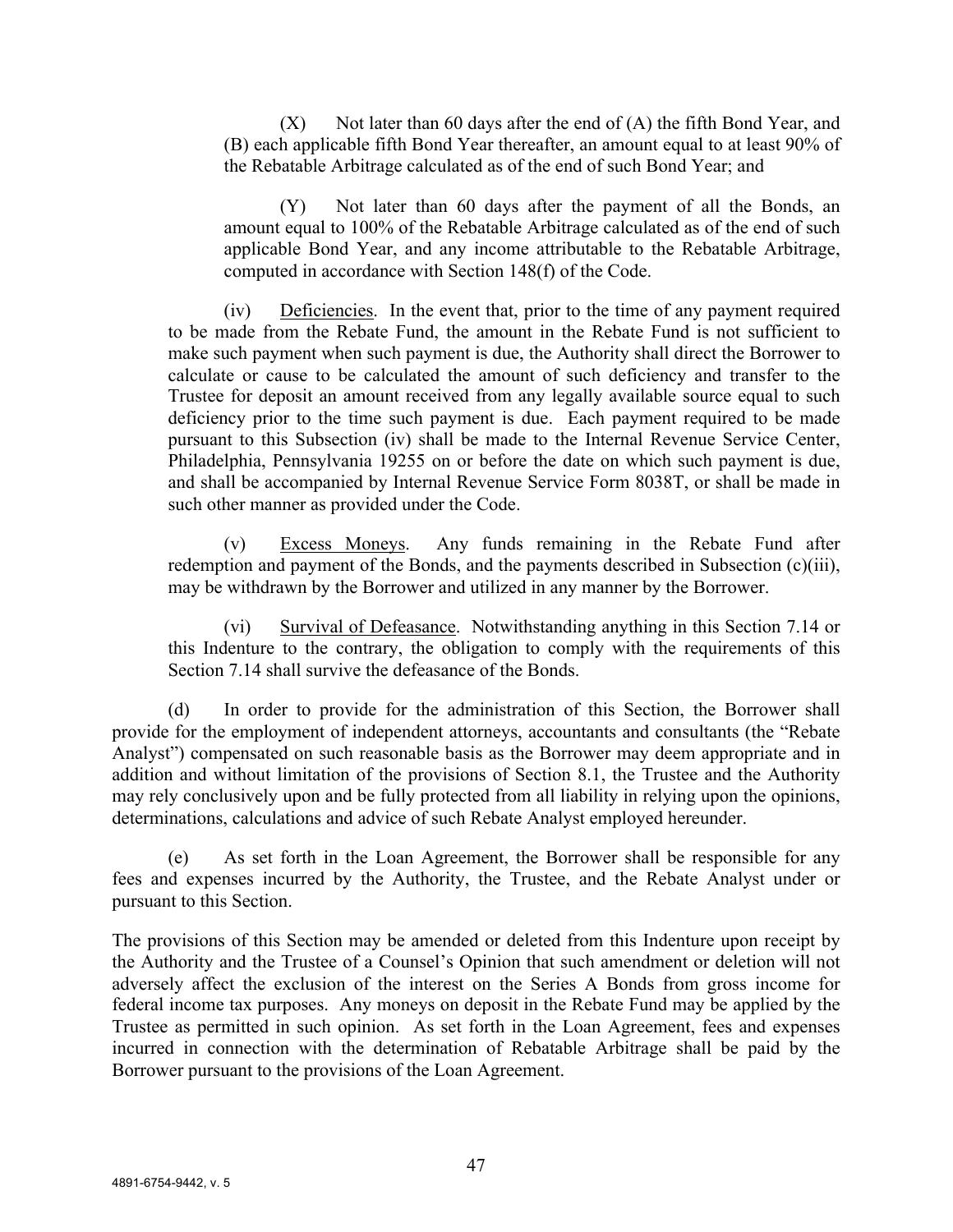## ARTICLE VIII. THE TRUSTEE

Section 8.1 Trustee Acceptance of Duties. The Trustee hereby accepts and agrees to execute the trusts specifically imposed upon it by this Indenture, but only upon the additional terms set forth in this Article VIII, and no implied covenants or obligations whatsoever shall be read into this Indenture against the Trustee. Prior to the occurrence of an Event of Default and after the cure or waiver of any such Event of Default, the Trustee shall undertake to perform such duties and only such duties as are expressly and specifically set forth in this Indenture. Upon an Event of Default which has not been cured or waived, the Trustee shall exercise the rights and powers vested in it by this Indenture and use the same degree of care and skill in its exercise as a prudent person would use under similar circumstances in the conduct of his or her own affairs. The Trustee shall be a bank or trust company organized under the laws of any state of the United States or a national banking association having (together with any affiliates) capital and surplus aggregating at least Fifty Million Dollars (\$50,000,000) and authorized by law to perform all the duties imposed upon it by this Indenture.

Section 8.2 Paying Agents; Appointment and Acceptance of Duties. The Authority shall, subject to the requirements of Section 7.2, appoint one or more Paying Agents for the Bonds. The Trustee shall be the initial Paying Agent, notwithstanding that it is acting in the capacity of the Trustee.

The Authority will cause each Paying Agent other than the Trustee to execute and deliver to the Trustee an instrument in which such Paying Agent shall agree with the Trustee, subject to the provisions of this Section, that such Paying Agent will:

(a) hold all sums held by it for the payment of principal of (and premium, if any) or interest on the Bonds in trust for the benefit of the persons entitled thereto until such sums shall be paid to such persons or otherwise disposed of as herein expressly provided; and

(b) at any time during the continuance of any default, upon the written request of the Trustee, forthwith pay to the Trustee all sums so held in trust by such Paying Agent.

The principal or corporate trust offices of the Paying Agent are hereby designated as the respective agencies of the Authority for the payment of the principal or Redemption Price of and interest on the Bonds. Except in the event the Trustee shall be the Paying Agent hereunder, the Trustee shall not be responsible for the use or application of any money received by any Paying Agent.

Section 8.3 Responsibilities of the Fiduciaries. The recitals of fact herein and in the Bonds and the statements and information in any disclosure provided pursuant to sale of the Bonds shall be taken as the statements of the Authority, the Borrower or other applicable party and no Fiduciary assumes or shall in any respect is deemed to have assumed any responsibility or liability for the accuracy, completeness or correctness of the same. No Fiduciary shall be deemed to make any representations as to the validity or sufficiency of this Indenture or of any Bonds issued hereunder or in respect of the security afforded by this Indenture, and no Fiduciary shall incur any responsibility in respect thereof. No Fiduciary shall have any responsibility or duty with respect to the issuance of the Bonds or the application of the proceeds thereof or the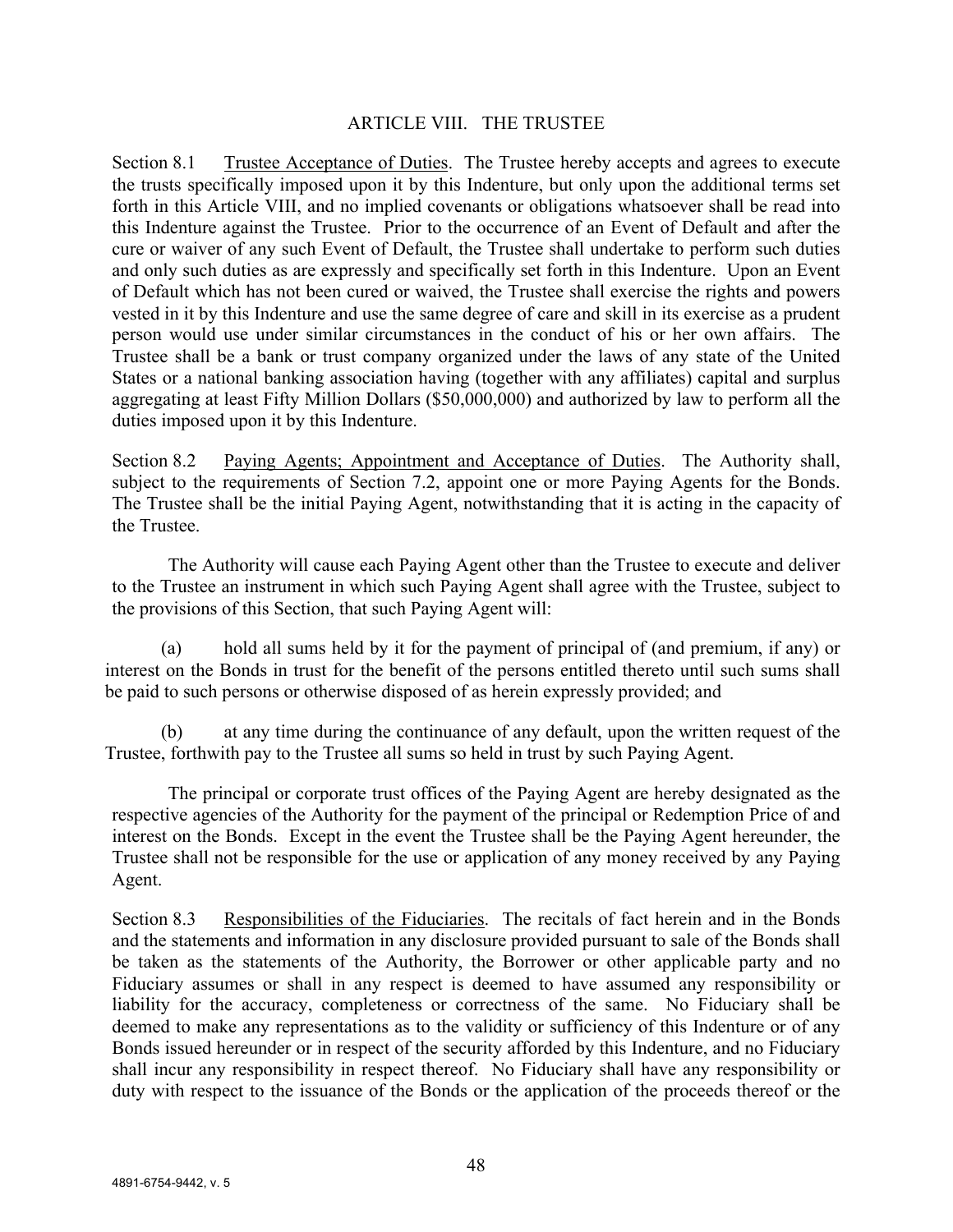application of any moneys paid to the Borrower. No Fiduciary shall be under any obligation or duty to perform any act which would cause the Fiduciary to incur or be subject to any expense or liability or to institute or defend any suit in respect hereof, or to advance any of its own moneys. No Fiduciary shall be liable in connection with the performance of its duties hereunder except for its own negligence or willful default. No Fiduciary shall be under any responsibility or duty with respect to the application of any moneys paid to any one of the others. The permissive right of a Fiduciary to do things enumerated in this Indenture shall not be construed as a duty.

Section 8.4 Evidence on Which Fiduciaries May Act. The Trustee and any Paying Agent shall be protected in acting upon any Officer's Certificate, notice, resolution, request, consent, order, certificate, report, opinion, bond, or other paper or document believed by it to be genuine, and to have been signed or presented by the proper party or parties. Any Fiduciary may consult with counsel, who may or may not be counsel to the Authority, and the opinion or advice of such counsel shall be full and complete authorization and protection in respect of any action taken, suffered or omitted by it under this resolution in good faith and in accordance herewith.

Whenever any Fiduciary shall deem it necessary or desirable that a matter be proved or established prior to taking, suffering or omitting any action under this Indenture, such matter (unless other evidence in respect thereof be herein specifically prescribed) may be deemed to be conclusively proved and established by a certificate of an Officer's Certificate, and such certificate shall be full warrant for any action taken, suffered or omitted in good faith under the provisions of this Indenture upon the faith thereof, but in its discretion such Fiduciary may in lieu thereof accept other evidence of such fact or matter or may require such further or additional evidence as to it may seem reasonable.

Except as otherwise expressly provided in this Indenture, any request, order, notice or other direction required or permitted to be furnished pursuant to any provision thereof by the Authority to any Fiduciary shall be sufficiently executed if executed in the name of the Authority by an Authorized Officer.

The Trustee shall be under no obligation to exercise any of the rights or powers vested in it by this Indenture at the request or direction of any of the Bondowners pursuant to this Indenture, unless such Bondowners shall have offered to the Trustee compensations, reimbursement of its reasonable attorneys' fees and costs, and security or indemnity satisfactory to it against further costs, expenses and liabilities which might be incurred by it in compliance with such request or direction.

The Trustee shall not be bound to make any investigation into the facts or matters stated in any resolution, certificate, statement, instrument, opinion, report, notice, request, direction, consent, order, bond, debenture or other paper or document, but the Trustee, in its discretion, may make such further inquiry or investigation into such facts or matters as it may see fit, and, if the Trustee shall determine to make such further inquiry or investigation, it shall be entitled to examine the books, records and premises of the Authority, personally or by agent or attorney.

The Trustee shall not be bound to ascertain or inquire as to the validity or genuineness of any collateral or security interest (or priority thereof) therein given to or held by it. The Trustee shall not be responsible for the recording or filing of any document relating to this Indenture or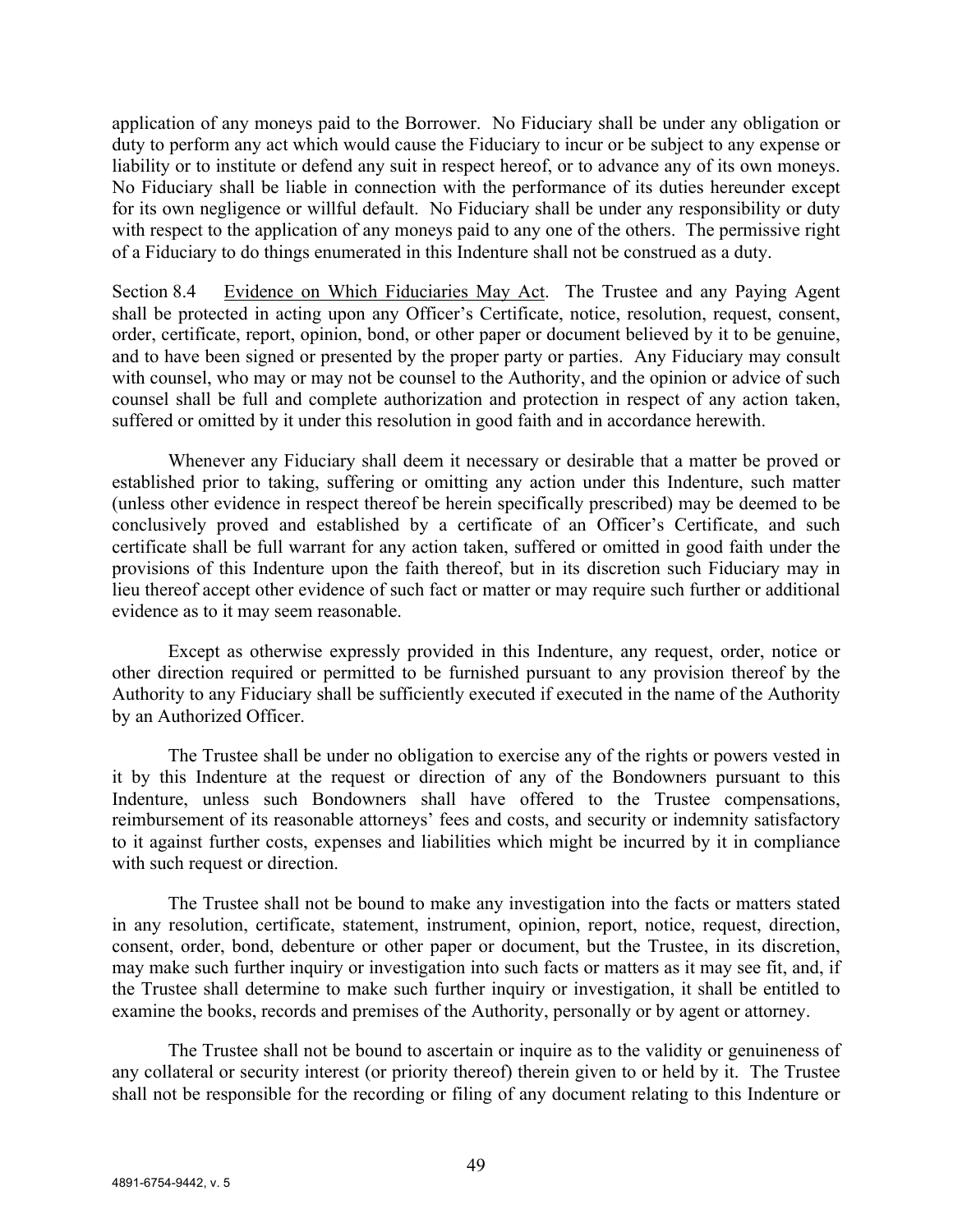the Loan Agreement or of financing statements or continuation statement (other than continuation statements in connection with the UCC-1 delivered at closing from the Borrower in favor of the Trustee) or of any supplemental instruments or documents of further assurance as may be required by law in order to perfect the security interests in any collateral given to or held by it.

The Trustee may execute any of the trusts or powers hereunder or perform any duties hereunder either directly or by or through agents, attorneys or receivers and the Trustee shall not be responsible for any misconduct or negligence on the part of any agent or attorney appointed with due care by it hereunder.

The Trustee shall not be deemed to have knowledge of an Event of Default, or an "event of default" as defined by the Loan Documents, unless it has actual knowledge thereof at its office where the funds and accounts established under this Indenture are administered.

The Trustee shall have no responsibility with respect to any information, statement or recital in any official statement, offering memorandum or any other disclosure material prepared or distributed with respect to the Bonds.

The Trustee is authorized and directed to execute in its capacity as Trustee the Regulatory Agreement and the Loan Agreement.

Anything to the contrary notwithstanding, the Trustee shall not be required to enter, take possession of, or take any other action whatsoever with respect to the Project, and shall not be required to initiate foreclosure proceedings with respect to the Project and the Deed of Trust unless the Trustee is satisfied that the Trustee will not be subject to any liability under any local, state or federal environmental laws or regulations of any kind whatsoever or from any circumstances present at the Project relating to the presence, use, management, disposal of, or contamination by any environmentally hazardous materials or substances of any kind whatsoever.

Before taking any action under Article XI hereof, the Trustee may require indemnity satisfactory to the Trustee be furnished from any expenses and to protect it against any liability it may incur hereunder.

The immunities extended to the Trustee also extend to its directors, officers, employees and agents.

The Trustee shall not be liable for any action taken or not taken by it in accordance with the direction of a majority (or other percentage provided for herein) in aggregate principal amount of Bonds outstanding relating to the exercise of any right, power or remedy available to the Trustee.

The permissive right of the Trustee to do things enumerated in this Indenture shall not be construed as a duty.

Section 8.5 Compensation. The Authority shall approve payment to the Trustee and each Paying Agent from time to time of compensation for all services rendered under this Indenture as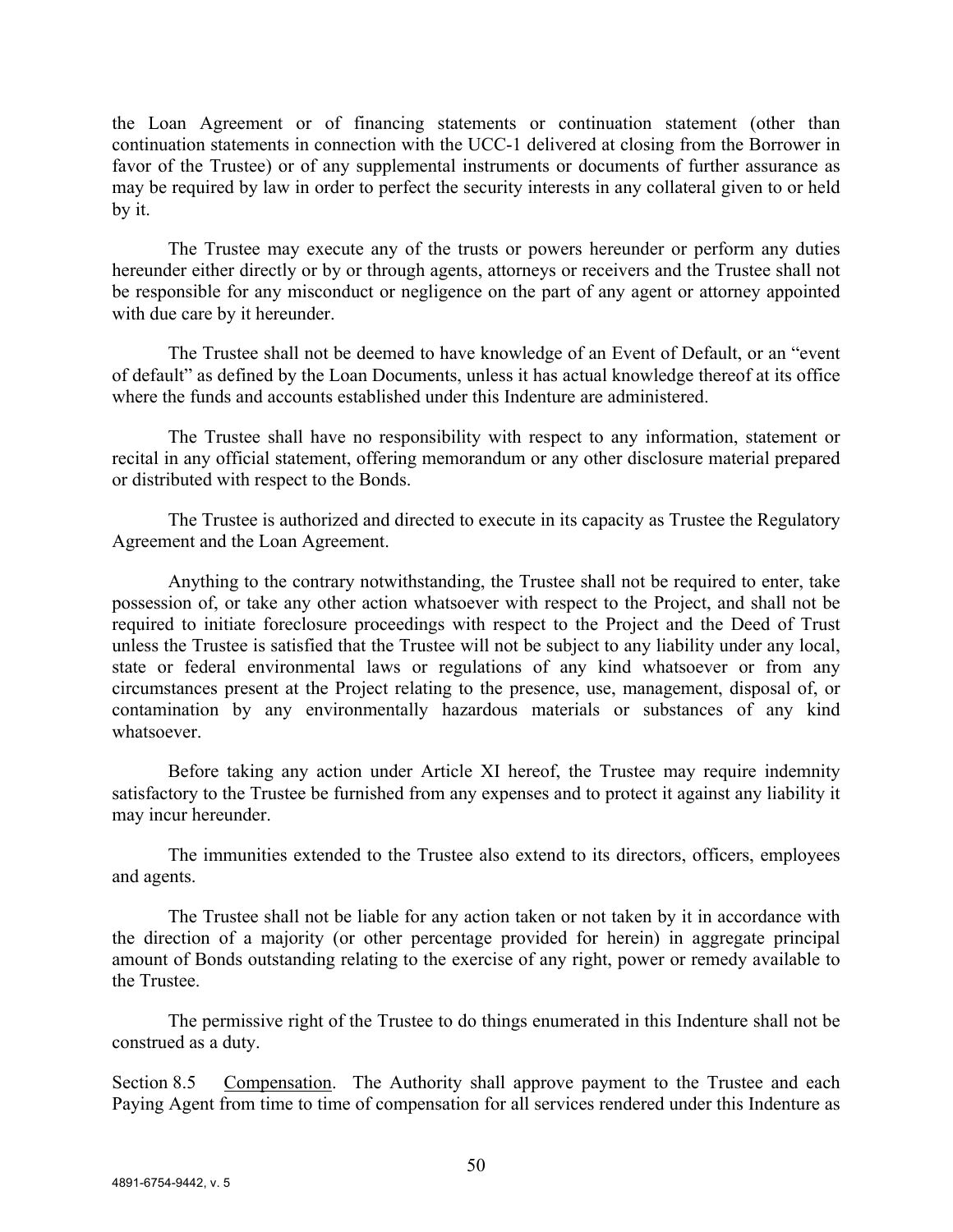set forth in a written agreement, and also all reasonable expenses, charges, counsel fees and other disbursements, including those of its attorneys, agents and employees, incurred in and about the performance of their powers and duties under this Indenture. In addition, the Authority shall pay the Trustee's reasonable compensation and reimburse its reasonable expenses, including attorneys' and agent's fees, for any extraordinary services performed in the exercise of its powers and duties under this Indenture. Subject to the provisions of Section 14.3, the Authority further agrees to indemnify and save the Trustee and each Paying Agent harmless against any claims, liabilities which any of them may incur in the exercise and performance of its powers and duties hereunder, and which are not due to the negligence or willful default of such Fiduciary.

Section 8.6 Permitted Acts and Functions. The Trustee and any Paying Agent may buy, own, hold and sell (including acting as an underwriter in respect of) any bonds, coupons or notes of the Authority, whether heretofore or hereafter issued or created; and may engage or be interested in any financial or other transaction with the Authority, with like effect and with the same rights it would have if it were not such Fiduciary. Any Fiduciary may act as depository for, and permit any of its officers or directors to act as a member of, or in any other capacity with respect to, any committee formed to protect the rights of Bondowners or to effect or aid in any reorganization growing out of the enforcement of the Bonds or this Indenture, whether or not any such committee shall represent the Owners of a majority in Principal Amount of the Bonds then Outstanding.

Section 8.7 Replacement of Trustee. The Trustee may resign by notifying the Authority in writing at least 60 days prior to the proposed effective date of the resignation. The Owners of a majority in Principal Amount of the Bonds may remove the Trustee upon 30 days' prior written notice to the Trustee and the Authority (with a copy of same to the Borrower).

No resignation or removal of the Trustee under this Section shall be effective until a new Trustee has taken office.

If the Trustee resigns or is removed or for any reason is unable or unwilling to perform its duties under this Indenture, the Authority shall promptly appoint a successor Trustee.

A successor Trustee shall deliver a written acceptance of its appointment to the retiring Trustee and to the Authority. Immediately thereafter, the retiring Trustee shall transfer, in strict compliance with the terms thereof, all property held by it as Trustee to the successor Trustee and the resignation or removal of the retiring Trustee shall then (but only then) become effective and the successor Trustee shall have all the rights, powers and duties of the Trustee under this Indenture.

If a Trustee is not performing its duties hereunder and a successor Trustee does not take office within 60 days after the retiring Trustee delivers notice of resignation or the Authority delivers notice of removal, the retiring Trustee, the Authority or the Owners of a majority in Principal Amount of the Bonds may petition any court of competent jurisdiction for the appointment of a successor Trustee.

Section 8.8 Successor Trustee or Agent by Merger. If the Trustee or any Paying Agent consolidates with, merges or converts into, or transfers all or substantially all its assets (or, in the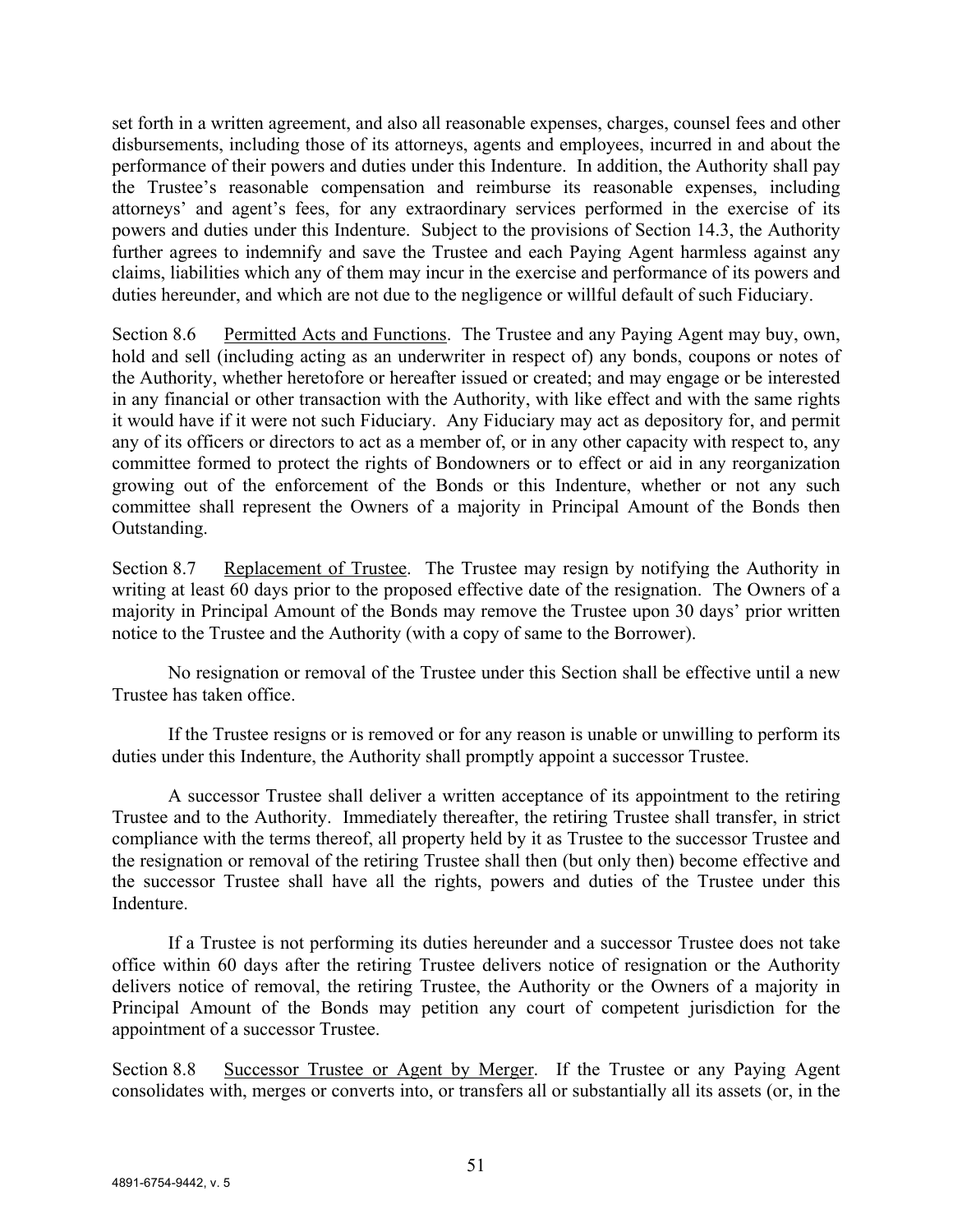case of a national association bank or trust company, its corporate trust assets) to, another corporation, bank, or national association, the resulting, surviving or transferee corporation, bank, or national association without any further act shall be the successor Trustee or Paying Agent.

Section 8.9 Several Capacities. Anything in this Indenture to the contrary notwithstanding, the same entity may serve hereunder as the Trustee, the Paying Agent and any other agent as appointed to perform duties or obligations under this Indenture, under a Supplemental Indenture, or in any combination of such capacities, to the extent permitted by law.

Section 8.10 Resignation or Removal of Paying Agents and Appointment of Successors. Any Paying Agent may at any time resign and be discharged of the duties and obligations created by this Indenture by giving at least sixty (60) days' written notice to the Authority and the Trustee. Any Paying Agent may be removed at any time by an instrument filed with such Fiduciary and the Trustee and signed by an Authorized Officer. Any initial or successor Paying Agent shall be appointed by the Authority and shall be a bank or trust company organized under the laws of any state of the United States or a national banking association, having capital and surplus aggregating at least Five Million Dollars (\$5,000,000), and willing and able to accept the office of Paying Agent on reasonable and customary terms and authorized by law to perform all the duties imposed upon it by this Indenture.

In the event of the resignation or removal of any Paying Agent, such Paying Agent shall pay over, assign and deliver any moneys held by it to its successor, or if there be no successor then appointed, to the Trustee until such successor be appointed.

Section 8.11 Co-Trustees. It is the purpose of this Indenture that there shall be no violation of any law of any jurisdiction (including particularly the law of the State) denying or restricting the right of banking corporations or associations to transact business as Trustee in such jurisdiction. It is recognized that in case of litigation under this Indenture, and in particular in case of the enforcement thereof on default, or in the case the Trustee deems that by reason of any present or future law of any jurisdiction it may not exercise any of the powers, rights or remedies herein granted to the Trustee or take any other action which may be desirable or necessary in connection therewith, it may be necessary that the Trustee appoint an additional individual or institution as a separate or co-trustee. The following provisions of this Section shall govern the appointment of separate or co-trustees.

The Trustee may, in its discretion, appoint one or more additional individuals or institutions as separate or co-trustees by written instrument. The Trustee may from time to time, in writing, prescribe the powers, duties and rights of each separate or co-trustee and may remove any such separate or co-trustee. Each and every remedy, power, right, claim, demand, cause of action, immunity, estate, title, interest and lien expressed or intended by this Indenture to be exercised by or vested in or conveyed to the Trustee with respect thereto shall, to the extent provided by the Trustee, be exercisable by and vest in such separate or co-trustee but only to the extent necessary to enable the separate or co-trustee to exercise the powers, rights and duties so provided by the Trustee, and every covenant and obligation necessary to the exercise thereof by such separate or co-trustee shall run to and be enforceable by either the Trustee or such separate or co-trustee.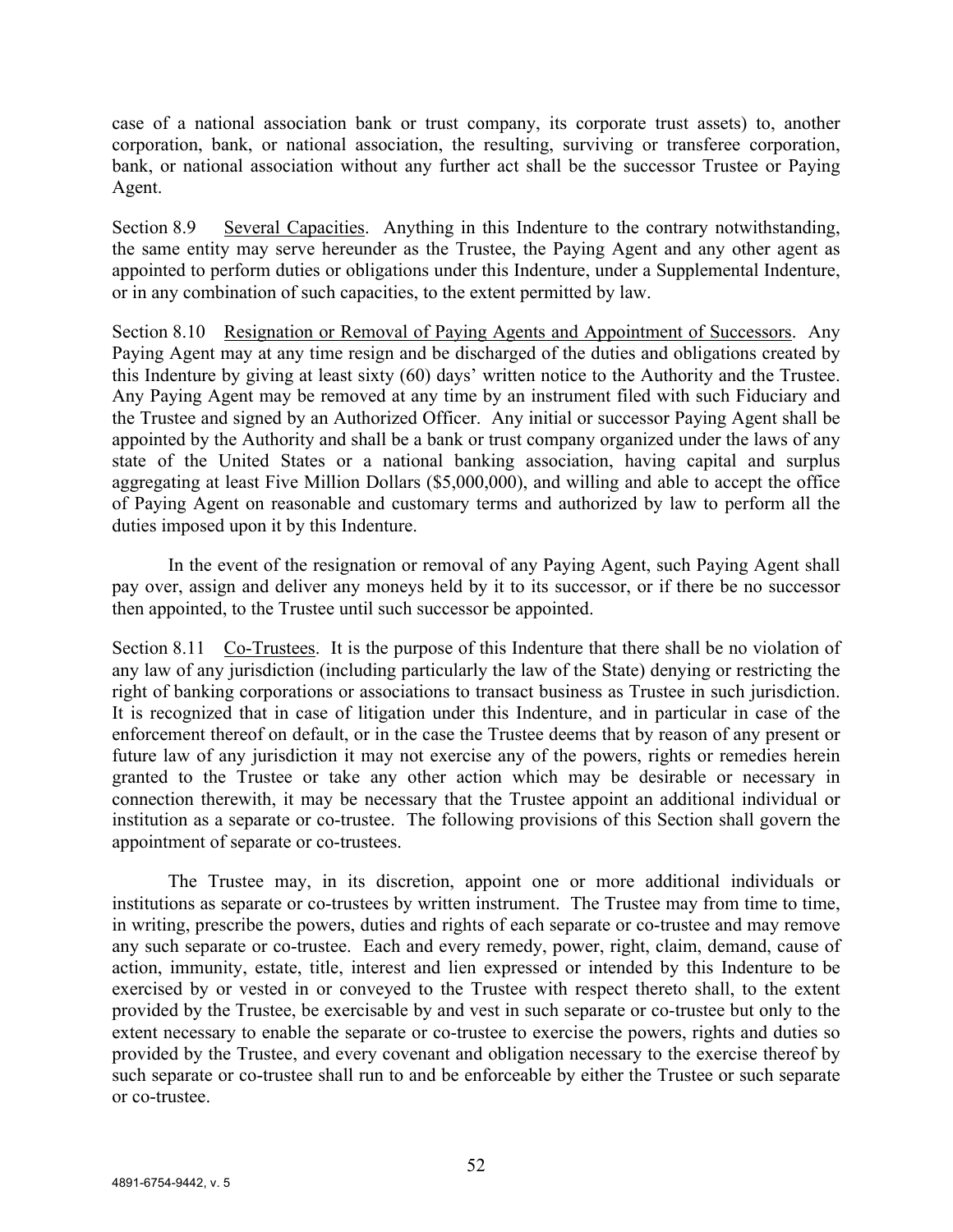Should any deed, conveyance or other instrument from the Authority be required by the separate trustee or co-trustee so appointed by the Trustee for more fully and certainly vesting in and confirming to him or it such properties, rights, owners, trusts, duties and obligations, any and all such deeds, conveyances and other instruments shall on request, be executed, acknowledged and delivered by the Authority. In case any separate trustee or co-trustee, or successor to either, shall die, become incapable of acting, resign or be separate trustee or co-trustee, so far as permitted by law, shall vest in and be exercised by the Trustee until the appointment of a new trustee or successor to such separate trustee or co-trustee.

Section 8.12 Continuing Disclosure. Pursuant to Section 6.15 of the Loan Agreement, the Borrower has undertaken all responsibility for compliance with continuing disclosure requirements, and the Authority shall have no liability to the Owners of the Bonds or any other person with respect to such disclosure matters. The Trustee hereby covenants and agrees that it will comply with and carry out all of the provisions of the Continuing Disclosure Agreement applicable to it as Trustee and pursuant to Section 6.15 of the Loan Agreement. Notwithstanding any other provision of this Indenture, failure of the Borrower, the Authority or the Trustee to comply with the Continuing Disclosure Agreement shall not be considered an Event of Default nor, with respect to the Trustee, any breach of its duties; however, the Trustee shall, at the written request of any Participating Underwriter or the Owners of at least 25% in aggregate principal amount of Outstanding Bonds, upon receipt of satisfactory indemnification from any related liability, compensation and payment of its fees and expenses, including attorneys' fees, or any Bondowner may, take such actions as may be necessary and appropriate, including seeking mandate or specific performance by court order, to cause the Borrower and the Authority to comply with its obligations under Section 6.15 of the Loan Agreement.

Section 8.13 Representations of Trustee in Connection With Bond Closing. In connection with the execution and delivery of this Indenture, the Trustee represents and warrants that:

(a) The Trustee has full power and authority to carry on its business as now being conducted and to enter into this Indenture, the Loan Agreement and the Regulatory Agreements (the "Bond Documents") and the transactions contemplated thereby;

(b) The Bond Documents have been duly executed and delivered by the Trustee;

(c) The Bond Documents constitute valid, legal, binding, and enforceable obligations of the Trustee (subject to bankruptcy, insolvency or creditor rights laws generally, and principles of equity generally) without offset, defense, or counterclaim;

(d) The execution, delivery, and performance of the Bond Documents by the Trustee will not cause or constitute, including due notice or lapse of time or both, a default under or conflict with organizational documents of the Trustee or other agreements to which the Trustee is a party or otherwise materially or adversely affect performance of the Trustee's duties;

(e) The execution, delivery, and performance of the Bond Documents by the Trustee will not violate any law, regulation, order, or decree of any governmental authority to which the Trustee is subject;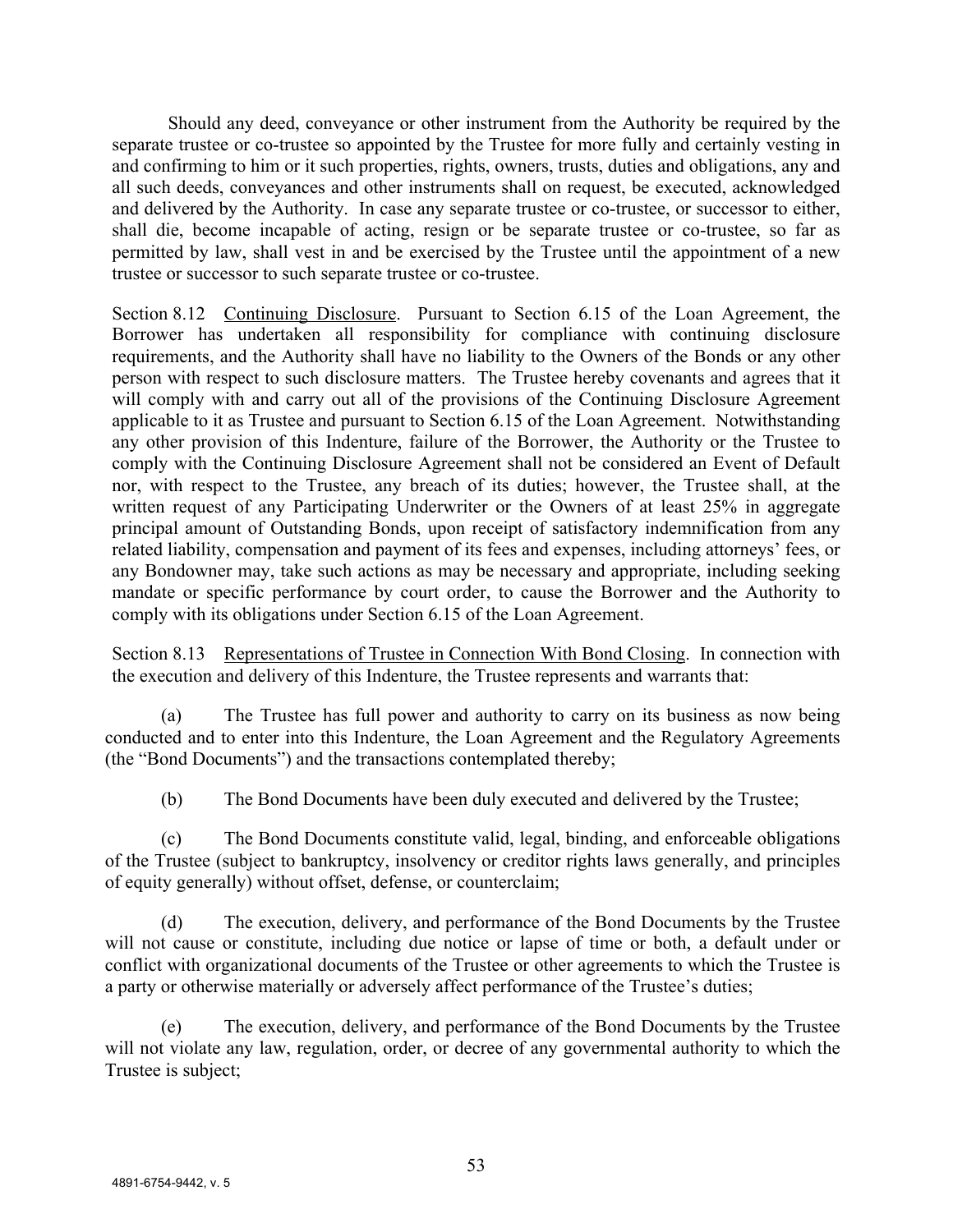(f) All consents, approvals, authorizations, orders, or filings of or with any court or governmental agency or body, if any, required for the execution, delivery, and performance of the Bond Documents by the Trustee have been obtained or made; and

(g) There is no pending action, suit, or proceeding, arbitration or governmental investigation against the Trustee, an adverse outcome of which materially affects performance by the Trustee under the Bond Documents.

## ARTICLE IX. SUPPLEMENTAL INDENTURE

Section 9.1 Supplemental Indentures Effective Without Consent of Bondowners. The Authority may adopt, without the consent of or notice to Bondowners, at any time or from time to time Supplemental Indentures for any one or more of the following purposes, and any such Indenture or Supplemental Indenture shall become effective in accordance with its terms upon the filing with the Trustee of a copy thereof certified by an Authorized Officer:

(a) To add additional covenants and agreements of the Authority for the purpose of further securing the payment of the Bonds, provided such additional covenants and agreements are not contrary to or inconsistent with the covenants and agreements of the Authority contained in this Indenture;

(b) To prescribe further limitations and restrictions upon the issuance of Bonds and the incurring of indebtedness by the Authority;

(c) To surrender any right, power or privilege reserved to or conferred upon the Authority by the terms of this Indenture, provided that no such surrender is contrary to or inconsistent with the covenants and agreements of the Authority contained in this Indenture;

(d) To confirm as further assurance any pledge under, and the subjection to any lien, claim or pledge created or to be created by, the provisions of this Indenture;

(e) To modify any of the provisions of this Indenture or any previously adopted Supplemental Indenture in any other respects, provided that such modifications shall not be effective until after all Bonds Outstanding as of the date of adoption of such Indenture or Supplemental Indenture shall cease to be Outstanding, and all Bonds issued after the date of adoption of such Indenture shall contain a specific reference to the modifications contained in such Indenture;

(f) To amend this Indenture to add such provisions as may be necessary or advisable in connection with the substitution of any additional security; provided that any such modification does not materially adversely affect interests of any Bondholders;

(g) To amend the Indenture in any and all respects as may be necessary or advisable to implement any amendment of the Code or the provision of any tax legislation enacted in place thereof;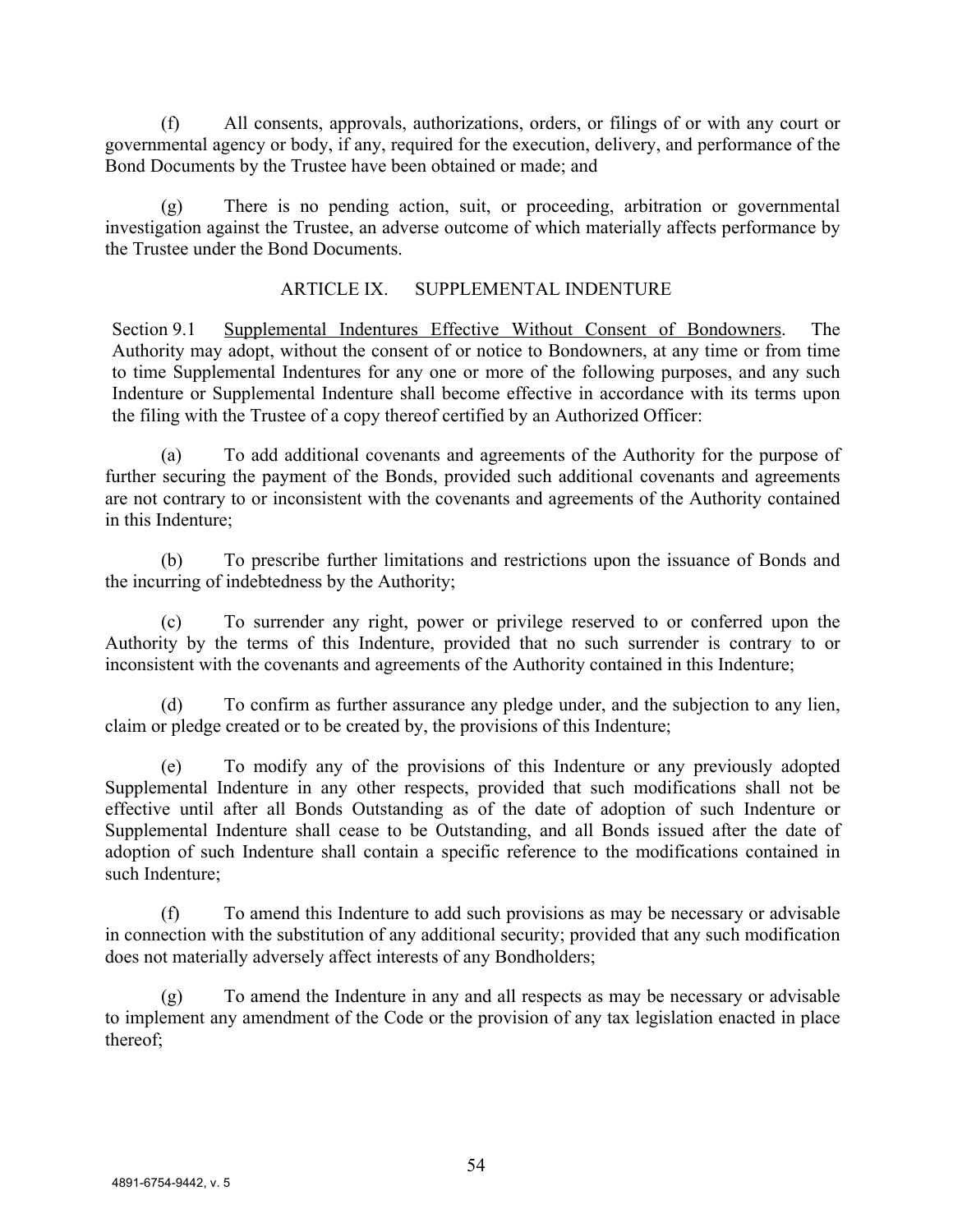(h) To make such amendments to add such other provisions in regard to matters or questions arising out of this Indenture which shall not materially adversely affect the interests of the Owners of the Bonds affected thereby; or

(i) To cure any ambiguity or defect or inconsistent provision in this Indenture or to insert such provisions clarifying matters or questions arising under this Indenture as are necessary or desirable; provided that any such modifications do not materially adversely affect the interests of any Bondowners.

Section 9.2 Supplemental Indenture Effective with Consent of Bondowners. The provisions of this Indenture may be modified at any time or from time to time supplemented by a Supplemental Indenture, subject to the consent of Bondowners in accordance with and subject to the provisions of Article X hereof.

Section 9.3 General Provisions Relating to Indenture and Supplemental Indentures. This Indenture shall not be modified or amended in any respect except in accordance with and subject to the provisions this Article IX and Article X. Nothing contained in this Article IX or Article X shall affect or limit the right or obligations of the Authority to adopt, make, do, execute or deliver any resolution, act or other instrument pursuant to the provision of Section 7.3 hereof or the right or obligation of the Authority to execute and deliver to the Trustee or any Paying Agent any instrument elsewhere in this Indenture provided or permitted to be delivered to the Trustee or any Paying Agent.

A copy of every Indenture and Supplemental Indenture adopted by the Authority when filed with the Trustee shall be accompanied by a Counsel's Opinion stating that such Indenture or Supplemental Indenture has been duly and lawfully adopted in accordance with the provisions of this Indenture, is authorized or permitted by this Indenture and is valid and binding upon the Authority and enforceable in accordance with its terms, except as to enforcement of remedies which may be limited by bankruptcy, insolvency or other laws or equitable principles affecting the enforcement of creditors' rights generally, and, if applicable, is not materially adverse to the interests of any Bondholders.

The Trustee is hereby authorized to accept delivery of a certified copy of any Supplemental Indenture permitted or authorized pursuant to the provisions of this Indenture and to make all further agreements and stipulations which may be contained therein, and, in taking such action, the Trustee shall be fully protected in relying on Counsel's Opinion that such Supplemental Indenture is authorized or permitted by the provisions of this Indenture.

No Indenture or Supplemental Indenture changing, amending or modifying any of the rights or obligations of the Trustee or any Paying Agent may be adopted by the Authority without the written consent of such Fiduciary affected thereby.

# ARTICLE X. AMENDMENTS OF INDENTURE

Section 10.1 Powers of Amendment. Any modification or amendments of this Indenture and of the rights and obligations of the Authority and of the Owners of the Bonds, may be made by a Supplemental Indenture, with, except as provided in Section 9.1 hereof, the written consent given as hereinafter provided in Section 10.2, of the Owners of at least two-thirds in Principal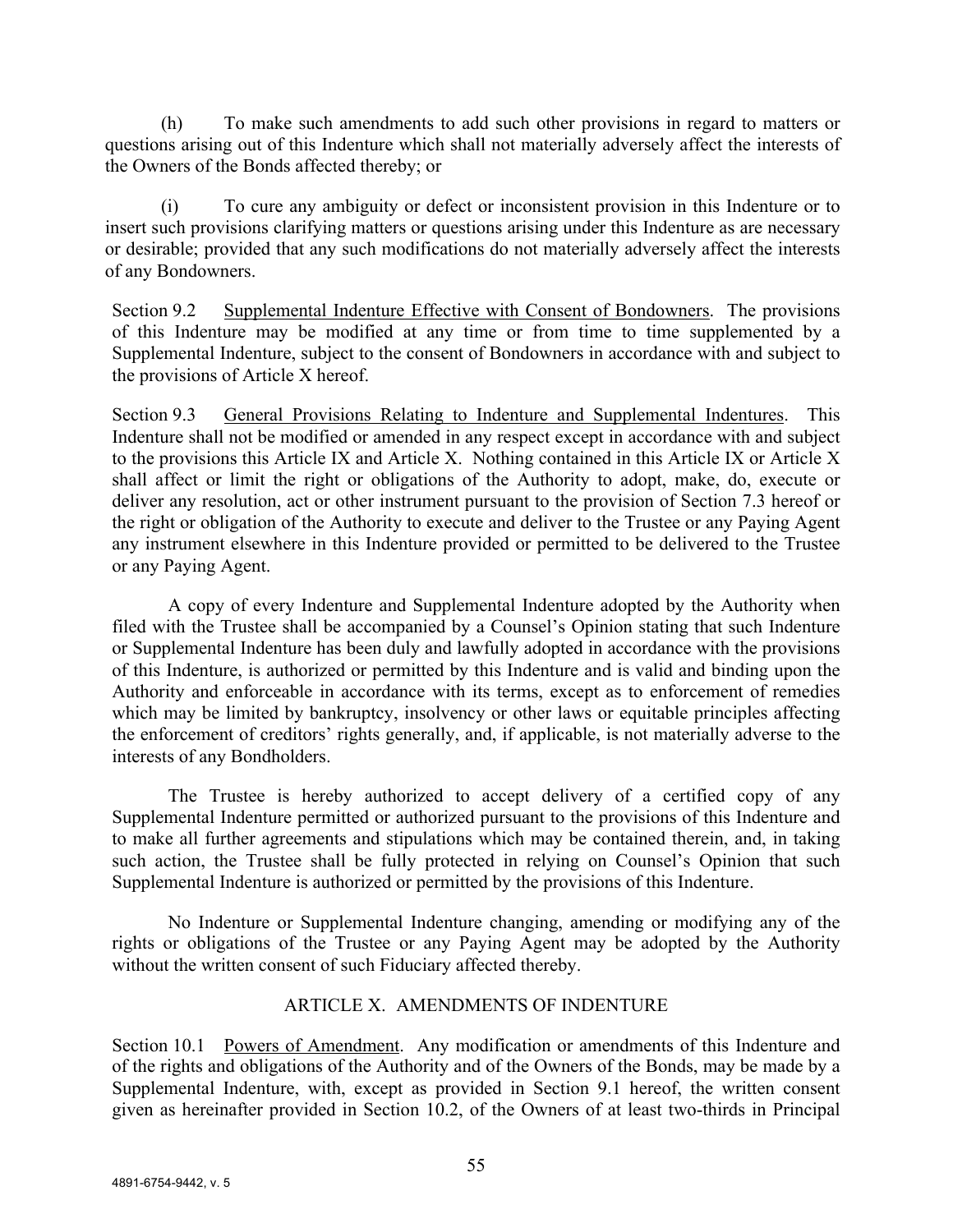Amount of the Bonds outstanding at the time such consent is given; provided, however, that if any such modification or amendment will, by its terms, not take effect so long as any series of Bonds of any maturity remain Outstanding, the consent of the Owners of such series of Bonds and maturity shall not be required and such series of Bonds shall not be deemed to be Outstanding for the purpose of any calculation of the Principal Amount of Outstanding Bonds under this Section. In the event that the Supplemental Indenture shall contain provisions which affect the rights and interests of one series of Bonds (but not the others), then the Owners of not less than two-thirds of the Principal Amount of the series of Bonds which are affected by such changes shall have the right from time to time to consent to and approve the execution by the Authority of any Supplemental Indenture deemed necessary or desirable by the Authority for the purposes of modifying, altering, amending, supplementing or rescinding, in any particular, any of the terms or provisions contained in the Indenture and affecting only the Bonds of such series; provided, however, unless approved by the Owners of all the Bonds of all the affected series then Outstanding, nothing herein shall permit or be construed as permitting such items as further provided in this Section 10.1. No such modification or amendment shall permit a change in the terms of redemption or maturity of the principal of any Outstanding Bond or of any installment of interest thereon or a reduction in the Principal Amount or the Redemption Price thereof or in the rate of interest thereon without the consent of the Owner of such Bond, or shall reduce the percentages of Bonds the consent of the Owners of which is required to effect any such modification or amendment. The Trustee may in its discretion determine whether or not in accordance with the foregoing provisions Bonds of any particular maturity would be affected by any modification or amendment of this Indenture and any such determination shall be binding and conclusive on the Authority and all Owners of Bonds. The Trustee may receive an opinion of counsel, including a Counsel's Opinion, as conclusive evidence as to whether Bonds of any particular maturity of such series would be so affected by any such modification or amendment of this Indenture.

Section 10.2 Consent of Bondowners. The Authority may at any time adopt a Supplemental Indenture making a modification or amendment permitted by the provisions of Section 10.1 to take effect when and as provided in this Section. A copy of such Supplemental Indenture (or brief summary thereof or reference thereto in form approved by the Trustee) together with a request to Bondowners for their consent thereto in form satisfactory to the Trustee by the Authority to Bondowners, shall be mailed by the Trustee by first class mail, postage prepaid to the Owners of all Outstanding Bonds. Such Supplemental Indenture shall not be effective unless and until (a) there have been filed with the Trustee (i) the written consents of Owners of the percentages of Outstanding Bonds specified in Section 10.1 and (ii) a Counsel's Opinion stating that such Supplemental Indenture has been duly and lawfully adopted and filed by the Authority in accordance with the provisions of this Indenture, is authorized or permitted by this Indenture, and is valid and binding upon the Authority and enforceable in accordance with its terms, and (b) a notice shall have been given as hereinafter in this Section 10.2 provided. Each such consent shall be effective only if accompanied by proof of the holding, at the date of such consent, of the Bonds with respect to which such consent is given, which proof shall be such as is permitted by Section 12.1. A certificate or certificates by the Authority filed with the Trustee that it has examined such proof and that such proof is sufficient in accordance with Section 12.1 shall be conclusive that the consents have been given by the Owners of the Bonds described in such certificate or certificates of the Authority. Any such consent shall be binding upon the Owner of the Bonds giving such consent and, anything in Section 12.1 to the contrary notwithstanding,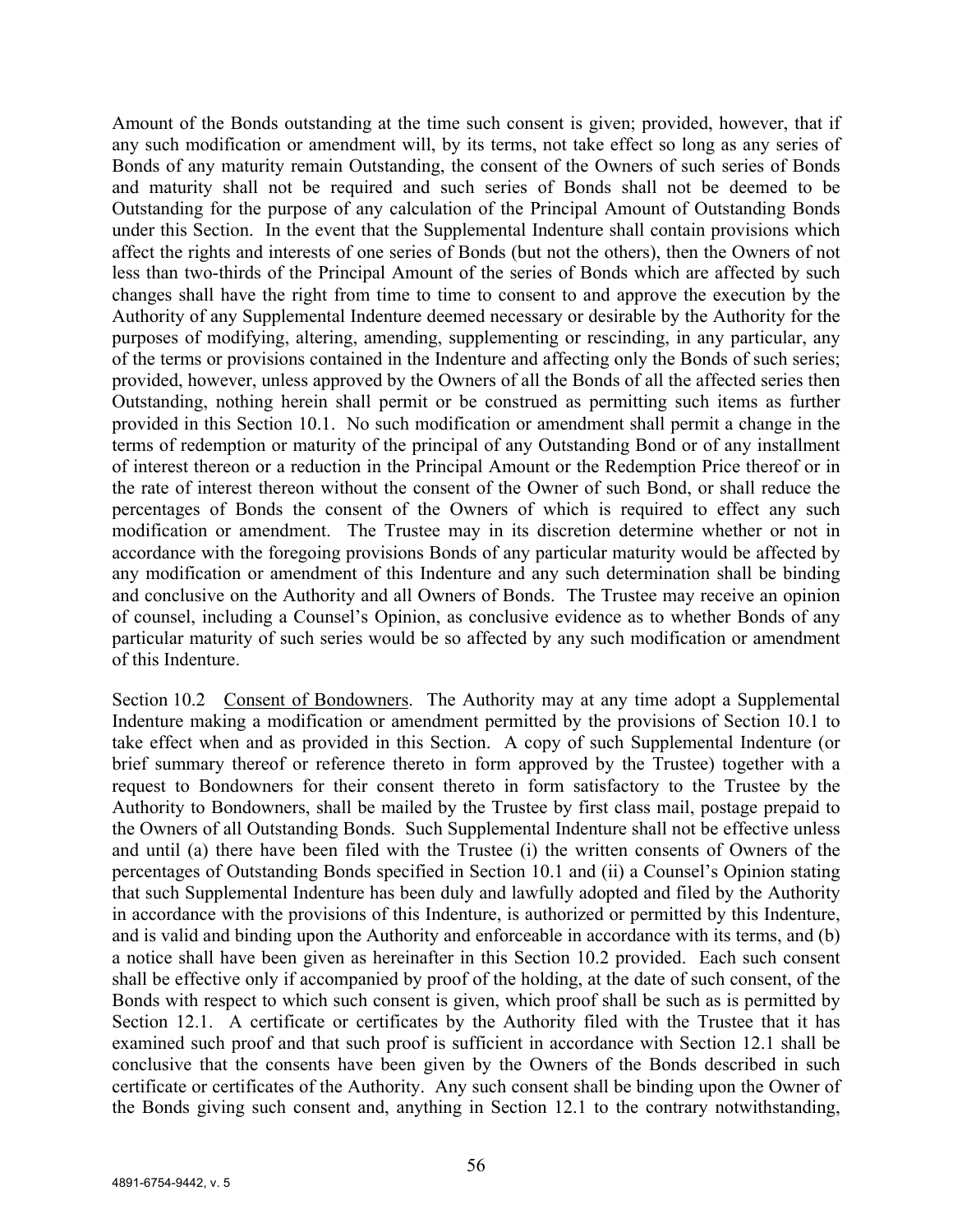upon any subsequent Owner of such Bonds and of any Bonds issued in exchange therefor (whether or not such subsequent Owner thereof has notice thereof), unless such consent is revoked in writing by the Owner of such Bonds giving such consent or a subsequent Owner thereof by filing with the Trustee prior to the time when the written statement of the Authority hereinafter in this Section 10.2 provided for is filed, such revocation. At any time after the Owners of the required percentages of Bonds shall have filed their consents to the Supplemental Indenture, the Authority shall make and file with the Trustee a written statement that the Owners of such required percentages of Bonds have filed such consents. Such written statement shall be conclusive that such consents have been so filed. At any time thereafter notice, stating in substance that the Supplemental Indenture (which may be referred to as a Supplemental Indenture adopted by the Authority on a stated date, a copy of which is on file with the Trustee) has been consented to by the Owners of the required percentages of Bonds and will be effective as provided in this Section 10.2, may be given to Bondowners by the Authority by mailing such notice to Bondowners (but failure to make such notice shall not prevent such Supplemental Indenture from becoming effective and binding as in this Section 10.2 provided) not more than ninety (90) days after the Owners of the required percentages of Bonds shall have filed their consents to the Supplemental Indenture and the written statement of the Authority hereinabove provided for is filed. The Authority shall file with the Trustee proof of the mailing of such notice. A transcript, consisting of the papers required or permitted by this Section 10.2 to be filed with the Trustee, shall be proof of the matters therein stated. Such Supplemental Indenture making such amendment or modification shall be deemed conclusively binding upon the Authority, each Fiduciary and the Owners of all Bonds at the expiration of thirty (30) days after the filing with the Trustee of the proof of the mailing of such last mentioned notice, except in the event of a final decree of a court of competent jurisdiction setting aside such Supplemental Indenture in a legal action or equitable proceeding for such purpose commenced within such thirty (30) day period; provided, however, that the Authority during such thirty (30) day period and any such further period during which any such action or proceeding may be pending shall be entitled in its absolute discretion to take such action, or to refrain from taking such action, with respect to such Supplemental Indenture as it may deem expedient.

Section 10.3 Modifications by Unanimous Consent. The terms and provisions of this Indenture and the rights and obligations of the Authority and of the Owners of the Bonds thereunder may be modified or amended in any respect upon the adoption and filing by the Authority of a Supplemental Indenture and the consent of the Owners of all of the Bonds then Outstanding, such consent to be given as provided in Section 10.2, except that no notice to Bondowners shall be required.

Section 10.4 Mailing. Any provision in this Article for the mailing of a notice or other document to Bondowners shall be fully complied with if such notice or document is mailed postage prepaid only (i) to each Owner of Bonds then Outstanding at his or her address, appearing upon the registration books held by the Trustee and (ii) to the Trustee.

Section 10.5 Exclusion of Bonds. Bonds owned or held by or for the account of the Authority shall not be deemed Outstanding for the purpose of consent or other action or any calculation of the Principal Amount of Outstanding Bonds provided for in this Article, and the Authority shall not be entitled with respect to such Bonds to give any consent or take any other action provided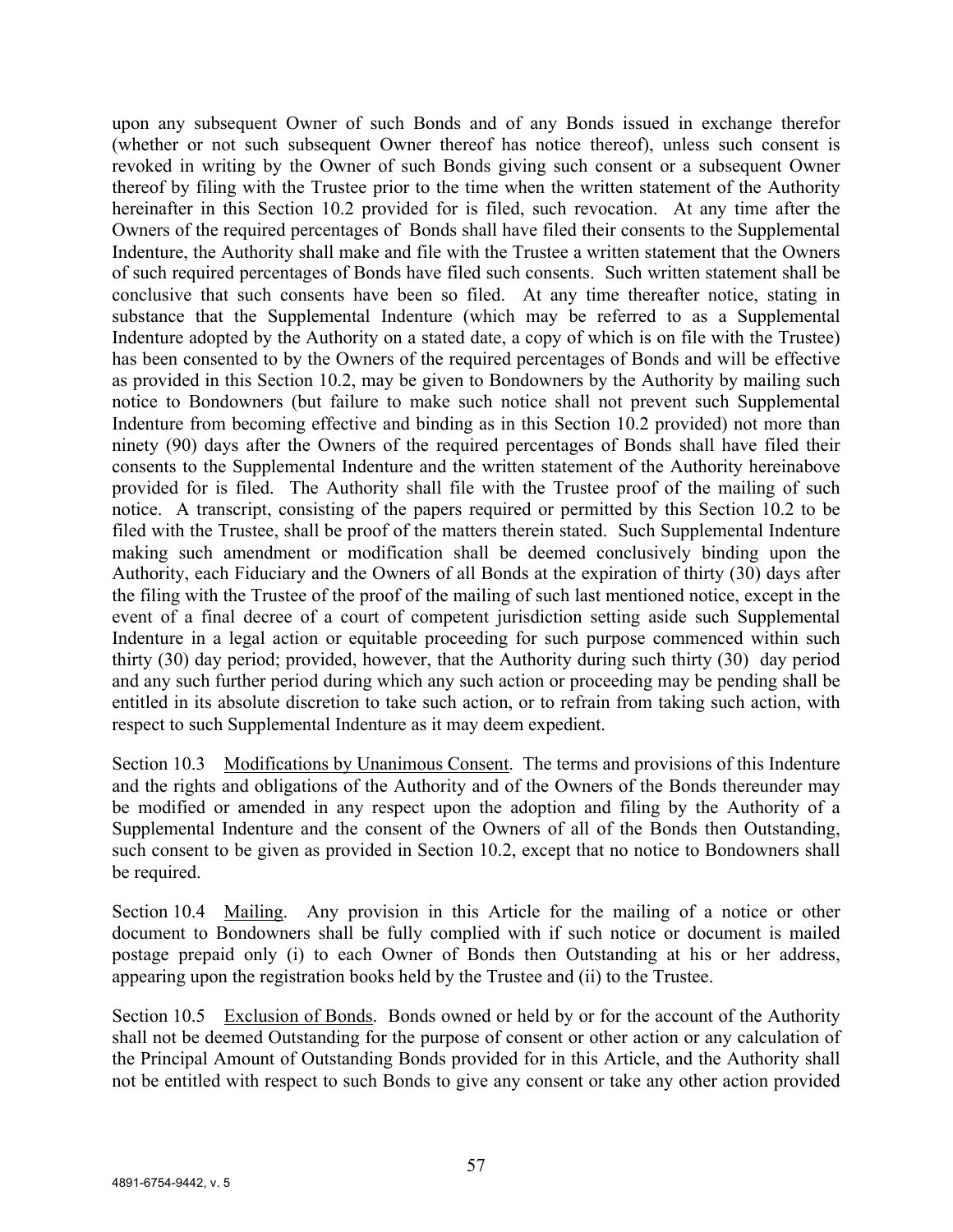for or taken under this Article. The Authority shall furnish the Trustee a certificate of an Authorized Officer, upon which the Trustee may rely, describing all Bonds so to be excluded.

Section 10.6 Notation on Bonds. Bonds delivered after the effective date of any action taken as in Article IX or this Article provided may, and if the Trustee so determines shall, bear a notation by endorsement or otherwise in form approved by the Authority and the Trustee as to such action, and in that case upon demand of the Owner of any Bond Outstanding at such effective date and upon presentation of his Bond for the purpose at the Principal Office of the Trustee, suitable notation shall be made on such Bond by the Trustee as to any such action. If the Authority or the Trustee shall so determine, new Bonds so modified as in the opinion of the Trustee and the Authority to conform to such action shall be prepared and delivered, and upon demand of the Owner of any Bond then Outstanding shall be exchanged, upon surrender of such Bonds.

# ARTICLE XI. DEFAULTS AND REMEDIES

Section 11.1 Events of Default. Each of the following events is hereby declared an "Event of Default", that is to say; if

(i) the Authority shall fail to make payment of the principal of, or Redemption Price of, or Sinking Fund Installment on, any Bond from the Trust Estate after the same shall become due, whether at maturity or upon call for redemption, or otherwise; or

(ii) the Authority shall fail to make payment of interest on any Bond from the Trust Estate when and as the same shall become due; or

the Authority shall default in the performance or observance of any other of the covenants, agreements or conditions on its part in this Indenture, any Supplemental Indenture, or in the Bonds contained, and such default shall continue for a period of ninety (90) days after written notice thereof by the Trustee or the Owners of not less than five percent (5%) in Principal Amount of the Outstanding Bonds.

Section 11.2 Remedies.

(a) Upon the happening and continuance of any Event of Default specified in Section 11.1, then, and in each such case, subject in any event to the provisions of Section 7.10 hereof, the Trustee may proceed, and upon the written request of the Owners of not less than twenty-five percent (25%) in Principal Amount of the Outstanding Bonds shall, subject to Section 8.4 hereof, proceed in its own name, to protect and enforce its rights and the rights of the Bondowners by such of the following remedies as the Trustee shall deem most effectual to protect and enforce such rights:

(i) by suit, action or proceeding, enforce all rights of the Bondowners hereunder, including the right to require the Borrower to receive and collect Pledged Revenues adequate to carry out the covenants and agreements as to, and pledge of, such Pledged Revenues, and to require the Borrower to carry out any other covenant or agreement with Bondowners and to perform its duties under the Loan Agreement;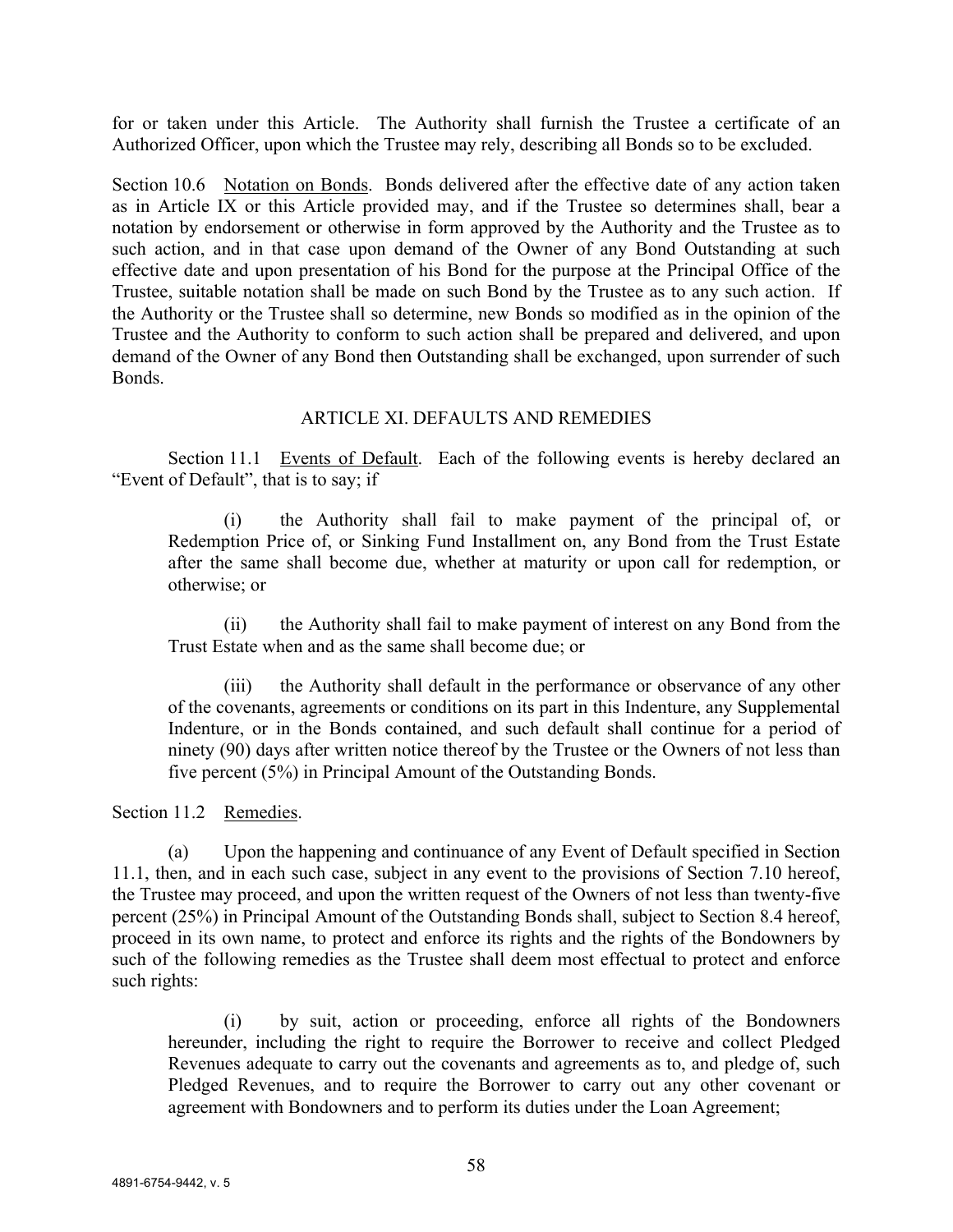(ii) by bringing suit upon the Bonds;

(iii) by action or suit, require the Borrower to account as if the Borrower were the trustee of an express trust for the Owners of the Bonds; or

by action or suit, enjoin any acts or things which may be unlawful or in violation of the rights of the Owners of the Bonds hereunder;

(b) Upon the happening and continuance of any Event of Default specified in clause (i) or (ii) of Section 11.1, then, and in each such case, subject in any event to the provisions of Section 7.10 hereof, the Trustee may, and upon the written request of the Owners of not less than twenty-five percent (25%) in Principal Amount of the Outstanding Bonds, shall declare all Bonds due and payable, and if all defaults shall be made good, then, with the written consent of the Owners of not less than twenty-five percent (25%) in Principal Amount of the Outstanding Bonds, annul such declaration and its consequences.

(c) In the enforcement of any remedy under this Indenture, the Trustee shall be entitled to sue for, enforce payment on and receive any and all amounts then or during any default becoming, and any time remaining, due from the Borrower for principal, Redemption Price, interest or otherwise, under any provision of this Indenture, the Loan Agreement or of the Bonds, and unpaid, with interest on overdue payments at the rate or rates of interest specified in the Bonds, together with any and all costs and expenses of collection and of all proceedings hereunder and under the Bonds, including reasonable attorneys' fees.

Section 11.3 Priority of Payments after Event of Default. In the event that the funds held by the Trustee and Paying Agents shall be insufficient for the payment of principal or Redemption Price of and interest then due on the Bonds, such funds (other than funds held for the payment or redemption of particular Bonds which have theretofore become due at maturity or by call for redemption) and any other moneys received or collected by the Trustee acting pursuant to this Article XI, after making provision for the payment of any expenses necessary in the opinion of the Trustee or the Authority to protect the interests of the Owners of the Bonds, and for the payment of the fees, charges and expenses and liabilities incurred and advances made by the Trustee or the Authority in the performance of their duties under this Indenture, including reasonable attorneys' fees, shall be applied as follows:

(a) Unless the principal of all the Bonds shall not have become or have been declared due and payable,

**First**: To the payment to the persons entitled thereto of all installments of interest then due on the Bonds in the order of the maturity of such installments, and, if the amount available shall not be sufficient to pay in full any installment, then to the payment thereof ratably, according to the amounts due on such installment, to the persons entitled thereto, without any discrimination or preference; and

**Second**: To the payment to the persons entitled thereto of the unpaid Principal Amounts or Redemption Price of any Bonds which shall have become due, whether at maturity or by call for redemption, in the order of their due dates and, if the amounts available shall not be sufficient to pay in full all the Bonds due on any date, then to the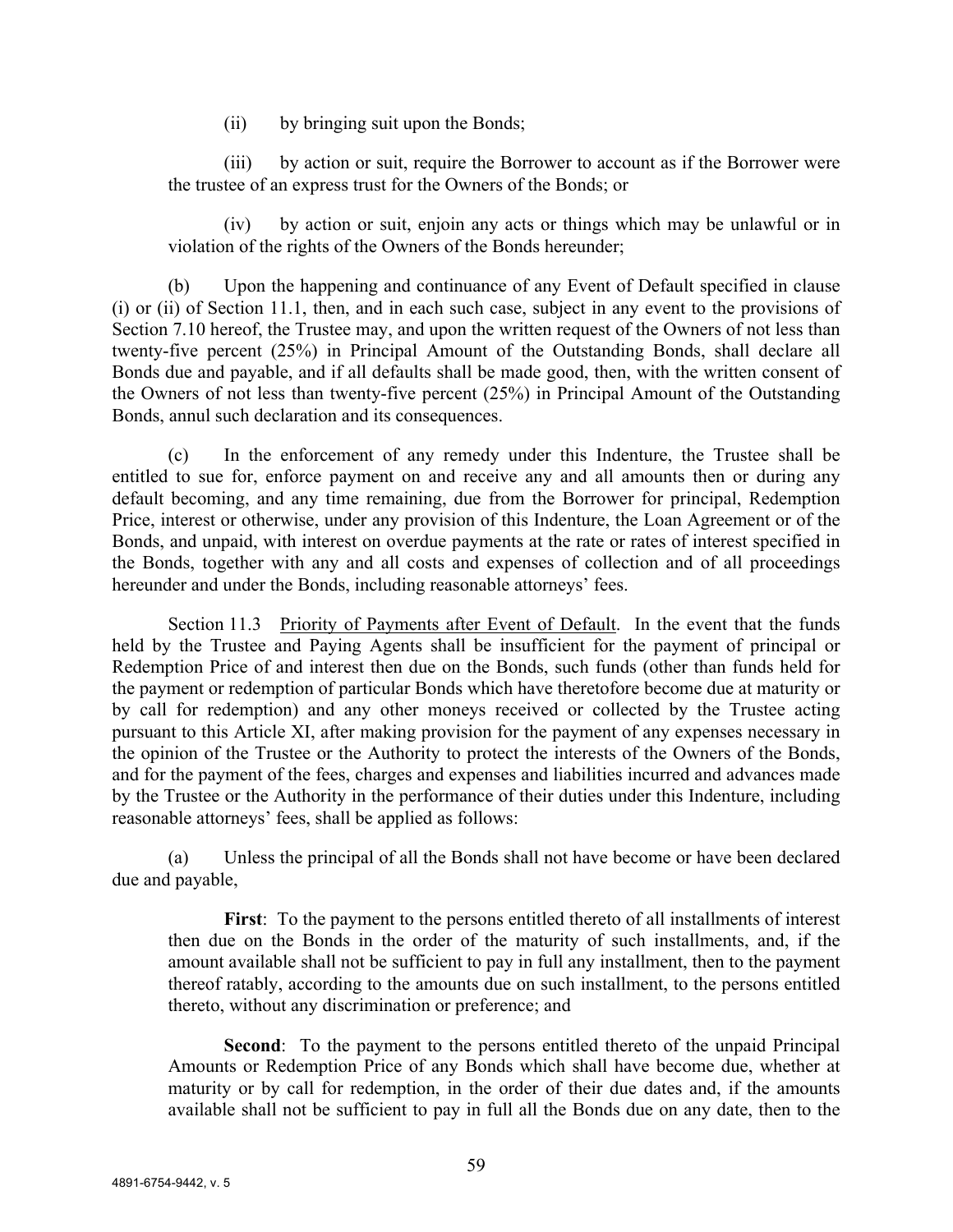payment thereof ratably, according to the amounts of Principal Amounts or Redemption Price due on such date, to the persons entitled thereto, without any discrimination or preference.

(b) If the principal of all of the Bonds shall have become or have been declared due and payable, to the payment of the principal of and interest then due and unpaid upon the Bonds without preference or priority of principal over interest or of interest over principal, or of any installment of interest over any other installment of interest, or of any Bond over any other Bond, ratably, according to the amounts due respectively for principal and interest, to the persons entitled thereto without any discrimination or preference except as to any difference in the respective rates of interest specified in the Bonds.

Whenever moneys are to be applied by the Trustee pursuant to the provisions of this Section, such moneys shall be applied by the Trustee at such times, and from time to time, as the Trustee in its sole discretion shall determine, having due regard to the amount of such moneys available for application and the likelihood of additional money becoming available for such application in the future; the deposit of such moneys with the Paying Agents, or otherwise setting aside such moneys in trust for the proper purpose, shall constitute proper application by the Trustee and the Trustee shall incur no liability whatsoever to the Authority, to any Bondowner or to any other person for any delay in applying any such moneys, so long as the Trustee acts with reasonable diligence, having due regard for the circumstances, and ultimately applies the same in accordance with such provisions of this Indenture as may be applicable at the time of application by the Trustee. Whenever the Trustee shall exercise such discretion in applying such moneys, it shall fix the date (which shall be an Interest Payment Date unless the Trustee shall deem another date more suitable) upon which such application is to be made and upon such date interest on the amounts of principal to be paid on such date shall cease to accrue. The Trustee shall give such notice as it may deem appropriate for the fixing of any such date. The Trustee shall not be required to make payment to the Owner of any unpaid Bond unless such Bond shall be presented to the Trustee for appropriate endorsement or for cancellation if fully paid.

Section 11.4 Termination of Proceedings. In the case any proceeding taken by the Trustee on account of any Event of Default shall have been discontinued or abandoned for any reason, then in every case the Authority, the Trustee and the Bondowners shall be restored to their former positions and rights hereunder, respectively, and all rights, remedies, powers and duties of the Trustee shall continue as though no such proceeding had been taken.

Section 11.5 Bondowners' Direction of Proceedings. Subject to the provisions of Section 7.10 hereof, the Owners of a majority in Principal Amount of the Bonds shall have the right, by an instrument or concurrent instruments in writing executed and delivered to the Trustee, to direct the method of conducting all remedial proceedings to be taken by the Trustee hereunder, provided that such direction shall not be otherwise than in accordance with law or the provisions of this Indenture and that the Trustee shall have the right to decline to follow any direction which in the opinion of the Trustee would be unjustly prejudicial to Bondowners not parties to such direction.

Section 11.6 Limitations on Rights of Bondowners. No Owner of any Bond of any series shall have any right to institute any suit, action or other proceedings hereunder, or for the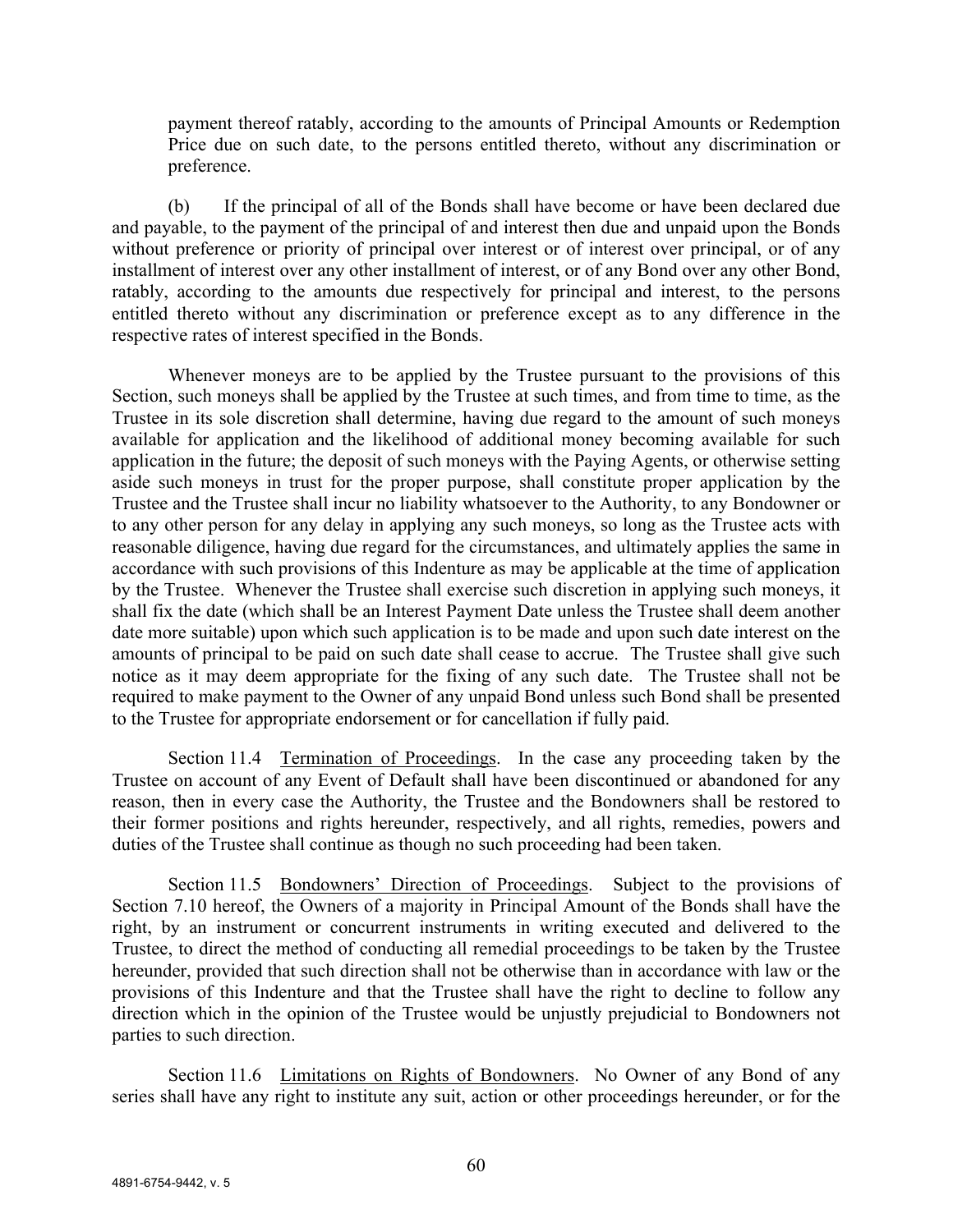protection or enforcement of any right under this Indenture or any right under law, unless such Owner shall have given to the Trustee written notice of the Event of Default or breach of duty on account of which suit, action or proceeding is to be taken, and unless the Owners of not less than twenty-five percent (25%) in Principal Amount of the Bonds then Outstanding shall have made written request of the Trustee after the right to exercise such powers or right of action, as the case may be, shall have accrued, and shall have afforded the Trustee a reasonable opportunity either to proceed to exercise the powers herein granted or granted under law or to institute such action, suit or proceeding in its name and unless, also, there shall have been offered to the Trustee reasonable security and indemnity against the costs, expenses and liabilities to be incurred therein or thereby, and the Trustee shall have refused or neglected to comply with such request within a reasonable time; and such notification, request and offer of indemnity are hereby declared in every such case at the option of the Trustee to be conditions precedent to the execution of the powers under this Indenture or for any other remedy hereunder or under law. It is understood and intended that no one or more Owners of the Bonds hereby secured shall have any right in any manner whatever by his or their action to affect, disturb or prejudice the security of this Indenture, or to enforce any right hereunder or under law with respect to the Bonds or this Indenture, except in the manner herein provided, and that all proceedings shall be instituted, had and maintained in the manner herein provided and for the benefit of all Owners of the Outstanding Bonds. Notwithstanding the foregoing provisions of this Section or any other provisions of this Article XI, the obligation of the Authority shall be absolute and unconditional to pay the principal and Redemption Price of and interest on the Bonds to the respective Owners thereof at the respective due dates thereof, and nothing herein shall affect or impair the right of action, which is absolute and unconditional, of such Owners to enforce such payment.

Anything to the contrary contained in this Section 11.6 or any other provision of this Indenture notwithstanding, each Owner of any Bond by his acceptance thereof shall be deemed to have agreed that any court in its discretion may require, in any suit for the enforcement of any right or remedy under the Indenture or any Supplemental Indenture, or in any suit against the Trustee for any action taken or omitted by it as Trustee, the filing of any party litigant in such suit of an undertaking to pay the reasonable costs of such suit, and that such court may in its discretion assess reasonable costs, including reasonable attorneys' fees, against any party litigant in any such suit, having due regard to the merits and good faith of the claims or defenses made by such litigant; but the provisions of this paragraph shall not apply to any suit instituted by the Trustee, to any suit instituted by any Bondowner, or group of Bondowners, holding at least twenty-five percent (25%) in Principal Amount of the Bonds Outstanding, or to any suit instituted by any Bondowner for the enforcement of the payment of the principal or Redemption Price of or interest on any Bond on or after the respective date thereof expressed in such Bond.

Section 11.7 Possession of Bonds by Trustee Not Required. All rights of action under this Indenture or under any of the Bonds, enforceable by the Trustee, may be enforced by it without possession of any of the Bonds or the production thereof in the trial or other proceeding relative thereto, and any such suit, action or proceeding instituted by the Trustee shall be brought in its name for the benefit of all the Owners of such Bonds, subject to the provisions of this Indenture.

Section 11.8 Remedies Not Exclusive. No remedy herein conferred upon or reserved to the Trustee or to the Owners of the Bonds is intended to be exclusive of any other remedy or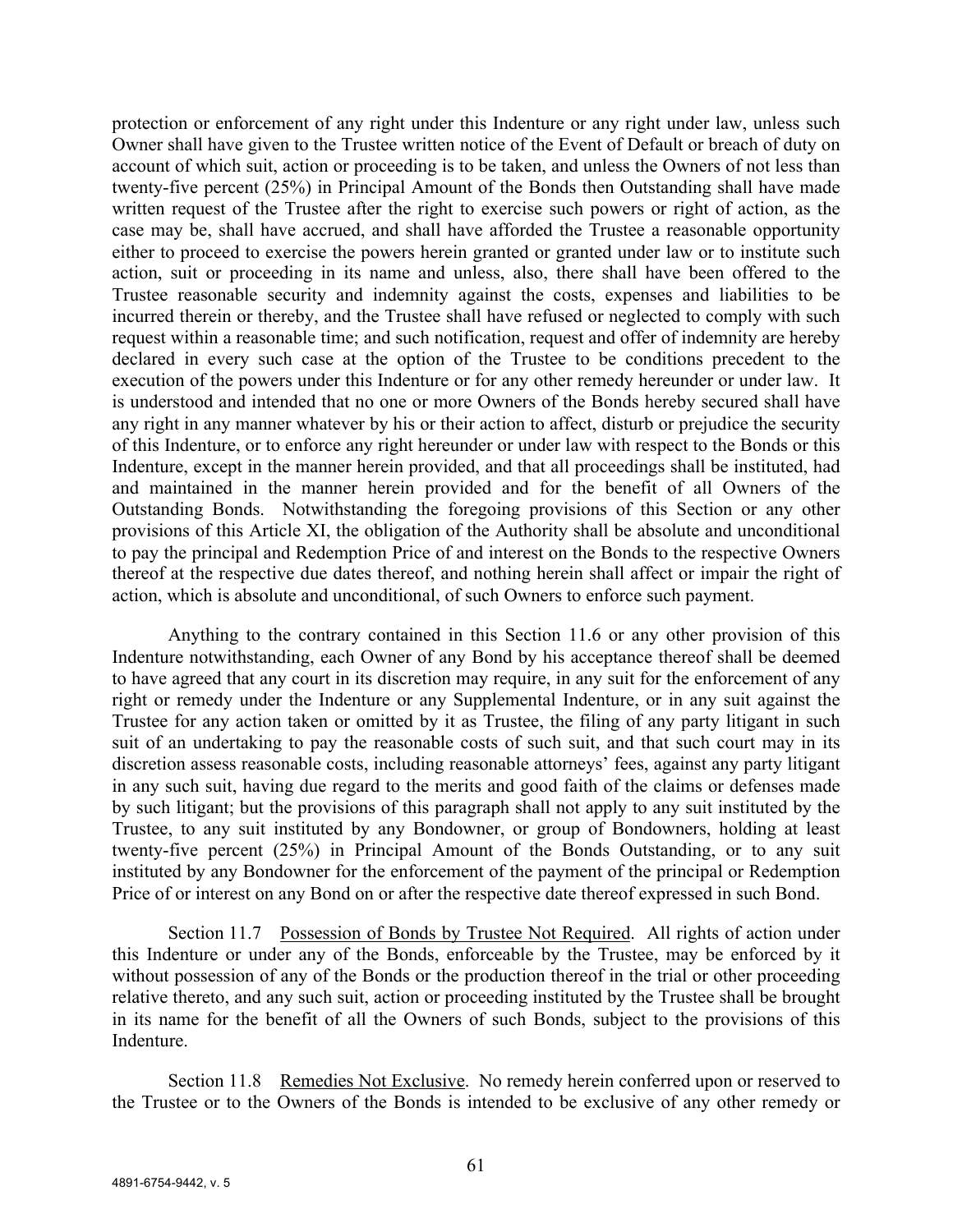remedies, and each and every such remedy shall be cumulative and shall be in addition to any other remedy given hereunder or now or hereafter existing at law or in equity or by statute.

Section 11.9 No Waiver of Default. No delay or omission of the Trustee or of any Owner of the Bonds to exercise any right or power accruing upon any default shall impair any such right or power or shall be construed to be a waiver of any such default or an acquiescence therein; and every power and remedy given by this Indenture to the Trustee and the Owners of the Bonds, respectively, may be exercised from time to time and as often as may be deemed expedient.

Section 11.10 Notice of Event of Default. The Trustee shall give to the Bondowners, the Authority and S&P, if S&P is then rating the Bonds, notice of each Event of Default hereunder known to the Trustee within three (3) Business Days after knowledge of the occurrence thereof, unless such Event of Default shall have been remedied or cured before the giving of such notice; provided that, except in the cases of (i) default in any payment of the principal or Redemption Price of, or interest on any of the Bonds, or (ii) in the making of any payment required to be made into any of the Debt Service Fund or the Debt Service Reserve Fund, the Trustee shall be protected in withholding such notice if and so long as the board of directors, the executive committee, or a trust committee of directors or responsible officers of the Trustee in good faith determines that the withholding of such notice is in the interests of the Bondowners. Each such notice of Event of Default shall be given by mailing written notice thereof to all registered Owners of Bonds, as the names and address of such Owners appear upon the books of registration as kept by the Trustee.

# ARTICLE XII. EXECUTION OF INSTRUMENTS BY BONDOWNERS AND PROOF OF OWNERSHIP OF BONDS

Section 12.1 Evidence of Signatures of Bondowners and Ownership of Bonds. Any request, direction, consent, revocation of consent, or other instrument in writing required or permitted by this Indenture to be signed or executed by Bondowners may be in any number of concurrent instruments of similar tenor, and may be signed or executed by such Bondowners in person or by their attorneys or agents appointed by an instrument in writing for that purpose. Proof of the execution of any such instrument, or of any instrument appointing any such attorney or agent, and of the holding and ownership of Bonds shall be sufficient for any purpose of this Indenture (except as otherwise herein provided), if made in the following manner: The fact and date of the execution by any Bondowner or his attorney or agent of any such instrument and of any instrument appointing any such attorney or agent, may be proved by delivery of a certificate, which need not be acknowledged or verified, of an officer of any bank, trust company, or investment banking firm or of any notary public, or other officer authorized to take acknowledgments. Where any such instrument is executed by an officer of a corporation or association or a member of a partnership on behalf of such corporation, association or partnership, such certificate shall also constitute sufficient proof of his authority.

Nothing contained in this Article shall be construed as limiting the Trustee to such proof, it being intended that the Trustee may accept any other evidence of the matters herein stated which may seem sufficient. Any request or consent of the Owner of any Bond shall bind every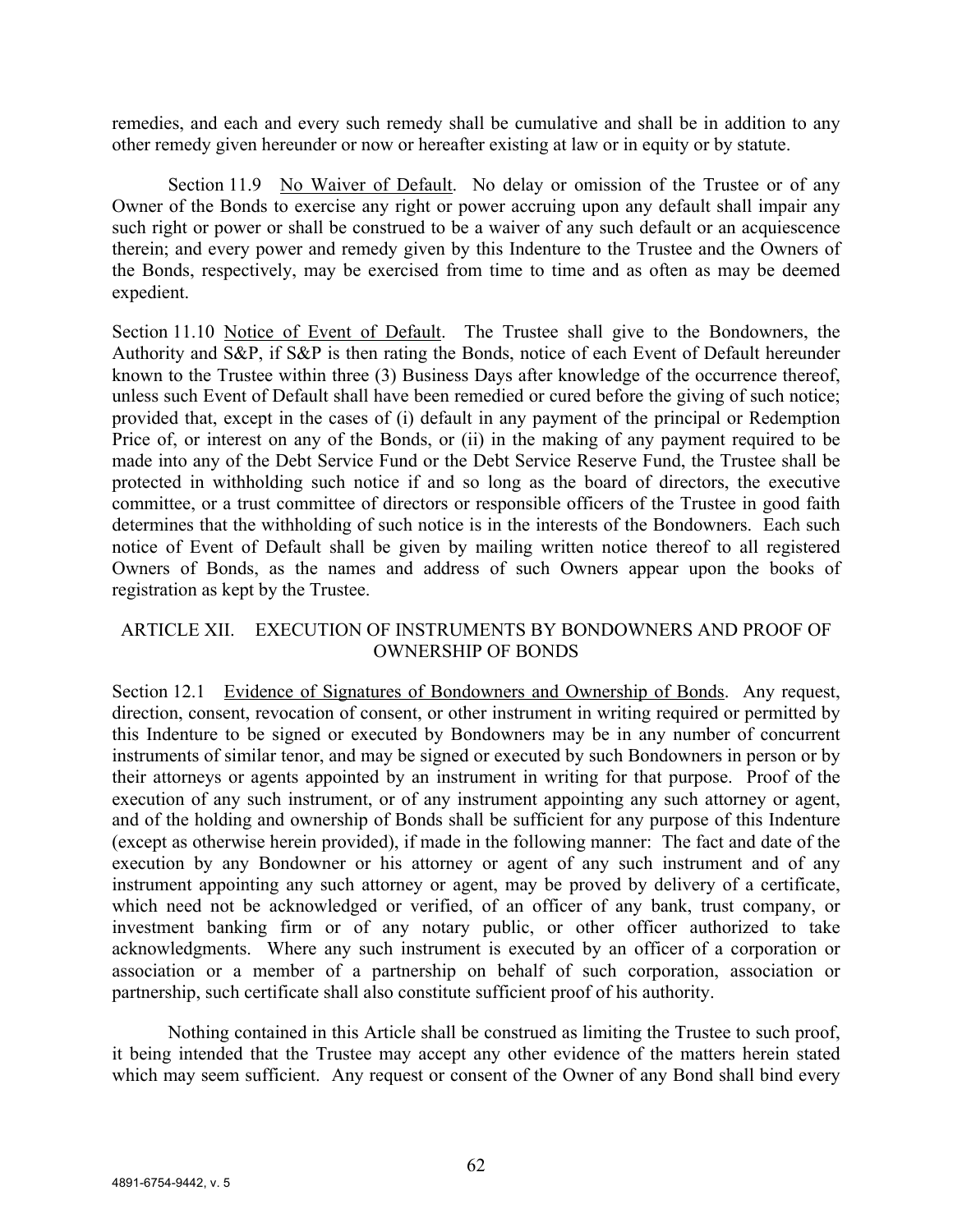future Owner of the same Bond in respect of anything done or suffered to be done by the Authority, the Trustee or any Paying Agent pursuant to such request or consent.

#### ARTICLE XIII. DEFEASANCE

#### Section 13.1 Defeasance.

(a) If the Authority shall pay or cause to be paid, or there shall otherwise be paid, to the Owners of all of the Bonds then Outstanding, the principal of and interest on and Redemption Price, if any, to become due thereon, at the times and in the manner stipulated therein and in this Indenture, then and in that event the covenants, agreements and other obligations of the Authority to the Bondowners shall be discharged and satisfied. In such event, the Trustee shall, (i) upon request of the Authority, execute and deliver to the Authority and the Borrower all such instruments as may be reasonably requested by the Authority to evidence such release and discharge, and (ii) if S&P is then rating the Bonds, give written notice to S&P of the date on which such payments were made. In addition, the Trustee and the Paying Agents shall pay over to or deliver to the Borrower all moneys or securities held by them pursuant to the Indenture which are not required for the payment or redemption of Bonds not theretofore surrendered for such payment of any amounts owed to the Trustee or for the payment or redemption.

(b) If the Authority shall pay or cause to be paid, or there shall otherwise be paid, to the Owners of the Bonds then Outstanding, the principal of and interest on and Redemption Price, if any, to become due thereon, at the times and in the manner stipulated therein and in this Indenture, then and in that event such Bonds shall cease to be entitled to any lien, benefit or security under this Indenture and the covenants, agreements and other obligations of the Authority to the Owners of such Bonds shall be discharged and satisfied, except for the Authority's obligations under Section 7.14 hereof and its obligations under Section 8.5, to the extent of any amounts owed to the Trustee.

(c) Any Bonds or interest installments for the payment or redemption of which moneys shall then be held by the Trustee or the Paying Agents (through deposit by the Authority of funds for such payment or redemption or otherwise), whether at or prior to the maturity or the redemption date of such Bonds, shall be deemed to have been paid within the meaning and with the effect expressed in paragraph (a) of this Section 13.1. Any Bonds shall prior to the maturity or redemption date thereof be deemed to have been paid within the meaning and with the effect expressed in paragraph (a) of this Section 13.1 if (i) in case such Bonds are to be redeemed on any date prior to their maturity, the Authority shall have given to the Trustee, in form satisfactory to it, irrevocable instructions to give notice of redemption as provided in Article IV of this Indenture on said date of such Bonds, (ii) there shall have been deposited with the Trustee either moneys in an amount which shall be sufficient, or Government Obligations the principal of and interest on which when due will provide moneys which, together with the moneys, if any, deposited with the Trustee at the same time, shall be sufficient, as verified by an Accountant's Certificate to pay when due the principal or Redemption Price, if applicable, of such Bonds and interest due and to become due on such Bonds on and prior to the Principal Payment Date or Dates or redemption date or dates thereof, as the case may be, and (iii) in the event such Bonds are not by their terms subject to redemption within the next succeeding sixty (60) days, the Authority shall have given the Trustee in form satisfactory to it irrevocable instruction to give notice by mail, as soon as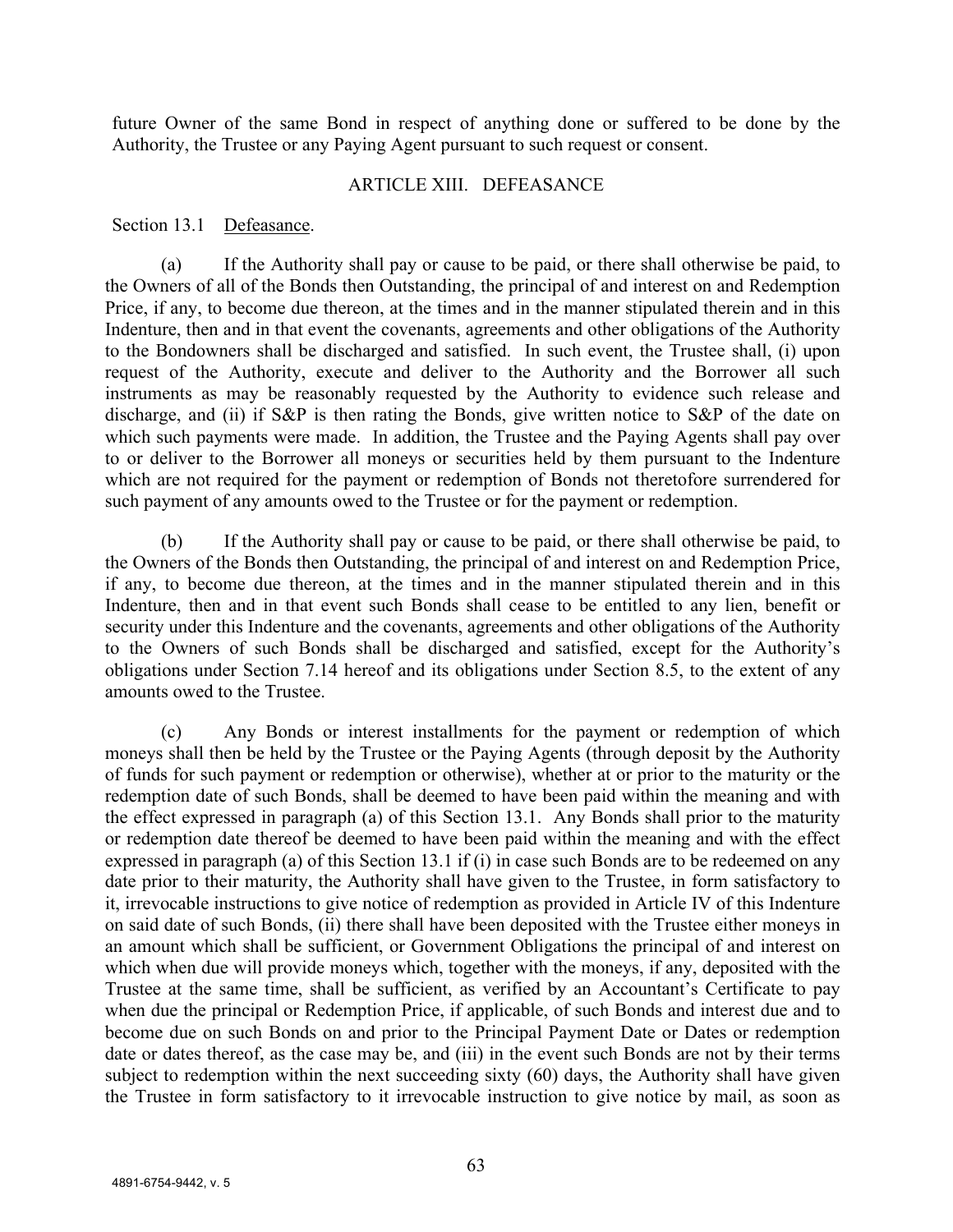practicable, to the Owners of such Bonds and to S&P, if S&P is then rating the Bonds, that the deposit required by (ii) above has been made with the Trustee and that such Bonds are deemed to have been paid in accordance with paragraph (a) of this Section 13.1 and stating such Principal Payment Date or Dates or redemption date or dates upon which moneys are to be available for the payment of the principal of, Redemption Price, if applicable, on such Bonds. Neither Government Obligations nor moneys deposited with the Trustee pursuant to this Section nor principal or interest payments on any such Government Obligations shall be withdrawn or used for any purpose other than, and shall be held in trust for, the payment of the principal of or Redemption Price, if applicable, and interest on said Bonds; provided that any cash received from such principal or interest payments on such Government Obligations deposited with the Trustee, if not then needed for such purpose, shall, to the extent practicable, be reinvested in Government Obligations maturing at times and in Principal Amounts sufficient to pay when due the principal or Redemption Price, if applicable, and interest to become due on said Bonds on and prior to such Principal Payment Date or Dates or redemption date or dates thereof, as the case may be, all as further provided in an escrow agreement relating to the defeasance of the Bonds.

(d) Other Government Obligations may be substituted for those originally deposited with the Trustee pursuant to paragraph (c) of this Section 13.1; provided that there shall have been furnished to the Trustee a Counsel's Opinion to the effect that such substitution will not adversely affect the exclusion from federal gross income of interest on any Bonds and an Accountant's Certificate verifying the sufficiency of the moneys and Government Obligations to pay or redeem any Bonds deemed to have been paid pursuant to paragraph (c) of this Section 13.1.

(e) Anything in this Indenture to the contrary notwithstanding, any moneys held by the Trustee or Paying Agents in trust for the payment and discharge of any of the Bonds which remain unclaimed for two years after the date when such Bonds have become due and payable, either at their stated maturity dates or by call for earlier redemption, if such moneys were held by the Trustee or Paying Agents at such date, or for two years after the date of deposit of such moneys if deposited with the Trustee or Paying Agents after the said date when such Bonds became due and payable, shall, be repaid by the Trustee or Paying Agents to the Borrower and become its absolute property, free from trust, and the Trustee or Paying Agents shall thereupon be released and discharged with respect thereto and the Bondowners thereafter shall look only to the Borrower for the payment of such Bonds.

# ARTICLE XIV. MISCELLANEOUS

Section 14.1 Preservation and Inspection of Documents. All documents received by the Trustee or any Paying Agent under the provisions of this Indenture shall be retained in its possession and shall be subject at all reasonable times and upon reasonable notice to the inspection of the Authority, the Trustee or any Paying Agent, and, upon written request of not less than five percent (5%) in Principal Amount of the Owners of the Outstanding Bonds, such Owners and their agents and representatives, any of whom may make copies thereof.

Section 14.2 Parties in Interest. Nothing in this Indenture adopted pursuant to the provisions hereof, expressed or implied, is intended to or shall be construed to confer upon or to give any person or party other than the Authority, the Fiduciaries and the Owners of the Bonds pertaining thereto any rights, remedies or claims under or by reason of this Indenture or any covenant,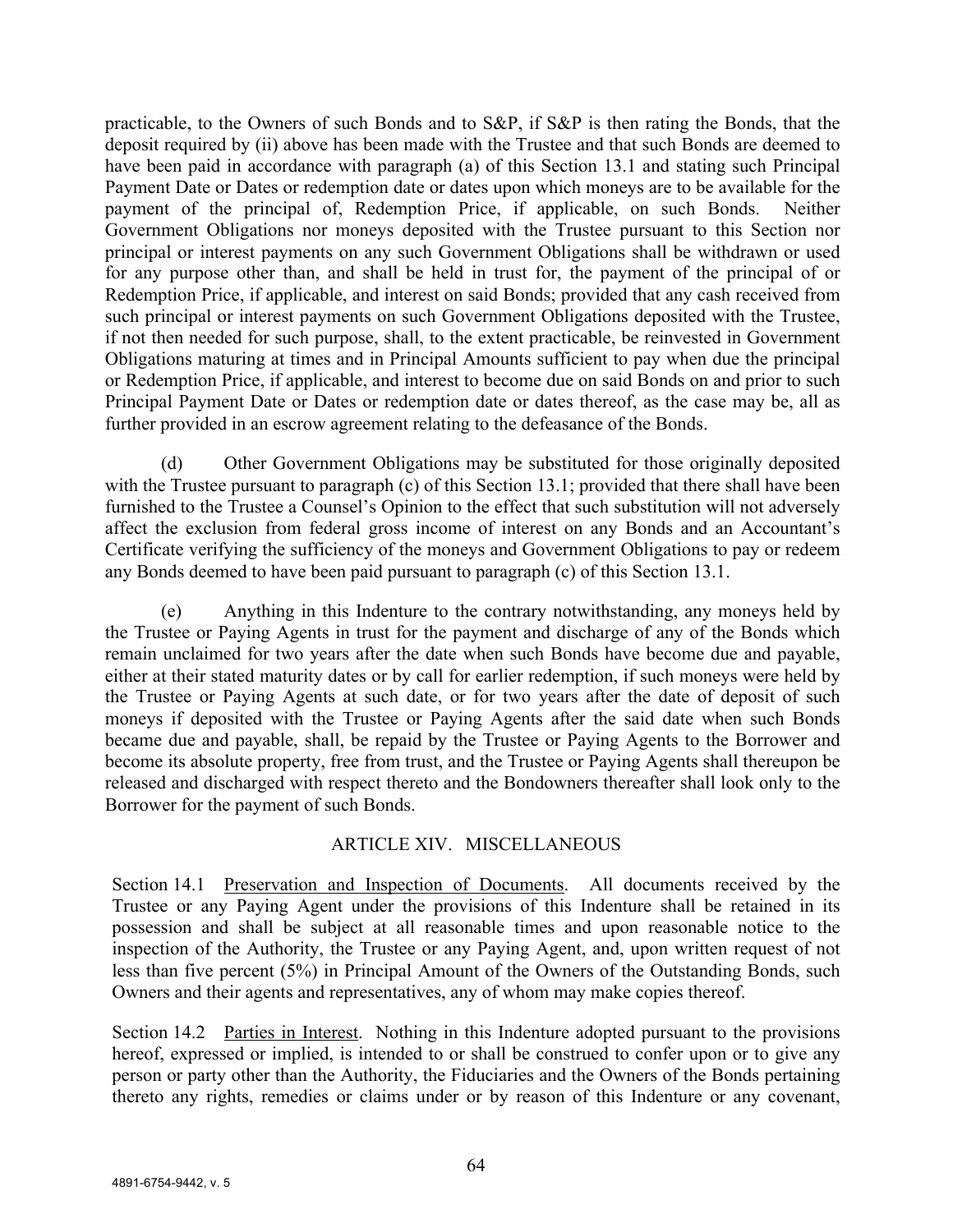condition, stipulation, promise, agreement or obligation thereof; and all covenants, conditions, stipulations, promises, agreements and obligations contained in this Indenture by or on behalf of the Authority shall be for the sole and exclusive benefit of the Authority, the Fiduciaries and the Owners from time to time of the Bonds.

Section 14.3 Limited Liability. Notwithstanding any other provision of this Indenture to the contrary:

(a) the obligations of the Authority with respect to the Bonds and under this Indenture, the Loan Agreement and the Regulatory Agreements are not general obligations of the Authority but are special, limited obligations of the Authority payable by the Authority solely from the Trust Estate and are not a debt, nor a loan of the credit, of the State or any of its political subdivisions, and the Bonds shall not be construed to create any obligation on the part of the Authority, members of the Authority, the State or any political subdivision thereof with respect to the payment thereof; and the Bonds do not constitute an indebtedness within the meaning of any constitutional or statutory debt limitation; and the issuance of the Bonds shall not directly or indirectly or contingently obligate the Authority, members of the Authority, the State or any political subdivision thereof to levy or to pledge any form of taxation whatever therefor or to make any appropriation for their payment, and no Bondholder has the right to compel any exercise of any taxing power of the Authority, members of the Authority or the State;

(b) nothing contained in the Bonds or in this Indenture shall be considered as assigning or pledging any funds or assets of the Authority other than the Trust Estate;

(c) neither the faith and credit of the Authority, members of the Authority, the State nor of any other political subdivision of the State are pledged to the payment of the principal of or interest on the Bonds;

(d) no failure of the Authority to comply with any term, condition, covenant or agreement in this Indenture or in any document executed by the Authority in connection with the Project, or the issuance, sale and delivery of the Bonds shall subject the Authority to liability for any claim for damages, costs or other charge except to the extent that the same can be paid or recovered from the Trust Estate; and

(e) the Authority shall not be required to advance any moneys derived from any source other than the Trust Estate for any of the purposes of this Indenture, the Loan Agreement or the Regulatory Agreements, whether for the payment of the principal or redemption price of, or interest on, the Bonds, the payment of any fees or administrative expenses or otherwise.

It is recognized that, notwithstanding any other provision of this Indenture, neither the Borrower, the Trustee nor any Bondholder shall look to the Authority or member of the Authority for damages suffered by the Borrower, the Trustee or such Bondholder as a result of the failure of the Authority to perform any covenant, undertaking or obligation under this Indenture, the Loan Agreement, the Regulatory Agreements, the Bonds or any of the other documents referred to herein, or as a result of the incorrectness of any representation made by the Authority in any of such documents, nor for any other reason. Although this Indenture recognizes that such documents shall not give rise to any pecuniary liability of the Authority,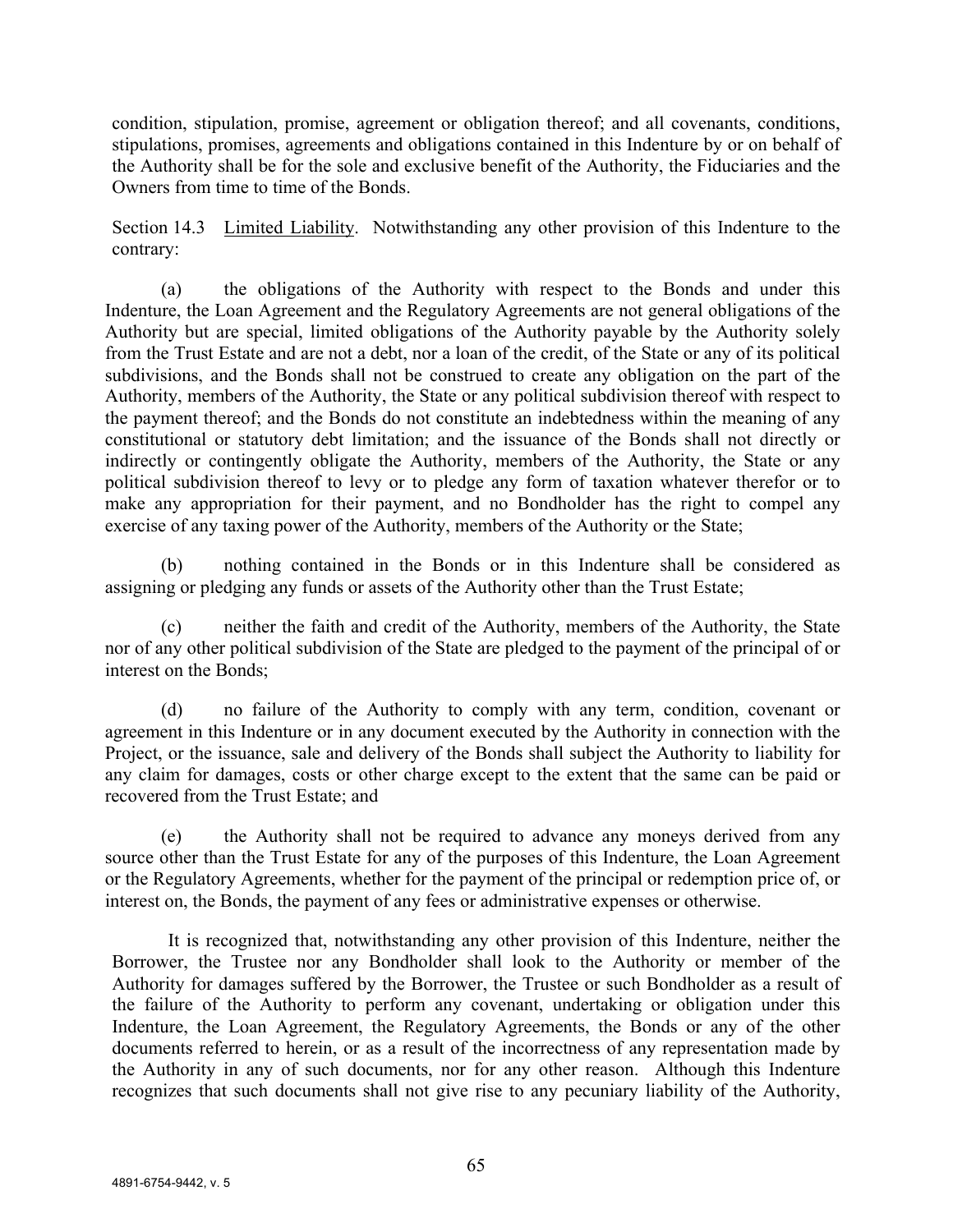nothing contained in this Indenture shall be construed to preclude in any way any action or proceeding (other than that element of any action or proceeding involving a claim for monetary damages against the Authority) in any court or before any governmental body, agency or instrumentality or otherwise against the Authority or any of its officers or employees to enforce the provisions of any of such documents which the Authority is obligated to perform and the performance of which the Authority has not assigned to the Trustee or any other person; provided, however, that, as a condition precedent to the Authority proceeding pursuant to this Section, the Authority shall have received satisfactory indemnification. In any event, the Authority shall have no liability under this Indenture or for any actions taken or not taken by the Authority or the Trustee hereunder.

Section 14.4 No Recourse Under Indenture or on Bonds. All covenants, stipulations, promises, agreements and obligations of the Authority continued in this Indenture shall be deemed to be the covenants, stipulations, promises, agreements and obligations of the Authority and not of any board member, officer or employee of the Authority or members of the Authority in their individual capacity, and no recourse shall be had for the payment of the principal or Redemption Price of or interest on the Bonds or for any claim based thereon or on this Indenture against any Board member, officers or employee of the Authority or members of the Authority or any person executing the Bonds.

Section 14.5 Severability. If any one or more of the covenants, conditions, stipulations, promises, agreements or obligations provided in this Indenture on the part of the Authority or any Fiduciary to be performed should be determined by a court of competent jurisdiction to be contrary to law, then such covenant or covenants, condition or conditions, stipulation or stipulations, promise or promises, agreement or agreements, obligation or obligations shall be deemed and construed to be severable from the remaining covenants, conditions, stipulations, promises, agreements, and obligations herein contained and shall in no way affect the validity of the other provisions of this Indenture.

Section 14.6 Headings. Any heading preceding the texts of the several Articles and Sections hereof, and any table of contents or marginal notes appended to copies hereof, shall be solely for the convenience of reference and shall not constitute a part of this Indenture, nor shall they affect its meaning, construction or effect.

Section 14.7 Conflict. All resolutions or parts of resolutions or other proceedings of the Authority in conflict herewith be and the same are repealed insofar as such conflict exists.

Section 14.8 Notices. (a) All notices, certificates or other communications shall be in writing and shall be sufficiently given and sent by: (i) mailed by certified mail, return receipt requested, postage prepaid; (ii) personal delivery, overnight delivery by a recognized courier or delivery service; or (iii) electronic transmission, which includes fax machine, email with an imaged or scanned attachment (such as a .pdf) or other similar electronic transmission, with confirmation of receipt of such transmission and shall be deemed given on the second day following the date on which the same have been personally delivered or mailed or when delivered when sent by electronic transmission to the addresses set forth below. If to the Authority, to Independent Cities Finance Authority, Post Office Box 6740, Lancaster, California 93539-6740; Attention: Executive Director; if to the Borrower, to Augusta Communities III LLC, 400 Mountain Avenue,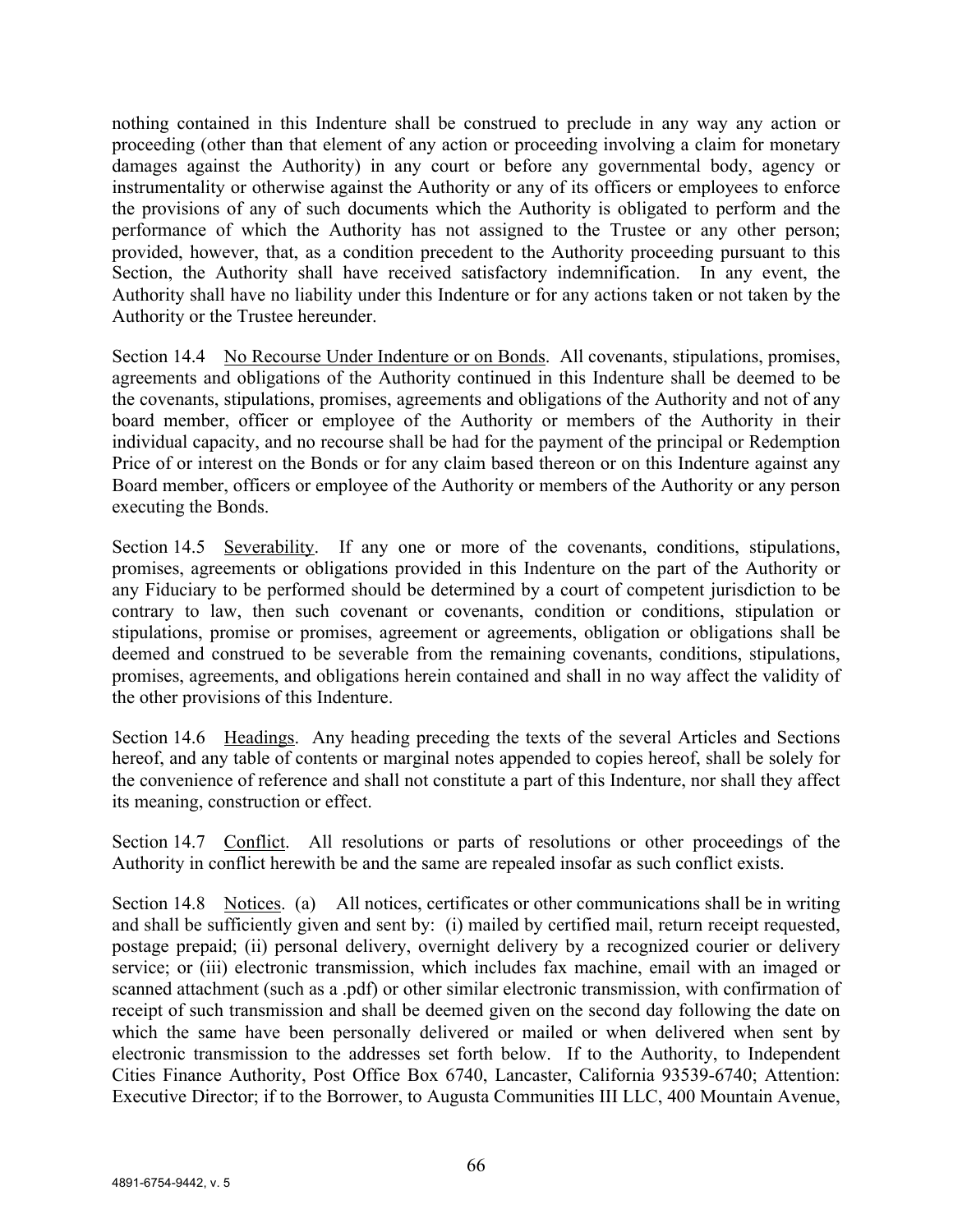Suite 205, Upland, CA 91789, Attention: Suzanne Taylor; and if to the Trustee, to U.S. Bank Trust Company, National Association, 633 W. Fifth Street, 24th Floor, Los Angeles, CA 90071, Attention: Global Corporate Trust Services, Telephone: (213) 615-6002. A duplicate copy of each notice, certificate or other communication given hereunder shall also be given to each of the above. All other documents required to be submitted to any of the foregoing parties shall also be submitted to such party at its address set forth above. Any of the foregoing parties may, by notice given hereunder, designate any further or different addresses to which subsequent notices, certificates, documents or other communications shall be sent.

Section 14.9 All Obligations Due on Business Days. If the date for making any payment, performing any act, or exercising of any right, as provided in this Indenture, is a day which is not a Business Day, such payment may be made, act performed, or right exercised on the next succeeding Business Day with the same force and effect as if done on the nominal date provided under this Indenture.

Section 14.10 Governing Law. This Indenture shall be governed by, and interpreted in accordance with, the laws of the State of California.

Section 14.11 Execution in Counterparts. This Indenture may be executed in any number of counterparts and each of such counterparts shall for all purposes be deemed to be an original; and all such counterparts shall together constitute but one and the same instrument.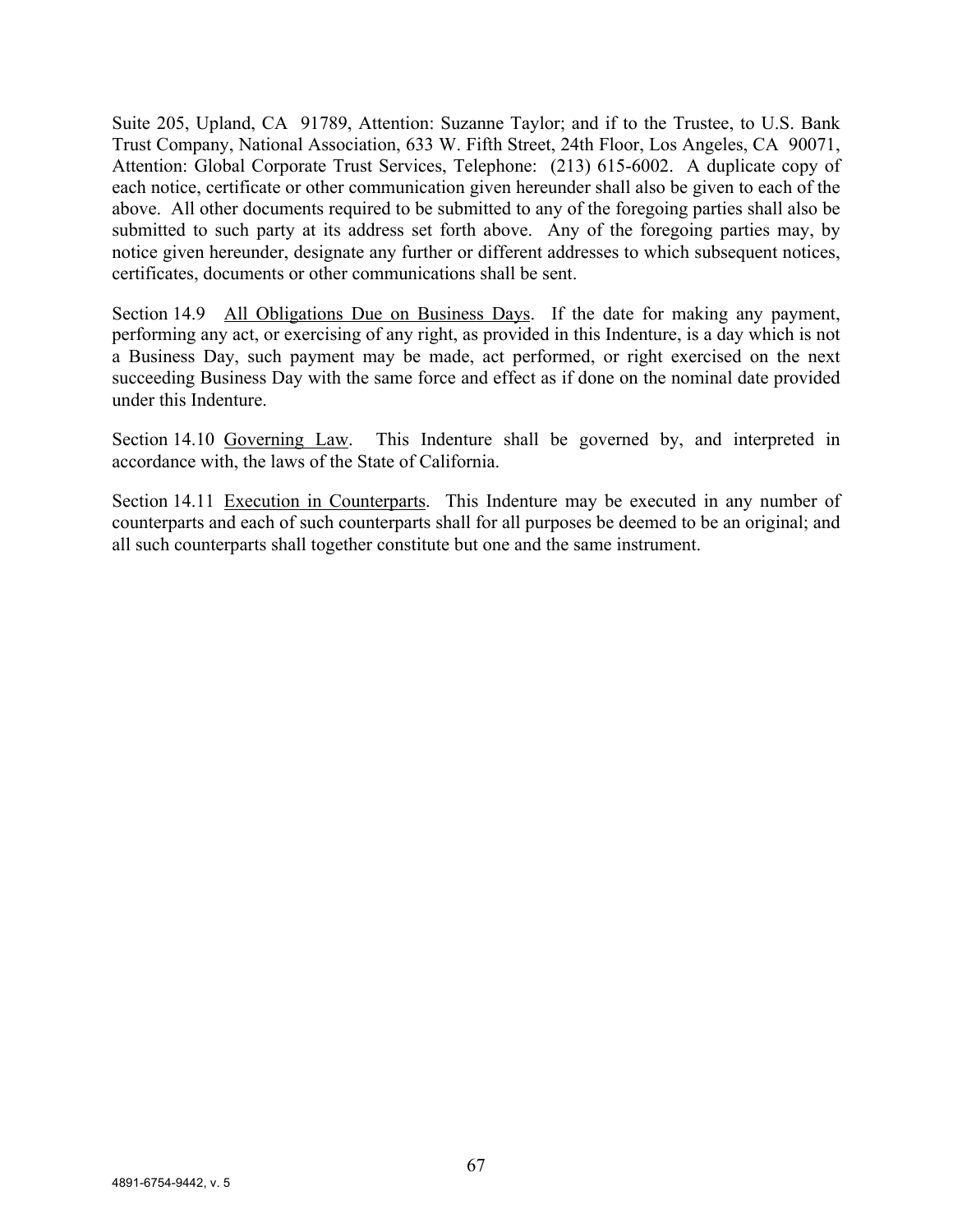IN WITNESS WHEREOF, the Independent Cities Finance Authority has caused these presents to be signed in its name and on its behalf by its President and its Executive Director and, to evidence its acceptance of the trusts hereby created, the Trustee has caused these presents to be signed in its name and on its behalf by one of its duly authorized officers all as of the date first above written.

## INDEPENDENT CITIES FINANCE AUTHORITY

 $\mathbf{By:}$ 

Sylvia Ballin, President

 $\mathbf{By:}$ 

Deborah J. Smith, Executive Director

U.S. BANK TRUST COMPANY, NATIONAL ASSOCIATION, as Trustee

 $\mathbf{By:}$ 

Authorized Officer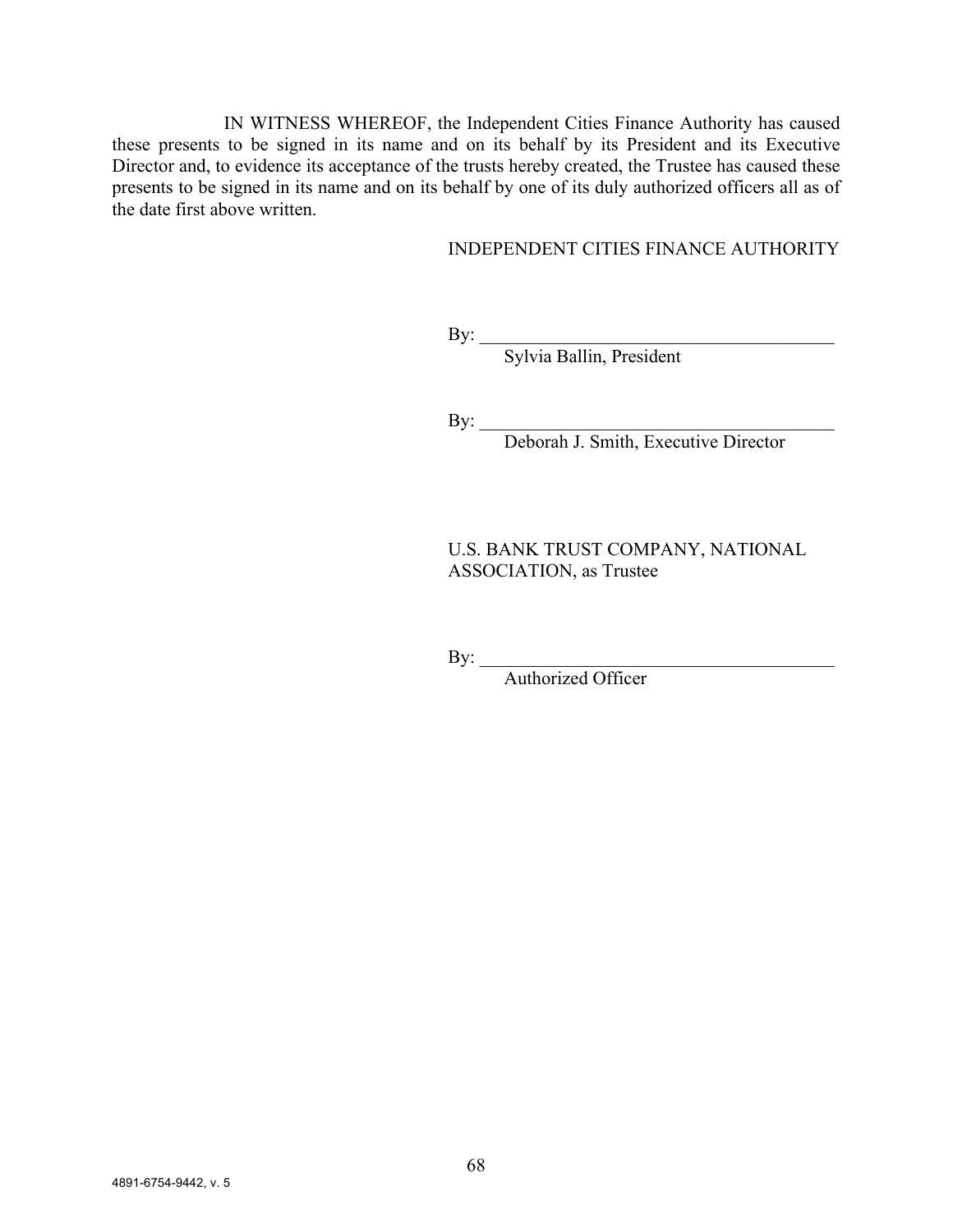#### EXHIBIT A

#### FORM OF SERIES A BOND

 $RA$ -

UNLESS THIS BOND IS PRESENTED BY AN AUTHORIZED REPRESENTATIVE OF THE DEPOSITORY (AS DEFINED IN THE INDENTURE) TO THE TRUSTEE FOR REGISTRATION OF TRANSFER, EXCHANGE OR PAYMENT, AND ANY BOND ISSUED IS REGISTERED IN THE NAME OF CEDE & CO. OR IN SUCH OTHER NAME AS IS REQUESTED BY AN AUTHORIZED REPRESENTATIVE OF THE DEPOSITORY (AND ANY PAYMENT IS MADE TO CEDE & CO. OR TO SUCH OTHER ENTITY AS IF REQUESTED BY AN AUTHORIZED REPRESENTATIVE OF THE DEPOSITORY), ANY TRANSFER, PLEDGE, OR OTHER USE HEREOF FOR VALUE OR OTHERWISE BY OR TO ANY PERSON IS WRONGFUL INASMUCH AS THE REGISTERED OWNER HEREOF, CEDE & CO., HAS AN INTEREST HEREIN

# UNITED STATES OF AMERICA STATE OF CALIFORNIA

### INDEPENDENT CITIES FINANCE AUTHORITY MOBILE HOME PARK REVENUE REFUNDING BONDS (AUGUSTA COMMUNITIES MOBILE HOME PARK POOL) SERIES 2022A

INTEREST RATE MATURITY DATE DATED DATE CUSIP NO.  $\%$  May  $\begin{bmatrix} 0, & 2022 \end{bmatrix}$ 

REGISTERED OWNER: CEDE & CO.

PRINCIPAL SUM: \_\_\_\_\_\_\_\_\_\_\_\_\_\_\_\_\_\_\_\_\_\_\_\_\_\_\_\_\_\_\_\_\_\_\_\_\_\_\_\_\_\_\_ DOLLARS

The Independent Cities Finance Authority (the "Authority"), a joint powers authority, organized and existing under the laws of the State of California, for value received, hereby promises to pay, solely from the sources hereinafter described, to the Registered Owner named above or registered assigns or legal representative, on the Maturity Date specified above, upon the presentation and surrender hereof, the Principal Sum specified above and to pay by check mailed to the person in whose name this Series A Bond is registered at the close of business on the first day (whether or not a business day) of the calendar month in which each interest payment date occurs, solely from the sources and to the extent of such amounts described in the Indenture (described below), interest on said sum from the date hereof at the Interest Rate per annum specified above, payable on the fifteenth day of each June and December in each year, commencing December 15, 2022, until said Principal Sum is paid. Principal and any redemption premium and interest with respect to this Series A Bond are payable at the principal corporate trust office in Los Angeles, California, of U.S. Bank Trust Company, National Association, as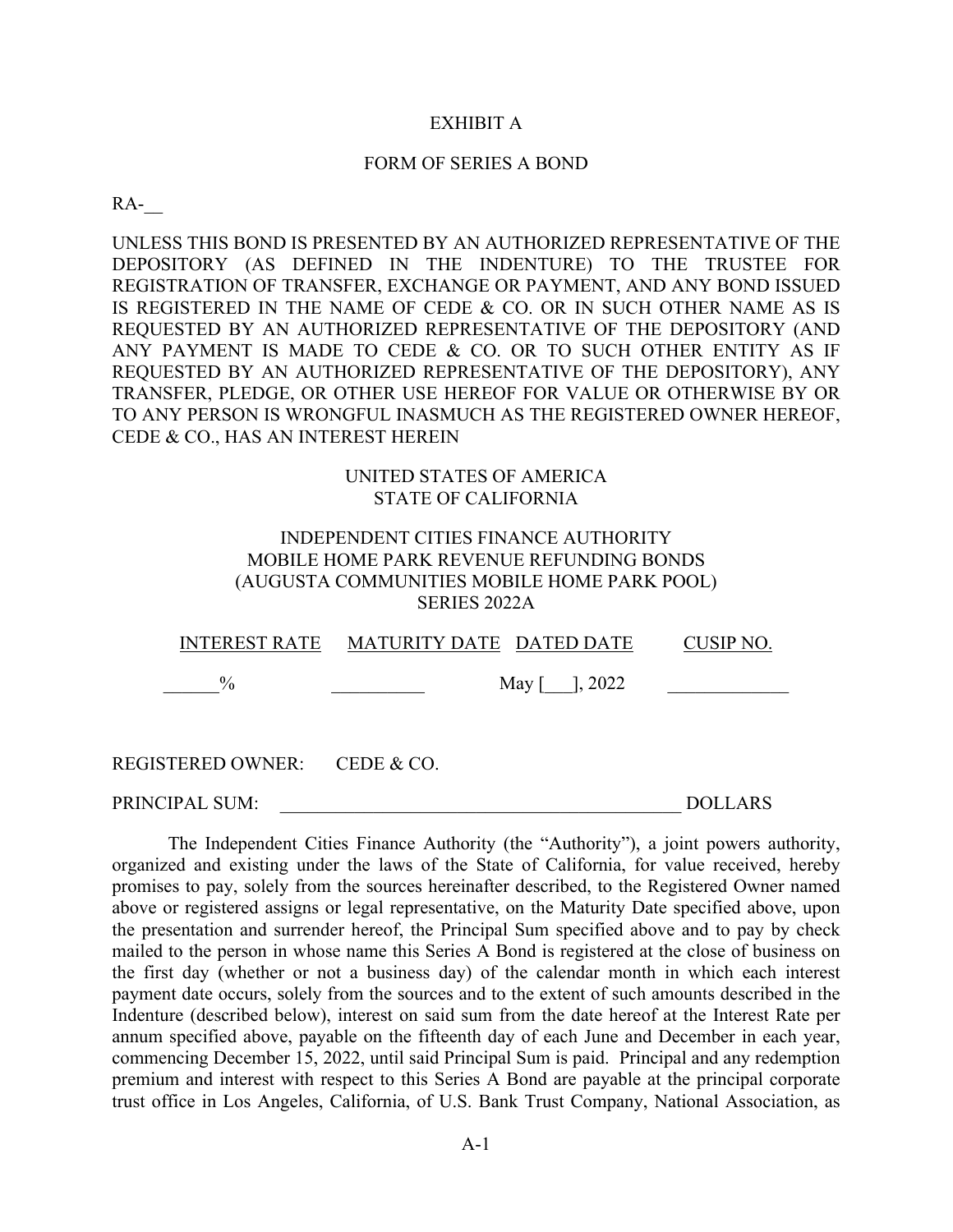Trustee, or such other office designated by it, in any coin or currency of the United States of America which at the time of payment is legal tender for the payment of public and private debts.

Capitalized terms used herein and not defined shall have the meanings given to such terms in the Indenture referred to below.

# **THIS SERIES A BOND IS A SPECIAL OBLIGATION OF THE AUTHORITY, PAYABLE SOLELY FROM THE PLEDGED REVENUES, PREPAYMENTS AND NET PROCEEDS (AS DEFINED IN THE INDENTURE HEREINAFTER DESCRIBED) AND MONEYS, FUNDS AND ACCOUNTS PLEDGED BY THE INDENTURE. THE STATE OF CALIFORNIA IS NOT OBLIGATED TO PAY THE PRINCIPAL OF THIS SERIES A BOND NOR THE INTEREST THEREON, NOR ARE THE FAITH AND CREDIT OF THE STATE OF CALIFORNIA PLEDGED TO THE PAYMENT OF THE PRINCIPAL OF OR INTEREST ON THIS BOND.**

This Series A Bond and the issue of which it forms a part is a limited obligation of the Authority, giving rise to no pecuniary liability of the State of California or any political subdivision thereof (other than the Authority, to the limited extent set forth in the Indenture), nor any charge against its general credit, is payable solely from, and a valid claim of the Registered Owner hereof only against the Trust Estate. This Series A Bond does not constitute an indebtedness or a loan of the credit of the Authority, members of the Authority or the State of California or any political subdivision thereof within the meaning of any constitutional or statutory debt restrictions. Neither the faith and credit nor the taxing power of the Authority, members of the Authority or the State of California or any political subdivision thereof is pledged to the payment of principal of or interest on this Series A Bond.

This Series A Bond is one of a duly authorized issue of bonds of the Authority designated as "Independent Cities Finance Authority Mobile Home Park Revenue Bonds (Augusta Communities Mobile Home Park Pool), Series 2022A" (the "Series A Bonds"), in the aggregate principal amount of \$[PAR A] issued pursuant to Chapter 8 of Part 5 of Division 31 of the California Health and Safety Code, as amended and supplemented (the "Act"), and under and pursuant to an Indenture of Trust dated as of [May] 1, 2022 (the "Indenture"), by and between the Authority and U.S. Bank Trust Company, National Association, as trustee (the "Trustee"), for the purpose of providing funds which, together with the proceeds of the Series B Bonds (described below), will be used to refund the Prior Bonds the proceeds of which were used to finance the acquisition and improvement of Hacienda Mobile Home Park, Villa Montclair Mobile Home Park and the Monterey Manor Mobile Home Estates (together, the "Project"), each located in the City of Montclair, California, to fund the Debt Service Reserve Fund, to fund the Unrestricted Account of the Repair and Replacement Fund and to pay a portion of the costs of issuance. Concurrently with the issuance of the Series A Bonds the Authority will also issue and deliver its \$[PAR B] aggregate principal amount Mobile Home Park Revenue Bonds (Augusta Communities Mobile Home Park Pool) Series 2022B (Federally Taxable) (the "Series B Bonds" and, together with the Series A Bonds referred to as the "Bonds").

The owner of this Series A Bond should make reference to the Indenture and any and all supplements thereto and modifications and amendments thereof for a description of the pledge and covenants securing the Series A Bonds, the nature, extent and manner of enforcement of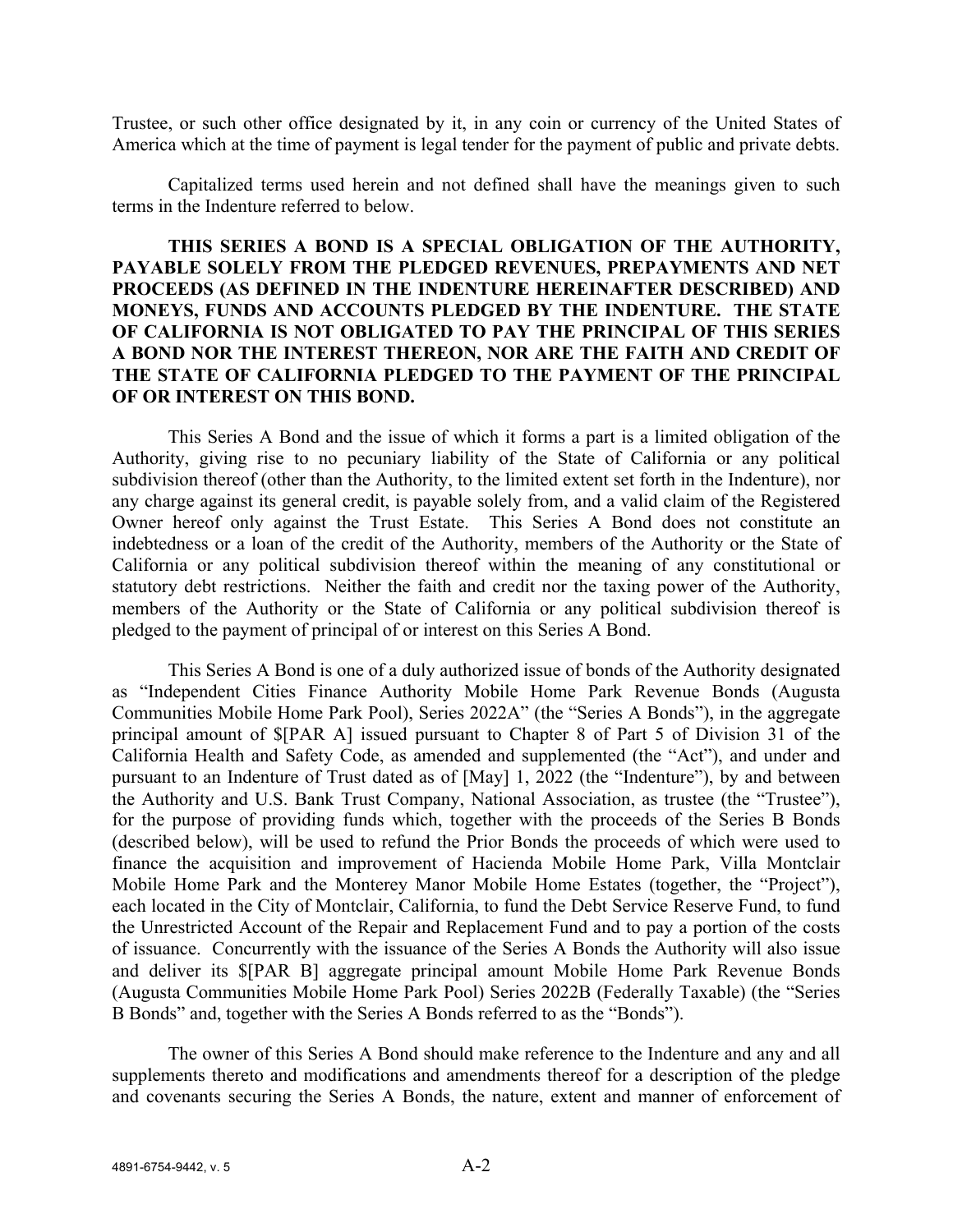such pledge, the rights and remedies of the registered owners of the Series A Bonds with respect thereto and the terms and conditions upon which the Series A Bonds are issued. Copies of the Indenture are on file at the office of the Authority and at the principal corporate trust office of the Trustee, in Los Angeles, California, or its successor as trustee.

To the extent and in the manner permitted by the Indenture, the provisions of the Indenture or any Indenture amendatory thereof or supplemental thereto, may be amended by the Authority with the written consent of the owners of at least two-thirds in principal amount of the Bonds of the series then outstanding to which the amendment applies. No such amendment shall permit a change in the terms of redemption or maturity of the principal of any outstanding Bond or any installment of interest thereon or a reduction in the principal amount or redemption price thereof or in the rate of interest thereon without the consent of the owner of such Bond, or shall reduce the percentages of principal amount of Bonds without the consent of the owners of which is required to effect any such amendment, or shall change or modify any of the rights or obligations of the Trustee or of any paying agent without its written consent thereto.

The Series A Bonds are issuable only as fully registered bonds without coupons, in denominations of \$5,000 or any integral multiple thereof. Series A Bonds may be exchanged for an equal aggregate principal amount of Series A Bonds and of the same maturity, of other Authorized Denominations (as defined in the Indenture) and bearing interest at the same rate at the principal corporate trust office of the Trustee, in the manner and subject to the limitations and conditions provided in the Indenture and without cost except for any tax or other governmental charge.

The Series A Bonds shall be subject to redemption, at the option of the Authority, prior to the stated maturities thereof on a pro rata basis, in whole or in part at any time, on the earliest practicable date for which notice of redemption can be given as provided in the Indenture at a Redemption Price equal to 100% of the Principal Amount of such Series A Bonds or portions thereof to be redeemed, together with accrued interest thereon to the date of redemption, in a Principal Amount having an aggregate Redemption Price equal to the amount of moneys which are deposited in or transferred to the Redemption Fund, (x) from any Net Proceeds or any Prepayment made by the Borrower in order to fully retire the Loan in connection with a condemnation or casualty loss which results in Net Proceeds, and (y) from excess amounts in the Debt Service Reserve Fund resulting from a reduction in the Debt Service Reserve Fund Requirement after giving effect to any special redemption as provided in the Indenture. The Trustee shall apply any such amounts described above in accordance with applicable provisions of the Indenture from time to time as directed by a Certificate of a Borrower Representative, with notice to the Authority; provided, however, that (i) such amount to be applied to such redemption or purchase shall be rounded to the next lower authorized denomination, and (ii) unless otherwise directed by a Certificate of a Borrower Representative, with notice to the Authority; no such redemption shall be effected unless the total amount to be applied to redeem Series A Bonds on such date shall be at least \$25,000.

The Series A Bonds maturing on June 15 in each of the years [20, 20, 20, 20] and 20 ] (collectively, the "Term Bonds") are subject to mandatory sinking fund redemption by application of the Sinking Fund Installments as provided in the Indenture on the dates set forth therein, at a Redemption Price equal to 100% of the Principal Amount of each Term Bond or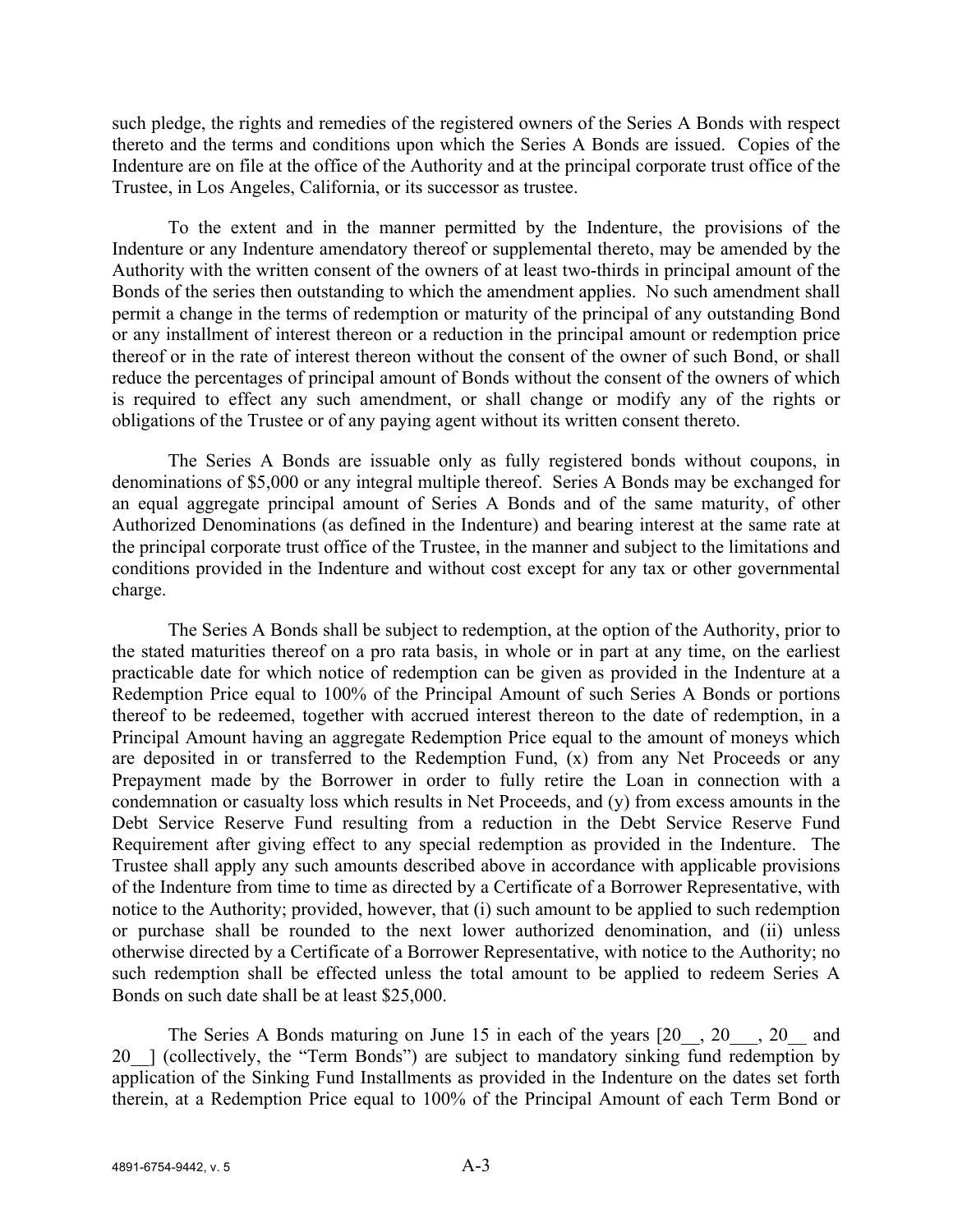portion thereof to be redeemed, plus accrued interest to the date of redemption thereof, without premium, on the respective dates and in the amounts set forth in the Indenture.

The Series A Bonds maturing on or after June 15, 20<sup>[-1]</sup>, are subject to redemption by the Authority at the request of the Borrower, prior to the stated maturities thereof as may be directed by the Authority, in whole or in part on any date on or after June 15, 20 $\lceil$ , at a redemption price equal the principal amount of each Series A Bond or portion thereof to be redeemed, plus accrued interest thereon to the date of redemption, without premium.

If any or all of the Bonds are to be redeemed prior to maturity, the Trustee shall give notice, which notice shall specify the maturities of the Bonds to be redeemed, the redemption date and the place or places where amounts due upon such redemption will be payable, whether such redemption is conditioned upon the availability of funds for such purpose on the redemption date and, if less than all of the Bonds of any maturity are to be redeemed, the letters and numbers or other distinguishing marks of such Bonds so to be redeemed, and, in the case of Bonds to be redeemed in part only, such notice shall also specify the respective portions of the Principal Amount thereof to be redeemed. Such notice shall further state that on such date there shall become due and payable upon each Bond to be redeemed the Redemption Price thereof, or the Redemption Price of the specified portions of the Principal Amount thereof in the case of Bonds to be redeemed in part only, together with interest accrued on such Bonds to the redemption date, and that from and after such date interest on such Bonds shall cease to accrue and be payable; provided that, if the redemption is conditioned upon funds being available therefor no later than the opening of business on the redemption date, the notice shall so state. The Trustee shall mail a copy of such notice, by first class mail, postage prepaid, not less than thirty (30) days nor more than forty-five (45) days before the redemption date, to the Owners of any Bonds or portions of Bonds which are to be redeemed, at their last addresses, if any, appearing upon the registration book. Failure to give such notice with respect to any Bonds, or any defect therein, shall not affect the validity of the proceedings for redemption of any other Bonds.

With respect to any optional redemption of Bonds, if at the time of mailing such notice of redemption, the Authority shall not have deposited with the Trustee moneys sufficient to redeem all the Bonds called for redemption, such notice may state that it is conditional, that is, subject to the deposit of the redemption moneys with the Trustee not later than the opening of business on the redemption date, and such notice shall be of no effect unless such moneys are so deposited.

The Act provides that neither the issuing officer nor any person executing the Bonds shall be liable personally on the Bonds.

The transfer of this Series A Bond is registerable by the Registered Owner hereof in person or by his attorney or legal representative at the principal corporate trust office of the Trustee but only in the manner and subject to the limitations and conditions provided in the Indenture and upon surrender and cancellation of this Series A Bond. Upon any such registration of transfer the Authority shall execute and the Trustee shall authenticate and deliver in exchange for this Series A Bond a new registered Bond or Bonds without coupons, registered in the name of the transferee, of authorized denominations, in an aggregate principal amount equal to the principal amount of this Series A Bond, of the same series and maturity and bearing interest at the same rate.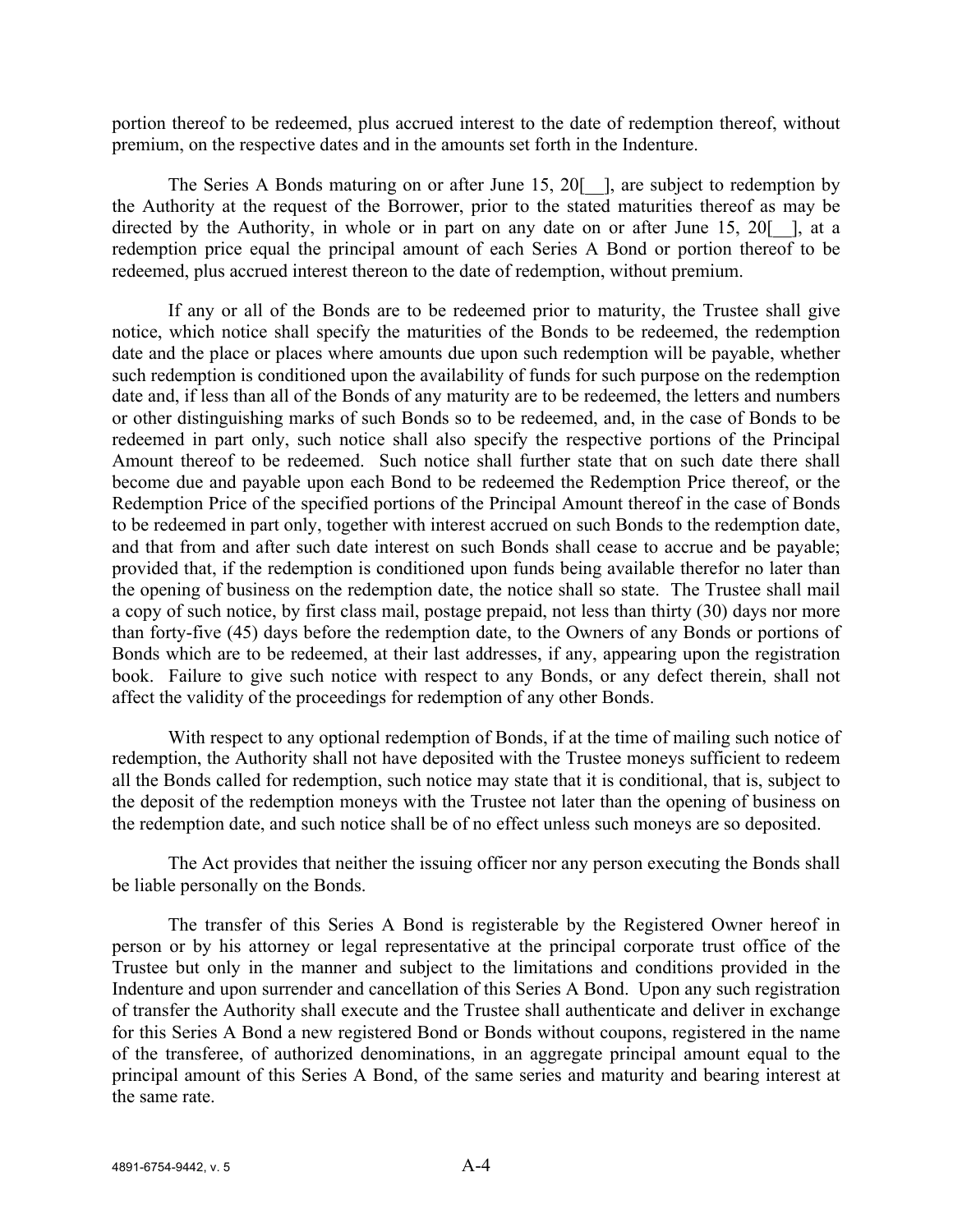It is hereby certified and recited that all conditions, acts and things required by law and the Indenture to exist, to have happened and to have been performed precedent to and in the issuance of this Series A Bond, exist, have happened and have been performed and that the issue of the Bonds, of which this is one, together with all other indebtedness of the Authority is within every debt and other limit prescribed by the laws of the State of California.

This Series A Bond shall not be entitled to any benefit under the Indenture or be valid or become obligatory for any purpose until this Series A Bond shall have been authenticated by the manual execution by the Trustee of the Certificate of Authentication attached hereto.

IN WITNESS WHEREOF, the Authority has caused this Series A Bond to be signed in its name and on its behalf by the facsimile signature of the President and attested to by the facsimile signature of the Secretary of the Authority, and has caused this Series A Bond to be dated as of Dated Date set forth above.

### INDEPENDENT CITIES FINANCE AUTHORITY

 $\mathbf{By:}$ 

President

ATTEST:

By:  $\qquad$ 

**Secretary**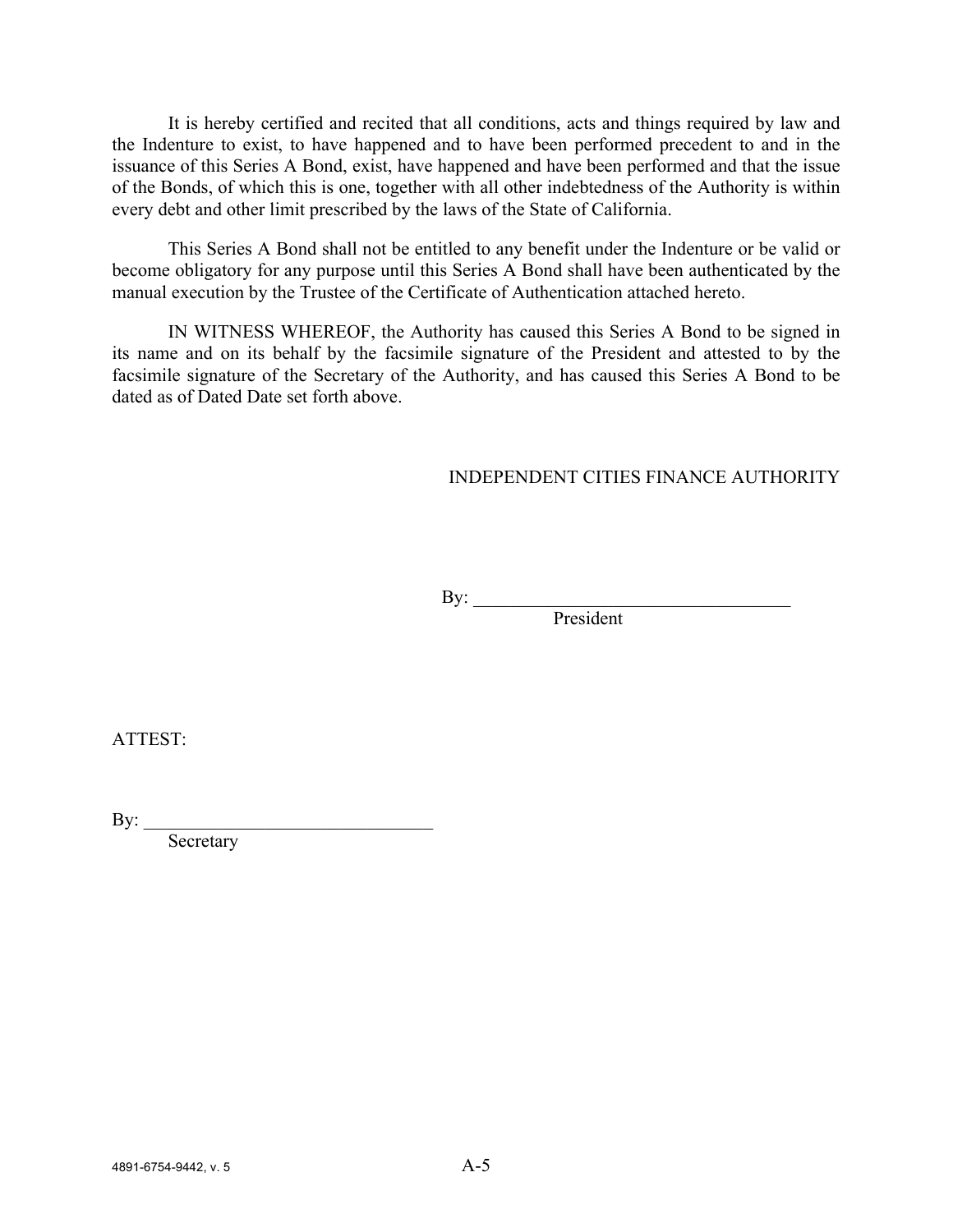# FORM OF TRUSTEE'S CERTIFICATE OF AUTHENTICATION

This Bond is one of the Bonds of the issue described in the within-mentioned Indenture.

Date of Authentication: [\_\_\_\_\_\_\_\_\_\_\_\_\_\_\_\_\_\_\_\_\_]

U.S. BANK TRUST COMPANY, NATIONAL ASSOCIATION, as Trustee

 $\mathbf{By:}$ 

Authorized Signatory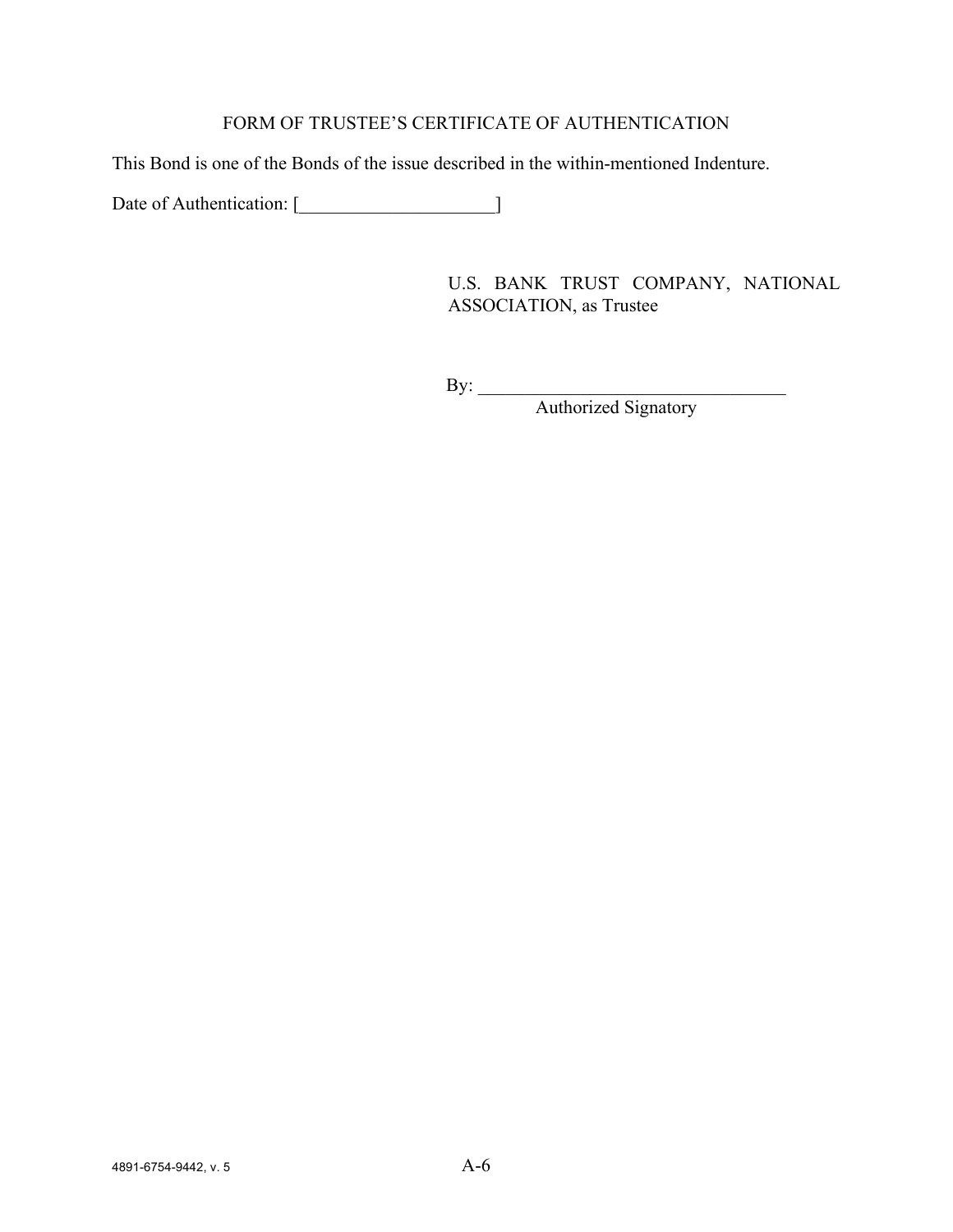### FORM OF ASSIGNMENT

For value received the undersigned do(es) hereby sell, assign and transfer unto

(Name, Address and Tax Identification or Social Security Number of Assignee)

the within Bond and  $do(es)$  hereby irrevocably constitute and appoint

external attorney, to transfer the same on the books of the

Trustee, with full power of substitution in the premises.

Dated: \_\_\_\_\_\_\_\_\_\_\_\_\_\_\_\_\_\_\_\_\_\_\_ \_\_\_\_\_\_\_\_\_\_\_\_\_\_\_\_\_\_\_\_\_\_\_\_\_\_\_\_\_\_\_\_\_\_\_\_\_\_

Note: Signature guarantee shall be made by a guarantor institution participating in the Securities Transfer Agents Medallion Program or in such other guarantee program acceptable to the Trustee.

Note: The signature(s) on this Assignment must correspond with the name(s) as written on the face of the within Bond in every particular, without alteration or enlargement or any change whatsoever.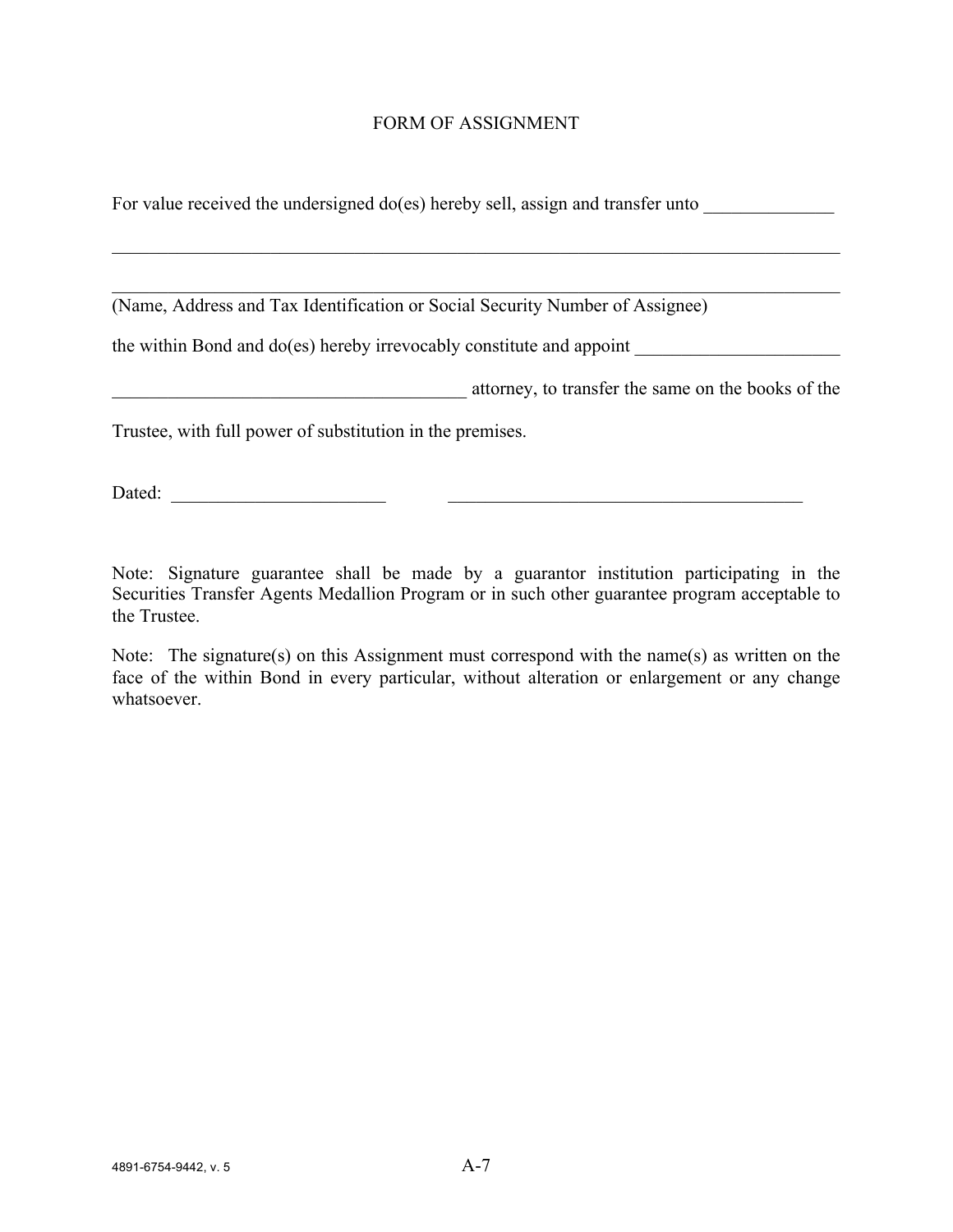#### EXHIBIT B

#### FORM OF SERIES B BOND

RB-\_\_

UNLESS THIS BOND IS PRESENTED BY AN AUTHORIZED REPRESENTATIVE OF THE DEPOSITORY (AS DEFINED IN THE INDENTURE) TO THE TRUSTEE FOR REGISTRATION OF TRANSFER, EXCHANGE OR PAYMENT, AND ANY BOND ISSUED IS REGISTERED IN THE NAME OF CEDE & CO. OR IN SUCH OTHER NAME AS IS REQUESTED BY AN AUTHORIZED REPRESENTATIVE OF THE DEPOSITORY (AND ANY PAYMENT IS MADE TO CEDE & CO. OR TO SUCH OTHER ENTITY AS IF REQUESTED BY AN AUTHORIZED REPRESENTATIVE OF THE DEPOSITORY), ANY TRANSFER, PLEDGE, OR OTHER USE HEREOF FOR VALUE OR OTHERWISE BY OR TO ANY PERSON IS WRONGFUL INASMUCH AS THE REGISTERED OWNER HEREOF, CEDE & CO., HAS AN INTEREST HEREIN

### UNITED STATES OF AMERICA STATE OF CALIFORNIA

# INDEPENDENT CITIES FINANCE AUTHORITY MOBILE HOME PARK REVENUE REFUNDING BOND (AUGUSTA COMMUNITIES MOBILE HOME PARK POOL) SERIES 2022 (FEDERALLY TAXABLE)

|               | INTEREST RATE MATURITY DATE DATED DATE |               | CUSIP NO. |
|---------------|----------------------------------------|---------------|-----------|
| $\frac{0}{0}$ | 15, 20                                 | May [ ], 2022 |           |
|               |                                        |               |           |
|               |                                        |               |           |

REGISTERED OWNER: CEDE & CO.

PRINCIPAL SUM: \_\_\_\_\_\_\_\_\_\_\_\_\_\_\_\_\_\_\_\_\_\_\_\_\_\_\_\_\_\_\_\_\_\_\_\_\_\_\_\_\_\_\_ DOLLARS

The Independent Cities Finance Authority (the "Authority"), a joint exercise of powers authority, organized and existing under the laws of the State of California, for value received, hereby promises to pay, solely from the sources hereinafter described, to the Registered Owner named above or registered assigns or legal representative, on the Maturity Date specified above, upon the presentation and surrender hereof, the Principal Sum specified above and to pay by check mailed to the person in whose name this Series B Bond is registered at the close of business on the first day (whether or not a business day) of the calendar month in which each interest payment date occurs, solely from the sources and to the extent of such amounts described in the Indenture (described below), interest on said sum from the date hereof at the Interest Rate per annum specified above, payable on the fifteenth day of each June and December in each year, commencing December 15, 2022, until said Principal Sum is paid. Principal and any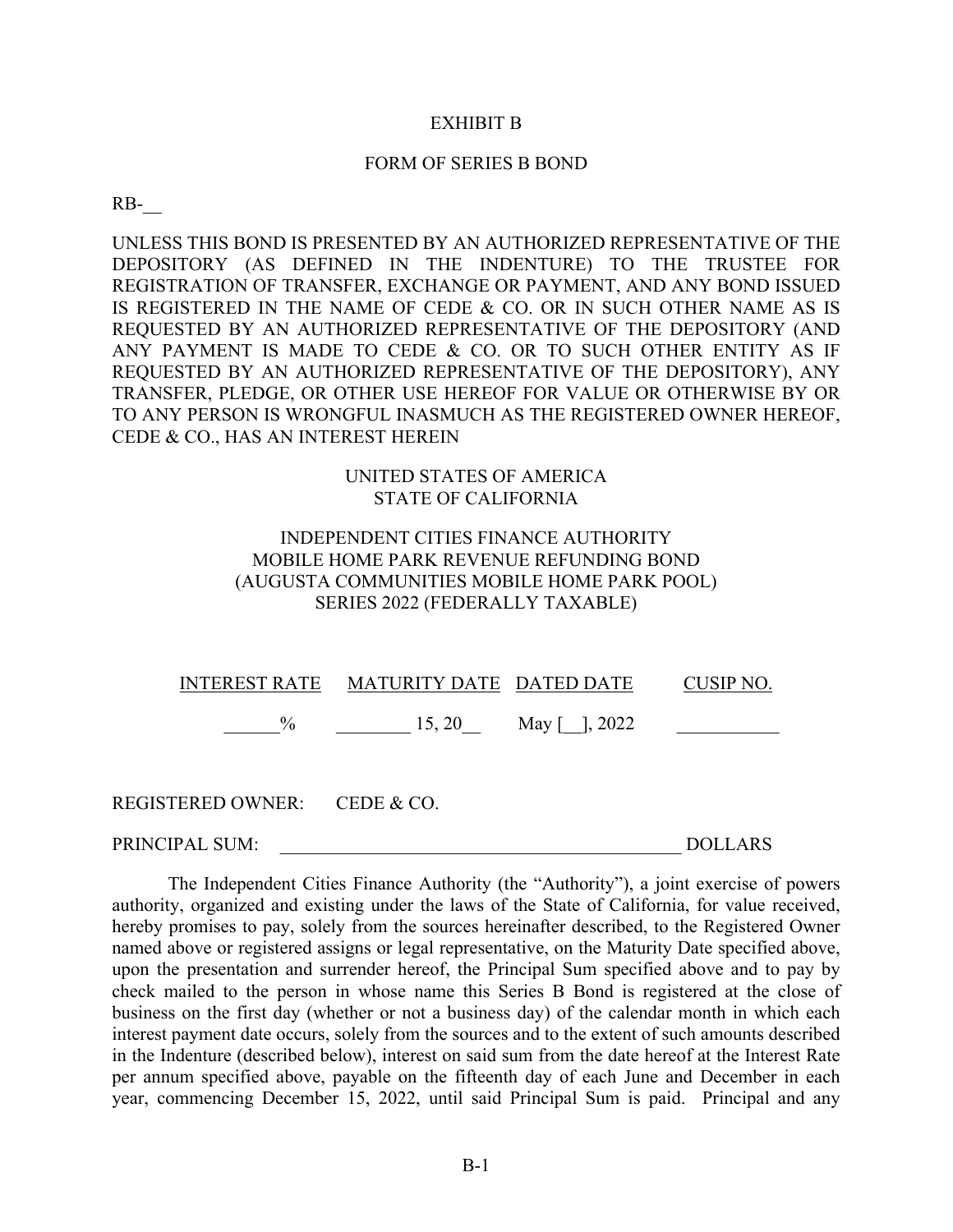redemption premium and interest with respect to this Series B Bond are payable at the principal corporate trust office in Los Angeles, California, of U.S. Bank Trust Company, National Association, as Trustee, or such other office designated by it, in any coin or currency of the United States of America which at the time of payment is legal tender for the payment of public and private debts.

Capitalized terms used herein and not defined shall have the meanings given to such terms in the Indenture referred to below.

THIS SERIES B BOND IS A SPECIAL OBLIGATION OF THE AUTHORITY, PAYABLE SOLELY FROM THE PLEDGED REVENUES, PREPAYMENTS AND NET PROCEEDS (AS DEFINED IN THE INDENTURE HEREINAFTER DESCRIBED) AND MONEYS, FUNDS AND ACCOUNTS PLEDGED BY THE INDENTURE. THE STATE OF CALIFORNIA IS NOT OBLIGATED TO PAY THE PRINCIPAL OF THIS SERIES B BOND NOR THE INTEREST THEREON, NOR ARE THE FAITH AND CREDIT OF THE STATE OF CALIFORNIA PLEDGED TO THE PAYMENT OF THE PRINCIPAL OF OR INTEREST ON THIS BOND.

This Series B Bond and the issue of which it forms a part is a limited obligation of the Authority, giving rise to no pecuniary liability of the State of California or any political subdivision thereof (other than the Authority, to the limited extent set forth in the Indenture), nor any charge against its general credit, is payable solely from, and a valid claim of the Registered Owner hereof only against the Trust Estate. This Series B Bond does not constitute an indebtedness or a loan of the credit of the Authority, members of the Authority or the State of California or any political subdivision thereof within the meaning of any constitutional or statutory debt restrictions. Neither the faith and credit nor the taxing power of the Authority, members of the Authority or the State of California or any political subdivision thereof is pledged to the payment of principal of or interest on this Series B Bond.

This Series B Bond is one of a duly authorized issue of bonds of the Authority designated as "Independent Cities Finance Authority Mobile Home Park Revenue Refunding Bonds (Augusta Communities Mobile Home Park Pool), Series 2022B (Federally Taxable)" (the "Series B Bonds"), in the aggregate principal amount of \$[PAR B] issued pursuant to Chapter 8 of Part 5 of Division 31 of the California Health and Safety Code, as amended and supplemented (the "Act"), and under and pursuant to an Indenture of Trust dated as of January 1, 2016 (the "Indenture"), by and between the Authority and U.S. Bank Trust Company, National Association, as trustee (the "Trustee"), for the purpose of providing funds which, together with the proceeds of the Series A Bonds (described below), will be used to refund the Prior Bonds the proceeds of which were used to finance the acquisition and improvement of Hacienda Mobile Home Park, Villa Montclair Mobile Home Park and the Monterey Manor Mobile Home Estates, each located within the City of Montclair, California, to fund the Debt Service Reserve Fund, to fund the Unrestricted Account of the Repair and Replacement Fund and to pay a portion of the costs of issuance. Concurrently with the issuance of the Series B Bonds the Authority will also issue and deliver its \$[PAR A] aggregate principal amount Mobile Home Park Revenue Refunding Bonds (Augusta Communities Mobile Home Park Pool) Series 2022A (the "Series A Bonds" and, together with the Series B Bonds referred to as the "Bonds").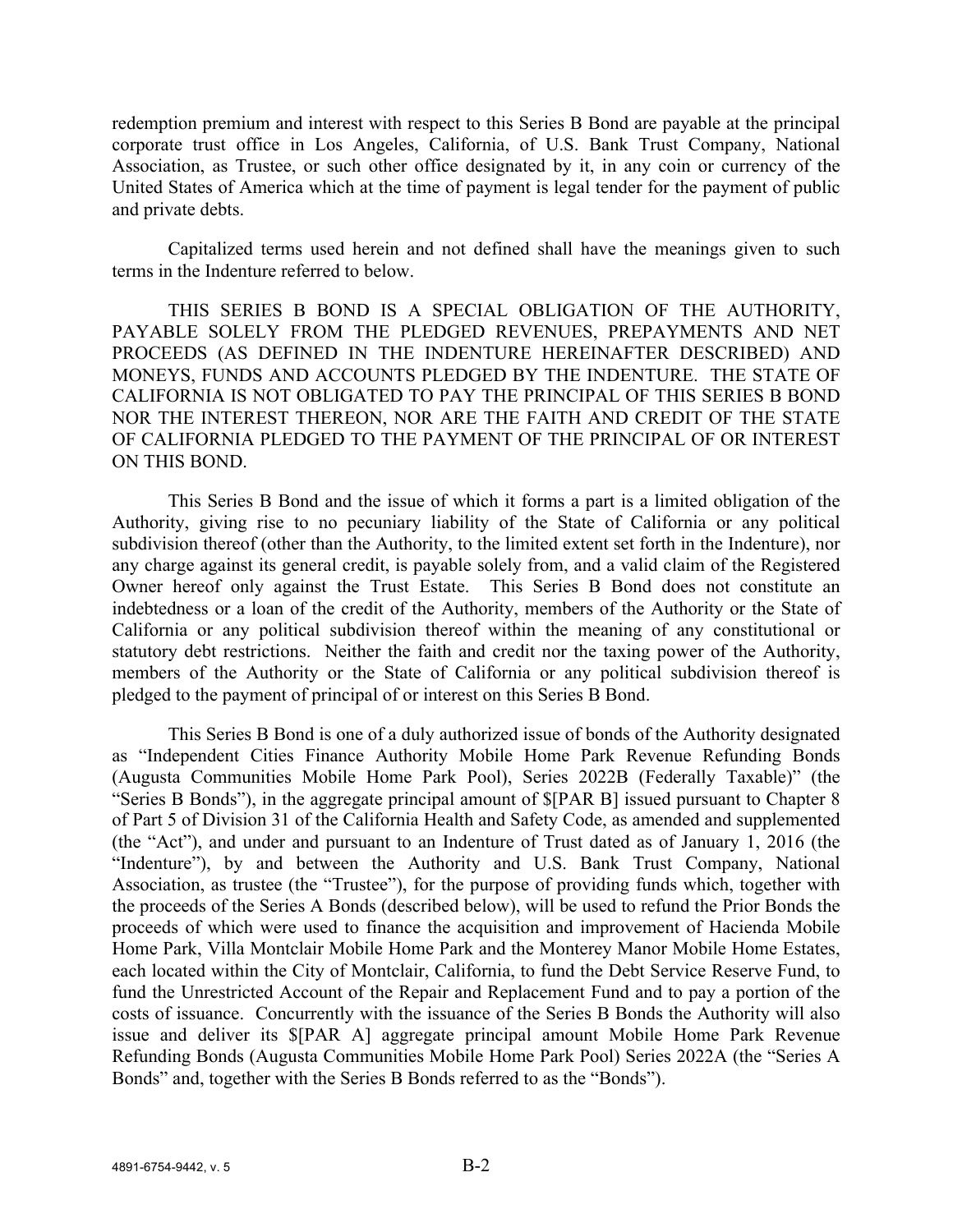The owner of this Series B Bond should make reference to the Indenture and any and all supplements thereto and modifications and amendments thereof for a description of the pledge and covenants securing the Series B Bonds, the nature, extent and manner of enforcement of such pledge, the rights and remedies of the registered owners of the Series B Bonds with respect thereto and the terms and conditions upon which the Series B Bonds are issued. Copies of the Indenture are on file at the office of the Authority and at the principal corporate trust office of the Trustee, in Los Angeles, California, or its successor as trustee.

To the extent and in the manner permitted by the Indenture, the provisions of the Indenture or any Indenture amendatory thereof or supplemental thereto, may be amended by the Authority with the written consent of the owners of at least two-thirds in principal amount of the Bonds of the series then outstanding to which the amendment applies. No such amendment shall permit a change in the terms of redemption or maturity of the principal of any outstanding Bond or any installment of interest thereon or a reduction in the principal amount or redemption price thereof or in the rate of interest thereon without the consent of the owner of such Bond, or shall reduce the percentages of principal amount of Bonds without the consent of the owners of which is required to effect any such amendment, or shall change or modify any of the rights or obligations of the Trustee or of any paying agent without its written consent thereto.

The Series B Bonds are issuable only as fully registered bonds without coupons, in denominations of \$5,000 or any integral multiple thereof. Series B Bonds may be exchanged for an equal aggregate principal amount of Series B Bonds and of the same maturity, of other Authorized Denominations (as defined in the Indenture) and bearing interest at the same rate at the principal corporate trust office of the Trustee, in the manner and subject to the limitations and conditions provided in the Indenture and without cost except for any tax or other governmental charge.

The Series B Bonds shall be subject to redemption, at the option of the Authority, prior to the stated maturities thereof on a pro rata basis, in whole or in part at any time, on the earliest practicable date for which notice of redemption can be given as provided in the Indenture at a Redemption Price equal to 100% of the Principal Amount of such Series B Bonds or portions thereof to be redeemed, together with accrued interest thereon to the date of redemption, in a Principal Amount having an aggregate Redemption Price equal to the amount of moneys which are deposited in or transferred to the Redemption Fund, (x) from any Net Proceeds or any Prepayment made by the Borrower in order to fully retire the Loan in connection with a condemnation or casualty loss which results in Net Proceeds, and (y) from excess amounts in the Debt Service Reserve Fund resulting from a reduction in the Debt Service Reserve Fund Requirement after giving effect to any special redemption as provided in the Indenture. The Trustee shall apply any such amounts described above in accordance with applicable provisions of the Indenture from time to time as directed by a Certificate of a Borrower Representative, with notice to the Authority; provided, however, that (i) such amount to be applied to such redemption or purchase shall be rounded to the next lower authorized denomination, and (ii) unless otherwise directed by a Certificate of a Borrower Representative, with notice to the Authority; no such redemption shall be effected unless the total amount to be applied to redeem Series B Bonds on such date shall be at least \$25,000.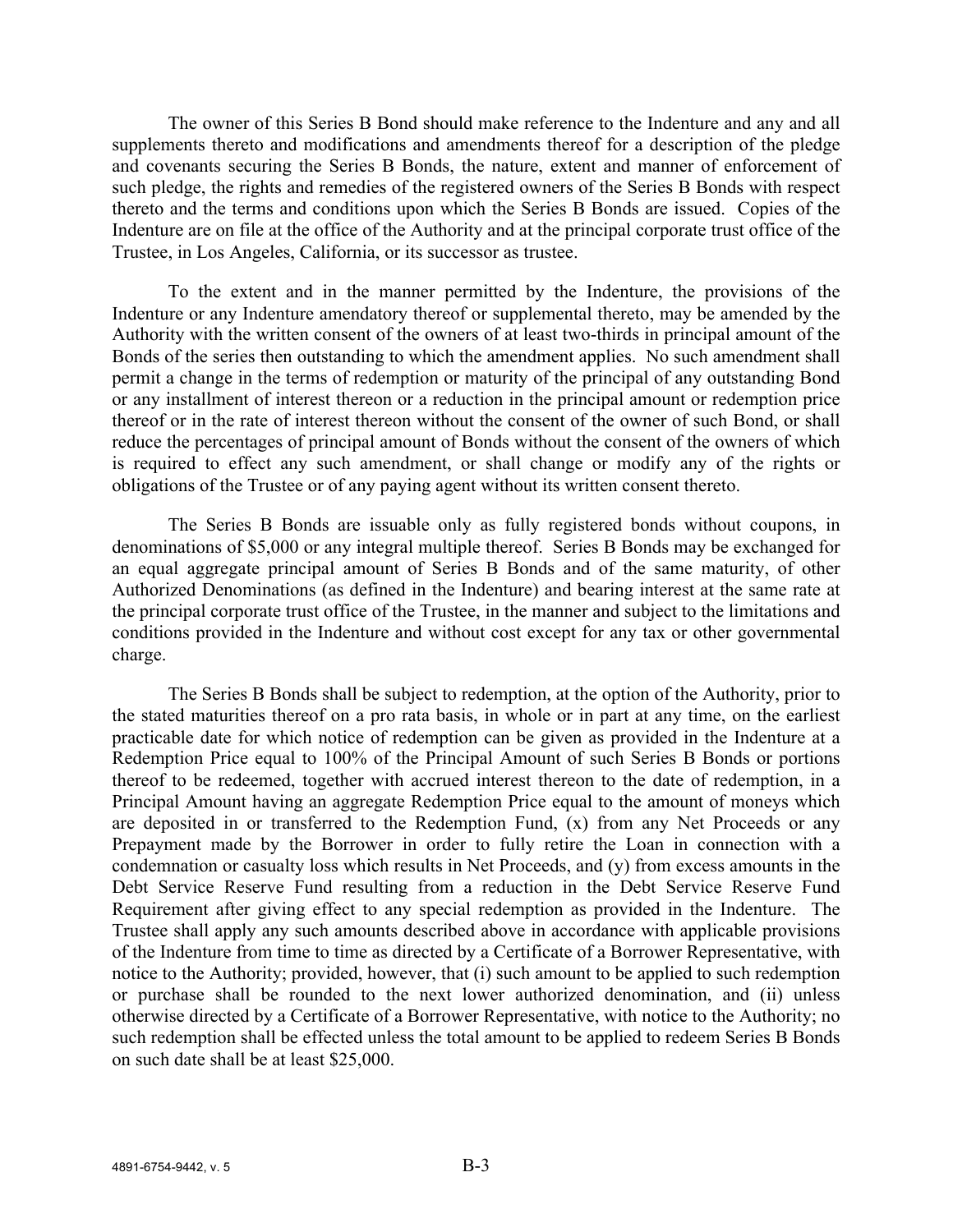The Series B Bonds are subject to mandatory sinking fund redemption by application of the Sinking Fund Installments as provided in the Indenture on the dates set forth therein, at a Redemption Price equal to 100% of the Principal Amount of each Series B Bond or portion thereof to be redeemed, plus accrued interest to the date of redemption thereof, without premium, on the respective dates and in the amounts set forth in the Indenture.

The Series B Bonds are subject to optional redemption at the option of the Authority at the request of the Borrower, prior to the stated maturities thereof as may be directed by the Authority, at the request of the Borrower, in whole or in part, on any date on or after June 15, 20 [ $\parallel$ ] at a Redemption Price equal to the principal amount of each Series B Bonds or portion thereof to be redeemed, subject to the availability of funds for such purpose on the redemption date, plus accrued interest thereon to the date fixed for redemption, without premium.

If any or all of the Bonds are to be redeemed prior to maturity, the Trustee shall give notice, which notice shall specify the maturities of the Bonds to be redeemed, the redemption date and the place or places where amounts due upon such redemption will be payable, whether such redemption is conditioned upon the availability of funds for such purpose on the redemption date and, if less than all of the Bonds of any maturity are to be redeemed, the letters and numbers or other distinguishing marks of such Bonds so to be redeemed, and, in the case of Bonds to be redeemed in part only, such notice shall also specify the respective portions of the Principal Amount thereof to be redeemed. Such notice shall further state that on such date there shall become due and payable upon each Bond to be redeemed the Redemption Price thereof, or the Redemption Price of the specified portions of the Principal Amount thereof in the case of Bonds to be redeemed in part only, together with interest accrued on such Bonds to the redemption date, and that from and after such date interest on such Bonds shall cease to accrue and be payable; provided that, if the redemption is conditioned upon funds being available therefor no later than the opening of business on the redemption date, the notice shall so state. The Trustee shall mail a copy of such notice, by first class mail, postage prepaid, not less than thirty (30) days nor more than forty-five (45) days before the redemption date, to the Owners of any Bonds or portions of Bonds which are to be redeemed, at their last addresses, if any, appearing upon the registration book. Failure to give such notice with respect to any Bonds, or any defect therein, shall not affect the validity of the proceedings for redemption of any other Bonds.

With respect to any optional redemption of Bonds, if at the time of mailing such notice of redemption, the Authority shall not have deposited with the Trustee moneys sufficient to redeem all the Bonds called for redemption, such notice may state that it is conditional, that is, subject to the deposit of the redemption moneys with the Trustee not later than the opening of business on the redemption date, and such notice shall be of no effect unless such moneys are so deposited.

The Act provides that neither the issuing officer nor any person executing the Bonds shall be liable personally on the Bonds.

The transfer of this Series B Bond is registerable by the Registered Owner hereof in person or by his attorney or legal representative at the principal corporate trust office of the Trustee but only in the manner and subject to the limitations and conditions provided in the Indenture and upon surrender and cancellation of this Series B Bond. Upon any such registration of transfer the Authority shall execute and the Trustee shall authenticate and deliver in exchange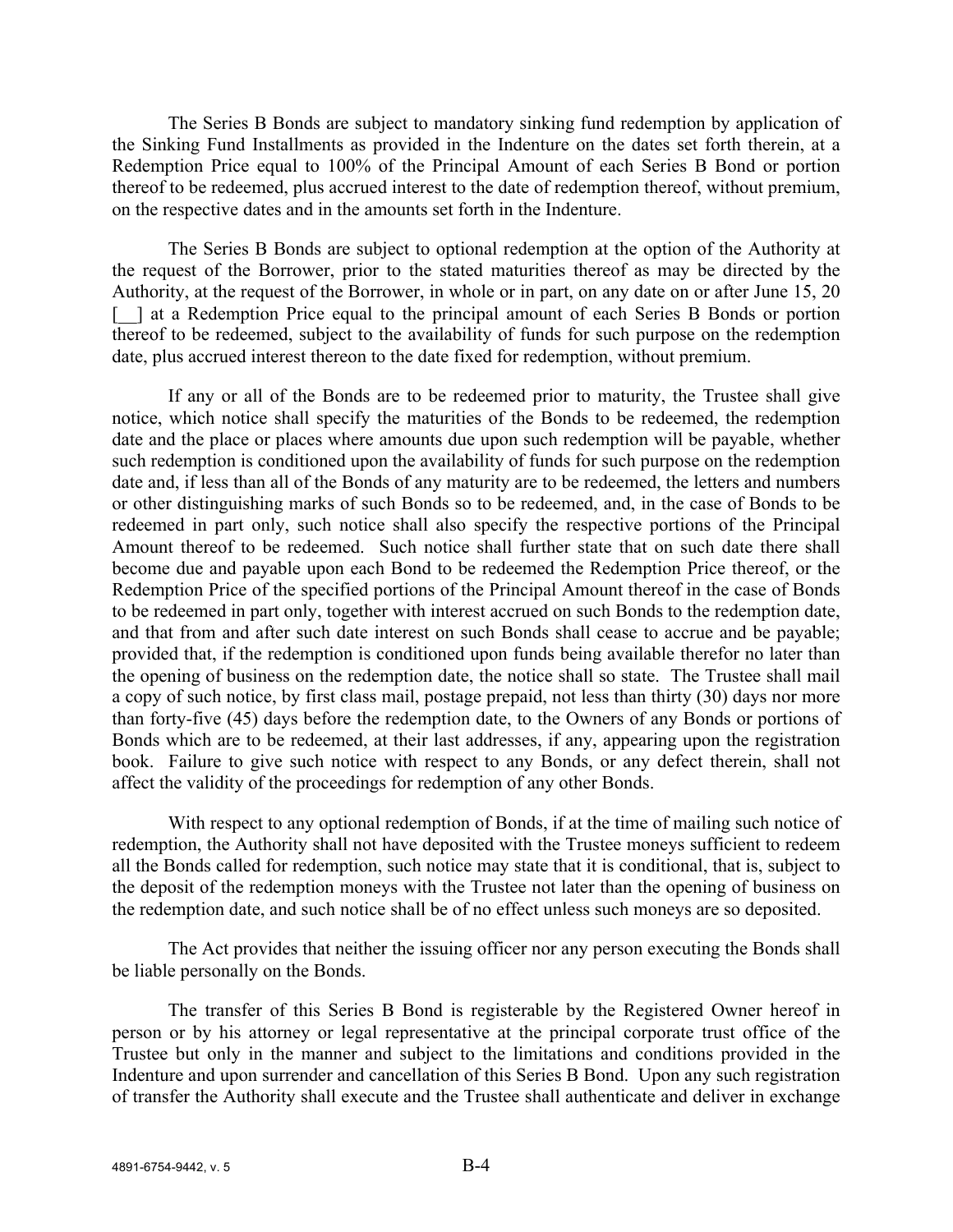for this Series B Bond a new registered Bond or Bonds without coupons, registered in the name of the transferee, of authorized denominations, in an aggregate principal amount equal to the principal amount of this Series B Bond, of the same series and maturity and bearing interest at the same rate.

It is hereby certified and recited that all conditions, acts and things required by law and the Indenture to exist, to have happened and to have been performed precedent to and in the issuance of this Series B Bond, exist, have happened and have been performed and that the issue of the Bonds, of which this is one, together with all other indebtedness of the Authority is within every debt and other limit prescribed by the laws of the State of California.

This Series B Bond shall not be entitled to any benefit under the Indenture or be valid or become obligatory for any purpose until this Series B Bond shall have been authenticated by the manual execution by the Trustee of the Certificate of Authentication attached hereto.

IN WITNESS WHEREOF, the Authority has caused this Series B Bond to be signed in its name and on its behalf by the facsimile signature of the President and attested to by the facsimile signature of the Secretary of the Authority, and has caused this Series B Bond to be dated as of May  $\lceil \quad \rceil$ , 2022.

# INDEPENDENT CITIES FINANCE AUTHORITY

 $\mathbf{By:}$ President

ATTEST:

By:  $\frac{y}{x}$ 

**Secretary**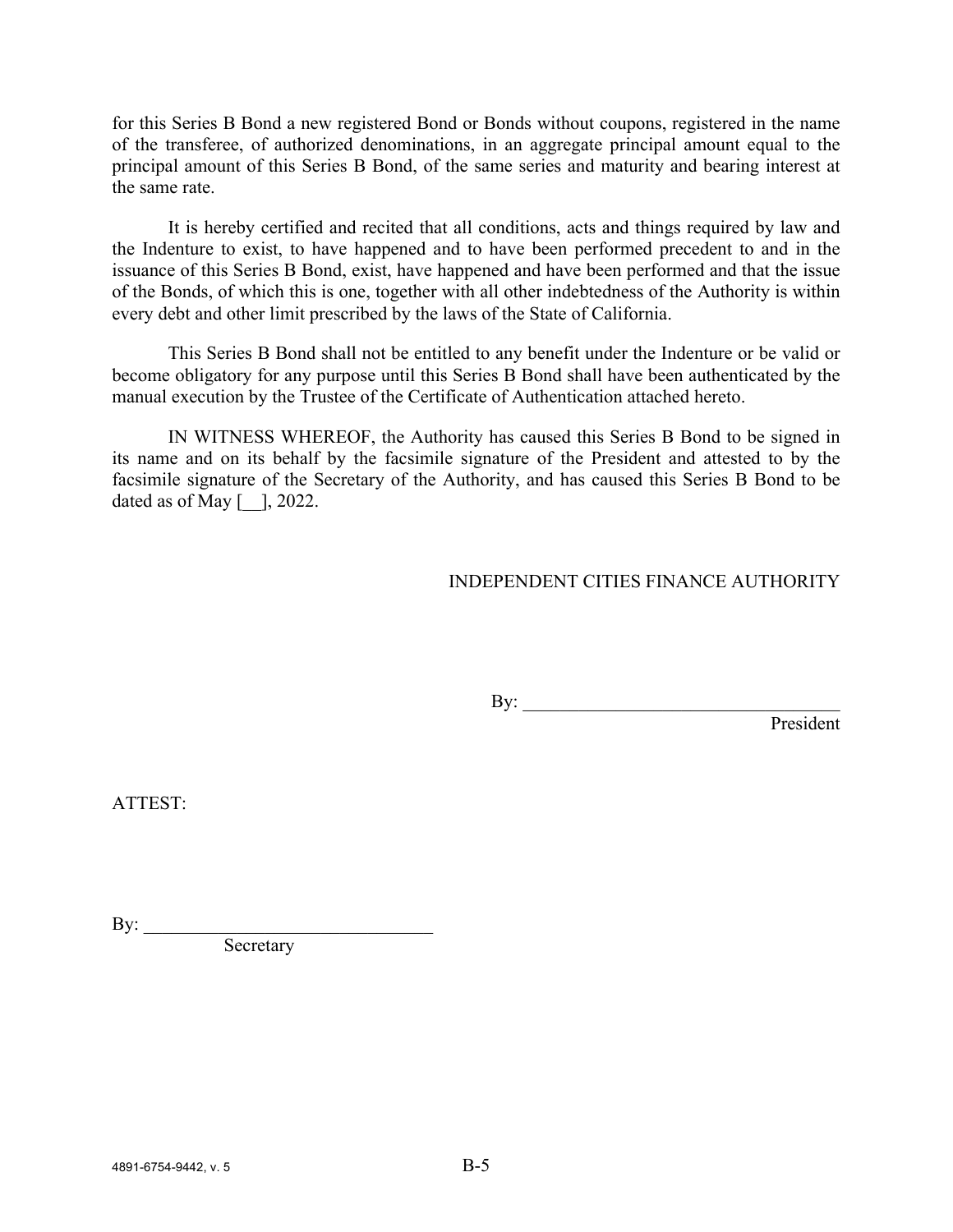# FORM OF TRUSTEE'S CERTIFICATE OF AUTHENTICATION

This Bond is one of the Bonds of the issue described in the within-mentioned Indenture.

Date of Authentication:

U.S. BANK TRUST COMPANY, NATIONAL ASSOCIATION, AS TRUSTEE

 $\mathbf{By:}$ 

Authorized Signatory